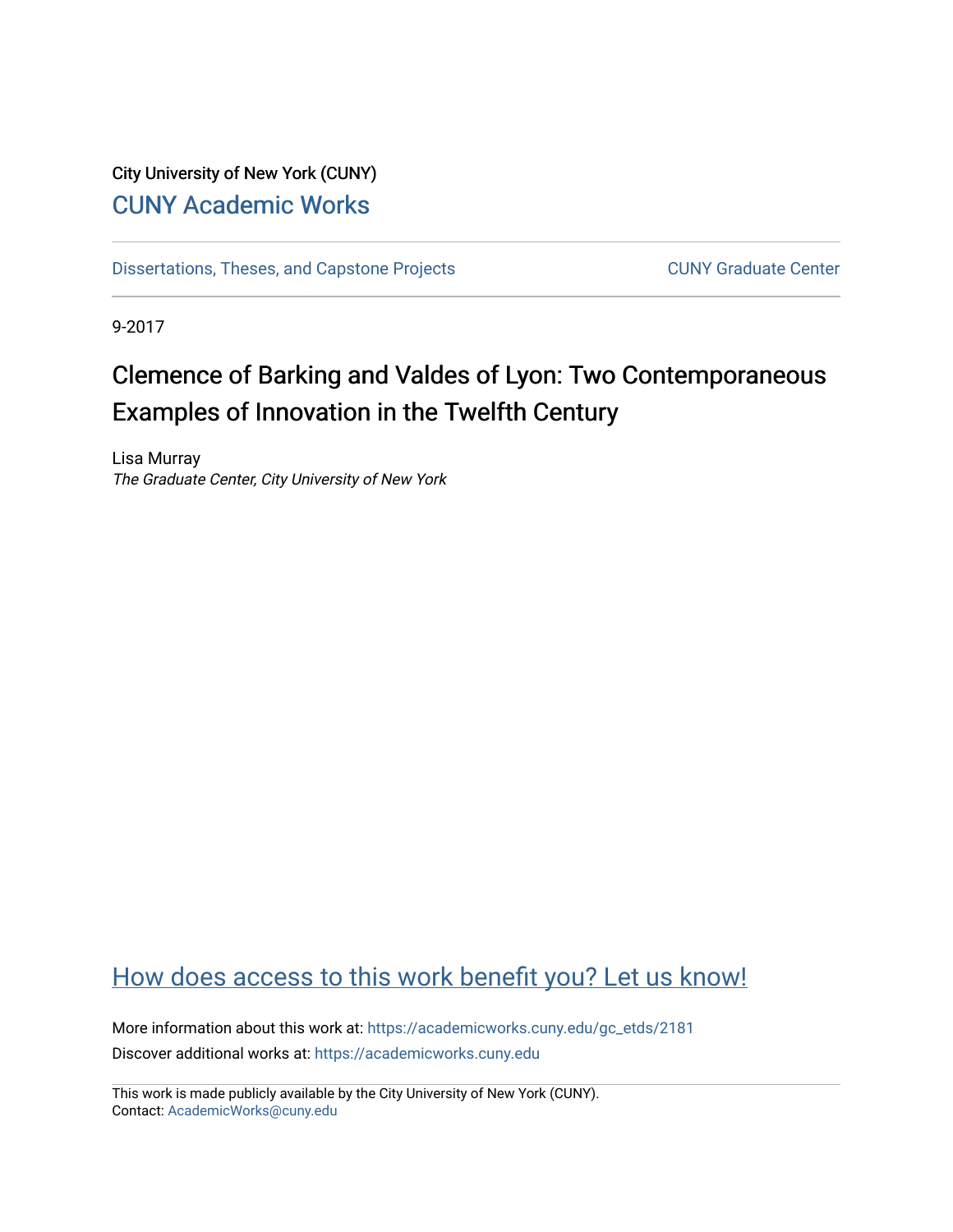# CLEMENCE OF BARKING AND VALDES OF LYON: TWO CONTEMPORANEOUS EXAMPLES OF INNOVATION IN THE TWELFTH **CENTURY**

by

### LISA MURRAY

A master's thesis submitted to the Graduate Faculty in Liberal Studies in partial fulfillment of the requirements for the degree of Master of Arts, The City University of New York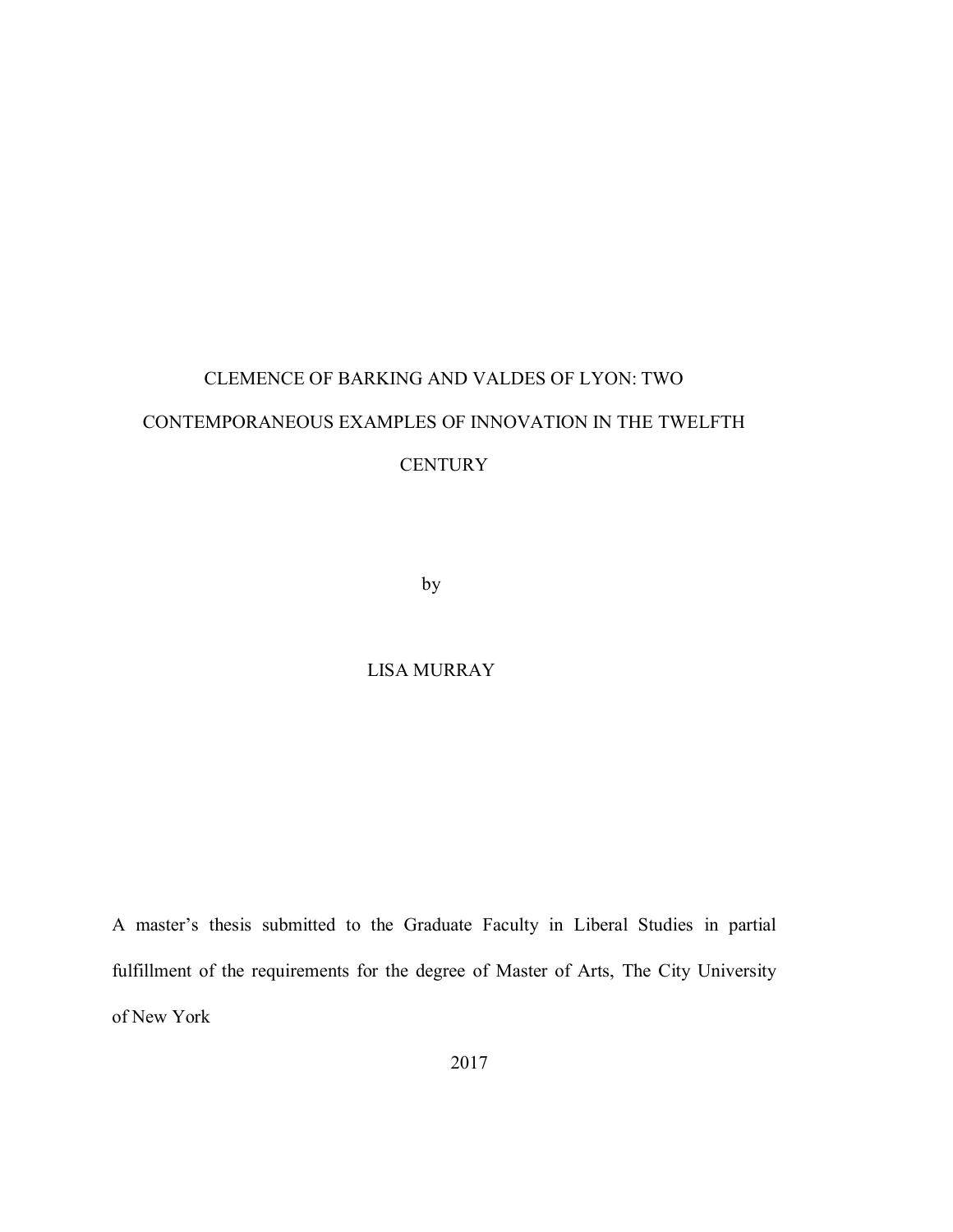# © 2017

## LISA MURRAY

# All Rights Reserved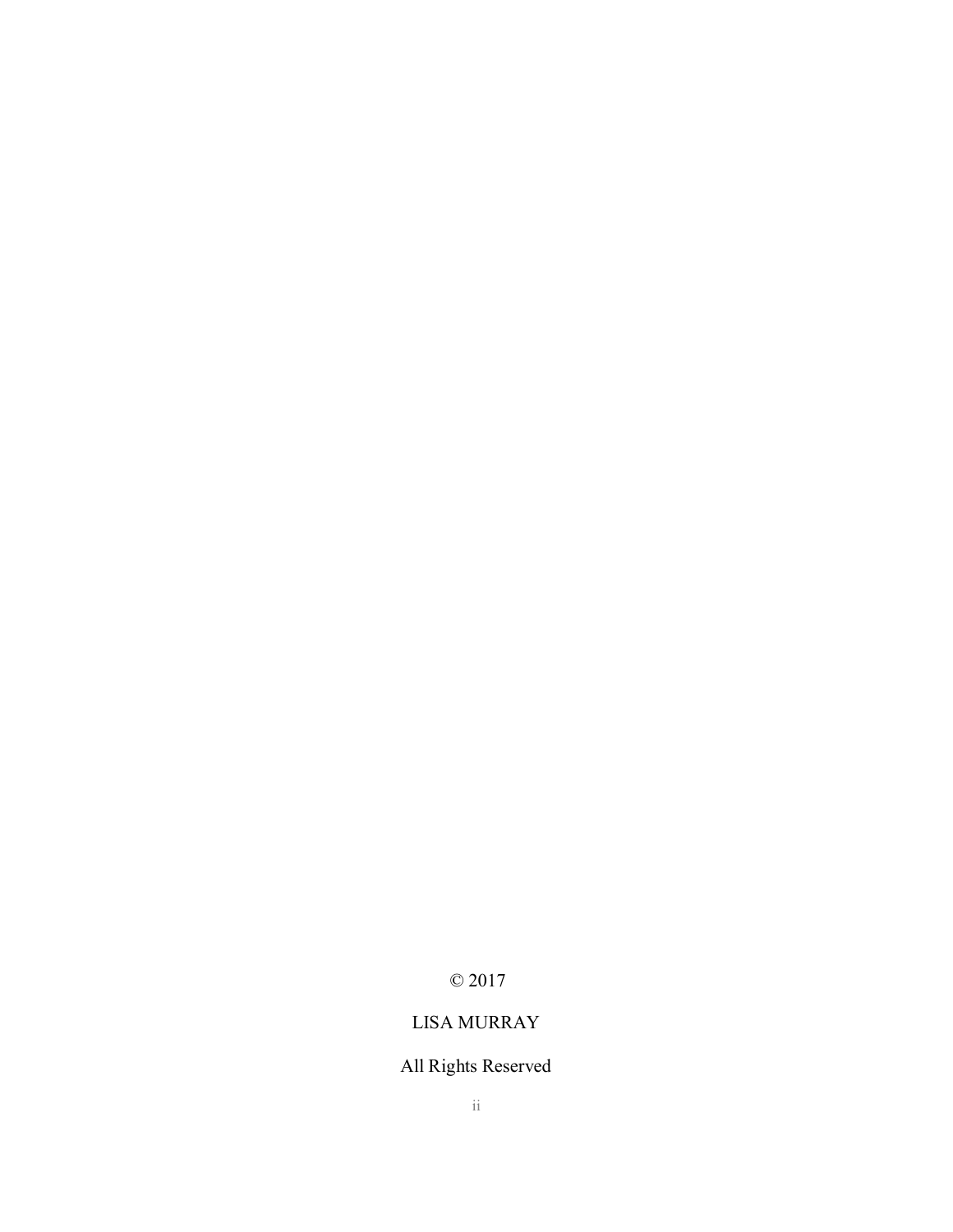### Clemence of Barking and Valdes of Lyon: Two Contemporaneous Examples of Innovation in the Twelfth Century

by

Lisa Murray

This manuscript has been read and accepted for the Graduate Faculty in Liberal Studies in satisfaction of the thesis requirement for the degree of Master of Arts.

Date Sara McDougall

Thesis Advisor

Date Elizabeth Macaulay-Lewis

Executive Officer

### THE CITY UNIVERSITY OF NEW YORK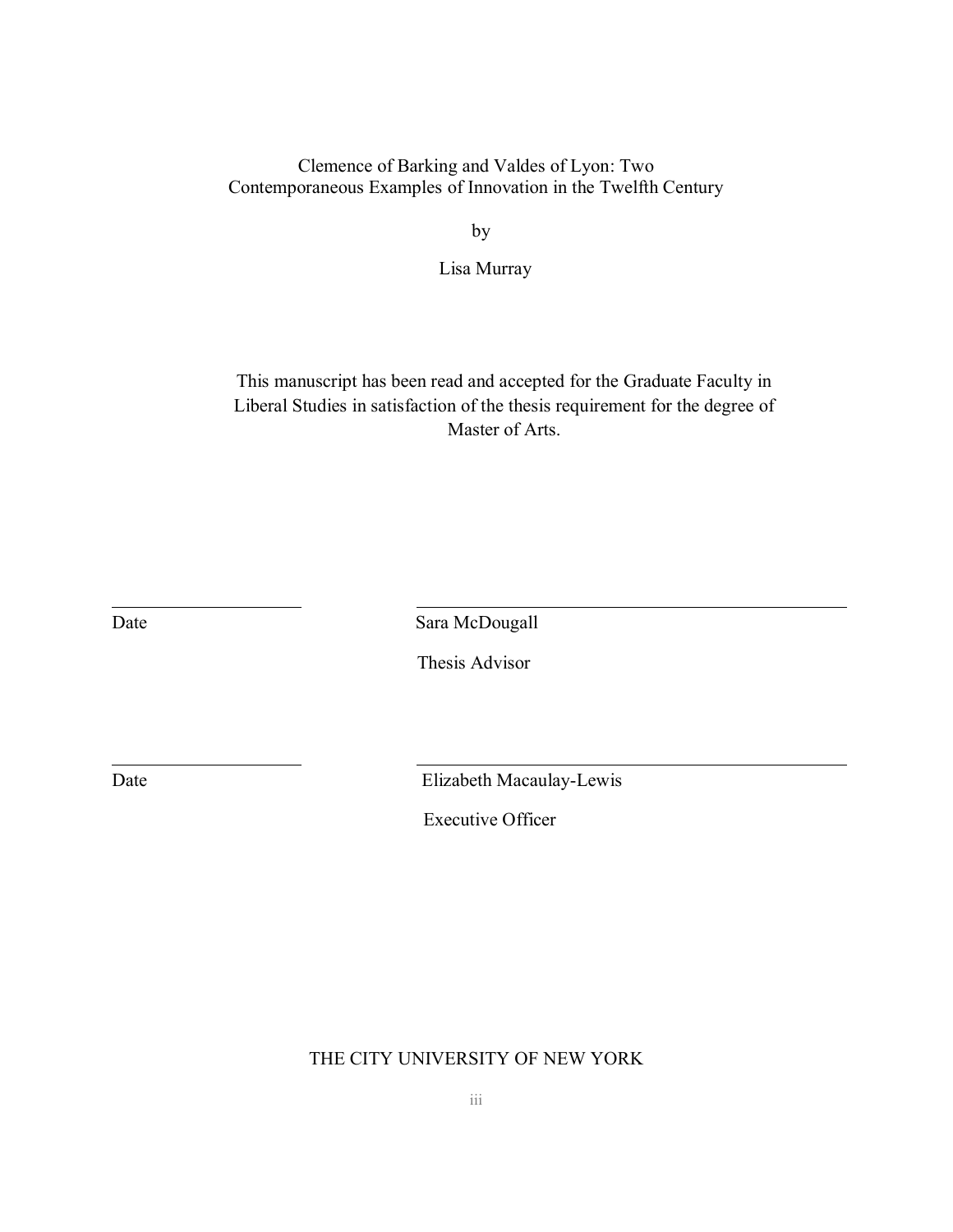#### ABSTRACT

# Clemence of Barking and Valdes of Lyon: Two Contemporaneous Examples of Innovation in the Twelfth Century

by

Lisa Murray

Advisor: Sara McDougall

The Twelfth Century in Western Europe was a remarkable time in history. Scholars have noted that Roman law was being revived, Aristotelian theory was being studied, Romanesque and Gothic art was being produced, scholasticism was being cultivated, and economic growth was being fostered by the rise of towns. These are just some of the developments that help give this era the well-known term "twelfth-century renaissance." Despite the flourishing of creativity that this label suggests, there are few surviving, specific examples of innovation from this time that have been passed down to us. In AD 1175 the Benedictine nun Clemence of Barking translated a life of St. Catherine of Alexandria from Latin to Anglo-Norman using an eleventh-century source. A rare example of a woman author, she took drastic liberties with some parts of the story and added her own thoughts to the text. At the same time in Lyons, France, a businessman now referred to as Valdes of Lyons was founding a movement that would later be called the Waldensians. Ashamed of his former greed, he renounced his way of life and became a preacher who advocated living purely from scripture. He also paid for a vernacular

i v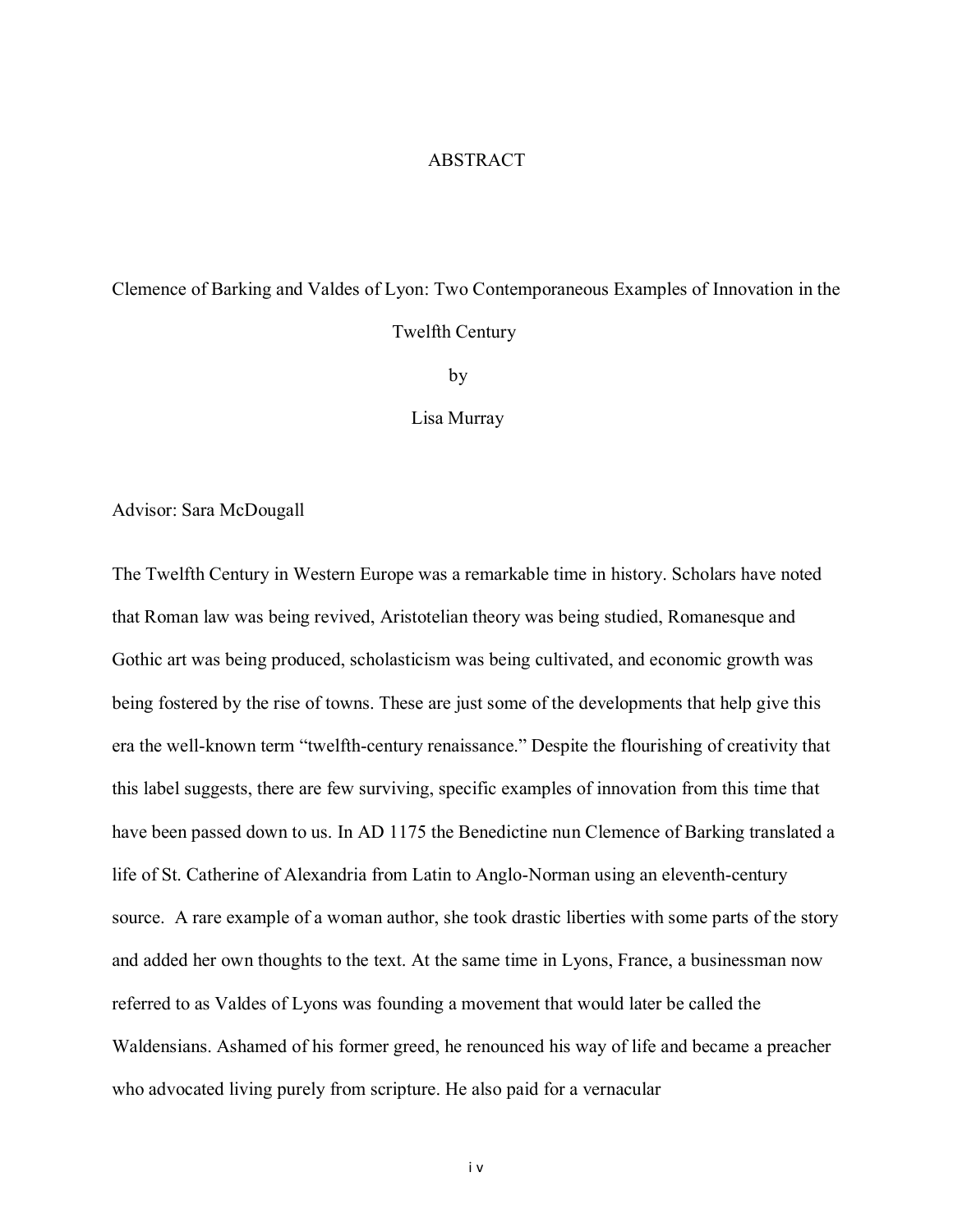translation of biblical passages and allowed women to join his group. His preaching was unauthorized and he was ultimately excommunicated by the Church in 1184. Clemence and Valdes were strong supporters of Catholic ideals and were seeking to endorse Christian virtues. Nevertheless, their actions provide examples of innovation and a deviation from the mainstream. Two ways in which they expressed their innovation is in their utilization of the vernacular and in their reconsideration of gender. While a nun and a schismatic appear unlikely subjects for a comparative analysis, we can find in their respective stories elements of novel thinking. This thesis will study them side by side to explore their distinct forms of spirituality, and also, how these spiritualities seem to serve as precursors to arguably more noticeable changes in the High and Late Middle Ages.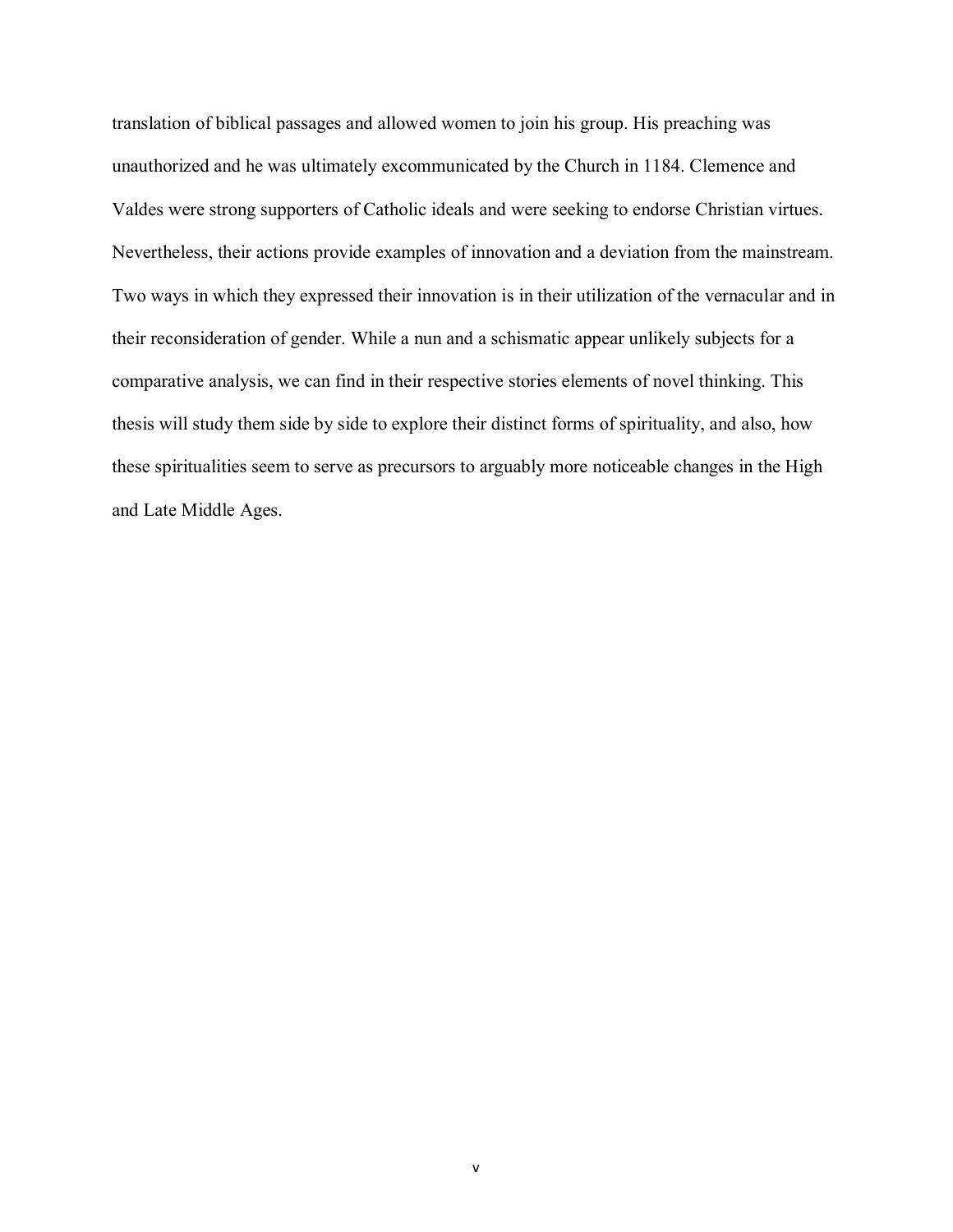#### Acknowledgements

I would like to thank my wonderful advisor, Sara McDougall, for her astute feedback, endless patience, and extremely gracious nature. I truly could not have asked for a better advisor for this paper. I would also like to thank the MALS department for being very helpful, generous, and understanding through this process.

To my Gracie, your unconditional love was much needed and cherished at my most challenging moments. To my brother Joseph, I thank you for always providing the greatest insight and am amazed at how effortlessly it comes to you. To my father David, I will always be grateful for the lessons you taught me and for the appreciation of knowledge you passed on to me. And finally to my mother Joan, your level of support has convinced me you are a celestial being more than a human. Words cannot express how indebted I am to you.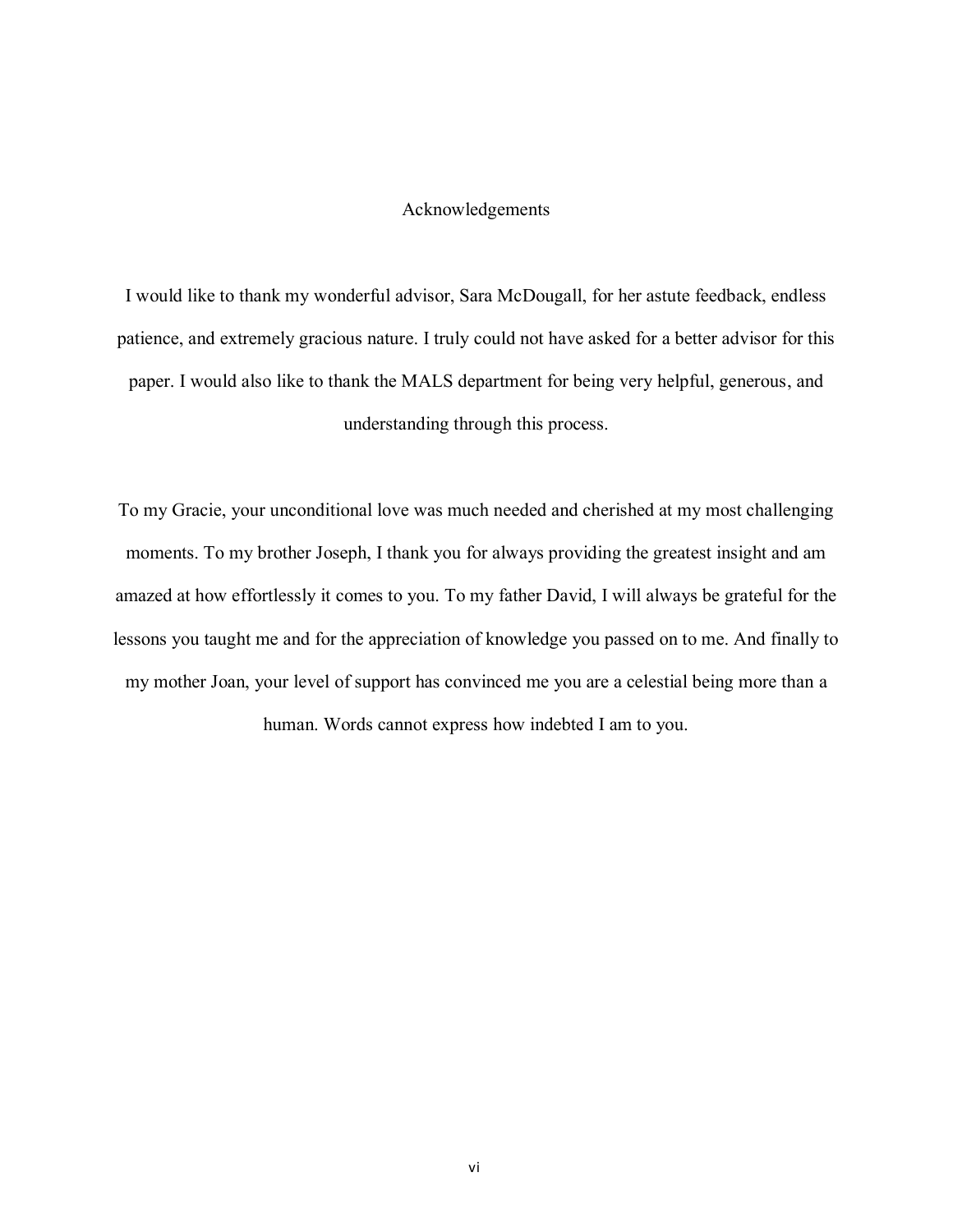### **CONTENTS**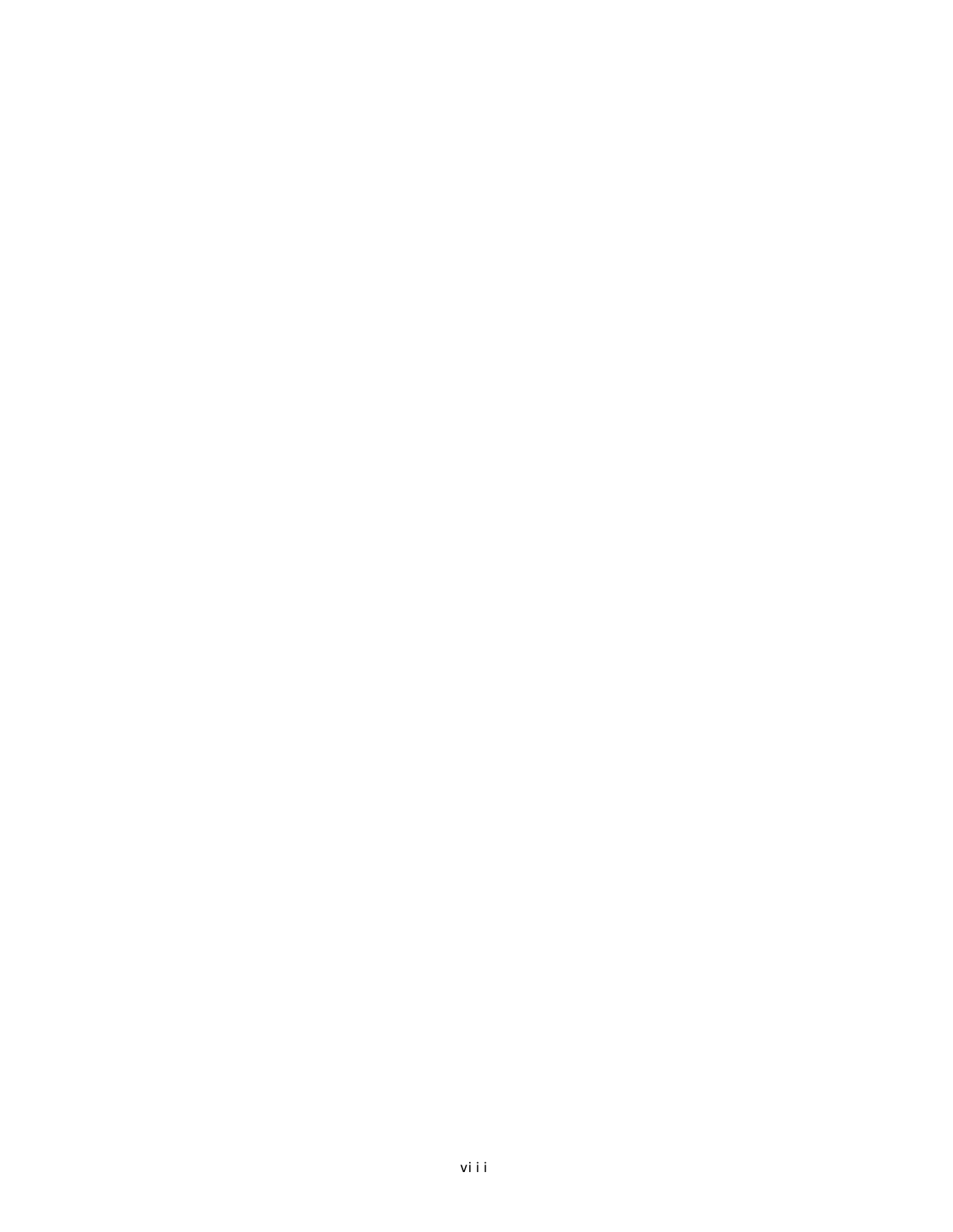#### *Introduction*

Western Europe in the twelfth century is often considered a remarkable time of economic expansion, scientific discoveries, artistic pieces that evoked the classical age, and a strong exploration of the relationship between man, religion, and the natural world. As a result, this era has been referred to as the "twelfth-century renaissance" and in modern times its importance has been debated by such historians as Charles Homer Haskins, Erwin Panofsky, Colin Morris, R.W. Southern, and more recently by scholars John Cotts, C. Stephen Jaeger, Thomas N. Bisson and Caroline Walker Bynum.<sup>1</sup> Despite the advances the century has been recognized with fostering, however, it can prove challenging to find extant examples of innovation. Ironically, and perhaps necessarily due to a dearth of other channels, it was through expression of religious faith that one could produce what we would now identify as innovation.

While remaining and specific examples of innovation from this period are rare, the ones that have managed to survive manifest in varying forms. A famous narrative written during the twelfth century that can be considered innovative for its time is a vernacular translation of the Passio of St. Catherine of Alexandria by Clemence of Barking. A nun from the prestigious Abbey of Barking in Essex that had strong ties to the Norman and Angevin aristocratic royal families,<sup>2</sup> Clemence translated her Anglo- Norman 2,700 line,<sup>3</sup> heavily octosyllablic verse translation around the year AD  $1175<sup>4</sup>$  Her source is widely believed to be the eleventh-century Passio Sancte Katerine Virginis, or the Vulgate Text,<sup>5</sup> as it is known. Her subject, St. Catherine, was one of the most widely venerated saints in the Middle Ages. While St. Catherine's legend states that she was martyred in the fourth century, she is believed to be a legendary figure with little historical basis.<sup>6</sup> Accounts of her passion appeared in Greek as early as the ninth century,<sup>7</sup>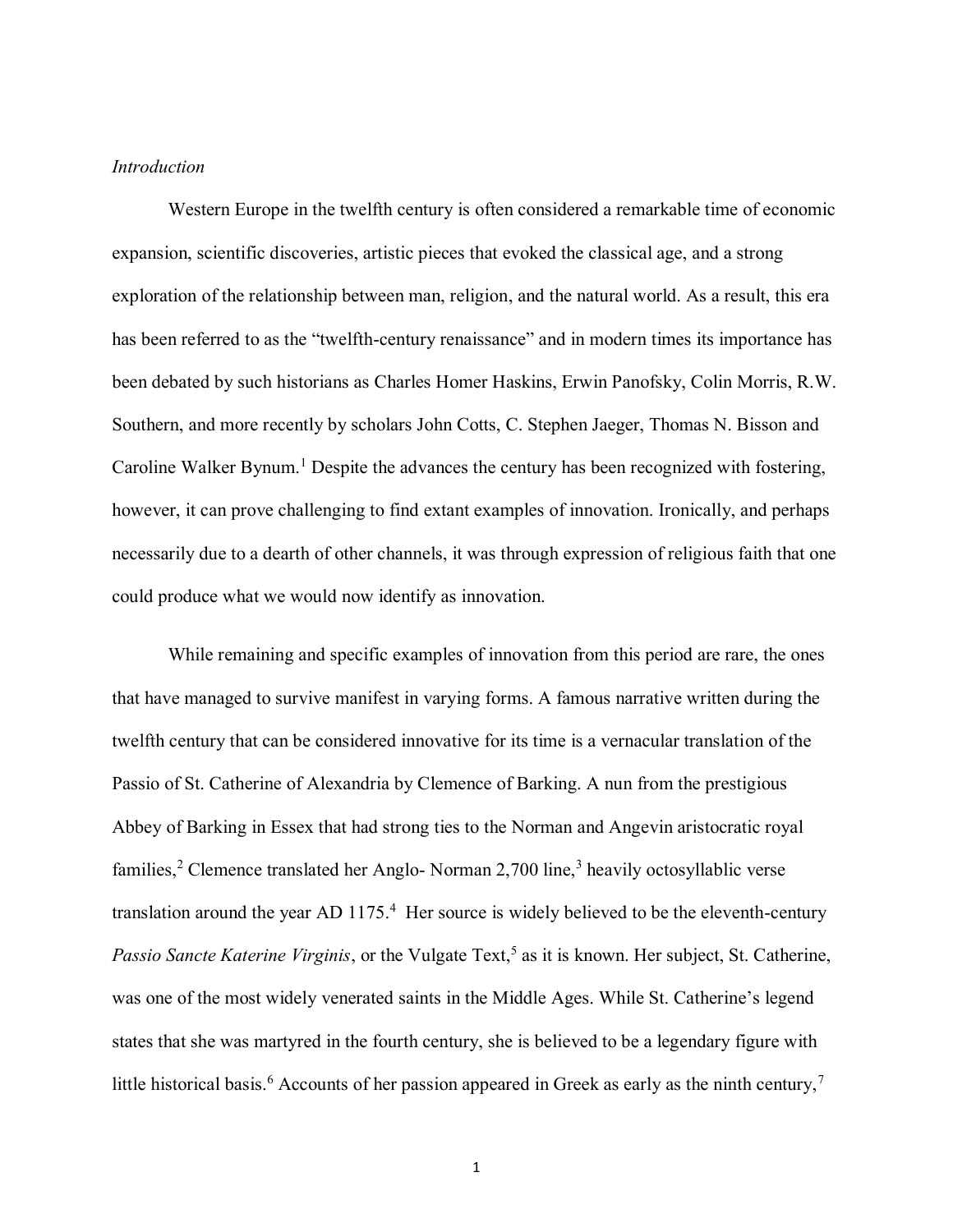and her cult began to grow in England in the eleventh Century.<sup>8</sup> In this legend, St. Catherine of Alexandria is the Christian daughter of a deceased Pagan King who is persecuted by the Emperor Maxentius in the fourth century. Before she is beheaded she is able to convert his wife, advisor, and scholars sent to beat her in a theological debate. Clemence added her own 800 lines in her translation of the Vulgate,<sup>9</sup> and William MacBain notes the drastic changes she made to the virgin martyr narrative in "Five Old Renderings of the Passio Sancte Katerine Virginis", "she has added so much of her own moral commentary to the text and has so transformed the character of the emperor that, at times, even the *Vulgata* is lost from view" (46-47). In her essay "Female Voices in Convents, Courts and Households: the French Middle Ages" Roberta Krueger further exclaims, "her personal engagement manifests itself in many authorial interventions and telling details, such as her use of courtly language and her description of Catherine's effect on the empress and her female attendants"  $(18)$ .<sup>10</sup> As these scholars illustrate, Clemence was undertaking a translation that not only imparted her knowledge of St. Catherine's life, but also, sent her own messages.

At roughly the same time that Clemence was translating St. Catherine's life from Latin to Anglo-Norman in Barking Abbey, another example of innovation was unfolding on the continent in the form of conversion. In the 1170s and 1180s, the credited founder of the Waldensians, Valdes of Lyons, was gaining his following in Central France. His name comes in many variations, including Vadois, Valdesius, Waldes and perhaps most famously (although incorrectly) Peter Waldo.<sup>11</sup> He is the late twelfth-century Lyonnaise business man who relinquished all of his money, denounced his former life as greedy and sinful, and became an unauthorized preacher before being excommunicated by the Vatican at the Council of Verona in 1184.<sup>12</sup> During this time, he paid to have a vernacular translation of Bible passages provided for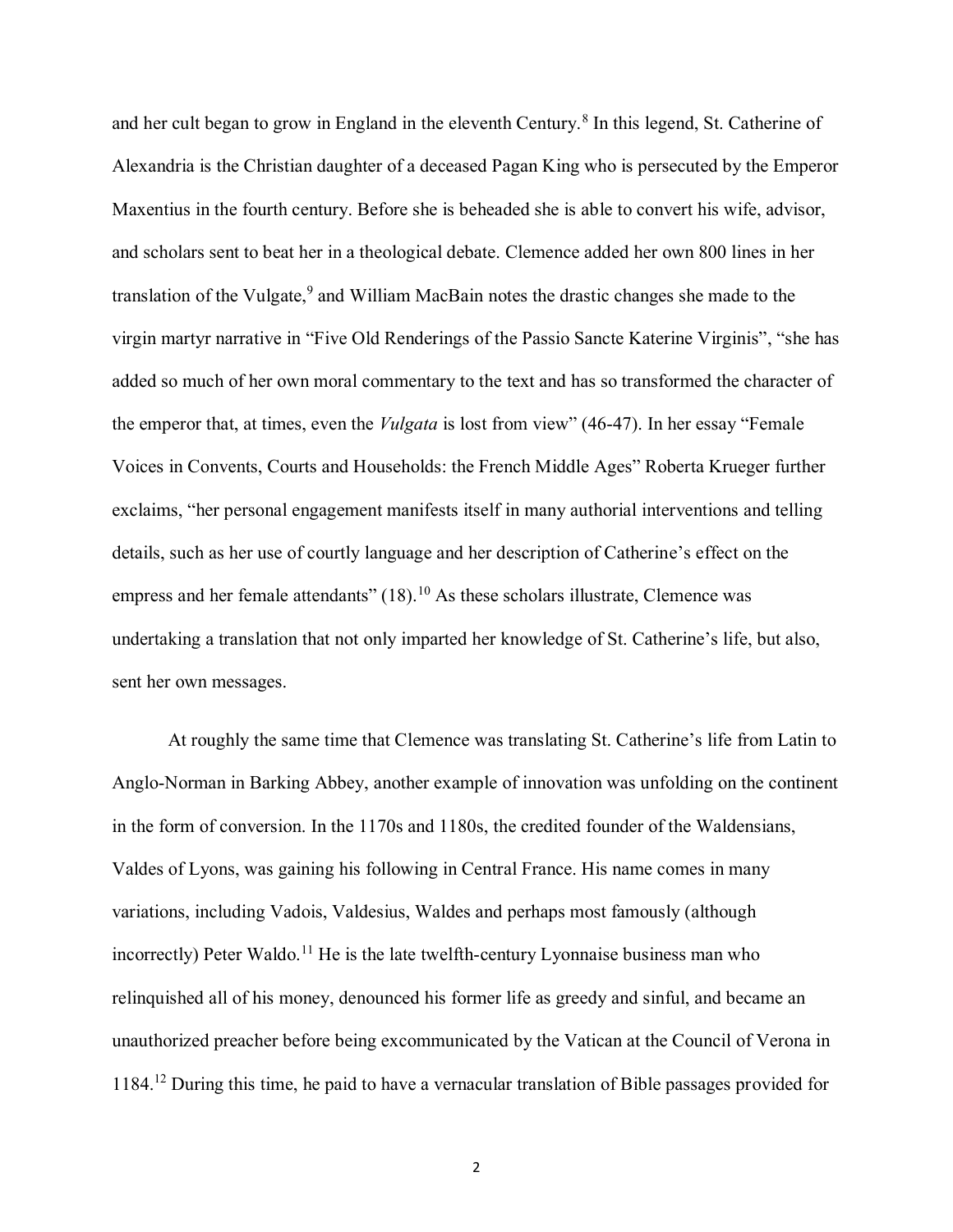him.<sup>13</sup> After becoming voluntarily poor, a small collection of people, including women, began to follow his lead and preach to the public alongside him.<sup>14</sup> Most scholarship now accept that this following developed into the Waldensians, although a minority do not completely accept the long standing claim.<sup>15</sup> Either way, he is forever associated with this heretical group that spread into Germany, Bohemia, Italy, and other European countries before some parts were absorbed into Protestantism (although there are some who consider themselves Waldensians even to this day). $16$ 

For this thesis I will offer a comparative analysis between Clemence of Barking's translation of St. Catherine of Alexandria and the story of Valdes of Lyon's conversion. I will show that Clemence and Valdes, twelfth-century contemporaries, both exhibit elements of originality in a manner that is impactful and we can learn much from them. A reason in particular I am studying them side by side is to show that their innovations did share some similar qualities, and also, that their stories serve as precursors to ideas that would materialize more fully later in the Middle Ages. Through their use of the vernacular, through their recognition of female participation, and through the sometimes paradoxical outcomes of their actions, Clemence and Valdes have left us fascinating examples of innovation that we can appreciate. This is the crux of my thesis: to demonstrate that while one was an orthodox nun while the other a schismatic, one a woman while the other a man, one aristocratically affiliated while the other a representative of the merchant class, and one Catholic while the other a rejected Catholic turned Protestant hero, their lives are connected through elements of unconventionality that lead them to produce fresh perspective on mainstream paragons. The paper is not suggesting that they were the only ones at the time engaging in such inventiveness, for that claim would be false and irresponsible. Nor is the paper claiming that they actively sought to rebel against the authorities, which is a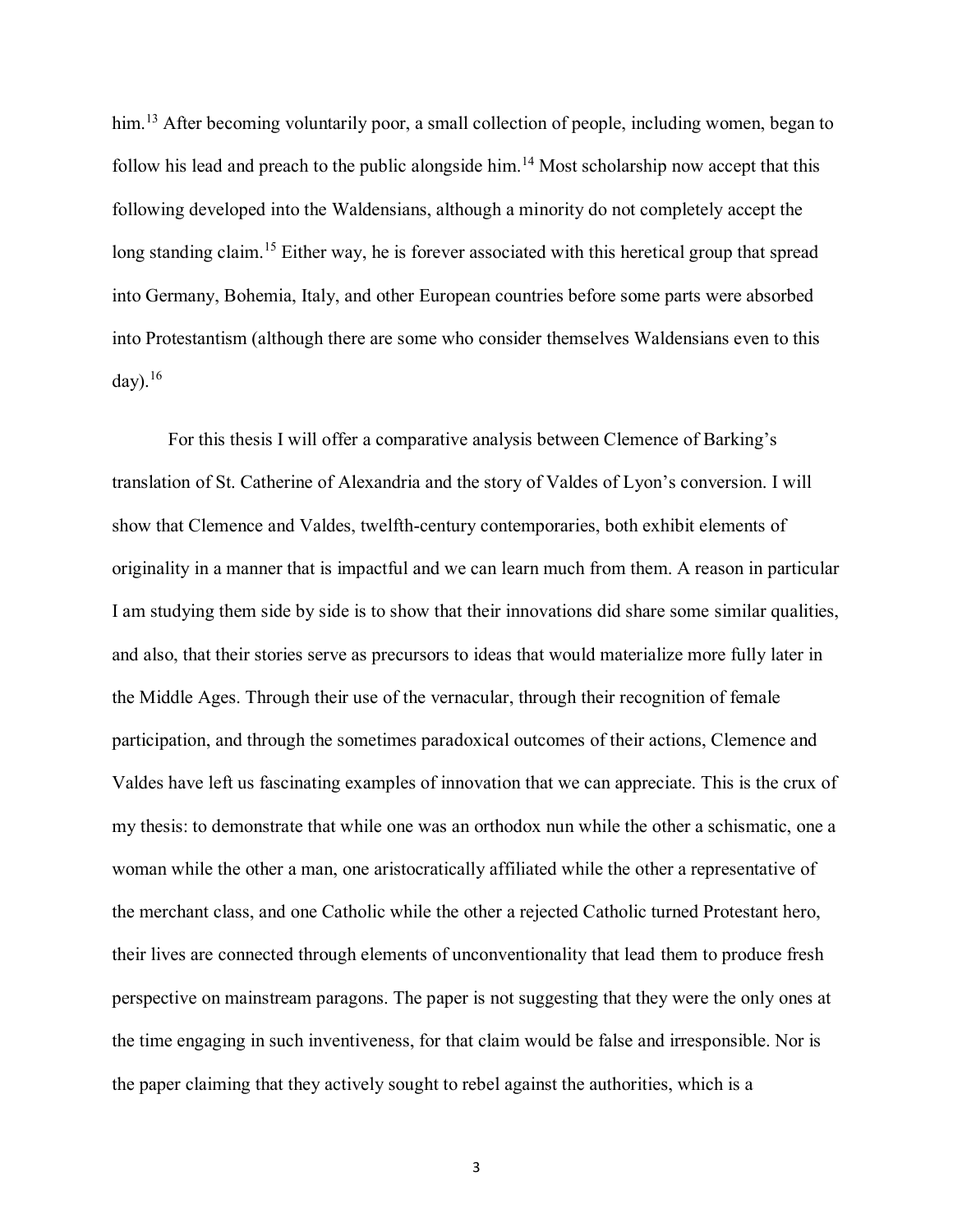nonessential point considering Clemence was not castigated for her translation and Valdes' nonconformist tendencies were not initially punished (there is no claim that nonconformity must be punished anyway). Moreover, the paper is not bound to studying the reaction to these two people's actions (although that will be done in certain sections). Ultimately, the paper seeks to prove that innovation could be attempted and successfully achieved in the late twelfth century and this fact, if nothing else, is reason enough for an academic study. They were both trying to express their faith the best way that they knew how, they were both using the unique resources that were at their disposal, and they were both customizing those resources to suit their needs. In doing so, they have presented us with examples of the process of innovation in the twelfth century. Their journeys should be examined not only to realize the potential of twelfth-century people, but also to understand the capabilities people had and the results they could find in their given culture. This last point is just as interesting as the sometimes controversial nature of their lives and work. While they both were intent on giving credence to the Catholic Church, one could argue they ultimately betrayed their intentions and inadvertently produced examples of subversion. The last point is notable, but should not be all consuming in our approach to making sense of their efforts. Certainly, subversion may have been a possible offshoot of their accomplishments (especially in Valdes' case) and this possibility has been studied before by historians and literary theorists (including many of the writers I have referenced for this paper). Still, it is not the only facet of their projects that make them interesting to study. They are also worth studying because they provide us a sampling of how medieval innovation could occur.

Having taken these factors into account, I must present sources for further and deeper analysis. Although there are post-fourteenth-century sources of Waldensian origins, these are more concerned with the group than with Valdes himself.<sup>17</sup> They offer dubious claims of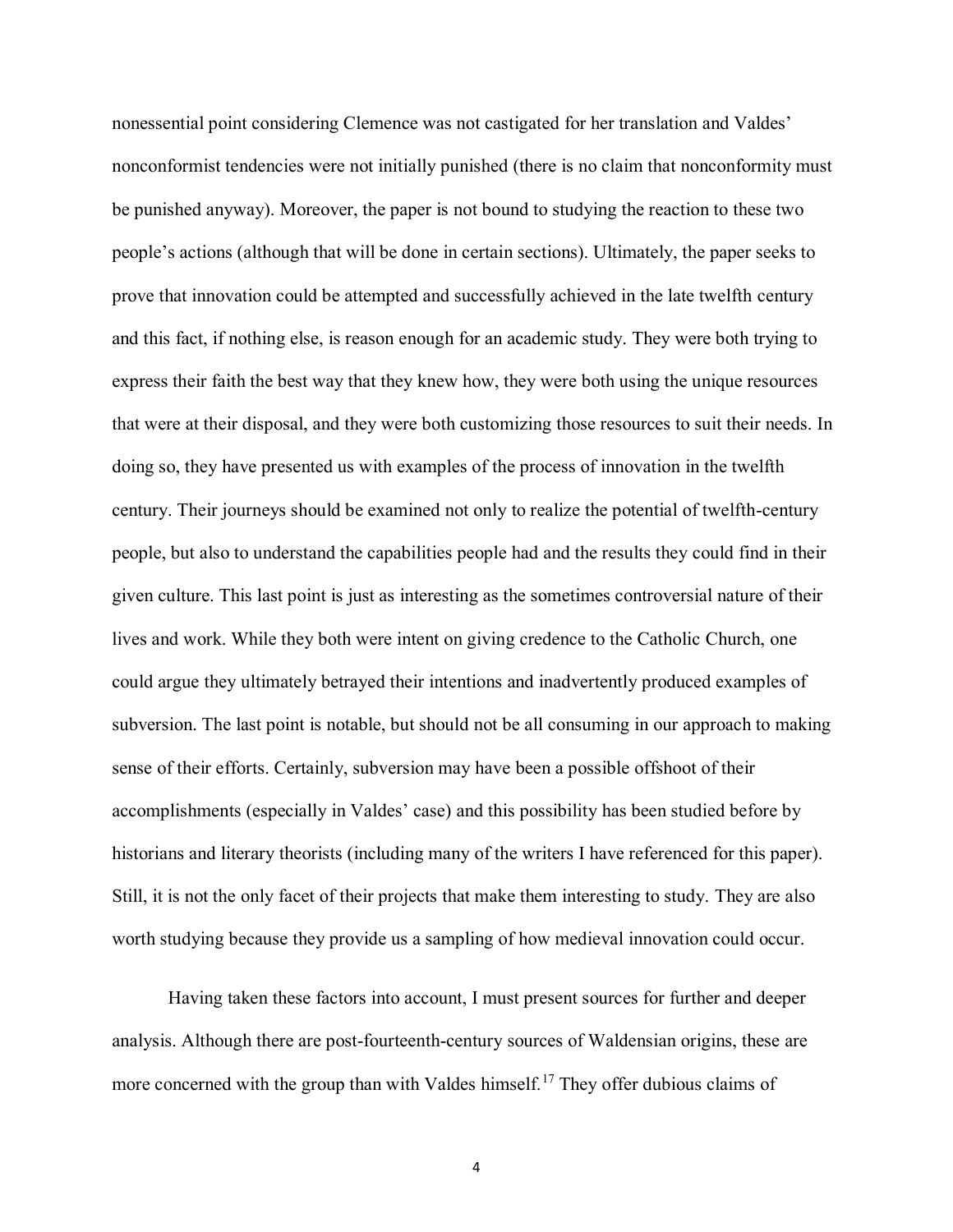apostolic descent and their supposed fourth-century beginnings from a man named Leo, Pope Sylvester and the Donation of Constantine.<sup>18</sup> In some of these sources, Valdes is often not even mentioned or is mentioned as a medium through which their mission is finally fulfilled but without being named as the founder.<sup>19</sup> For this paper, in order to focus on Valdes, we need to remain with the materials that were produced closest to his actual life (he is believed to have died before  $1218$ ).<sup>20</sup> While I may not mention every reference in this paper, the main source documents I have used for this study are the Anonymous of Laon (c. 1220), Richard of Cluny (c. 1181-1216), The Cistercian Exemplum Collection (c.1170s), Etienne de Bourbon (c.1250), Geoffroy of Auxerre (c.1180s), Walter Map (c.1182-1192), Alain de Lille (c.1190s), Peter of Vaux-de-Cernay (c.1213), Moneta of Cremona (c.1240), The Anonymous of Passau (c.1260), and Bernard Fontcaude (c.1190). Some give crucial biographical details about Valdes while others offer important commentary. There are also many helpful secondary modern sources from whom we can gain much understanding, including Gabriel Audisio, Grado Merlo, Christine Thouzellier, Michel Rubellin, Olivier Legendre, Ernesto Comba, Euan Cameron, Pekka Tolonen, Karen Sullivan, Beverly Mayne Kienzle, Giorgio Tourn, Peter Biller among others. For my sources regarding Clemence of Barking's St. Catherine I will of course reference the work itself, but I have also consulted scholars such as William MacBain, Duncan Robertson, Dominica Legge Barbara Zimbalist, Catherine Batt, Simon Gaunt, Diane Watt Jocelyn Wogan-Browne Glyn Burgess Tara Foster Maud Burnett McInerney and others who have done extensive reading and analysis of the text.

I should also include the original intended audiences for Clemence's translation and for the story of Valdes' life. The main target audience for the translation of St. Catherine was women in Barking Abbey. However, a larger lay audience was important as well, of which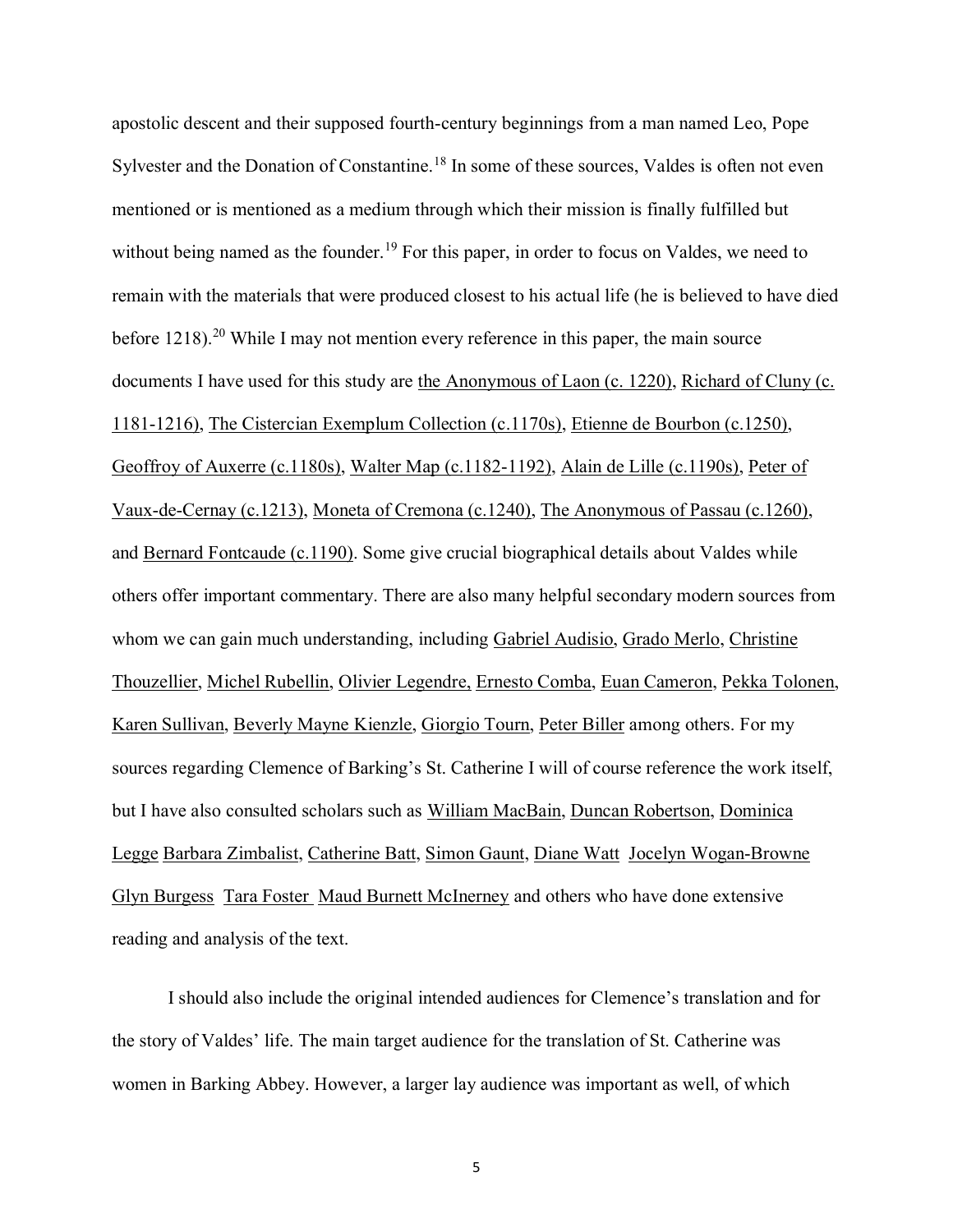Jocelyn Wogan-Browne and Glyn S. Burgess inform us when they write in their book *Virgin Lives and Holy Deaths: Two Exemplary Biographies for Anglo-Norman Women*, "but in a text written by a female religious it suggests that mixed audiences, and mixed audiences outside Barking, were also expected to hear the life" (xxvi). MacBain believes that one of Clemence's goals was to make the translation entertaining in a court setting.<sup>21</sup> She was not alone in her approach, for the public's enthusiastic reaction to saints' lives in all mediums, whether through music, drama, or art, drove hagiographers to adapt the stories so they related better to their audience's contemporary sensibilities. Although the narratives were often translations or copied from earlier texts, hagiographers certainly incorporated contemporary motifs and use of language.<sup>22</sup> This helped give the reader a sense of it being more immediate to their concerns and of it relating to their real life. Their appeal to the contemporary shows that, while tradition was pertinent, the current public shaped the texts and the text's relevance.

The question of who was reading the life of Valdes of Lyon and for what purpose is more wide-ranging. It is true that Valdes of Lyons, due to the textual sources and documents preserved in the French archives, is considered to be a historical person.<sup>23</sup> His life, though, has been told in different ways from different perspectives. Therefore, I will briefly summarize the background of some of the more well-known contemporary sources. According to Pekka Tolonen, author of the essay "Medieval Memories of the Origins of the Waldensian Movement", the Anonymous Chronicler of Laon was most likely a Premonstratensian monk using Valdes' story to educate the lay in the area of Flanders on proper behavior for their social class.<sup>24</sup> *Liber visionum et miraculorum* was part of the exemplum collection written for Cistercian members as a source of spiritual and moral inspiration.<sup>25</sup> Although his background is unclear and has been disputed, Richard Monk of Cluny, or Richard of Poitiers, was a monk who wrote a chronicle of world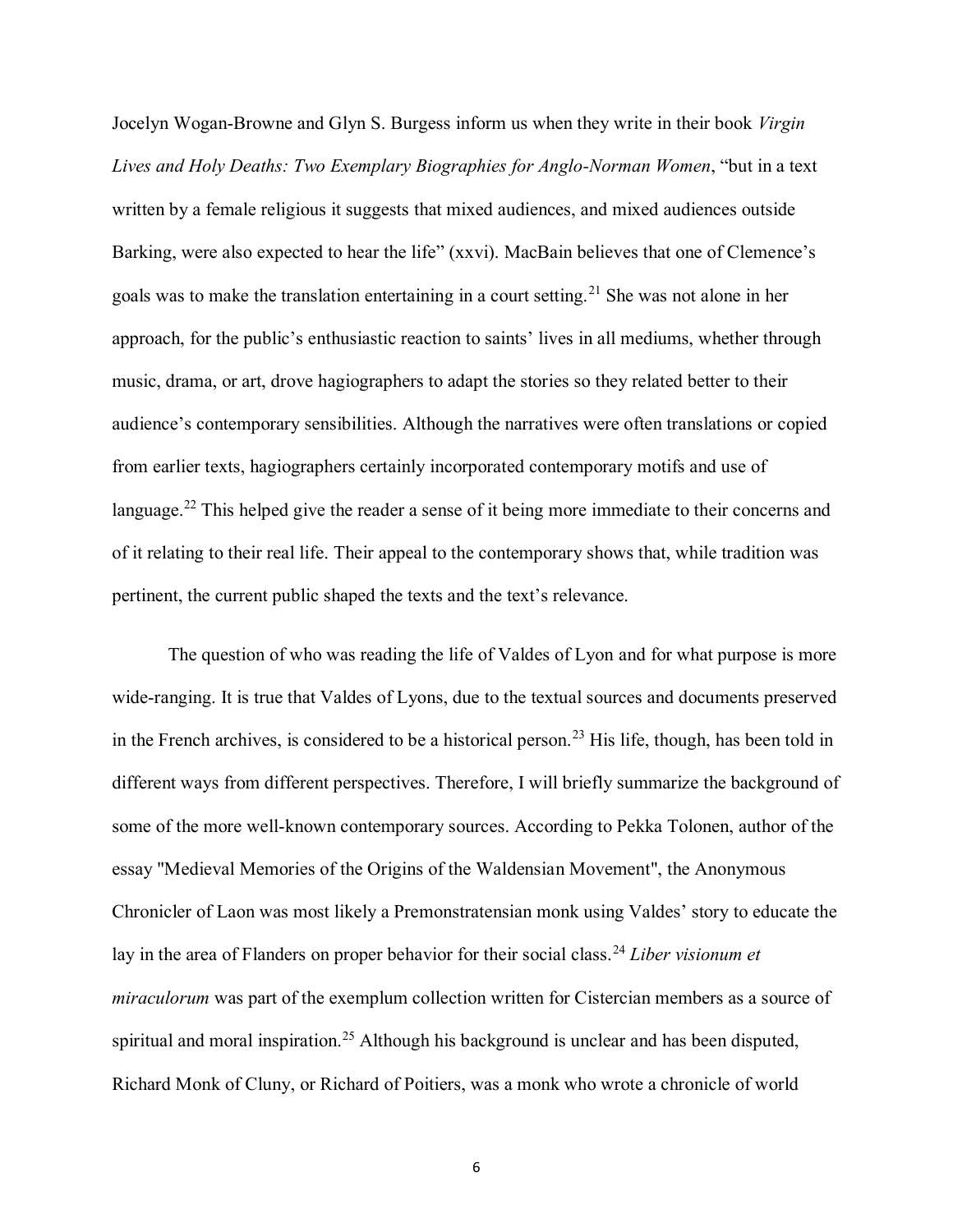history. His short profile of Valdes is featured in his biography of Pope Alexander  $III^{26}$ . In the thirteenth century the need to defame Valdes was due to the Poor of Lyons' persistence in flouting church doctrine.<sup>27</sup> Although some Waldensians did return to the Church under the name Poor Catholics in 1208,<sup>28</sup> other Waldensians continued to spread in Europe.<sup>29</sup> Consequently, Etienne de Bourbon's *De septem donis Spiritus Sancti* (1250-1260) was written primarily for preachers looking to undermine this Waldensian influence. Etienne de Bourbon, being a Dominican inquisitor, had extensive experience with thirteenth-century Waldensians and wanted to teach preachers how to detect them even when they attempted to hide.<sup>30</sup> His testimony is noteworthy because in the c.1220s he had personally spoken to Etienne d'Anse and Bernard Ydras, the men who helped translate the Bible for Valdes years earlier.<sup>31</sup> The Anonymous of Passau was also an inquisitor,<sup>32</sup> but a later one from Germany, and like Etienne de Bourbon, used people like Valdes as examples of troublemakers who needed to be identified and addressed properly. The earliest contemporary sources of Valdes of Lyon, as can be seen, contained an amalgam of cultural and political motives and differed in their degree of criticism.

Both the sources and the audiences will help us understand how Clemence of Barking and Valdes of Lyon expressed themselves in innovative ways. As for the sources that will aid us in this endeavor, I have chosen to use modern English translations when quoting directly from the works. I understand the value of the original language in better comprehending the text's meaning and affect, but for this paper, the biggest focus that unites the narratives will be the thematic. In order to demonstrate my point effectively, it is also essential to provide the appropriate historical background of religion at this time as well as more background on Clemence and Valdes.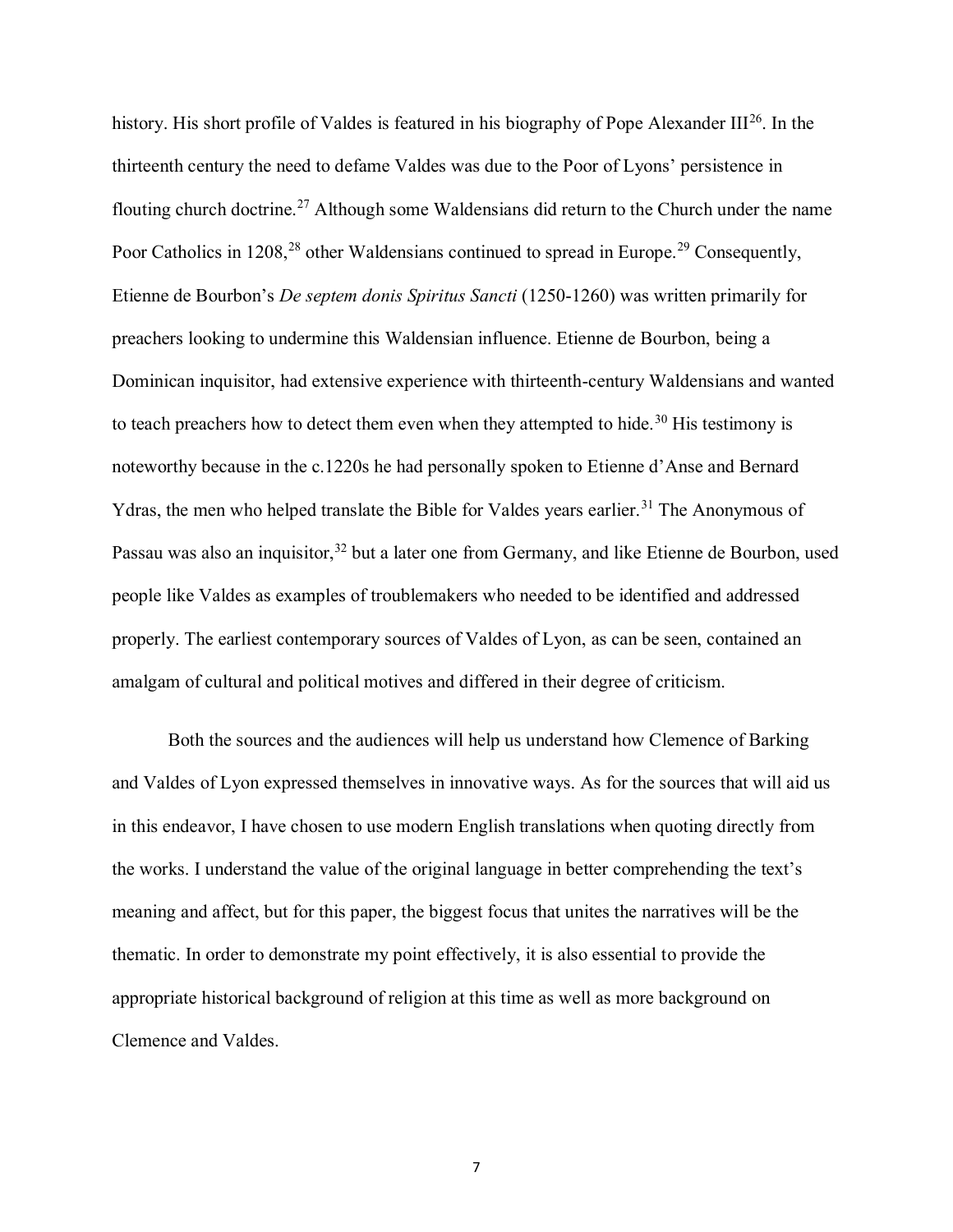#### *History and Background*

In twelfth-century Western Europe, the pursuit of religious expression, Christian devotion in this case, was safest when one embraced the orthodox form of religion that society validated. However, in the twelfth century many western European cultures were struggling to remain static about religion. To be fair, the founding of religious orders did not always result in conflict. New orders, first the Cistercians and Augustinians, followed later in the early thirteenth century by the Dominicans and Franciscans, were supplementing Benedictine rule and the Church ultimately accepted them.<sup>33</sup> Nonetheless, there were others reevaluating religion and they consequently created schismatic / heretical sects and confraternities.

Earlier than the time period in question, in the story of Leutard of Chalons circa AD 1000, we see a nascent but unsuccessful challenge to the church.<sup>34</sup> Then recorded outbreaks of heretical behavior occurred in Orleans in 1022, Arras in 1025, Monforte in 1028, and Chalonssur-Marne in the 1040s.<sup>35</sup> But a more noticeable reemergence of opposition to the Church's hegemony surfaced in the twelfth century. Early in the twelfth century, there were documented examples of men such as Peter Bruis, Henry the Monk, and Tanchelm, becoming disenchanted with Ecclesiastical power.<sup>36</sup> Other dissenting figures were Eudo of Brittany, who believed he was self-divine, and Arnold of Brescia, who rejected what he perceived to be clerical hypocrisy.<sup>37</sup> Heretical groups included the Bogomils, Passagians, Spernoists, Amalricians, Humiliati (although they were later accepted), and the Cathars.<sup>38</sup> Absolute dualism, anti sacerdotalism, and rejection of infant baptism were just some of the concepts they believed in that deviated from church teachings. The monastic orders were also beginning to stray from their origins. Traditionally, monastic clergy were supposed to embrace a special voluntary poverty, but by the late twelfth century the Cluniac and Cistercian forms of monastic life had deteriorated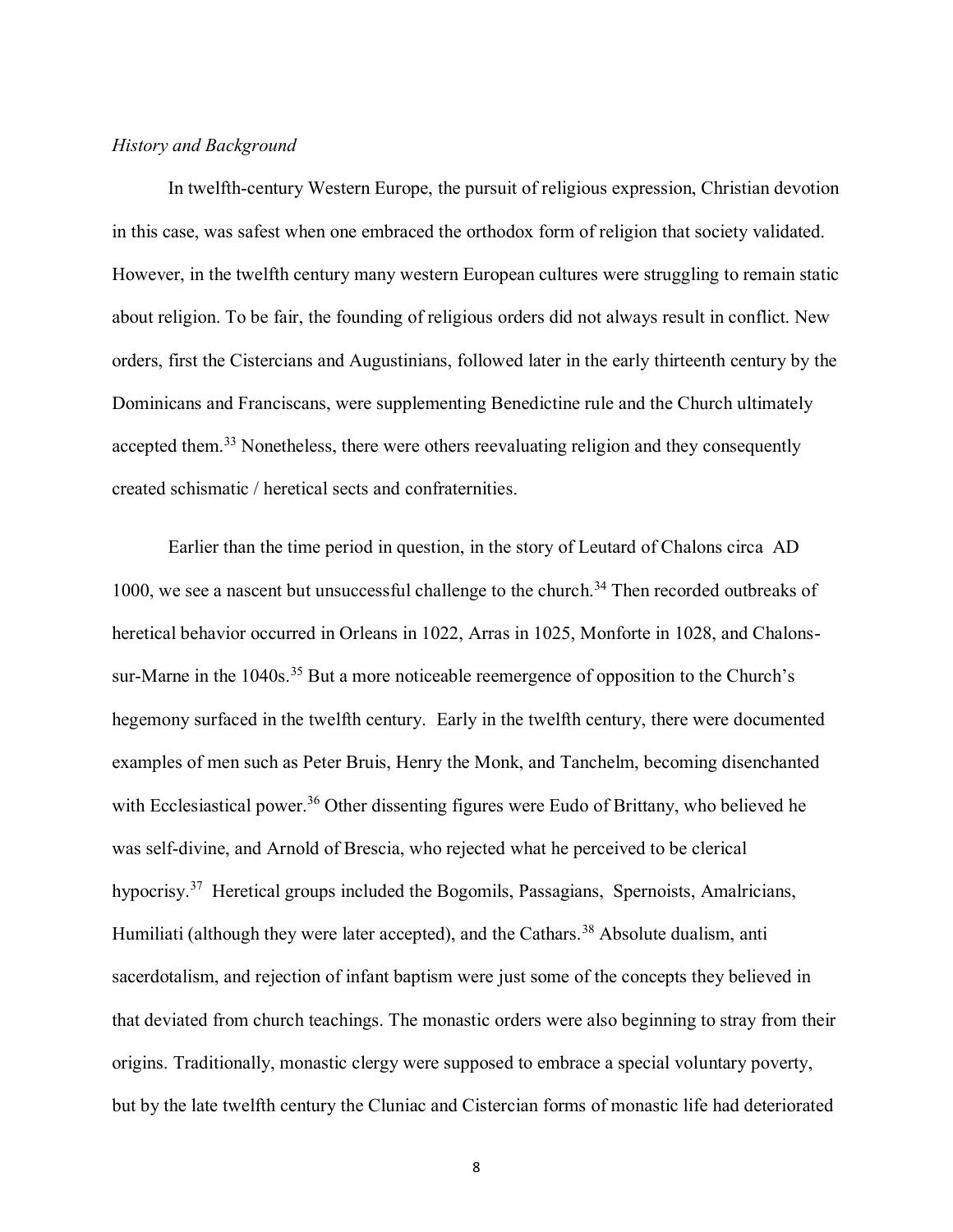into indulgence.<sup>39</sup> Such instances of undue decadence could be why more and more were growing dissatisfied with current models of religious exemplar and becoming attracted to simpler ideals.<sup>40</sup> Some people, especially itinerant preachers, were gravitating towards a more unadulterated religious experience that returned to the values of the apostles. Furthermore, philosophical, theological, and mystical works from such writers as Peter Abelard, St. Anselm of Canterbury, Hugh of St. Victor and St. Bernard of Clairvaux were transforming western European medieval consciousness.<sup>41</sup> The spiritual was still paramount, and it was being reconsidered in significant ways, but people also held an appreciation for reasoning and logic's role in understanding Christianity.

It is with this information in mind that we should examine Valdes' life in twelfth-century Lyons, which at this time was part of the Holy Roman Empire.<sup>42</sup> This was the era of a burgeoning merchant class and the rise of towns across the continent.<sup>43</sup> From its earliest history Lyons had been an important port city for trade, and by the twelfth century was a commercial, urban area of around 10,000-15,000 with a powerful and very extravagant church chapter at its center.<sup>44</sup> Valdes lived his adult life in Lyons and was a wealthy citizen.<sup>45</sup> According to records, he was a very successful man who owned several properties including a house, mill, farm, bakehouse, ponds, streams, vineyards and pastures.<sup>46</sup> His initial socio-economic status is not known, but the sources do not write that he came from nobility. In his book *Religious Poverty and the Profit Economy of the Middle Ages*, Lester K. Little writes of Valdes' place in his society, "Waldes was one of the great men of Lyon, though from a social standpoint, he was only newly rich" (121). His fortune, though, was made through unethical means. He is assumed to have made his money as a merchant in the cloth trade and the reviled practice of money lending with interest in properties and goods such as bread and wine.<sup>47</sup> He may also have dabbled in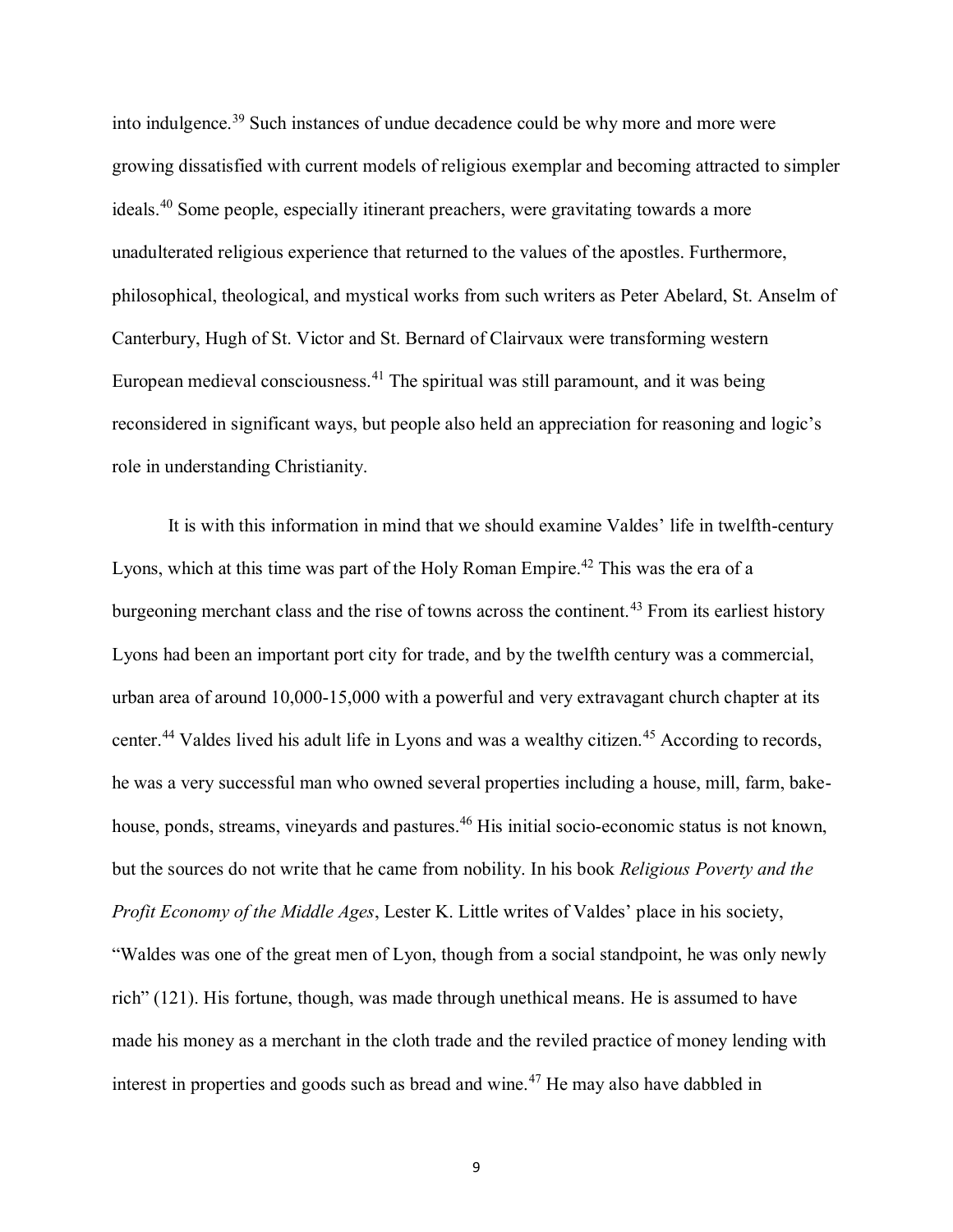investment on behalf of the Archbishop.<sup>48</sup> The Anonymous of Laon uses such words as "wicked" to describe his former life (the Church condemned the act of usury).<sup>49</sup> His life changes around the years 1170-1173,<sup>50</sup> according to Laon, when one night he heard a minstrel sing the life of St. Alexis.<sup>51</sup> Once Valdes heard the tale of Alexis fleeing his fiancée and money for a life of poverty, Laon continues, he sought advice from his local priests, who told him if he wanted salvation to follow the Lord's words in Matthew 19:21 and, "go sell what thou hast."<sup>52</sup> From this point on, he chose to beg for alms<sup>53</sup> as Richard of Cluny writes of him, "He being a man possessing riches, abandoning everything, resolved to live a life of poverty" (2). He also began the unauthorized preaching that caused him to be eventually excommunicated. He disappears from the sources after the 1180s, and the precise details concerning his fate (when, how, and where he died) remain unknown to this day.

The aforementioned story summarizes the most famous and cited account of Valdes' conversion,<sup>54</sup> one in which he gains inspiration from a beloved saint. Certainly, we should remember, St. Alexis is not the only saint to serve as a moral guide for people in the Middle Ages. In fact, saints' lives were among the most widespread form of literature. While the majority of saints in the Middle Ages were male saints such as Alexis, George, and Lawrence, female saints served as the inspiration for the popular literature genre of virgin martyr narratives.<sup>55</sup> The virgin martyrs included, besides St. Catherine of Alexandria, Juliana, Margaret, Agnes, Barbara, Lucy, Cecilia, and Agatha.<sup>56</sup> During the Middle Ages their passios underwent stages of adaptation in style and content, for their narratives crossed many different countries, traveled from east to west, and were told in many different languages through oral, written, and visual form.<sup>57</sup> Most of the passions were originally written in Latin or Greek but by the time period in question were increasingly being translated into the vernacular.<sup>58</sup> They were usually set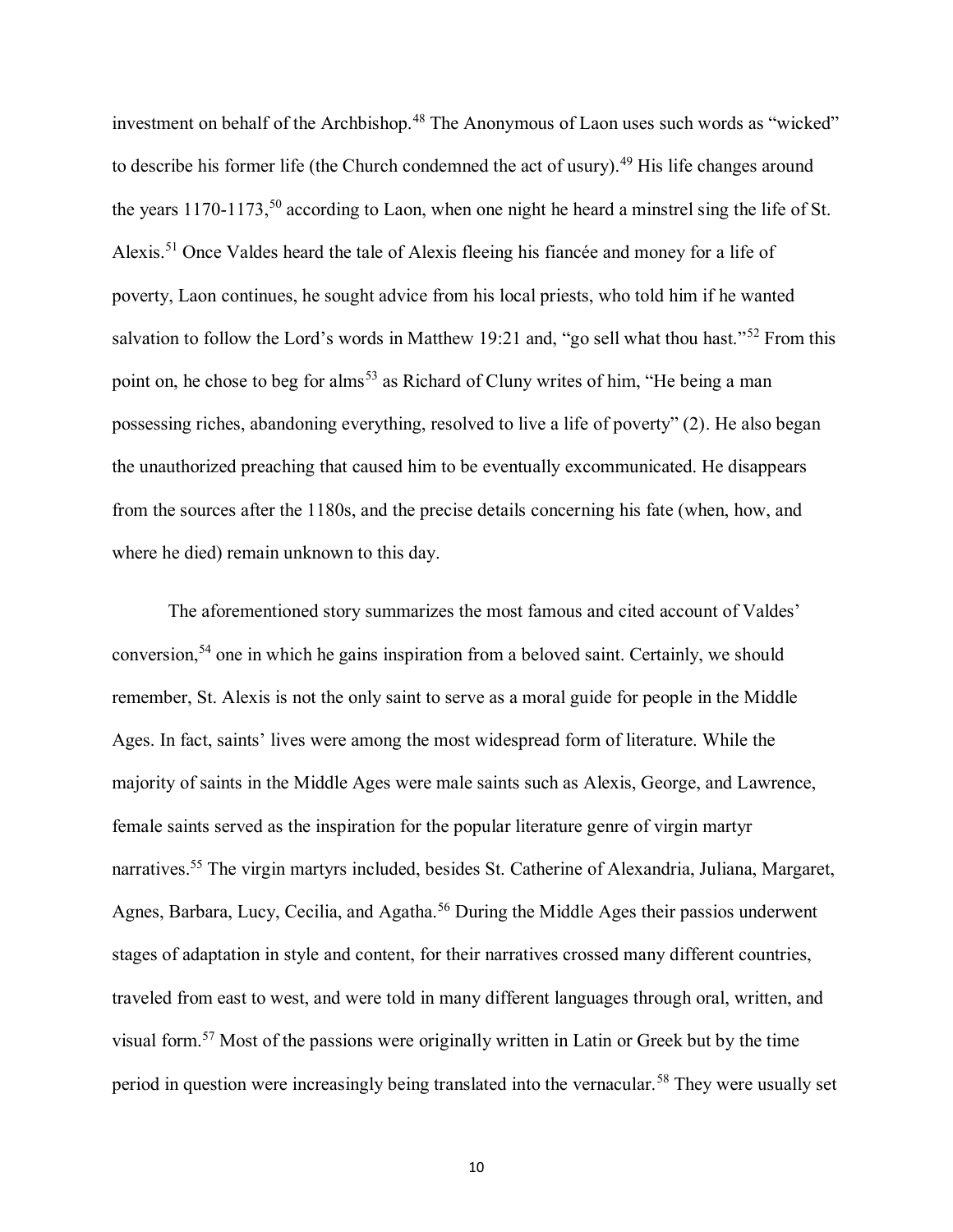in late antiquity in such cities as Rome, Alexandria, Nicomedia, and Antioch. Hagiographers composed their narratives in both verse and prose. Although the narratives were often anonymously written, male clergy are believed to have been the main writers of these hagiographies.<sup>59</sup> While all people could spiritually benefit from the virgin martyr tales, the main target audience for these narratives was religious women such as nuns and anchoresses,  $60$  and an increasing number of women entered these religious institutions in the twelfth century in England and France.<sup>61</sup>

It is with this background in mind that we should study Clemence of Barking and her translation. Clemence was a nun in the Abbey of Barking but other than her name and her attributing herself as the author of St. Catherine no other biographical details about her are known. However, much is known about the illustrious Barking Abbey.<sup>62</sup> Barking Abbey was originally an Anglo-Saxon monastery founded in the seventh century near London.<sup>63</sup> By the twelfth century it was an elite nunnery for women, and Wogan-Browne and Burgess remind us that abbeys, "often educated young, aristocratic women before marriage, as well as housing separated, divorced, abandoned or widowed women, Barking Abbey was used in this way by the Norman and Angevin royal families" (xxv-xxvi). Clemence was at Barking Abbey during the post-conquest era of hostility/intermixing between the English and Norman French and a little before Phillip Augustus' conquest of England.<sup>64</sup> After years of power struggles, there was tension between King Henry II and the Church. Many were still reeling from Beckett's murder and were resentful towards Henry II for his role in the incident.<sup>65</sup> In fact, it is likely that Clemence was a nun while Beckett's sister Mary was abbess of Barking Abbey<sup>66</sup> (In her piece, *Clemence and Catherine: The Life of St. Catherine in its Norman and Anglo-Norman Context* Diane Auslander hypothesizes that Clemence was employing the self-serving villain Maxentius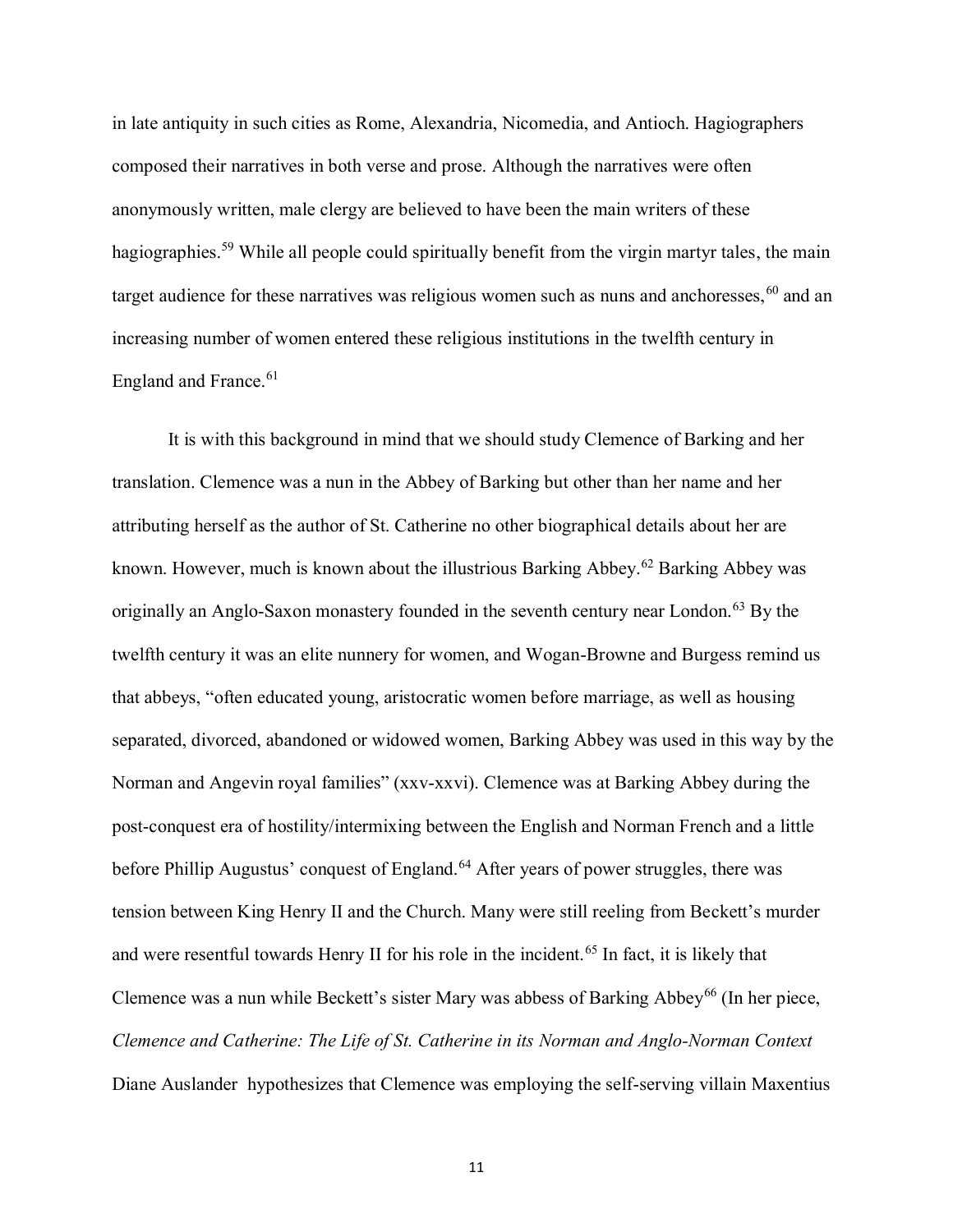to represent Henry II and the pious heroine Catherine to represent Thomas Beckett).<sup>67</sup> This is also the time period when the genre of courtly love was becoming popular. Clemence wrote, MacBain informs us, "at a time when courtoisie and fin'amors had just swept into England in the wake of Henry II and Eleanor of Aquitaine. Her poem appears to be written quite deliberately in the style of this 'new wave'  $" (60)$ <sup>68</sup>. There are three surviving manuscripts of Clemence's translation of St. Catherine of Alexandria.<sup>69</sup> MacBain speculates that she is also the author of the anonymous life of St. Edward the Confessor, but most scholars have deemed his theory unconvincing. $70$ 

Now I have established the audience for Clemence and Valdes' respective literary texts, and I have presented my introduction, thesis, sources, and background information regarding my subjects. In order to study them effectively for the remainder of the paper, I have divided the analysis into different topics. There are certain topics, however, on which this paper will not focus. Although there may be brief and necessary references to the Waldensians, the paper will not address their group in the later Middle Ages. This study will instead study Valdes as a person in his own lifetime and the decisions he made that reflected how innovation transpired in his life. And while I will make fleeting references to other female saints and female writers, they are not this paper's concern. Instead, we will explore the creativity and intrepidness Clemence implemented when producing her translation. These constrictions are essential for clarity and purpose. The point of this thesis is to take these two figures and, in stripping them of some longestablished labels, enhance more sharply their interestingness. The first topic I will discuss is Clemence of Barking and Valdes of Lyon and their use of the vernacular.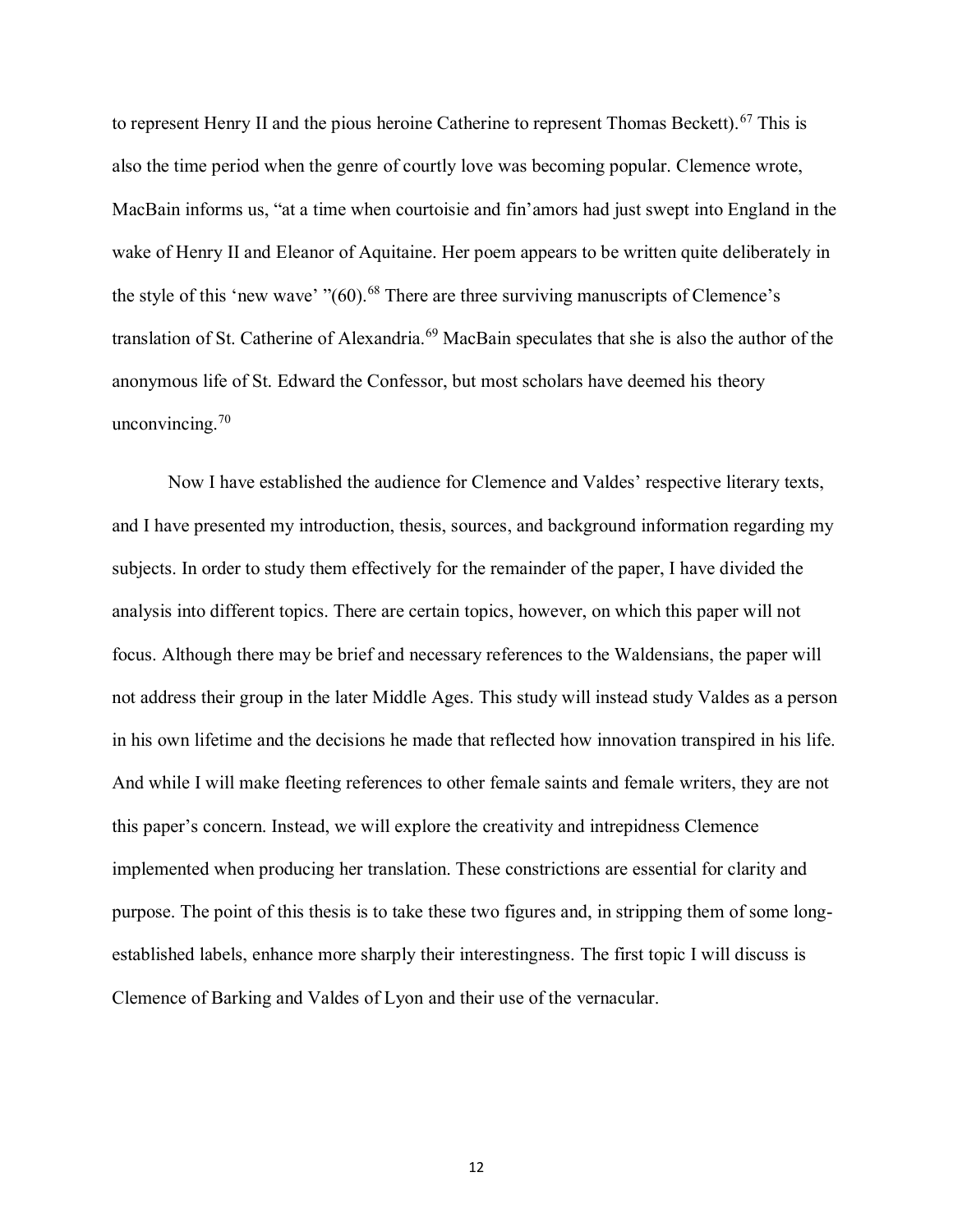### *Use of the Vernacular*

In Western Europe, education was growing in this sophisticated era. The twelfth century was a time of high learning with such disciplines as grammar, law, medicine, ethics, astronomy, physics, and cosmology developing due to interaction with Greek and Arabic texts.<sup>71</sup> In the last few previous centuries, reading and writing had been restricted to the clergy and the aristocratic class who could afford to provide their children with an education.<sup>72</sup> However, in the twelfth century, more secular courts were using writing in their administrating, and students were studying for non-clerical careers in urban institutes.<sup>73</sup> In a sign of further educational expansion, universities were operating in Paris and Oxford and altering higher learning on the continent.<sup>74</sup>

As for literature, this era was evolving in terms of literary tastes. The twelfth century was creating courtly romances, and as a result, hagiography was becoming more infused with amplification and courtly language, references, and imagery.<sup>75</sup> Unavoidably, our subjects could not help but be affected by such trends. Scholars Duncan Robertson and Catherine Batt have demonstrated that Clemence's narrative of St. Catherine has very noticeable courtly influence,<sup>76</sup> particularly from Thomas' *Tristan*. And it is possible that Valdes heard the life of St. Alexis on the street in the romance-inspired version titled *Chanson de Saint Alexis.*<sup>77</sup> Most strikingly, many writers were choosing to compose their works in vernacular languages.

For this section, I will address a prominent feature of both Clemence and Valdes' lives and legacies that showcase their innovations: their unique use of the vernacular and how that use was facilitated by their personal extraordinary circumstances. Specifically, I will show how Clemence and Valdes take advantage of their propitious situations in order to bring the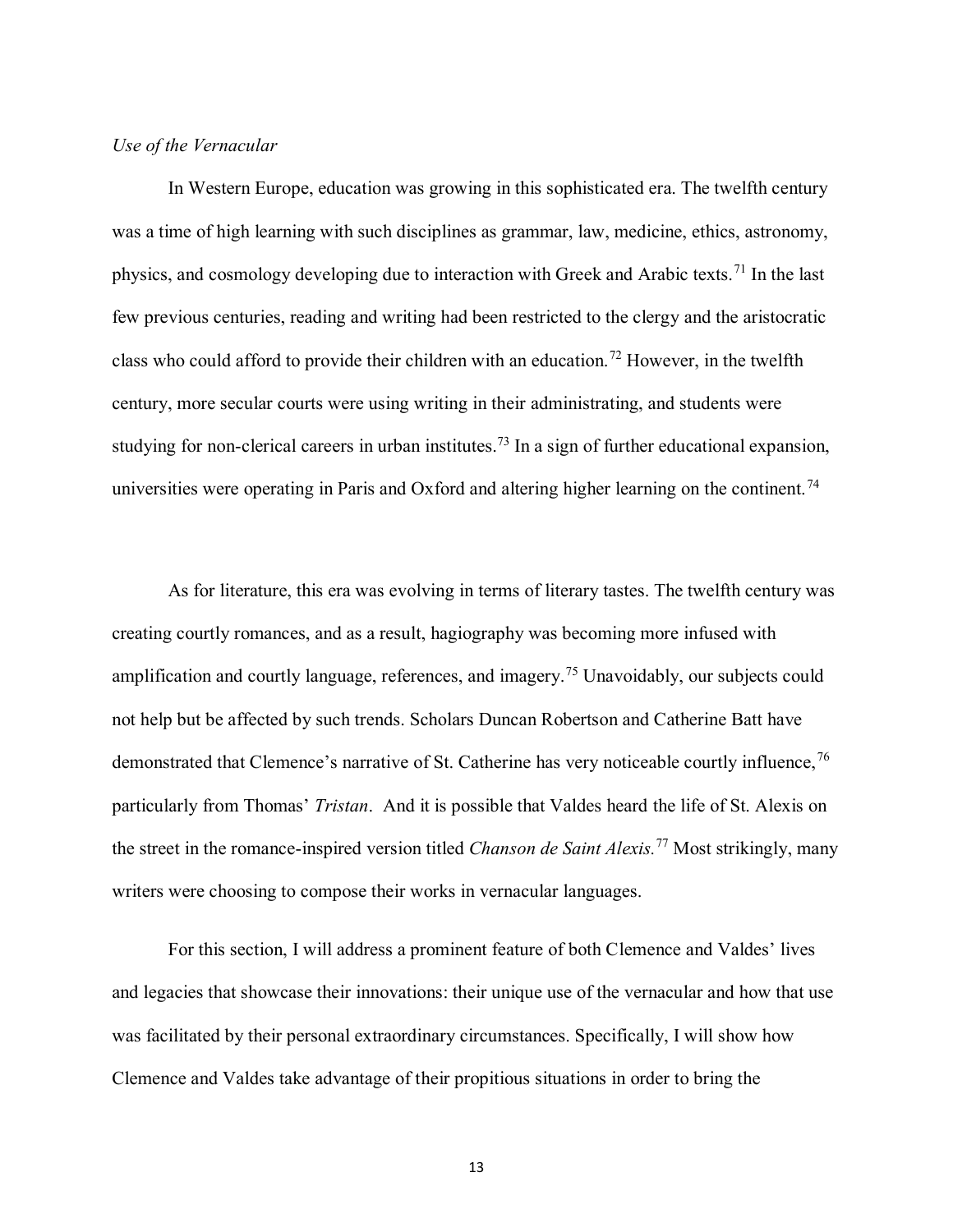vernacular to a wider audience. I believe their reliance on the vernacular and their decision to use their atypical situations for the purpose of spreading it are themselves the biggest innovations. Prior to showing my evidence, however, I would like to provide a brief summary on how language was changing at this time.

Literature in the vernacular languages was rapidly growing in the twelfth century, and Anglo-Norman in particular was flourishing.<sup>78</sup> In "Women and Authorship" Jennifer Summit points out that women, who often did not have the same abilities in Latin as men, benefited from the movement, "Because they were generally excluded from institutions of literacy that favored Latin, women became the privileged addressees of vernacular writing, and in the history especially of vernacular religious writing, women are legion as addressees"  $(104)$ <sup>79</sup>. In one of the first high profile moments of significance, the Norman poet Wace presented *Roman de Brut* to Eleanor of Aquitaine in 1155.<sup>80</sup> This demonstrated that noble women were very instrumental as patrons of vernacular literature.

Duncan Robertson tells us how Barking Abbey encouraged women in this respect, writing in his essay "Writing in the Textual Community: Clemence of Barking's Life of St. Catherine", "At Barking, the cultivation of the vernacular was closely related to the "feminist" mission of the abbey. The nuns were generally less well schooled in Latin than were their male counterparts in the monasteries" (6). His comment, though, should not mislead us into believing the women of the nunnery were uneducated. Although the thriving era of Hild's double monasteries was long gone<sup>81</sup>, Barking Abbey nevertheless provided literary access to their nuns that were exceptional even by the standards of the time.<sup>82</sup> Clemence was certainly part of a highly educated clerical structure, and she was well-versed in Latin in addition to possessing knowledge of theology and rhetoric.<sup>83</sup> This situation made Clemence an unusual woman for the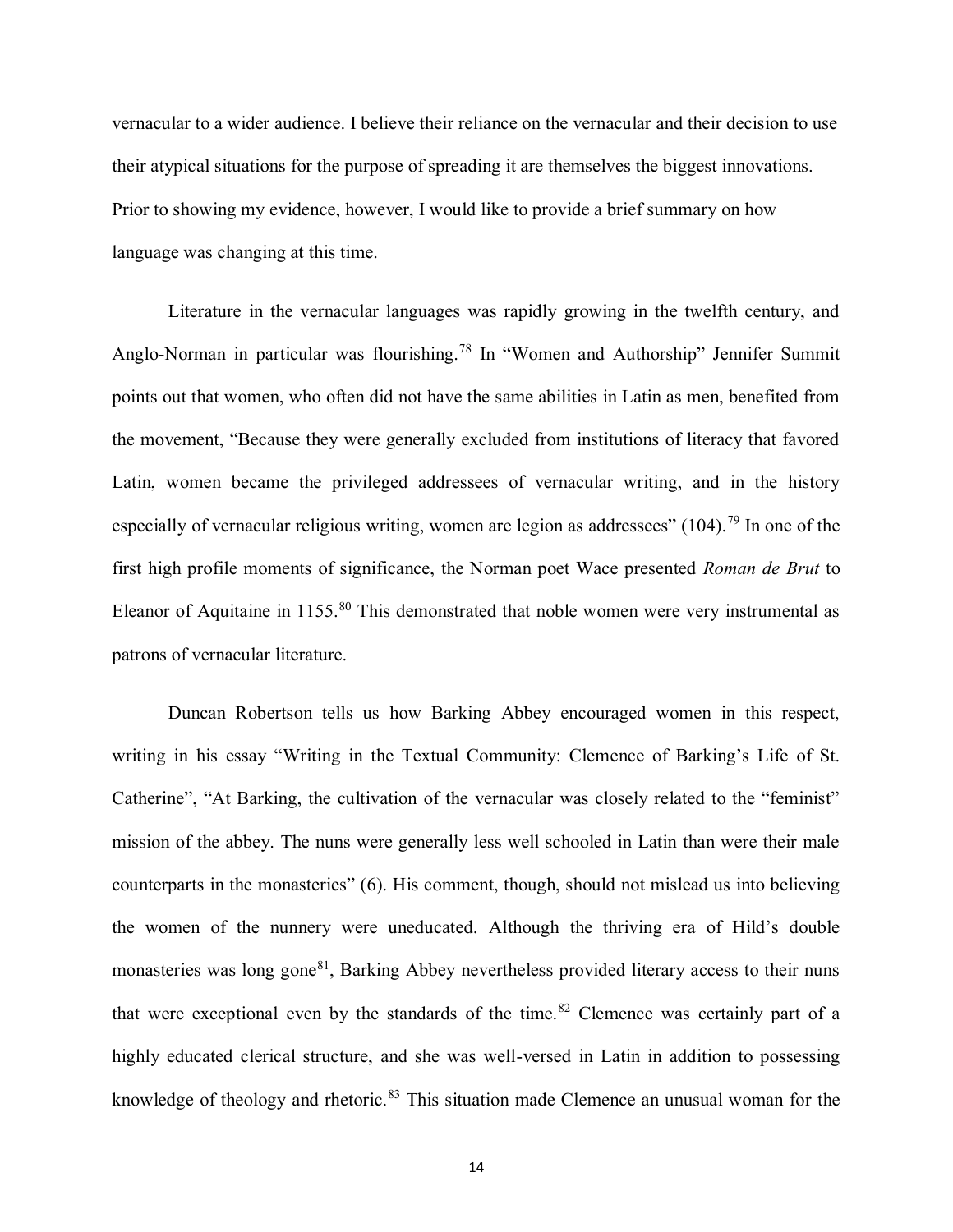time. In her dissertation *Ciceronian Rhetoric and the Art of Medieval French Hagiography* Katherine Hill McKinley notes how Clemence mirrors Catherine in this respect, "Catherine's abilities and education in the liberal arts were exceptional when compared to that of typical twelfth-century women of similar social status. The same can be said of Clemence" (24-25). Simon Gaunt makes the same observation in his book *Gender and Genre in Medieval French Literature*, "Clemence seems to identify with Catherine as a learned, intellectual woman" (230). However, it was not through the use of Latin but through her use of Anglo-Norman that she was able to accomplish a unique piece of hagiography.

Clemence's translation is one of the earliest vernacular versions of St. Catherine's life.<sup>84</sup> For Clemence, the vernacular was vital because she was delivering her narrative to an audience that consisted not only of other nuns but secular listeners as well (at this time French was the premier language at the court). Clemence herself explains her motives, "I intend to tell of someone who truly loved him and to translate her life, transposing it from Latin into the vernacular, so that it will be more pleasing to those that hear it" $(3)$ .<sup>85</sup> Clemence understands the necessity of not only ornamenting her words for aesthetic purposes, but also, of modernizing her source for her own age. She goes on to note the differing criterion from past generations, "Since times have changed, and with them the quality of people, the verse of the old translation in held in contempt, for it is imperfect in parts. For this reason it is necessary to amend it, and to deal with the world as befits the people who inhabit it" (3). This admission in her prologue shows a high level of self-awareness and practicality on the part of Clemence. She adds her commentary on the state of the relationship between language and people in her society.<sup>86</sup> She is acknowledging that standard language can actually contribute to the saint's life becoming stale, and she fears the life and its lessons will fade if it is not able to keep up with the current.<sup>87</sup> For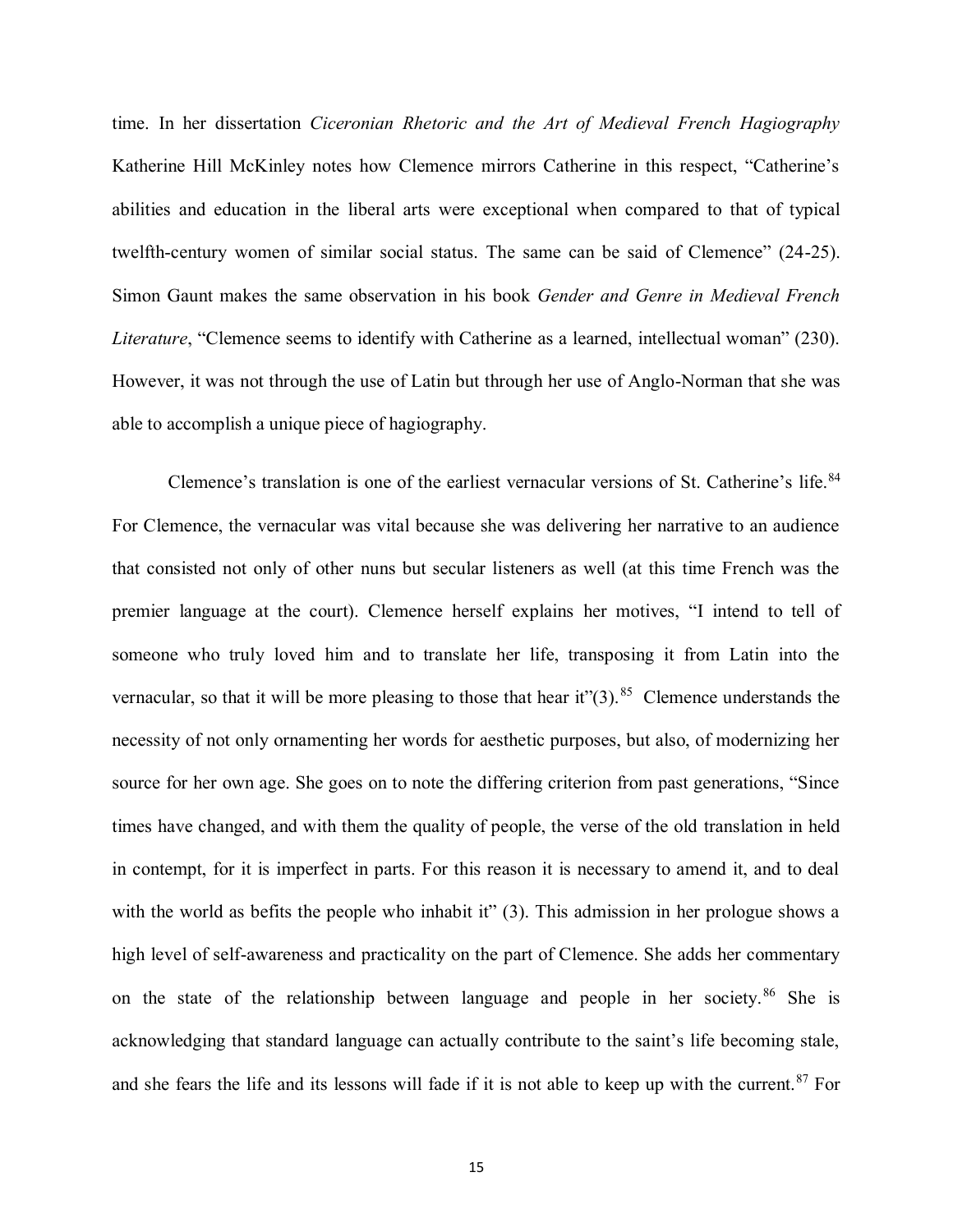Clemence, the vernacular is a vehicle that can help her disseminate her wisdom. Consequently, she is compelled to use her gifts as an educated woman to translate a life of St. Catherine, and also, to express the need to modify older works. Her idiosyncratic situation resultantly leads her to be a messenger not only of the passio itself but of the value of vernacularization.

Clemence, in using the vernacular to take substantial liberties with certain sections of the text, is not only validating the importance of Anglo-Norman as a medium through which religion could be expressed, and through which new literature could be created; she is also telling speakers of that language it is acceptable to do so in a language in which they functioned. Clemence's understanding of Latin, while most likely not equal to a man in her position, allowed her to use the vernacular effectively and to show respect for it. Through her peculiar status and the literacy her upbringing fostered, Clemence was able to widen others religious thought and, it is interesting but not crucial to this paper to note, anticipate future translations. In *The Role of Women in the Rise of the Vernacular*, June Hall McCash writes how the vernacular would empower women in the future, "The acceptance of the Romance and Germanic vernaculars from the twelfth century on thus opened a floodgate for women's self-expression and their efforts to learn and participate fully in courtly culture and even in the great debates that led up to the Reformation" (51). While she certainly did not create this trend, her focus on the necessity of updating language was an example of innovation that would resurface in vernacular hagiographies of the near and distant future.

Valdes of Lyon, in similar fashion to Clemence, was able to use a favorable circumstance, in his case financial clout, for the purpose of introducing religion to the masses. Like Clemence, his innovation was in using the means available to him, which for him was money, to express his own version of religion in a vernacular setting. While some saints' lives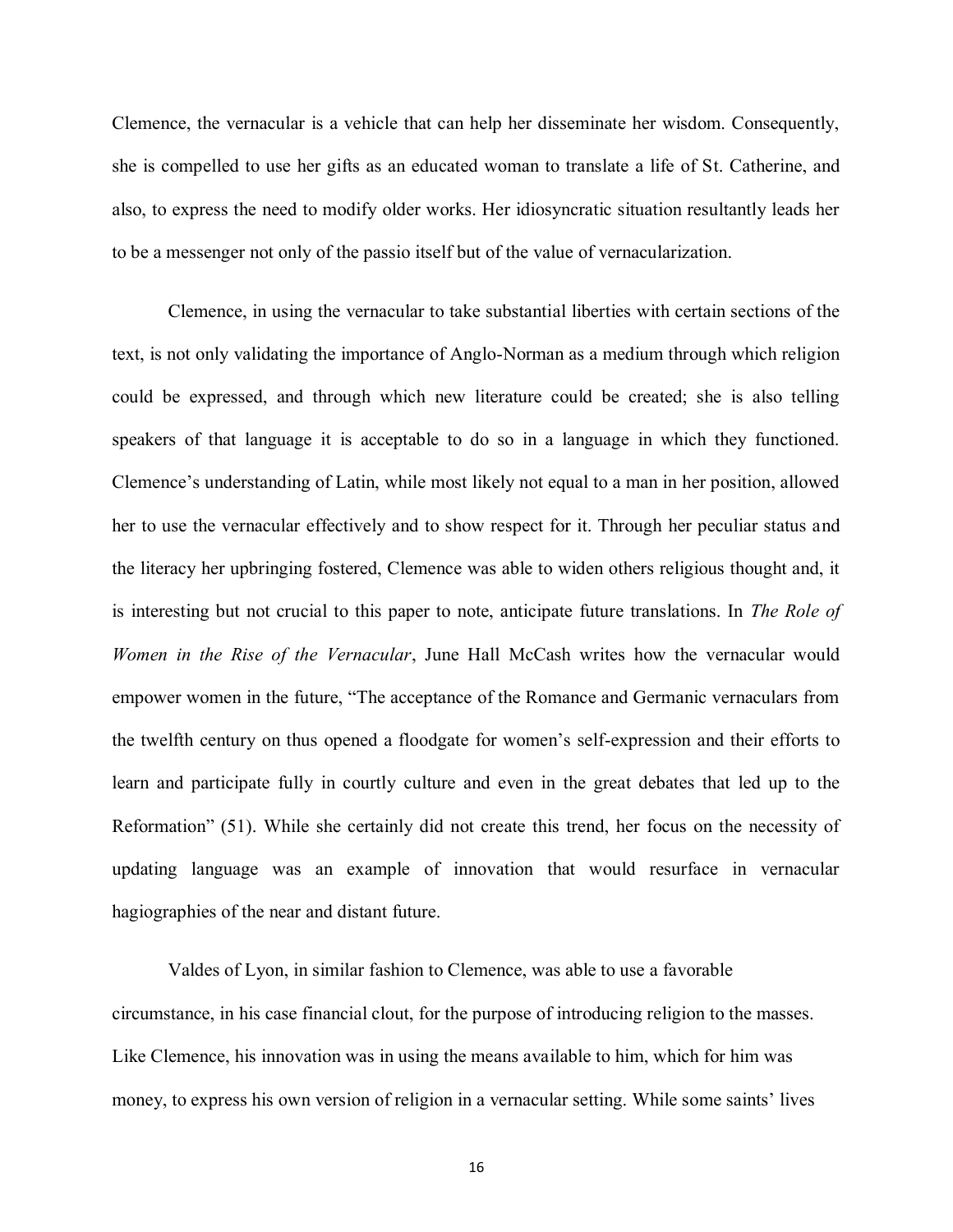were being written in the vernacular in the twelfth century, actual biblical passages in non-Latin languages were more restricted from the lay. In her book *Angels and Earthly Creature:* 

*Preaching, Performance, and Gender in the Later Middle Ages*, Claire Waters writes of the medieval clerical attitude, "Opposition to vernacular scripture was already an issue in this period, and the famous, or infamous, idea that the laity are to be presented with truth in simple form as infants are given milk, because they are not strong enough for solid food, is frequently featured in preaching manuals"(60). However, interest in vernacular translations of scripture was beginning to take root.

On this front, Valdes of Lyon was one of the trendsetters. Valdes of Lyon was not as academically educated as St. Catherine or Clemence, but like her he spread religious material through the vernacular, and like her he utilized his advantageous situation in order to pass his access on to others. Etienne de Bourbon describes Valdes as *non multum litteratus*, but he was not illiterate in our modern sense of the word. Valdes certainly knew how to read, but he did not have strong proficiency in Latin (only basic Latin).<sup>88</sup> Valdes would have had what is referred to as pragmatic literacy.<sup>89</sup> Etienne de Bourbon writes that Valdes "was not well educated, but on hearing the Gospels was anxious to learn more precisely what was in them. He made a contract with these priests, the one to translate them into the vernacular and the other to write them down at this dictation" (209). According to Etienne de Bourbon's account, he hired Bernard Ydras, a young priest, and Etienne d'Anse, a grammarian and prebendary, to dictate and translate some books from the Old Testament, as well as some apocryphal and patristic texts into his native language of either Franco-Provencal or Dauphinois<sup>90</sup> (the evidence appears in d'Anse's will, where it states in the second line *furnum qui fuit valdesii*, highly implying Valdes gave him a bake-house for his services and supporting Etienne de Bourbon's text). <sup>91</sup> The result is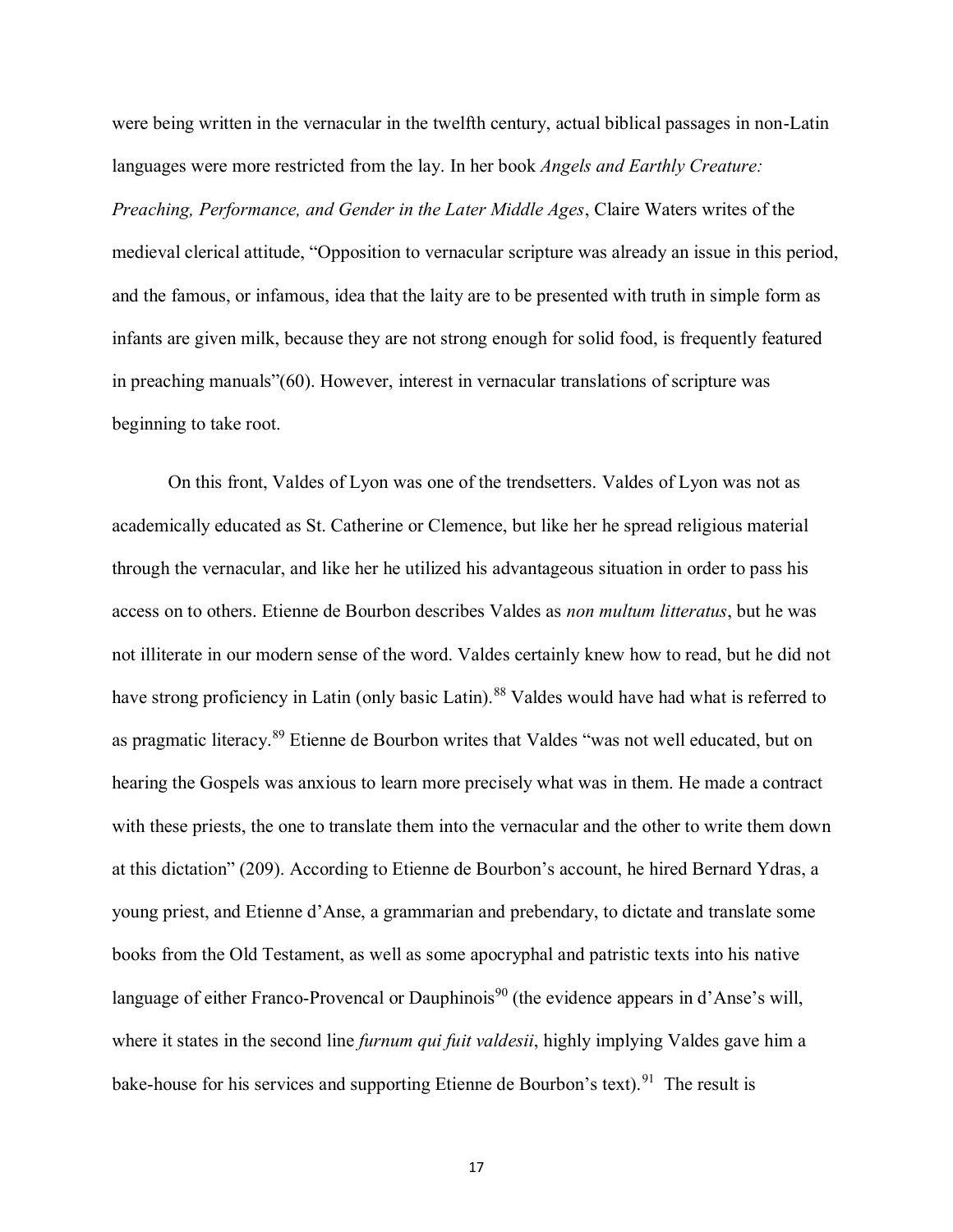considered by many to be one of the earliest known translations, perhaps the earliest, of biblical material into the French vernacular.<sup>92</sup>

Then, according to Etienne de Bourbon, "Preaching in the streets and the broad ways the Gospels and those things that he had learned by heart, he drew to himself many men and women that they might do the same, and he strengthened them in the Gospel" (209). The Anonymous of Passau similarly writes, "he taught them the text of the New Testament in the vernacular" (258). The precedence Valdes set is noteworthy. In his essay "The Literacy of Waldensianism" Alexander Patschovsky acknowledges that Valdes "was a prime cause for the use of the Romance vernacular in imparting knowledge of the basic text of all Christian religious writing. That is an epoch making achievement" (116). To be fair, Patschovsky also questions how capable Valdes was of exegetical learning, noting of the texts he requested for translation, "Preoccupation with them presumes the existence of religious sentiment, but not necessarily of theology"  $(118)$ .<sup>93</sup> Even if we accept Patschovsky's statement, we should still appreciate the fact that Valdes provides us with a recorded case of a person of non-aristocratic or clerical rank who through his own resources accessed the Bible in their own language.<sup>94</sup> Patschovsky's opinion about Valdes' likely limitations is somewhat correct but perhaps overestimated. It is true that his act of translation was not done by him and did not involve the deep analysis that engaged the late medieval and reformation vernacular translations.<sup>95</sup> Yet his attempts to understand the Bible for personal edification proved to be trailblazing regardless<sup>96</sup> and he did connect the vernacular to the theological. Karen Sullivan, in her book *Truth and the Heretic: Crises of Knowledge in Medieval French Literature,* believes that Valdes of Lyon made a breakthrough in his purchase of the translation, an act others did not usually attempt, "With his reliance upon theological learning instead of prayer and devotional practices as a means of access to God, Valdes departs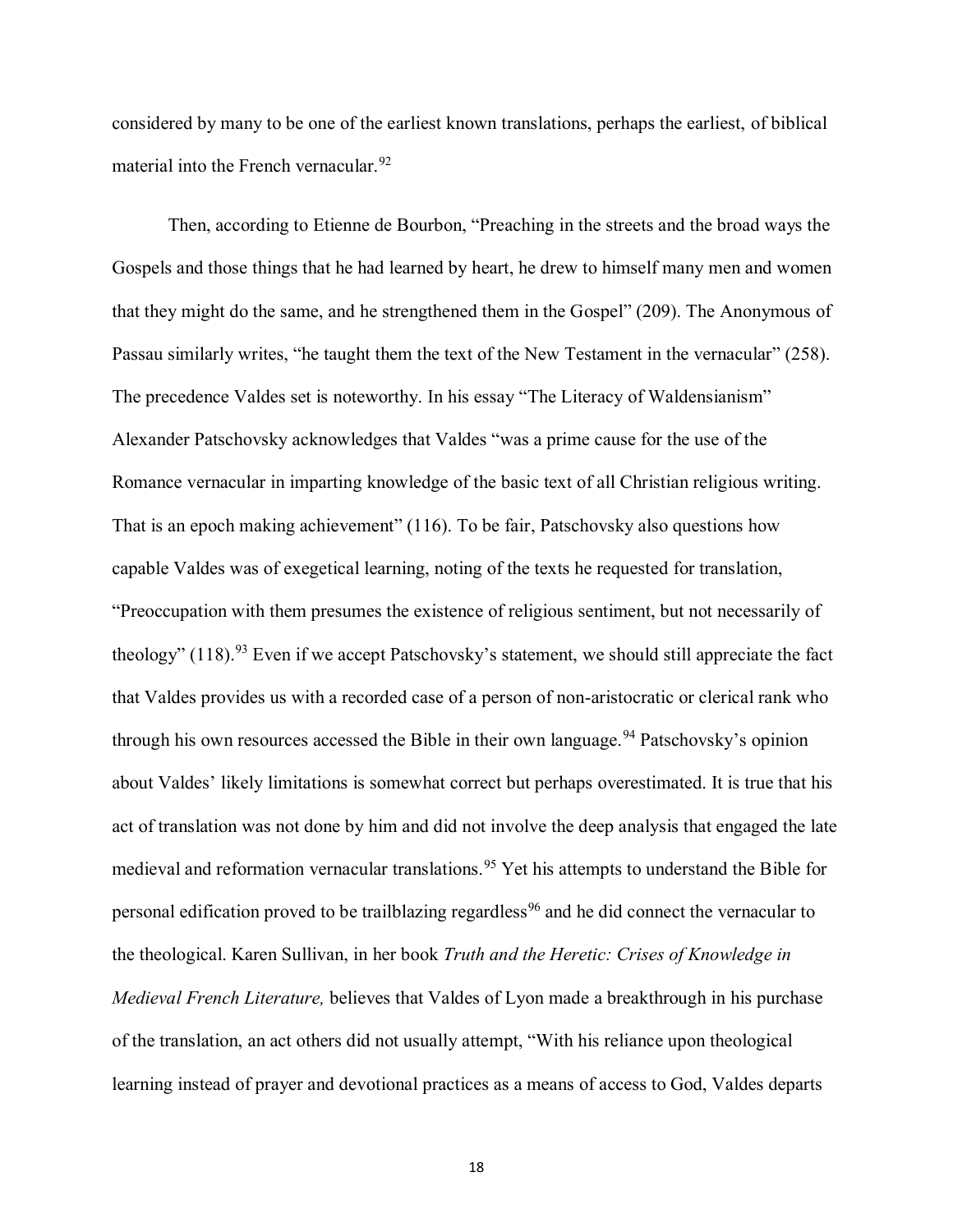radically from the tradition of Alexis and other holy layman before him" (193). Valdes, although lacking deep analytical scope, possessed the money that was becoming a force in medieval lay and emblemized a new era of religious educational pursuit. In A *History of Medieval Heresy and Inquisition* Jennifer Kolpacoff Deane writes of the significance that translations such as Valdes had on later generations, "The translation of scripture into the French vernacular was a vital step towards making the Bible accessible to laypeople, a process that would continue for centuries" (60). Furthermore, In his book *Medieval Christianity: A New History,* Kevin Madigan writes how Valdes' achievement separated him from other preachers, "It is this interest in selfinstruction by means of vernacular translation of the gospels and fathers, several historians suggest, that truly distinguishes Waldes from the mass of wandering preachers in previous decades" (189). Unwittingly or not, he was helping to initiate a movement that would swell as the centuries passed. Valdes had the means to gain religious information, if not full religious literacy in Patschovsky's definition, and bring what he learned to an entire city. His story juxtaposed to Clemence's highlights his agency due to his capital and her agency due to her extraordinary religious position. In their innovations they are both harnessing fortune for the sake of religious transmission.

Although their starting points were very different, and their levels of knowledge cannot be compared, Clemence and Valdes both took advantage of their prosperity to participate in a literary movement that would grow over the next three hundred years. While neither were the first to use the vernacular, they were original in their approach to it and they were perhaps exceptionally daring in their application. When studying them side by side, moreover, we discover that their relationship with the vernacular could be indicative of a mindset that would propagate beyond their own lifetimes. We learn that an uneducated man, if he possessed money,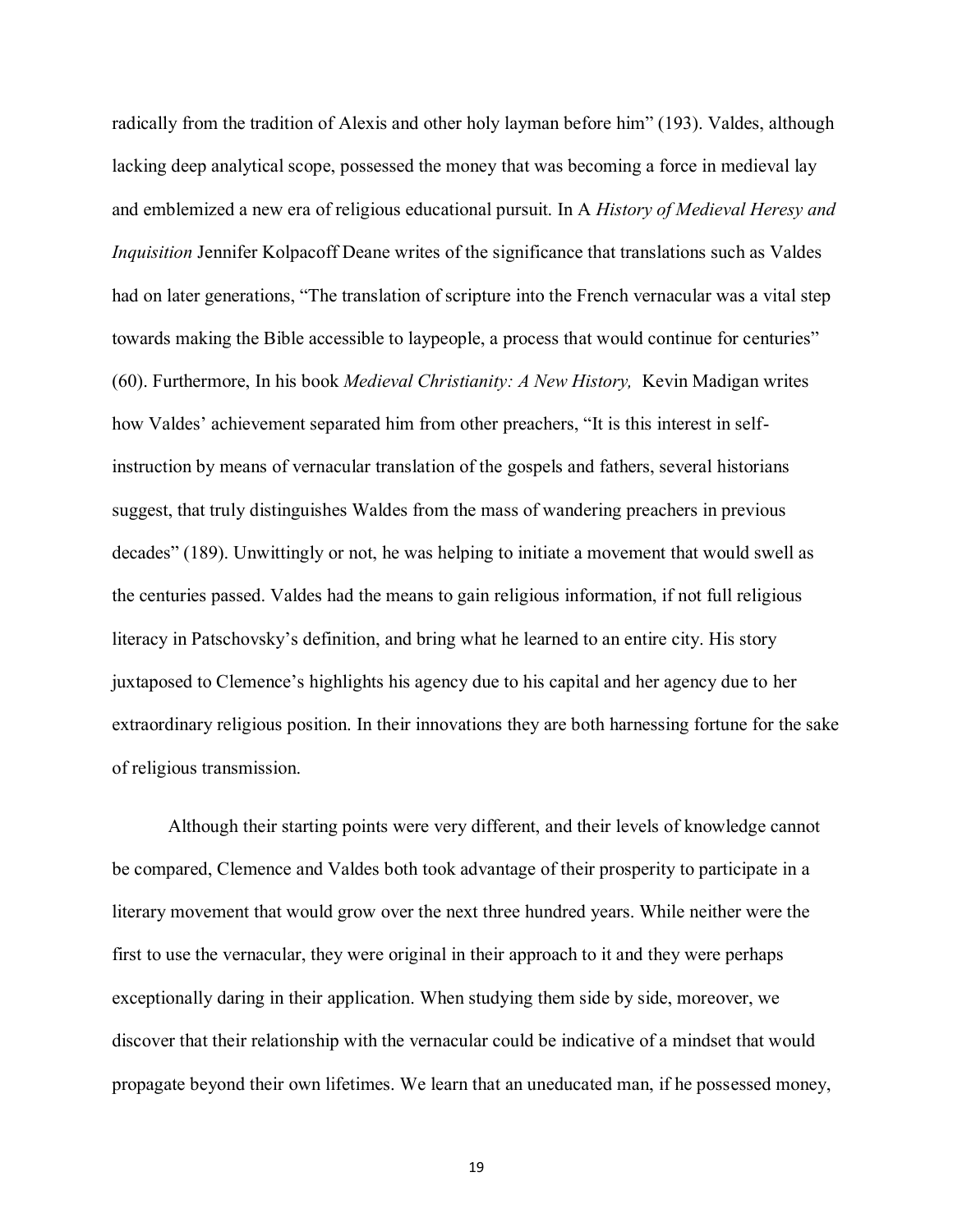held a degree of power that could advance his cause and that an educated woman, if she was able to gain a high position in a discriminatory society, could still find a way to openly cement her literary legacy. The change in attitudes towards literacy is obvious in both accounts, and their remarkable life benefits catalyzed their success.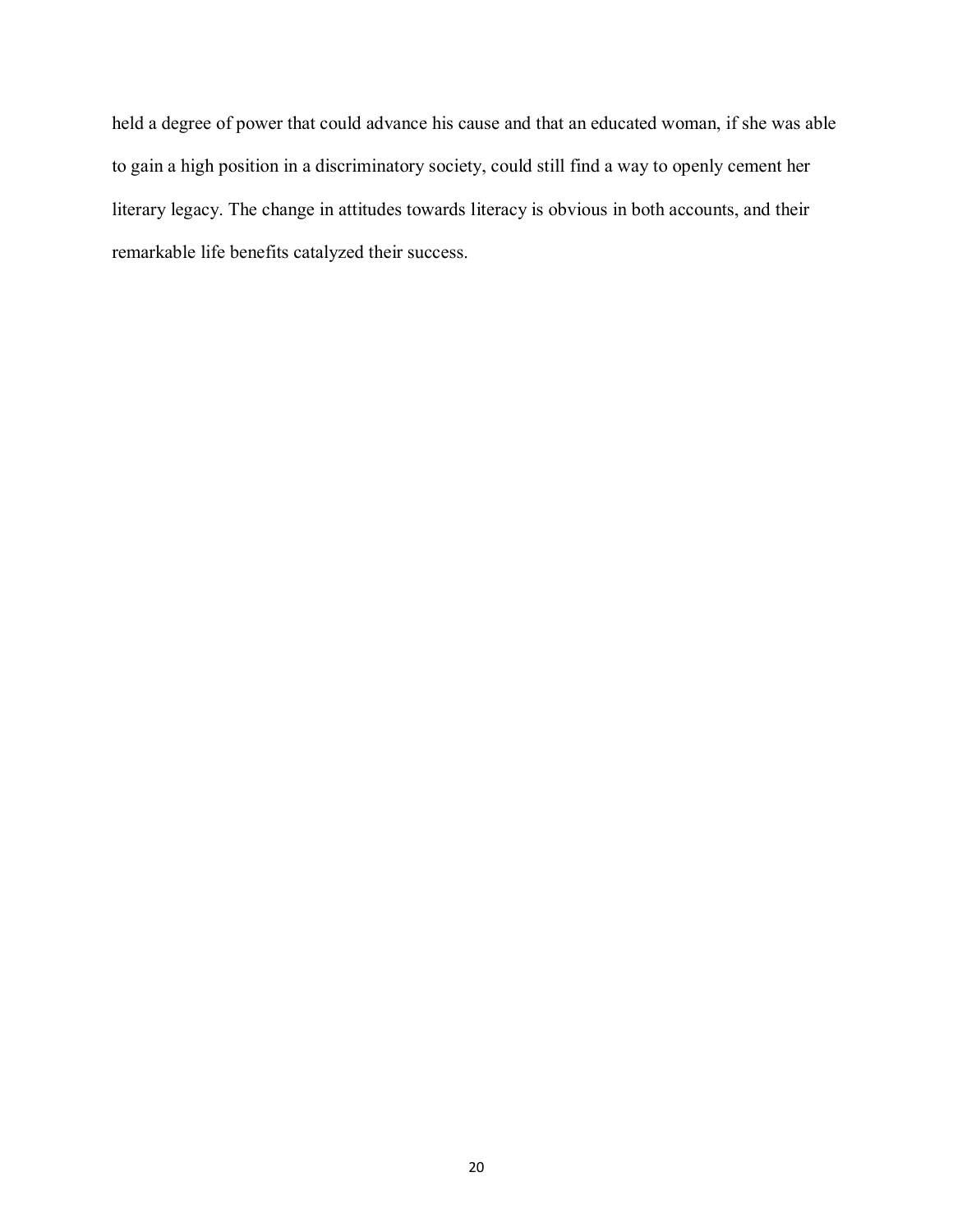#### *Relationship with Others*

In Clemence of Barking's translation and Valdes of Lyon's conversion, we can find three linking factors when studying how their innovations are expressed in relationships to others: the rise of refined/more pacifist exposition: the deeper exploration of the human condition and its relation to materialism, an emphasis that was facilitated by their creative borrowing of the *ubi sunt* theme (which laments life as transient)<sup>97</sup> and *apostolica vita* ideals (which seek to return to the simple ways of the apostles),  $98$ : and the broadening of a community that is not necessarily against their innovations. Their attitudes are shaped by the self-guided nature of their projects, and their choices result in less sensationalistic forms of religious expression. One notable trait they both adopt in their stories is a de-emphasis on violence in favor of embracing more placid forms of faith. They become concerned with how people can connect with each other through more solicitous means. This is not to say they completely abandoned more traditional beliefs regarding punishment or damnation, but my argument is that the irenic aspects in Clemence's translation and in Valdes' life story outweigh the more bellicose ones. In order to see how their innovations were displayed in this regard, we should briefly revisit the trends of their time period to give context.

Although medieval saints' lives often contain long devotional speeches, suffering has also been essential to the plots. In "Violence, Community and the Materialisation of Belief" Robert Mills writes rather starkly, "Saints lives afford ample opportunities for the representation of violence. Legends of martyrs who are stripped, beaten, burned and beheaded find their place alongside tales of saints who beat their demonic adversaries to a pulp, saints who self-harm, even saints who commit murder" (87).<sup>99</sup> In many saints' lives of the Middle Ages, hagiographers depicted gruesome tortures, created frightening monsters to tempt, and enhanced fighting for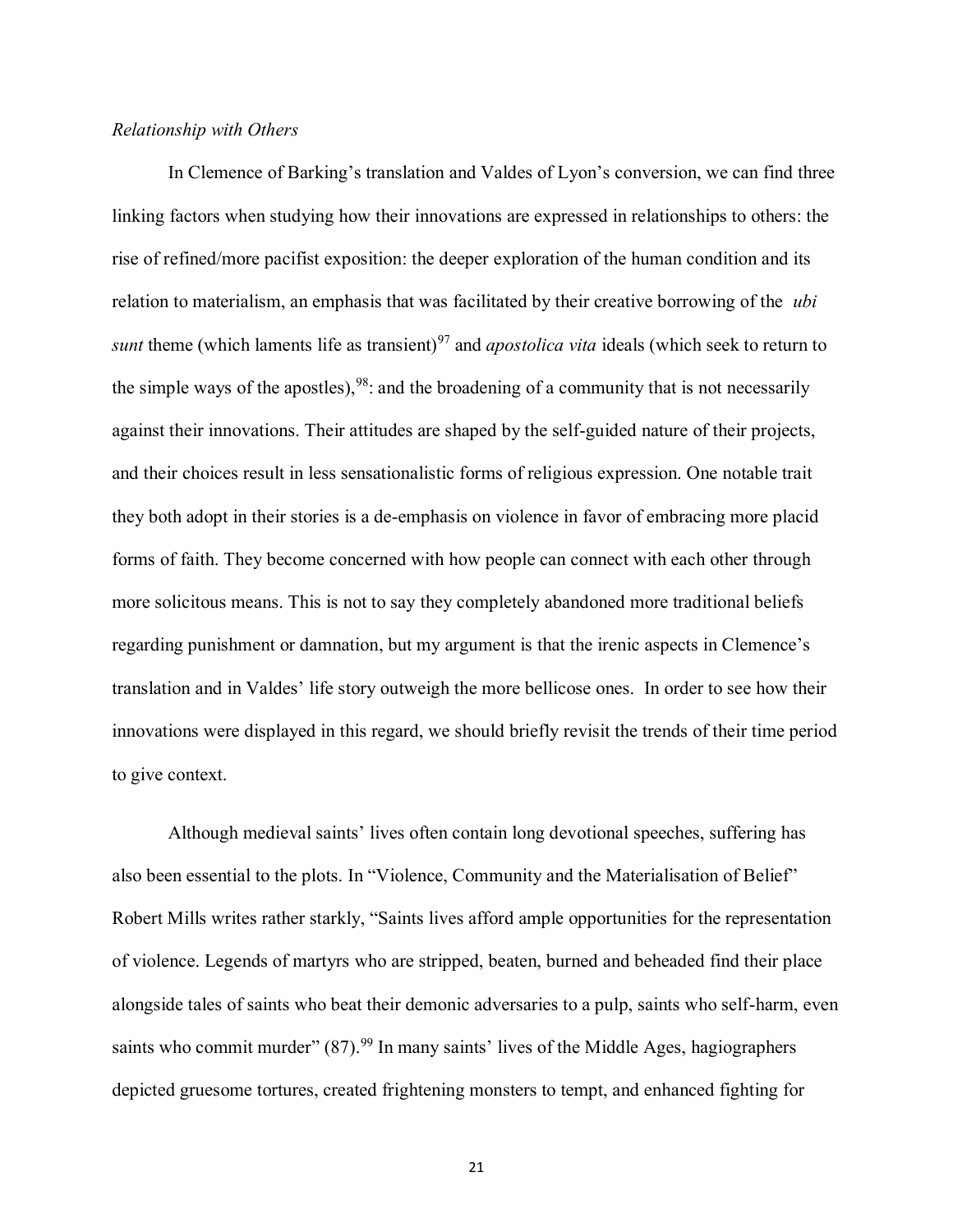entertainment purposes.<sup>100</sup> Some famous battle scenes include Margaret's defeat of the dragon and Juliana's arrestment of the demon. Clemence is loyal to the vulgate in that she shows Catherine's torture scene, beheading, and Maxentius' killing of the other characters. Still, her version of St. Catherine manages to insert a shift in thought, which Simon Gaunt frankly notes, "the account she gives of her heroine's martyrdom is less violent and less erotic than other accounts of the martyrdom of virgins" (228). We can see specific examples of this in her prologue, for she does not engage in the *miles Christi<sup>101</sup>* motif in the same manner as the vulgate. In "Rooting, Subverting, and Reclaiming: An Analysis of Clemence of Barking's Catherine of Alexandria as a Pre-modern Gendered Text" Gina Froese writes that the vulgate author's images are "deeply militaristic" and that his descriptors are, "inherently violent and aggressive in nature. They portray both the saint and divinity as otherworldly warlords who require Christian followers to prepare for physical hardships and brutal battles" (53). In contrast, Froese judges, "Clemence's image and interpretation of the divine is nearly opposite of the Vulgate's. Her contemplation of the spectrum of qualities she views as inherent in the definition of God move in the opposite direction of warrior God the Vulgate author invokes" (57). Froese's point is evident in Clemence's opening lines, where she conveys a desire to see virtue distributed among the people, "All those who know and understand what is good have a duty to demonstrate it wisely, so that by the fruit of its goodness others may be encouraged to do good deeds and to want what is good, as far as they are able" (3). And she adapts the famous debate scene to display the theories of great thinkers from the High Middle Ages. In her narrative, the Emperor Maxentius is so confounded and insulted by her refusal to worship the traditional gods that he sends for fifty of the best scholars from around the world to debate her on theology and the divinity of Christ. The scholars argue how unreasonable it is to believe that God would choose to die on the cross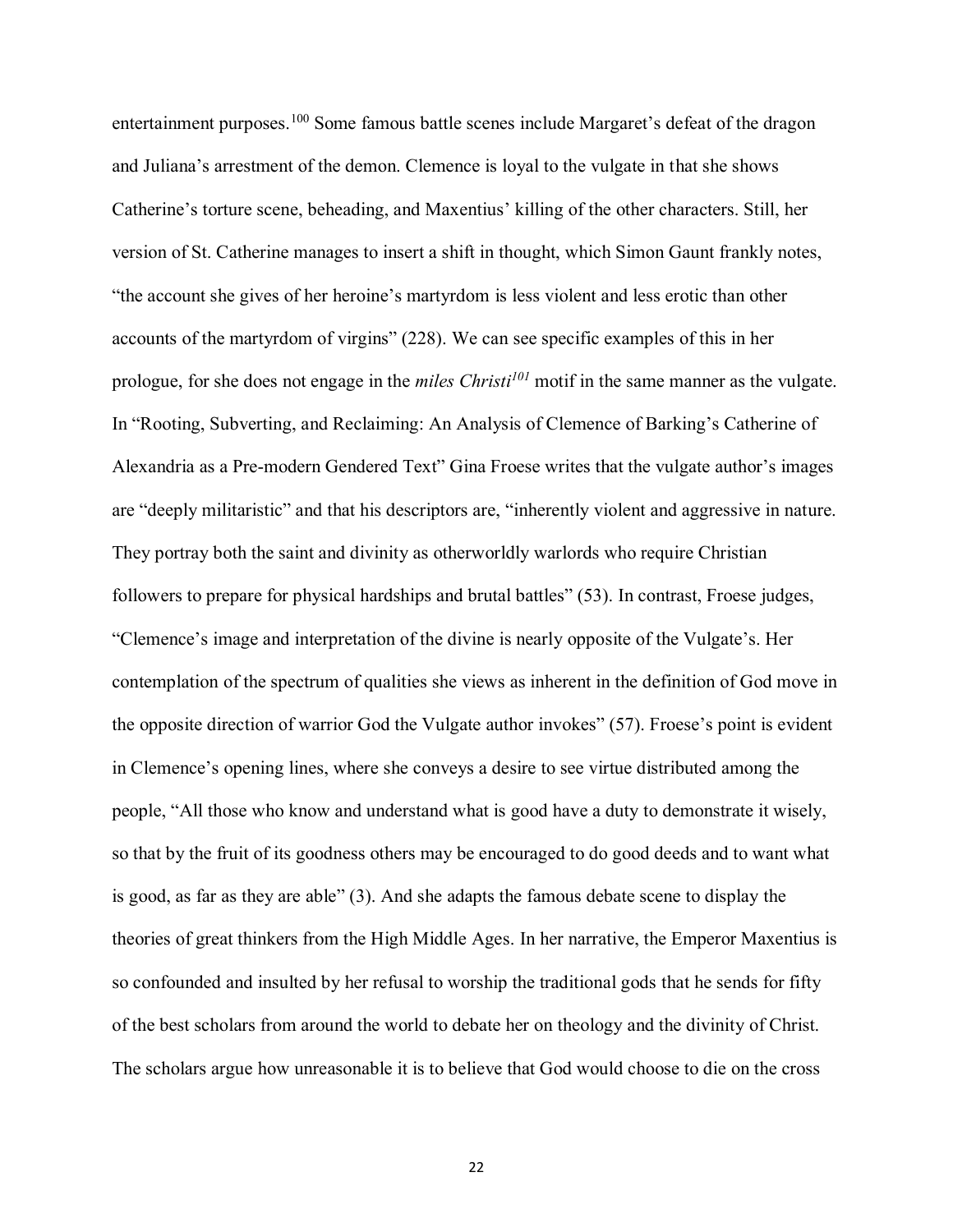as a way of redeeming humankind. But to Maxentius' and the scholars' discomfiture, St. Catherine is able to counteract them in a rebuttal that Clemence greatly expands from the vulgate version. In her closing speech, Catherine explains, "He did not change his nature, but honoured ours by his own. His could not be harmed, but ours was exalted by his" (17). The debate scene combines Clemence's eloquent writing with the influence of, among others, Saint Anselm of Canterbury.<sup>102</sup> Clemence takes the new philosophies that were educating her generation to put St. Catherine's passio in a more gentle light. From the omission of supernatural beasts, to the elimination of warlike language, to the spotlight on relatively new theological concepts about Christ's passion, Clemence's version of her is especially adept in avoiding the overly sadistic or voyeuristic.

The more civil tenor that we see in Clemence's narrative can also be found in the urban metropolis of the nearby European continent.<sup>103</sup> Valdes is a representative of a rising class in this society in the twelfth century, the merchant class, and his status is that of one with no confirmed military background. Far from being a fighter, Valdes interrupts a rather uneventful life in a city setting to address a spiritual crisis. Like Clemence and her interpretation of St. Catherine, the search for God assumes more benign qualities. His contribution in this regard has been acknowledged; in *The Limits of Ethics in International Relations: Natural Law, Natural Rights, and Human Rights in Transition* David Boucher compares Valdes' values to that of the Church when he writes that the Waldensians, "sought to follow the teachings of the Gospels. In contrast, the Church gave greater emphasis to the development of principles relating to the justice of resorting to war (jus ad bellum), and the right of just conduct of war (ius in bellum)" (62) and in *Pacifism* David Martin further notes that men "like Peter Waldo and St. Francis renounced their backgrounds of commercial luxury and entered into an apostolic ministry for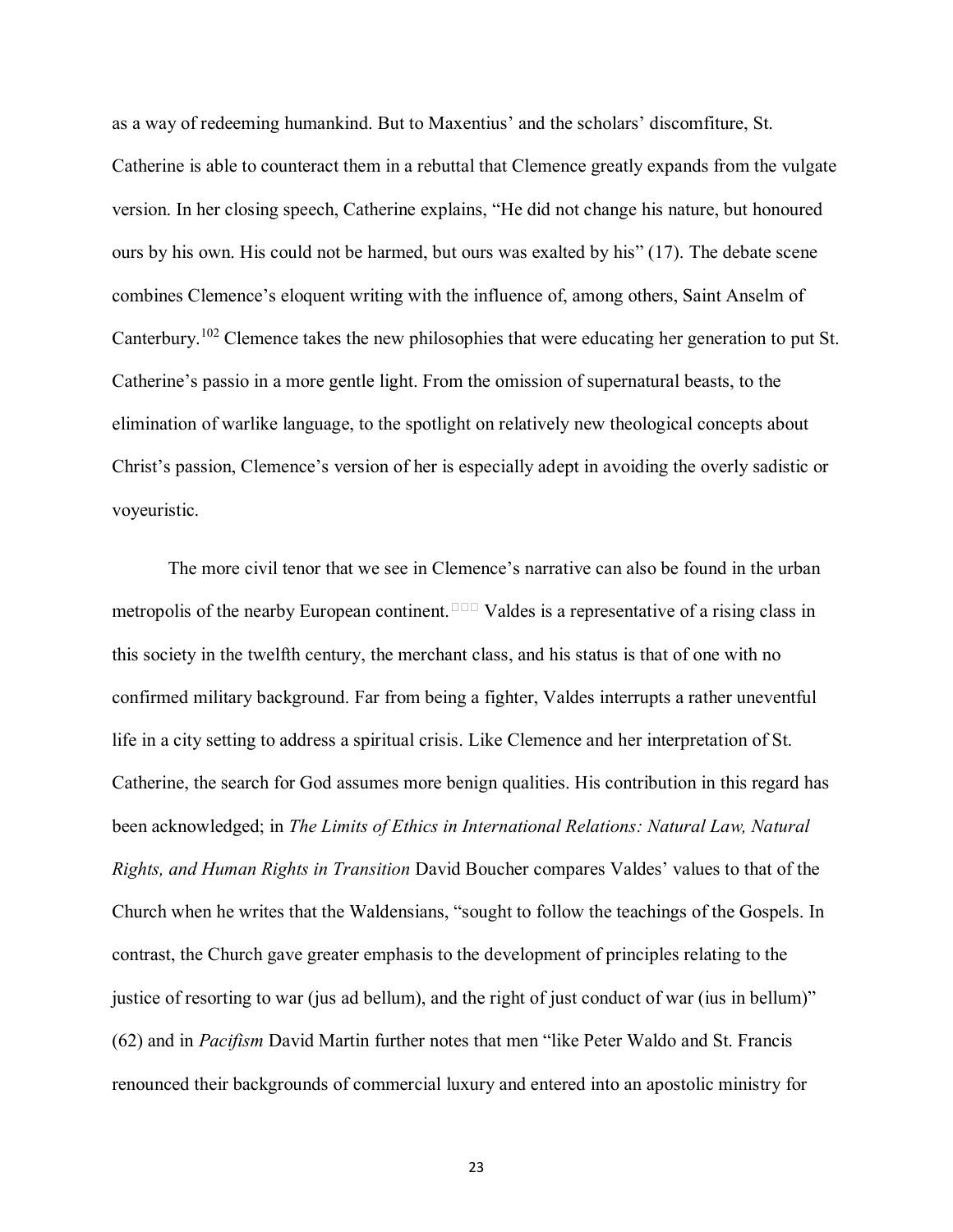others. However, when they did so it is interesting to observe once again the appearance together of the pacifist and the eschatological themes" (41). These observations of his history suggest that he did not view aggression as an appropriate solution. Although he was ultimately excommunicated, Valdes is not recorded to indulge in truculent challenges to the Church the way that men such as Arnold of Brescia did. He did not direct any violent opposition towards the Church, in fact requested their permission, did not see himself as unorthodox and was initially embraced by the Church for his efforts. His search for faith is dependent on incorporating the peaceful into his mission. His method, like Clemence through Catherine, is to convince his audience of faith's preeminence using other means than antagonism, and to remind people that they need to repudiate excess and vanity in order to gain God's grace.

An example of such an appeal to others, if we expand the theory further, is Clemence and Valdes speeches on the soul's eternality and how obedience to God should supersede any obedience to greed or superficiality. To underscore this point I will cite an account from the Anonymous of Laon. The passage takes place on the Feast of the Blessed Virgin and the townspeople are shocked to see Valdes, who by now had abandoned his former life, handing out money to the poor. However, Valdes, as Lester Little has conjectured, <sup>104</sup> would not shy away from their reaction, but rather, use the situation to his advantage. Valdes decides to give a dramatized declaration when he climbs up on a post and starts unapologetically explaining his newfound priorities to the skeptical residents: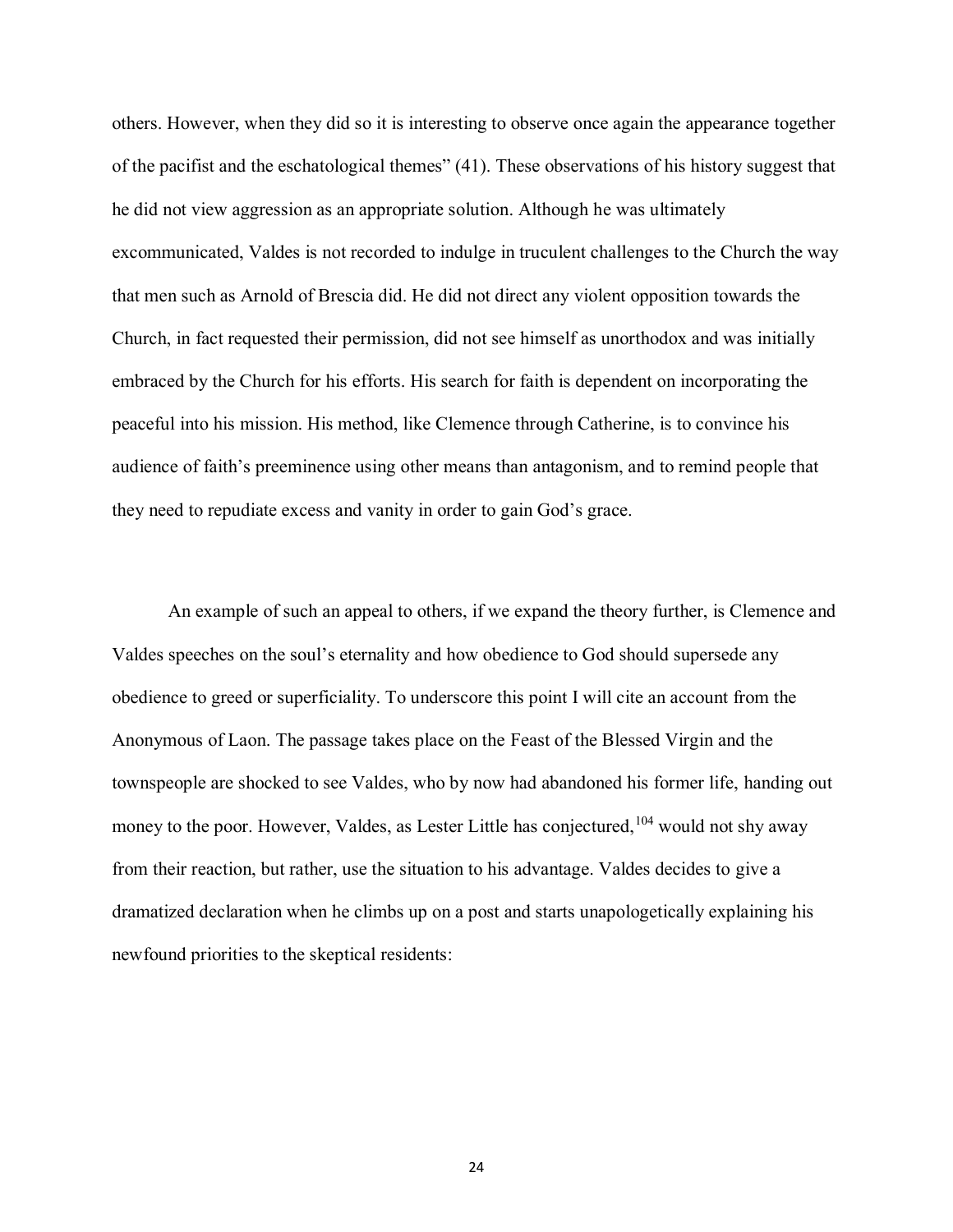My fellow-citizens and friends, I am not insane, as you think, but I am avenging myself on my enemies, who made me a slave, so that I was always more careful of money than of God, and served the creature rather than the Creator. I know that many will blame me that I act thus openly. But I do it both on my own account and on yours; on my own, so that those who see me henceforth possessing any money may say that I am mad, and on yours, that you may learn to place hope in God and not in riches.<sup>105</sup>

This episode from Valdes of Lyons' story gives us an example of his innovation through the act of his candid, confessional nature. He is not an intellectual superior, but rather, an imperfect and repentant person who is using self divulgence to obtain a positive end. Unlike other repentant sinners, such as the harlot saints who retreat from the world to undergo a strict rigorous prayer and deprivation cycle supervised by a clerical mentor,  $106$  he is trying to guide others very publicly without any previous stamp of authorization or under any organized process. His innovation is in the openness of his mistakes and his sympathetic concern that others do not end up like him. And unlike other itinerant preachers, who were intent on exposing the Church's hypocrisy, Valdes targets himself. His disgust as it relates to materialism is self-directed and internal, then redirected outward to help others.

Clemence also felt the need to remind her audience of the hopelessness of the material, and she alerts her audience to the dangers of sacrificing God's love and mercy for societal validation and riches.<sup>107</sup> She expands the theme from the vulgate in St. Catherine's speech to Porphiry explaining that all the wealth in the world cannot save someone (lines1666-96), as well in the response St. Catherine gives when Maxentius offers to build a statue in her honor, "but tell me what the birds which fly over me will do? Will they spare me on your account, so as not to alight on me? In no time in all they will have pecked out my eyes and sullied out my shining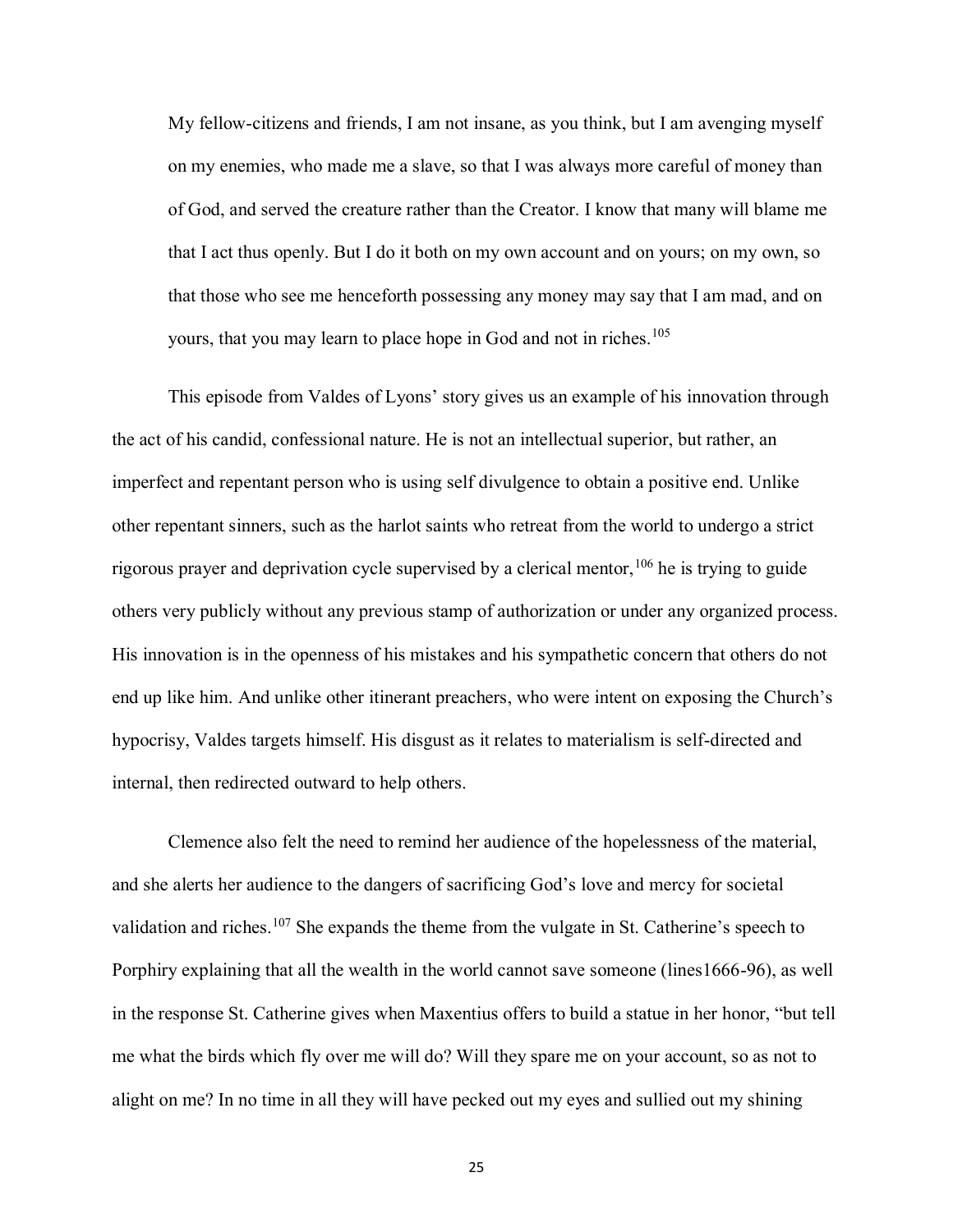face. Even your dogs will abuse me. Such, King, is your praise" (23). Clemence employs the offensive imagery in order to, like Valdes, take a closer examination at the sometimes skewed balance between God and human beings and how human beings become unrightfully supreme in the terrestrial mind. She understands the need to reject obedience to riches instead of God in a similar manner that Valdes advises the Lyonnaise, for in her translation she magnifies the disingenuous feelings Maxentius' servants feel for him and explains why they and the clerks refuse to accept Christianity despite its evident truth, "People are quicker to believe a rich man's error than a worthy man's truth. This was the case long ago and it still is, I believe, for people more readily lie out of fear than tell the truth out of love" (19). Like Valdes, Clemence makes her audience more keenly aware that power and false praise from human subordinates has no true merit and is based on spurious faith, just as Valdes makes his audience aware that success on Earth cannot replace, and actually hinders, salvation.

Certainly, Clemence and Valdes' words to others, which has already been noted in the preceding paragraphs, exhibit a more profound relationship with a receptive and expanding community. Valdes was taking his message to the highly populated, diverse setting of Lyons, an act that anticipates mendicant friars. Similarly, Clemence was addressing a readership that was large, sophisticated, and sundry for its time. Their responses to such a challenge were to subsume a higher human component into their goals. St. Catherine, being saved, must convince others to accept the same state. In Clemence's translations she, as in the earlier translations, converts others through the traditional miracles of being able to retain virginity, of being able to withstand such suffering, of being able to use God's inspiration to speak, of being able to escape many ignoble attacks on her life, and of being capable of enduring such harsh conditions in jail. And the feats, as we know, do not originate with her. In "Power and Authority" Claire M. Waters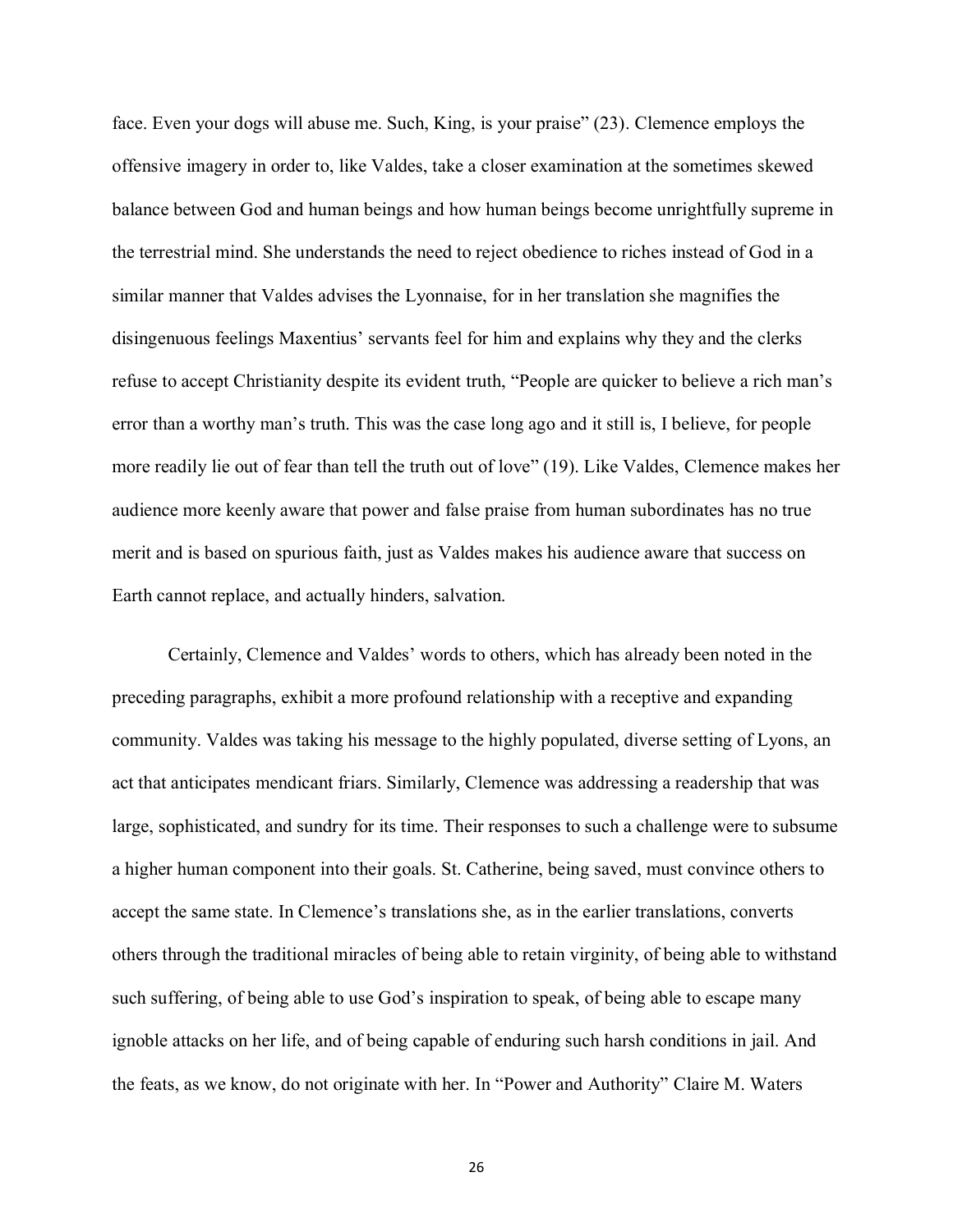uncovers the true source, "It is also frequently exercised that any power the saint exercises is God's power: miracles are responses to the saints' intercession, but of course are performed by God" (72).<sup>108</sup> Martyrs like St. Catherine, as Waters is reminding us, are never truly alone in their mission. However, the divine presence is accompanied in Clemence's edition by the higher participation of other people in the story. There are three scenes in particular in which she expands the audience reaction from the vulgate: when St. Catherine defeats the clerks at the debate (lines 1011-56),<sup>109</sup> when the populace mourns the Empress' execution (lines 2335-54),<sup>110</sup> and when the people grieve for St. Catherine before her beheading (lines  $2513-30$ ).<sup>111</sup> By doing so, Clemence is forging a community that does not simply exist as passive observers to Catherine's fate and miracles, but rather, become proactive and discerning.<sup>112</sup> Wogan-Browne and Burgess note how different this approach was from other hagiographies of the time, "we are encouraged to hear the varying voices of the more peopled world of her narrative," and continue, "The varying response of the members of the crowd, not all of whom are immediately converted, is unusual in saints' lives" (72, note 49). By including the audience, Clemence augments the other characters and extends her message from the text to the audience of the Abbey and the court. Clemence of Barking was not only widening the literary world she borrowed from earlier hagiographers, but also reaching the outside world of the twelfth century.<sup>113</sup>

Valdes, in a sign of awareness that echoes Clemence's innovative tendencies, decides to integrate the community into his plan. His relationship with the community is fraught with layers that signal changing times and also his own perspective regarding the importance of others. Rather than searching for God with the help of celestial beings, he enlists a scribe for translation, the local priests for advice, and followers to help him preach. Moreover, after his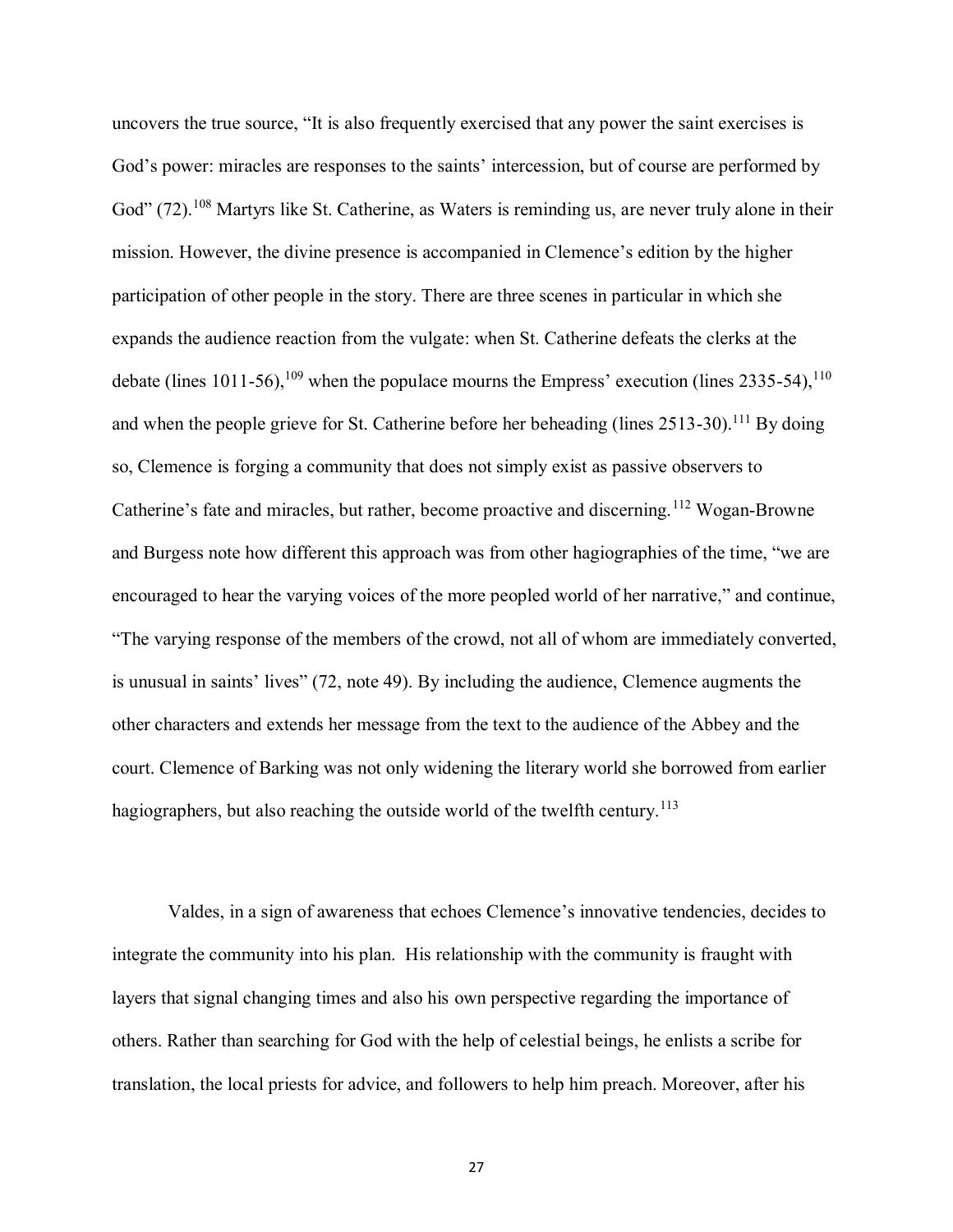conversion, Valdes repays the people he had financially wronged and provides aid during a famine.<sup>114</sup> These actions show that while he becomes a beggar, he is not simply leaving to restart a new life of apostolic poverty, but trying to make amends for the past sins he committed against victims of his money-lending schemes. He also tries to plan his family's future. According to Laon, Valdes places his daughters in the order of Fontevrault (and also gives them a sizeable amount of money) and offers his wife a choice between his real estate or moveable goods and "though greatly saddened by the necessity, she chose the real estate" (201). What we see in Valdes is a man who leaves his family in an unsettling manner, yet, does in some way attempt to compensate for the loss he anticipates his family will feel as a result of his decision. His story shares with Clemence's narrative the more complicated dynamics between people in medieval religious expression, but also, how innovative minds attempted to renegotiate these relationships.

The Cistercian exemplum story further provides communication between Valdes and the larger community in their story, which depicts Valdes receiving what the reader would infer as a vision. In this very brief account that was part of a larger collection, a disheveled Valdes is frantically going from door to door. Upon seeing his manic state, horrified residents ask why he, a man who had been so wealthy, has changed for the worse. His reply to them is that he saw disturbing images of the future and was trying to warn them of their impending spiritual doom.<sup>115</sup> The exemplum story is important to mention because it suggests amicability between Valdes and the Cistercians. Michel Rubellin offers this opinion in "Valdes: un exemple a Clairvaux? Le plus ancien texte sur les debuts du pauvre de Lyon" and believes that it would have been Archbishop Guichard de Pontigny who related the story to the Cistercian order, proving he did not disapprove of Valdes' initial intentions.<sup>116</sup> In fact, he may have been seeking to use Valdes' conversion to promote asceticism. This was a time when Archbishop Guichard de Pontigny, who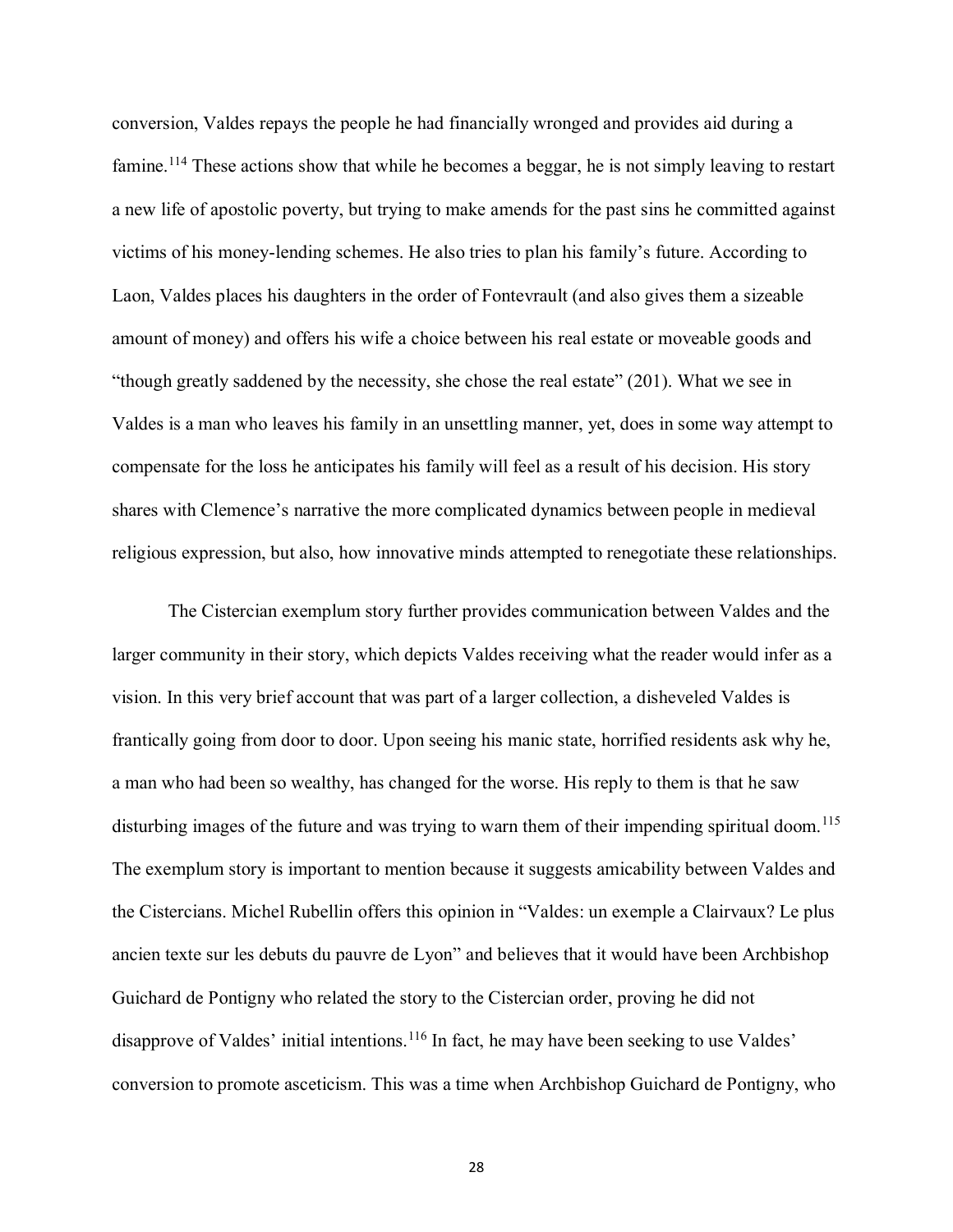was elected in 1165, was trying to establish an uneasy peace with the count.<sup>117</sup> In order to effectively accomplish this task he needed to reform the clergy, and the clergy had many improprieties that needed to be ameliorated. One of them was avarice. Once living a communal existence, the canons in Lyons built their own residences within the church.<sup>118</sup> Then in 1173, around the time of Valdes' conversion, their church received a rather substantial sum from a settlement with the Count of Forez due to an earlier sacking of their cathedral area St. John the Baptist.<sup>119</sup> Archbishop Guichard was struggling to get all of the canons to agree to his proposed reforms.<sup>120</sup> Jennifer Kolpacoff Deane argues for Valdes' value in helping the Archbishop, "Allies were necessary, and they were to be found among the laity: specifically, as Michel Rubellin argues, in men such as Valdes, whose fervent commitment to apostolic principles Guichard believed could be productively channeled for reformist ends" (60). His conversion, then, shows his innovation not only in trying to improve others, but also by assisting in uniting the community as a whole.

When studying Clemence's translation and Valdes of Lyon's conversion together, we notice how interactions with others denote a level of innovation in thought on the topics of violence, materialism, and audience. In studying Valdes' life with Clemence as it relates to these subjects, we also find that his life evinces a frailty perhaps familiar to her. In much the way that Clemence is reimagining the life of St. Catherine, Valdes is recontextualizing the life of St. Alexis. Karen Sullivan notes Valdes' very public interpretation, "Far from seeking the darkness and silence Alexis so cultivates, Valdes wishes to be seen and heard by all" (201). This act of public display connects Clemence and Valdes; Clemence was a rarity in that she was a woman openly attaching her name to a work exploring artistic independence and excursus, and Valdes was a rarity in that he was a lay person without any clerical training openly adopting a lifestyle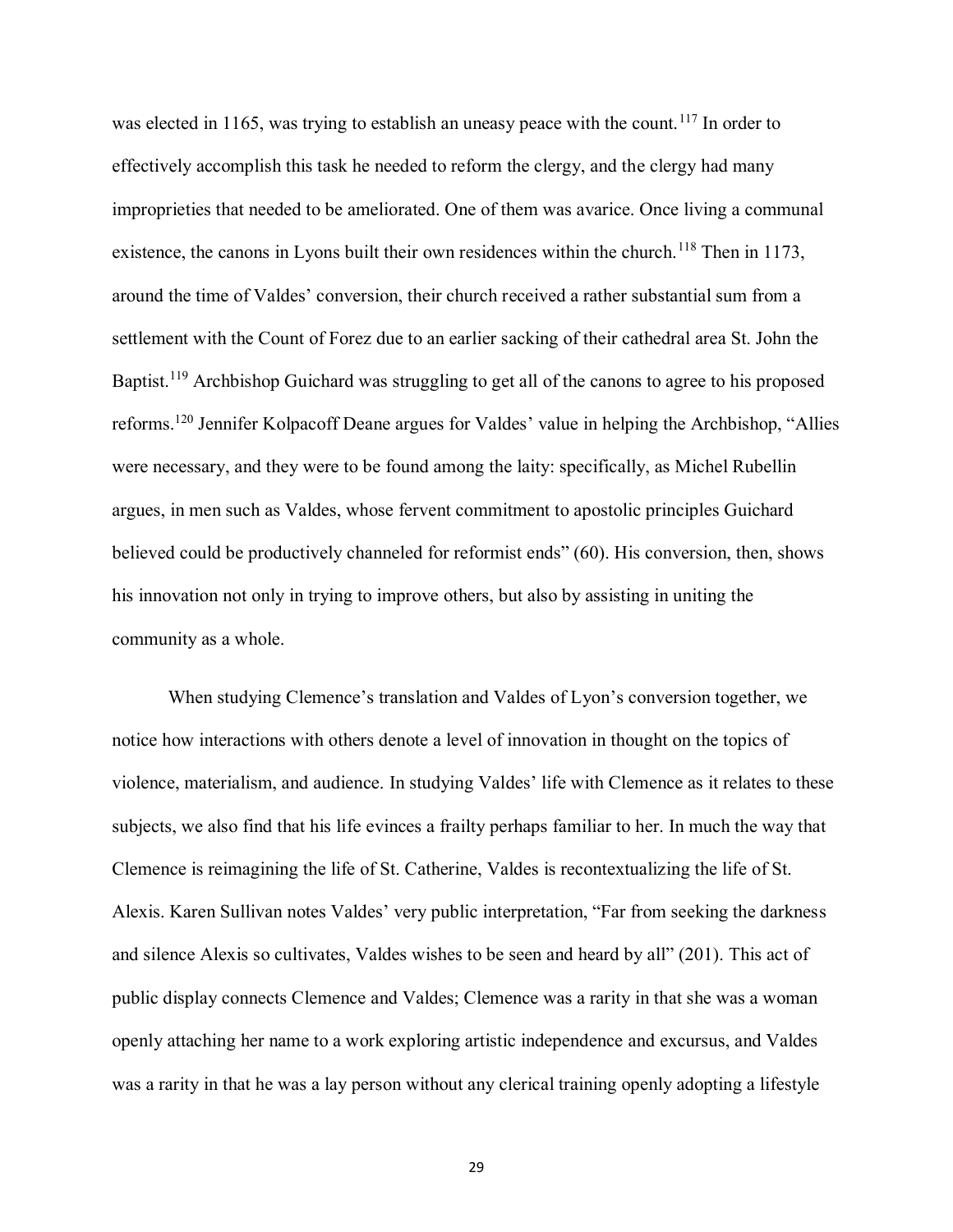not recommended for his class. In this sense, Valdes and Clemence are akin to each other because they were both leaving themselves vulnerable in abandoning expectations of normative behavior. The incongruence of their backgrounds with their goals largely contributes to their processes of self-guidance in their approaches towards other people. They were thus exposing themselves without a clear precedent in an increasingly forward-thinking era.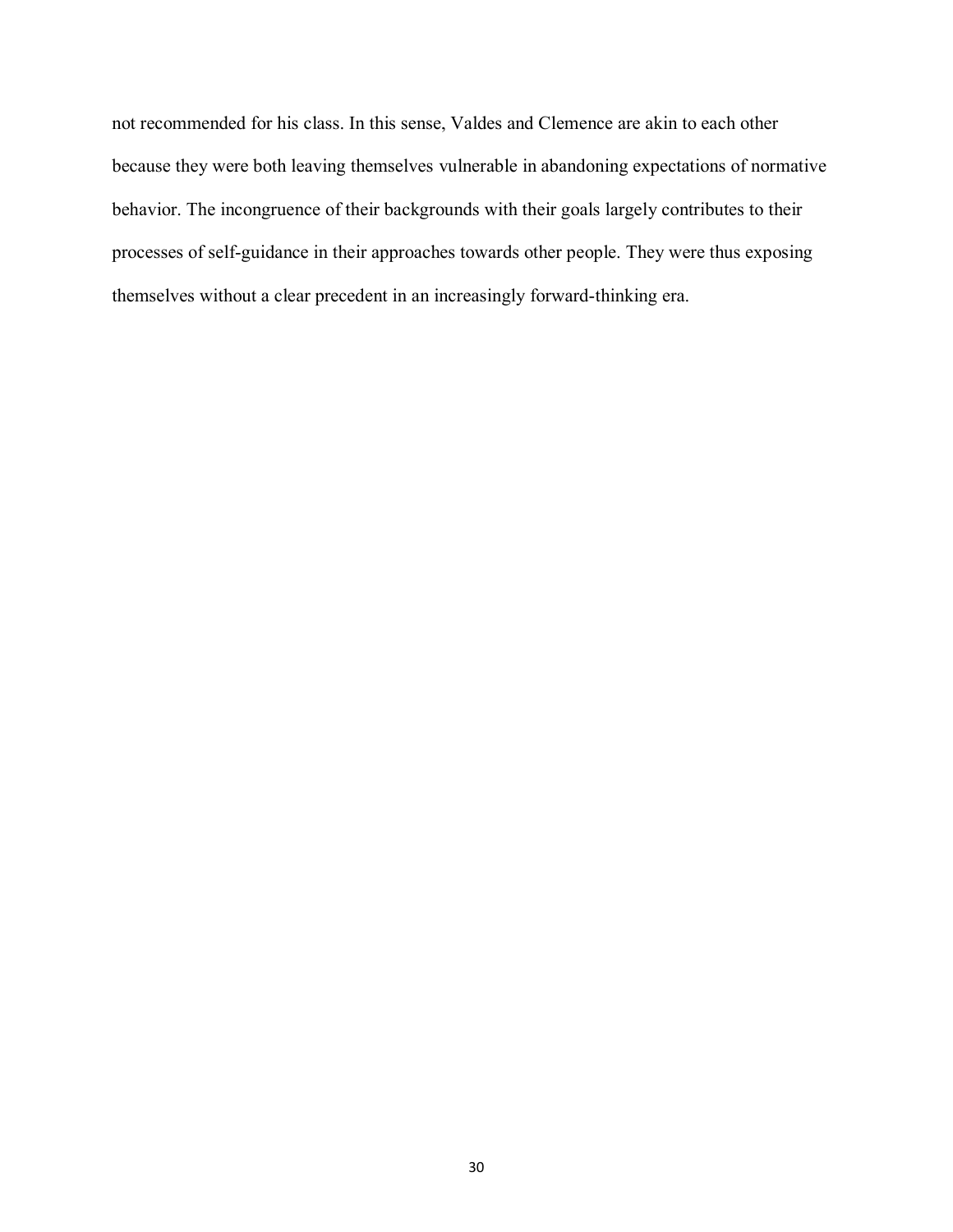## *Gender and Marriage*

When studying Clemence of Barking's translation with the story Valdes of Lyon as they relate to innovation, we find their choices engage in what I would define as feminist gestures mostly unseen or respected at this time. For this section on gender and marriage, I will focus on two topics in which women are prominent: the presence of female evangelism and the role of wives in their respective stories. For the unit on gender I will explore the raised profile of the female characters in Clemence's narrative and Valdes' decision to allow women to preach alongside men in his group. For the unit on marriage I will argue that Clemence's portrayal of Maxentius' marriage to the Empress and the story of Valdes losing a public dispute with his wife actually reassert rather than defy traditional gender constraints. By studying the subjects of gender and marriage together, we can better see the conflicts of interest that are burrowing beneath the surface.

I will first discuss gender, and more specifically, the role of female preaching and conversion in Clemence's writing and in Valdes of Lyons' movement. Before going further, it is helpful to be reminded of the mindset that prevailed in regards to women. Generally, women in the Middle Ages were seen as inherently weak and troublesome due to Eve's sin. Aristotelian biological theory held women were the matter that was subordinate to the man's form.<sup>121</sup> This strengthened the already accepted notion that women were below men in the High Middle Ages, and in her book *The Lady as Saint: A Collection of French Hagiographic Romances of the Thirteenth Century* Bridget Cazelle perfectly illustrates how the Church embellished on such views when they adjudged women, "as an imperfect, incomplete, and defective version of the male-hence the typical description of the medieval church of woman as the source of all evil, a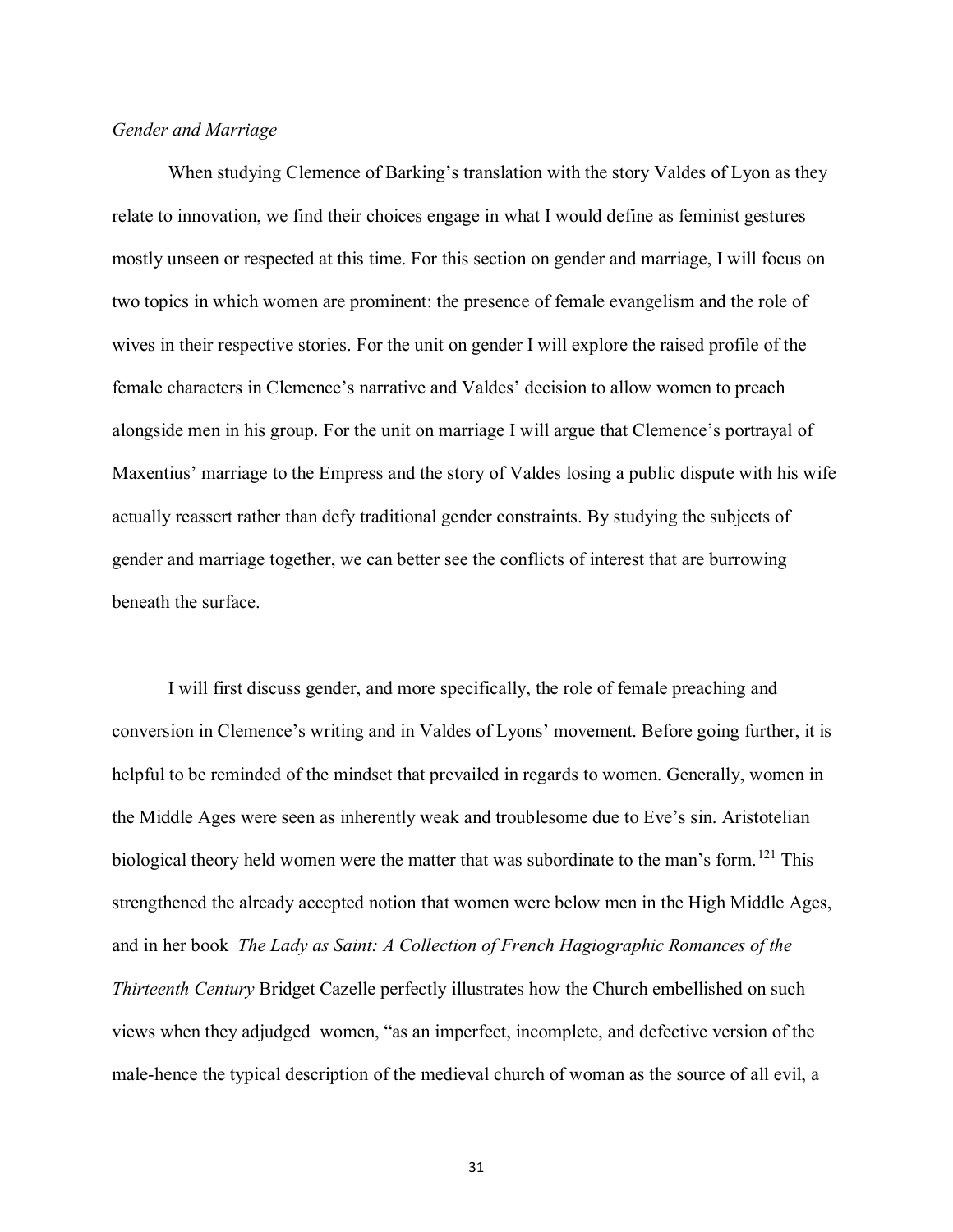door to Satan, and the gender of inferior intelligence"(48). While this may have been the position of the Church, the secular world of the self-governing regions of Western Europe were not uniform across the continent in their attitudes toward women, for some societies offered women more independence than others. Variations aside, it would prove challenging to find any that offered what we now recognize as gender equality.<sup>122</sup>

It was during such a time that Clemence decided to translate the life of St. Catherine. Her world was not the best era or place for women, as Anglo-Norman culture did not appear to offer quite the same rights or opportunities that pre-conquest Anglo-Saxon society had extended.<sup>123</sup> Certainly, Clemence was fortunate in that she was in Barking Abbey, one of the most elite institutions that a woman could be in at this time. As a nun she would have had more responsibilities and prestige than an anchoress.<sup>124</sup> The limitations of her gender, then, was somewhat assuaged by her position and this could have contributed to her decision to reveal herself. As we know, Clemence's text is one of the few pieces of hagiography in the twelfth century with a confirmed female author. She closes the text with, "I who have translated her life/Am called Clemence by name/I am a nun of the Barking of Abbey/For love of which I took this work in hand" (43). The act in itself is not wholly significant, for there had been femaleauthored works in the Middle Ages before, including most notably Hrothsvitha of Gandersheim in the tenth century. There were also women contemporaneous or nearly contemporaneous to Clemence creating literature such as the female trobairitz of Southern France, Heloise, Hildegard of Bingen, and Marie de France. Barbara Zimbalist, however, deems Clemence's work especially daring due to the literary modifications she presented under her name, proclaiming in her essay "Imitating the Imagined: Clemence of Barking's Life of Saint Catherine" that she "authorizes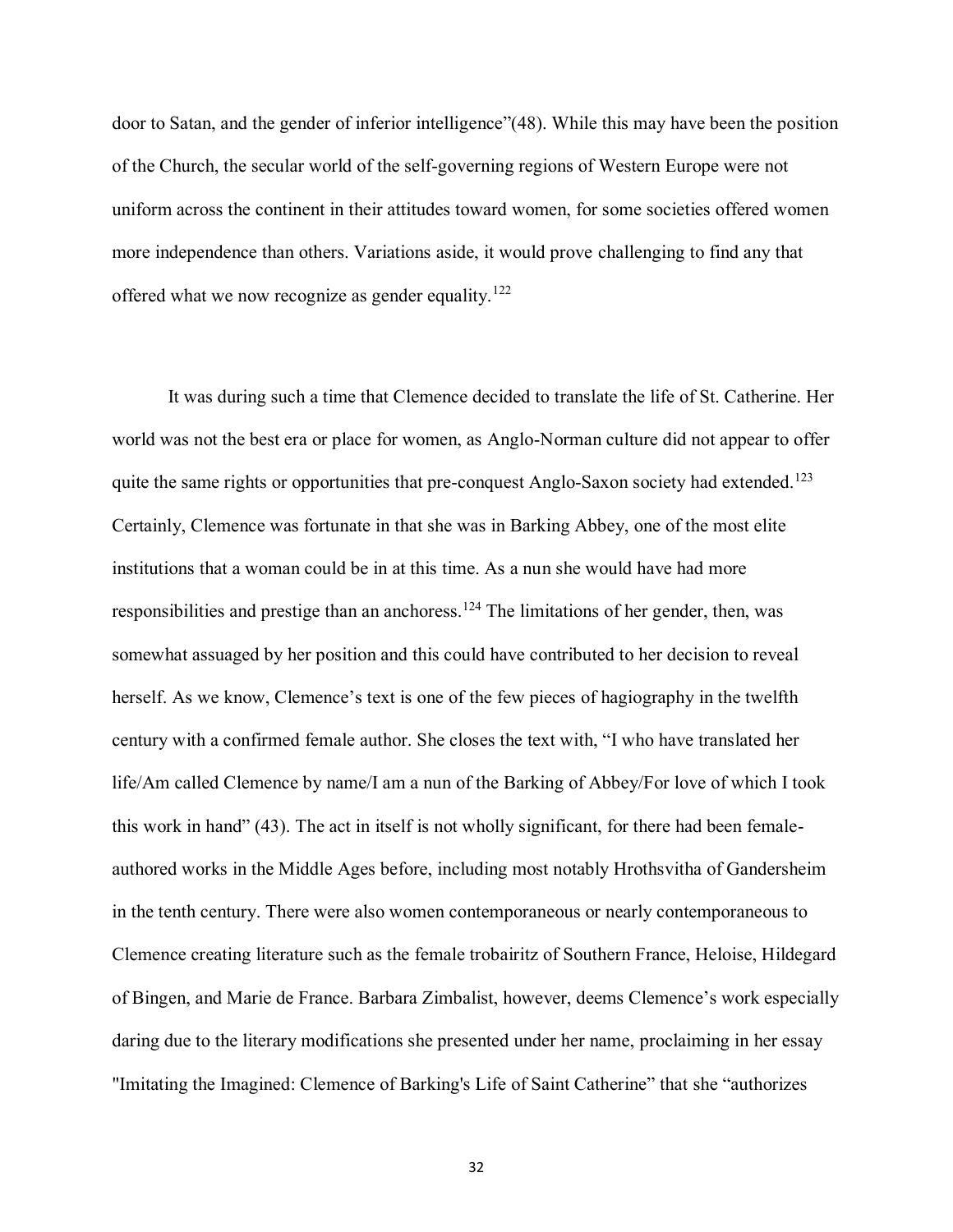herself as a participant in the hagiographical tradition and proclaims herself qualified to pass critical judgment on the literary and aesthetic merits of previous (and presumably male-authored) versions of Catherine's life" (105). In her view, Clemence is going a step further because she is not only adding her name to her work, she is assigning to herself the worthiness to alter the work despite her gender. Clemence is openly providing her audience with a narrative that did not depend exclusively on the previous male-authored sources and she is interpolating her own insight into the text.

One of the ways Clemence achieves this goal is by offering her female characters a form of power through preaching and conversion. Barbara Zimbalist writes, "Clemence's decision to structure Catherine's speech acts as oratio recta-direct discourse-in imitation of Christ creates an evangelical mode of imitation at odds with women's social positions in the Middle Ages" (106). The preaching she employs in her translation is exceptional in that it is a woman writer (Clemence) constructing a female saint functioning as a preacher (St. Catherine) for a willing, engaged female audience that is converted (The Empress).<sup>125</sup> This all-female dynamic is almost unfounded in the twelfth century and is definitely an example of her innovation. The extra attention she gives to the female characters is a way of inserting herself and her principles into the text, and Gina Froese contends, "The work is structured to support a medieval reconstruction of gender that redefines the dynamic between women and power" (90). However, we should consider the possible implications hiding behind the prerogative of the female characters. Undoubtedly, Clemence still had to struggle with being restrained by clerical and courtly preferences despite her special privilege and despite the model of female empowerment she puts forth.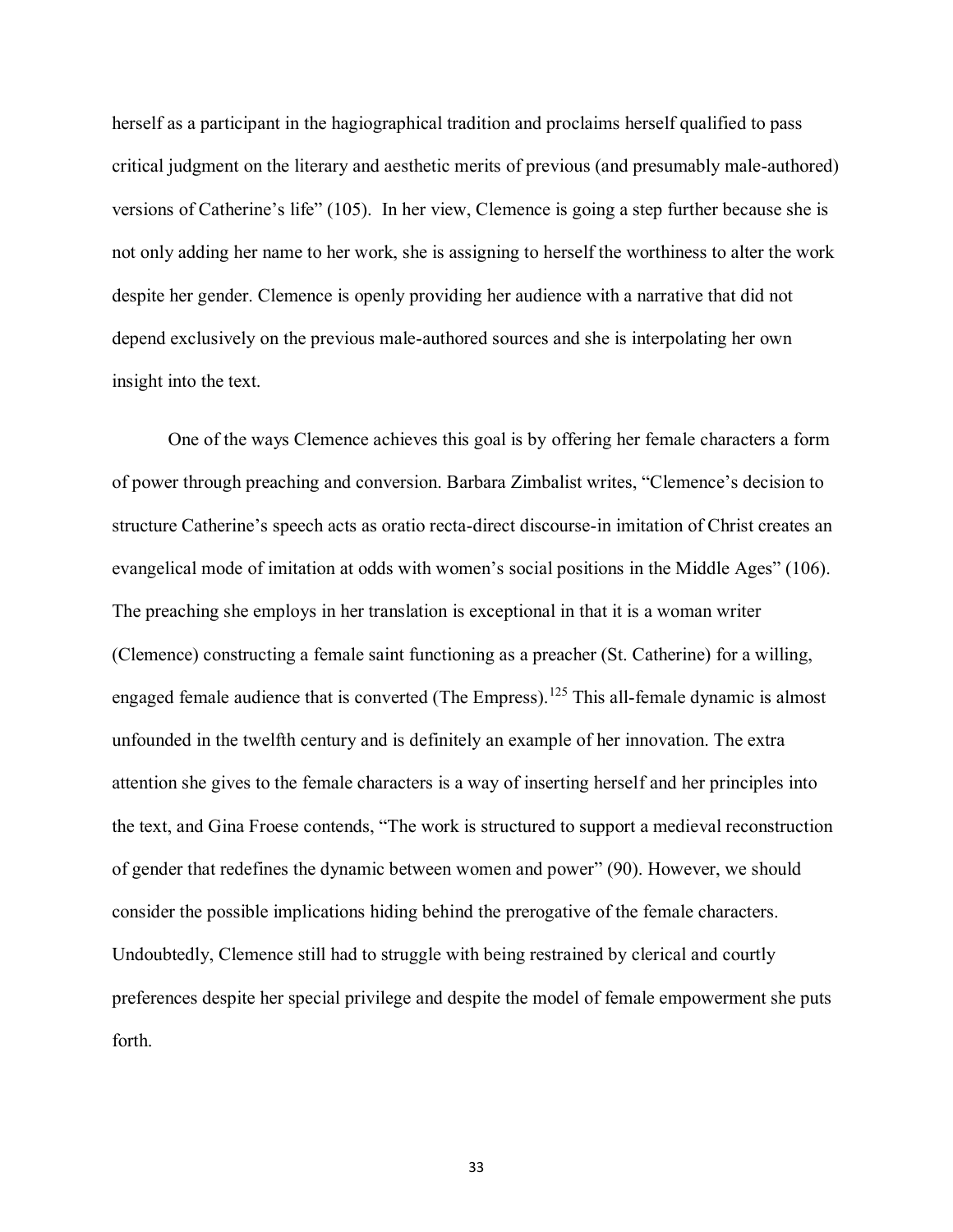In order to explicate Clemence's dilemma, I will broach the subject of female resistance in virgin martyr narratives. A level of independence for women in medieval literature has been the martyrs' success in dying as virgins and overcoming male protagonists.<sup>126</sup> Clemence follows the trend in showing Catherine's desire to remain unmarried and also in her ability to sever the Empress from Maxentius through the act of conversion. In the narrative, we should recall, Maxentius is both bewildered by and drawn to Catherine. He offers her anything for her to renounce Christianity and be his second wife. In a line added by Clemence, however, he refuses to include in that deal the Empress' dowry, "You will be in second place in my palace, and together with the queen you will possess all my realm, except for her dowry, for I do not wish to wrong her in that regard" (22). We can view this line as proof that Clemence wanted to accord more value to Empress in Maxentius' kingdom.<sup>127</sup> However, the Empress, who Clemence designates a "handmaiden of the Lord",<sup>128</sup> is also a strong symbol of Christian devotion. Moreover, Catherine's speech to the Empress before her execution is heavy with references to a perfect afterlife with God, "Everything which reaches there becomes sweet. Everything is sweetened with the sweetness which derives from him. Nothing has strength to resist this sweetness" (37). Duncan Robertson notes the importance of the saint's speeches, "Catherine calls women to imitate her example and follow her vocation, renouncing earthly marriage in favor of the love of God, who offers them eternal 'delit' and 'dulcue'."  $(17)$ .<sup>129</sup> Catherine's description of heaven, then, raises an unnerving question: how much of Clemence's innovation was compromised by or forced to conflate with clerical attempts at controlling women?<sup>130</sup> In order words, when was Clemence speaking for herself and when was she speaking for the clergy? Numerous studies have been done by such scholars as Jocelyn Wogan-Browne, Catherine Sanok, and Karen Winstead regarding whether narratives such as Clemence's provided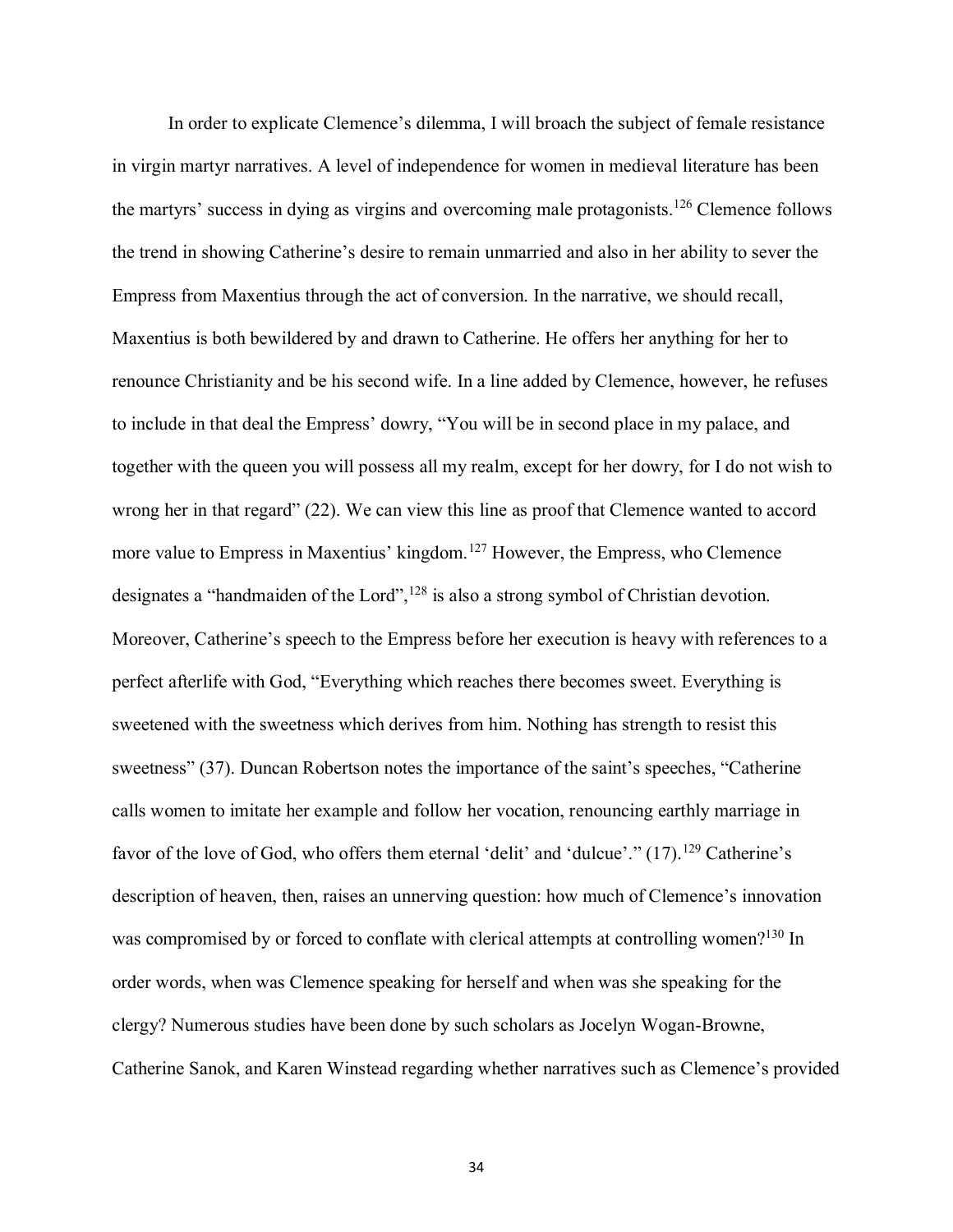models of resistance for a female recipient.<sup>131</sup> On the one hand it seems like they certainly did, especially in the later Middle Ages.<sup>132</sup> On the other hand, the Church, as is well known, used hagiographies as a method of showing the necessity of submitting to their authority the way that virgin martyrs and other converts in the text submit to God.<sup>133</sup> Although Catherine's talents as a preacher is unparalleled in the text, and she routinely beats the male characters with her oratory skills, her goal of converting the Empress is a partial reminder that religious women in real life should be submissive to the Church's ideals. The storyline is the Church's way of saying they should reject earthly romances much in the way that Catherine rejects paganism and a marriage to Maxentius, and much in the way that the Empress rejects her prior, sinful life. Wogan-Browne and Burgess write of Clemence's success in achieving this end, "In Clemence of Barking's version, Catherine's redirection of the queen towards a better lover, a better kingdom, and an eternal rather than a transitory happiness is, as MacBain argues, made more emphatically and strikingly than in any other French vernacular treatment of the legend" (xxxiv). Perhaps Clemence saw her translation as an opportunity to increase the pronouncement of the female characters, yes, and doing so might have given her a sense of personal satisfaction; but she is also being forced to use her talents to espouse a sort of misogynist convention, for the more focus she puts on the Empress' conversion the more she could be implicitly reinstating the Church's wishes. Clemence is a brilliant female writer in an oppressive era for women, and no matter how much she personally contributes to the narrative, she cannot deviate too much from the Church's expectations of religious women. Clemence's level of success in separating her own intentions, whatever they truly were, from that of the Church is a matter that complicates her innovations. She was an open woman writer able to present strong female characters, true,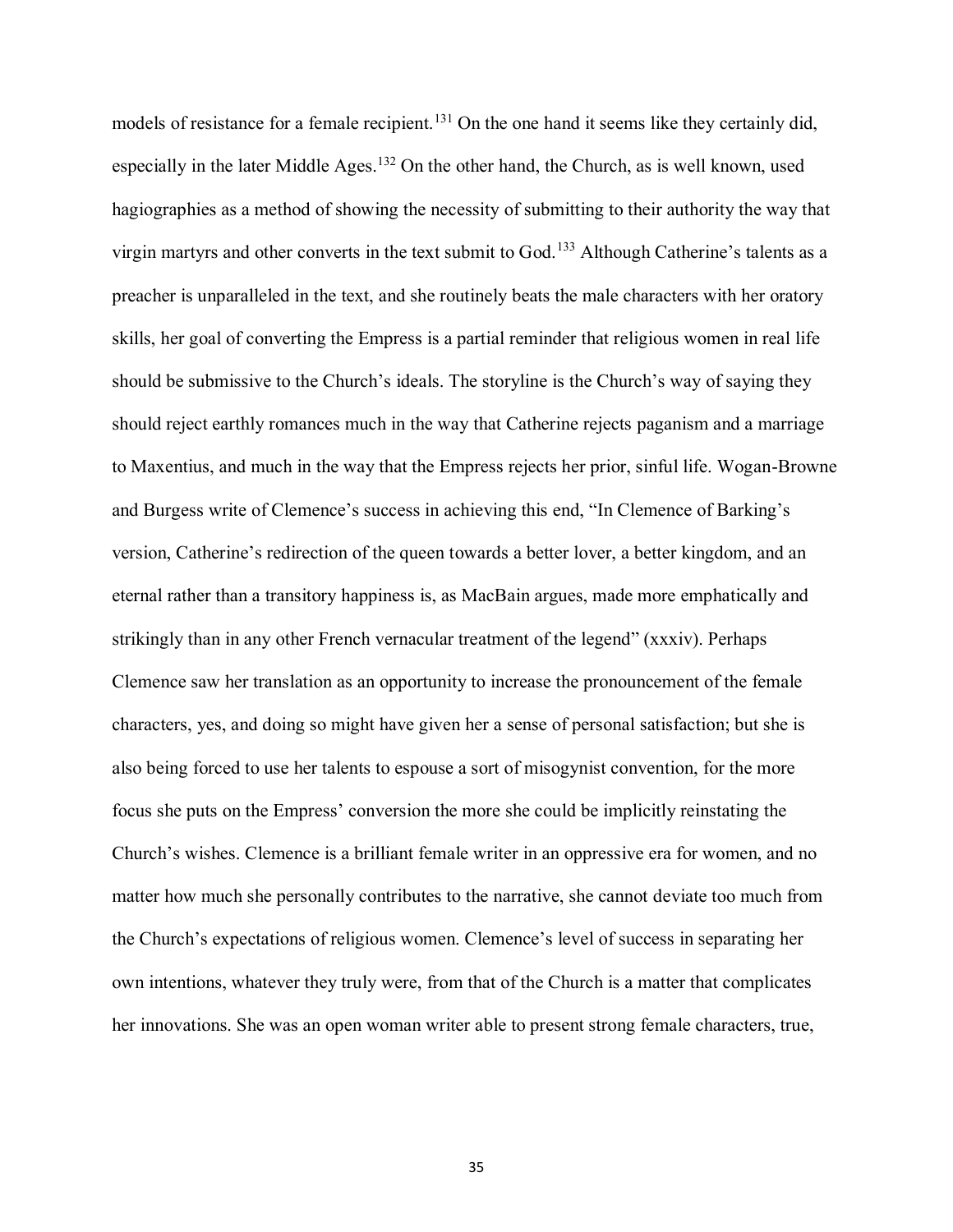and we should be indebted to her willingness to do so, but she was also in a controlled environment handling a story that would invariably support clerical values.

I would like to continue this discussion of female evangelism as it relates to Valdes of Lyon. I aver that Valdes of Lyon's allowing of female preachers correlates with Clemence's larger attention to Catherine's conversion of the Empress in that it heightens women's visibility in religious life. Etienne de Bourbon writes how Valdes initially developed his following, "He also sent out persons with the basest occupations to preach in the nearby villages. Men and women alike" (209) and Richard of Cluny notes likewise, "He caused many men and women to become his accomplices in a like presumption: whom he sent to preach as his disciples" (3). The decision, one should be aware, does not prove gender equality on Valdes' part. In *Two Cities: Medieval Europe, 1050-1320* Malcom Barber reminds us not to over romanticize early Waldensianism as a pillar of feminist proclivities, "from the mid-1170s there is evidence of female Waldensians actively preaching, although they played no part in the leadership of the movement (Biller 1996)" (173). The issue, though, is not one of equality but of presence. Valdes' flexibility regarding gender roles should be the focus rather than the actual freedom of the women themselves<sup>134</sup>. And his choice very likely invoked a stunned response. Gabriel Audisio surmises the reaction in his book *Preachers by Night: The Waldensian Barbes, 15th-16th Centuries*, "It must have been a shock indeed to the Lyons public to see women preaching in public on a par with men"(8). Valdes' actions, however, should not designate him a conscious progressive in this regard. These passages aid us in establishing Valdes' innovation, certainly, but we should consider the mindset behind Valdes' choice to allow women into his sect. One, even if this proposal may not appear very flattering, could be a degree of indifference. Although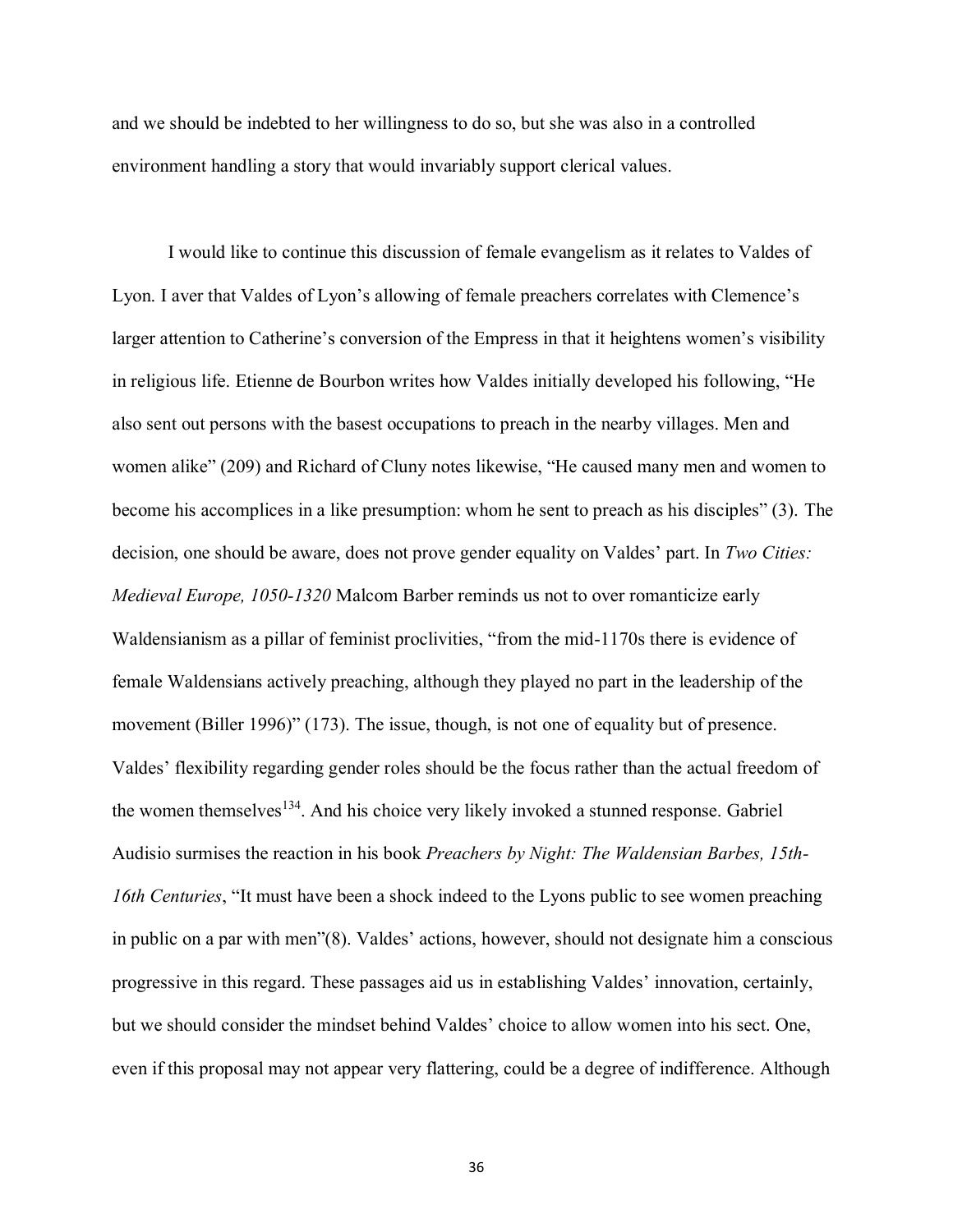Valdes permitted women to preach in his group, there are no substantial, personal interactions, positive or negative, between him and female followers in the contemporary sources of his life. In this sense he differs from the likes of Robert d'Arbrissel, whose empathy led him to pay special attention to prostitutes and abused wives,  $^{135}$  or Tanchelm and Henry the Monk,  $^{136}$  who were both besmirched with stories of exploiting female followers for hedonistic purposes. Valdes' innovation, then, could have been caused by the fact that he was not emotionally invested in women or selective when it came to the demographic of his group. He did not go out of his way to either embrace or spurn women. His initial attitude toward them, if not the attitude of other early Waldensians, may have been one of apathy more than one of support or intended inclusiveness.

Another theory in regards to motivations could be his strong convictions. The liberality of Valdes' actions may reflect his unfamiliarity with church tenets and/or his sincere belief that the Bible transcends human representation of its contents. To study further and understand better, one must remember how the earliest sources used his female preachers as a way to reinforce the rights of only men to expound the Gospel. Their reactions are not important on their own merit, for the reactions to Waldensians have been studied for centuries and do not need to be studied again. They are crucial, however, in establishing what the mainstream permitted in order to contrast their standards with that of Valdes'. Let us examine the concept some more. In "The Prostitute-Preacher: Patterns of Polemic against Medieval Waldensian Women Preachers" Beverly Mayne Kienzle cites Geoffroy of Auxerre's story from c.1180 of two women preachers from Clermont, who, after being scolded by the bishop for preaching in public, go on to later scream at him in their defense.<sup>137</sup> Although they are not explicitly identified, Kienzle has assumed them to be early Waldensians. If she is correct, this would be a rare story of Waldensian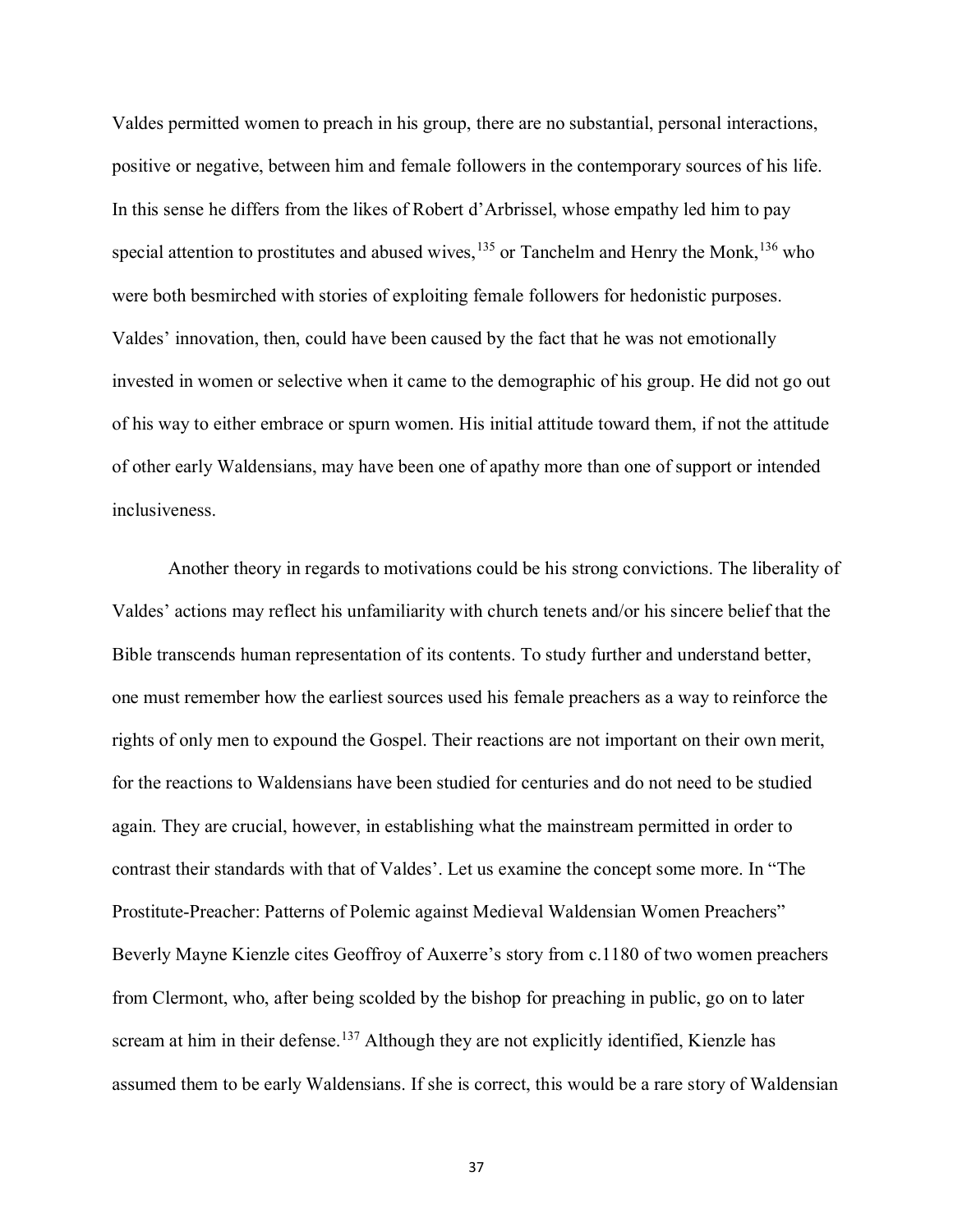women followers during Valdes' recorded lifetime. In the story the women are portrayed as morally loose, telling people, "After the preaching every day we were feasting splendidly; almost every night we were choosing new lovers for ourselves; bothersome to no one, without care, without toil" (102). The account is striking because it shows that a woman's mere presence in an evangelical setting was disconcerting to the authorities, so much so, as Kienzle notes, it signaled to Geoffroy of Auxerre that the world was nearing the apocalypse.<sup>138</sup> Roxanne Mountford, in her book *The Gendered Pulpit: Preaching in American Protestant Spaces* observes, "As historians have discovered in the letters and treatises published in the twelfth century, the fact that Waldensians encouraged women to preach was even more horrifying to the church officials than the fact all Waldensians were defying church authority" (9). The story, with its description of the female preachers as undesirables, also demonstrates that the sources were slandering them as a way of invalidating the Waldensians.

Kienzle then turns to two other sources, Bernard Fontcaude and Moneta of Cremona, who give examples of why the Waldensians considered female preaching allowable.<sup>139</sup> According to them, the Waldensians cited certain biblical passages to show that God did condone women preachers, but Bernard Fontcaude and Moneta of Cremona insist they were misreading them and that their uneducated minds was the only reason a woman preacher would be tolerable. From this perspective, women's preaching was evidence of their incompetence as a group and of their low standards<sup>140</sup>. This reaction is important not so much in understanding the Church's concerns, because they are not the focus of this thesis; however, like in the first example with the women preachers from Clermont, it is important because it indicates how disconnected Valdes' original actions were from the mainstream when building his following. Despite the repugnance many expressed at his decisions regarding women preachers, he never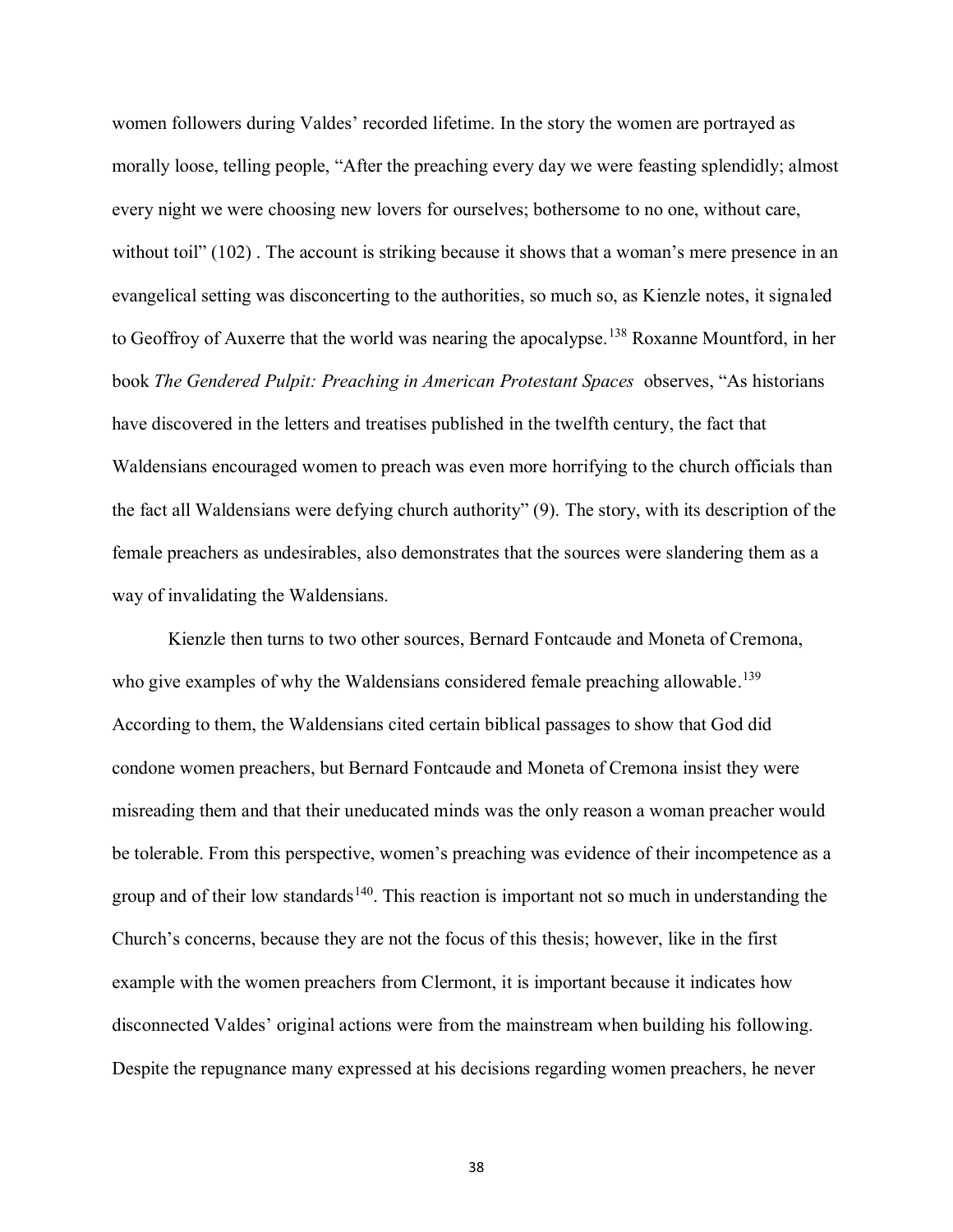outright banned them. This suggests he was either wholly ignorant of others' disapproval, did not care about it, or legitimately believed the scriptural basis for his actions and that scripture simply took higher priority than their alarmed responses. He truly wanted to abide by church rules, but despite numerous warnings, never stopped preaching and despite the likely reaction of shock that Audisio posits never kept women from preaching either. His loyalty to the word of God, or what he believed the word of God was saying, may have led to his lack of oversight. We can speculate that Valdes' devotion to his own perception of true expression of faith was so strong that it led him to disregard what was established as normative. His innovation in allowing women preachers, then, reflects his emphasis on Biblical authenticity.

I have now presented my argument regarding Clemence, Valdes and how female preaching expresses their innovation as it relates to gender. I will now turn to the subject of marriage. In addition to the preaching elements I have covered previously, Clemence of Barking's translation and Valdes of Lyon's conversion include accounts of marriages broken by religion. While the stories show appearances of innovative undertones in that the wives assert themselves and the husbands cannot contain them, the broken marriages are not advocating unconventional choices. On the contrary, we will find that the elevation of the wives misleading when probed further. Before introducing these stories, let us briefly recount the emerging structure of marriage in the twelfth century. At this time marriage was extremely important and taken as a central symbol of Christ's relationship to the Church. On a familial level, marriage had always been and continued to be a crucial commodities exchange involving women via the transfer from one household to another.<sup>141</sup> It was a way of controlling women, gaining a dowry/ property, and integrating into important families.<sup>142</sup> In the twelfth century, though, theologians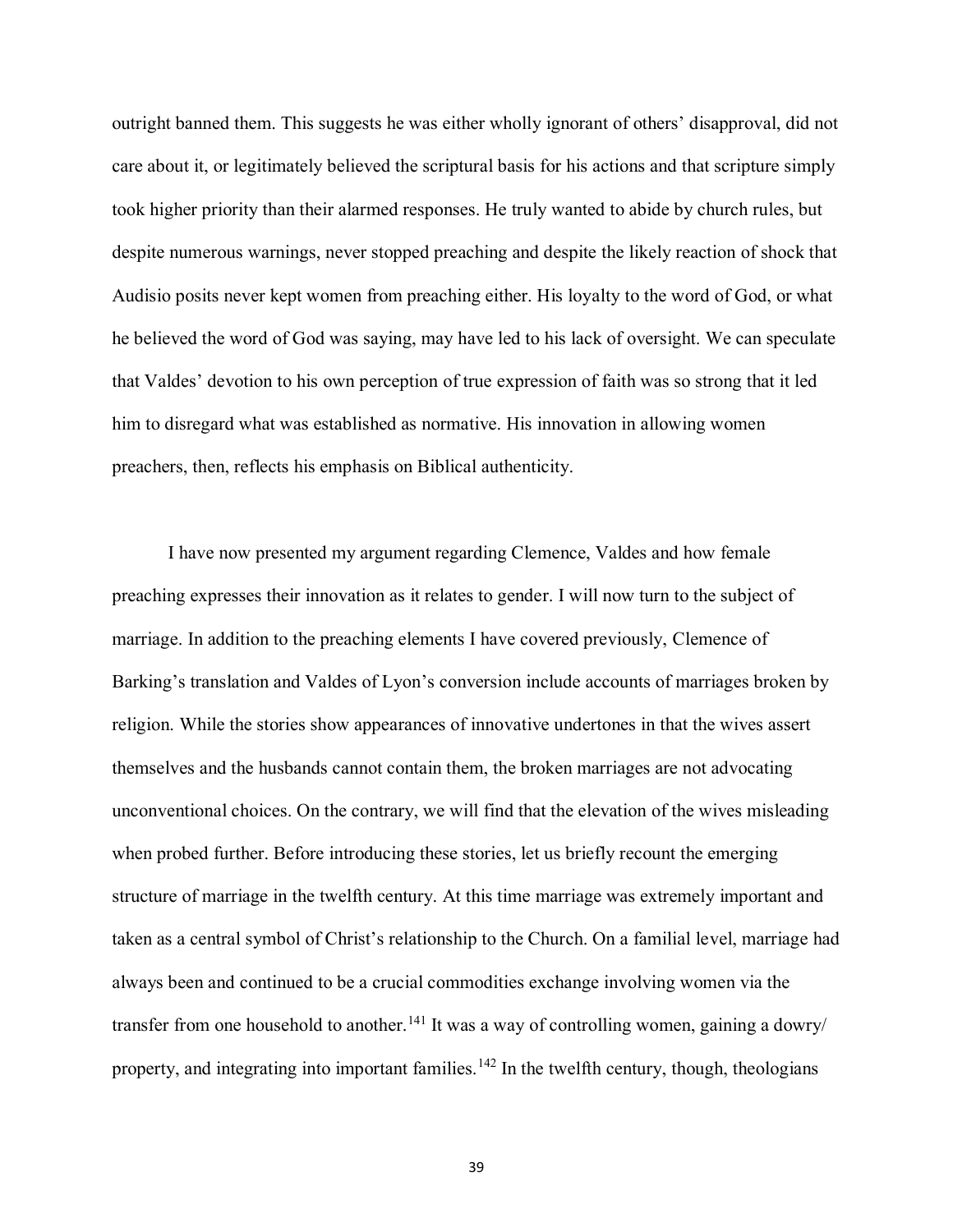were using Roman law to revisit such issues as the bride/groom's consent, consummation in marriage, family's involvement, public ceremonies, and the clergy's role/power.<sup>143</sup> Gratian's *Decretum* and Peter Lombard's *Libri IV Sententiarum* were having a profound impact on attitudes towards the individual's rights in choosing to marry and also who they would marry.<sup>144</sup> Alexander III added to the wave of progression by confirming the participants' right to assent to or reject marriage.<sup>145</sup> With so many monumental changes occurring, it is not surprising that Clemence's translation and Valdes' conversion show how disarranging the consequences of conversions can be through the act of marital separation.

In Laon's account of Valdes' life, Valdes gains inspiration from St. Alexis' tale of fleeing his marriage. However, Valdes didn't flee his community like St. Alexis did and appeared to reject his wife quite openly. He did not equate his marital separation with sin. In fact, it appears his separation was a gesture of how much his new life meant to him. It seems, though, as if the wife was able to gain a form of uncommon visibility, if not empowerment, in a legal dispute. The Anonymous of Laon gives us details of how Valdes, after becoming voluntarily poor, accepts alms from a former friend but not from his estranged wife. One day as Valdes was leaving church, the friend assures him, "As long as I live I will give you the necessities of life" (202). Valdes' wife, upon hearing the story, proceeds to go to the Archbishop and force Valdes to take alms from her and only her, "Like one beside herself, she rushed into the presence of the archbishop of the city to complain that her husband had begged his bread from another rather than from her," (202) then seizes him by the throat while imploring "Is it not better, husband, that I should redeem my sins by giving you alms than that strangers should do so?" (202) the result being that "This situation moved all who were present to tears, including the archbishop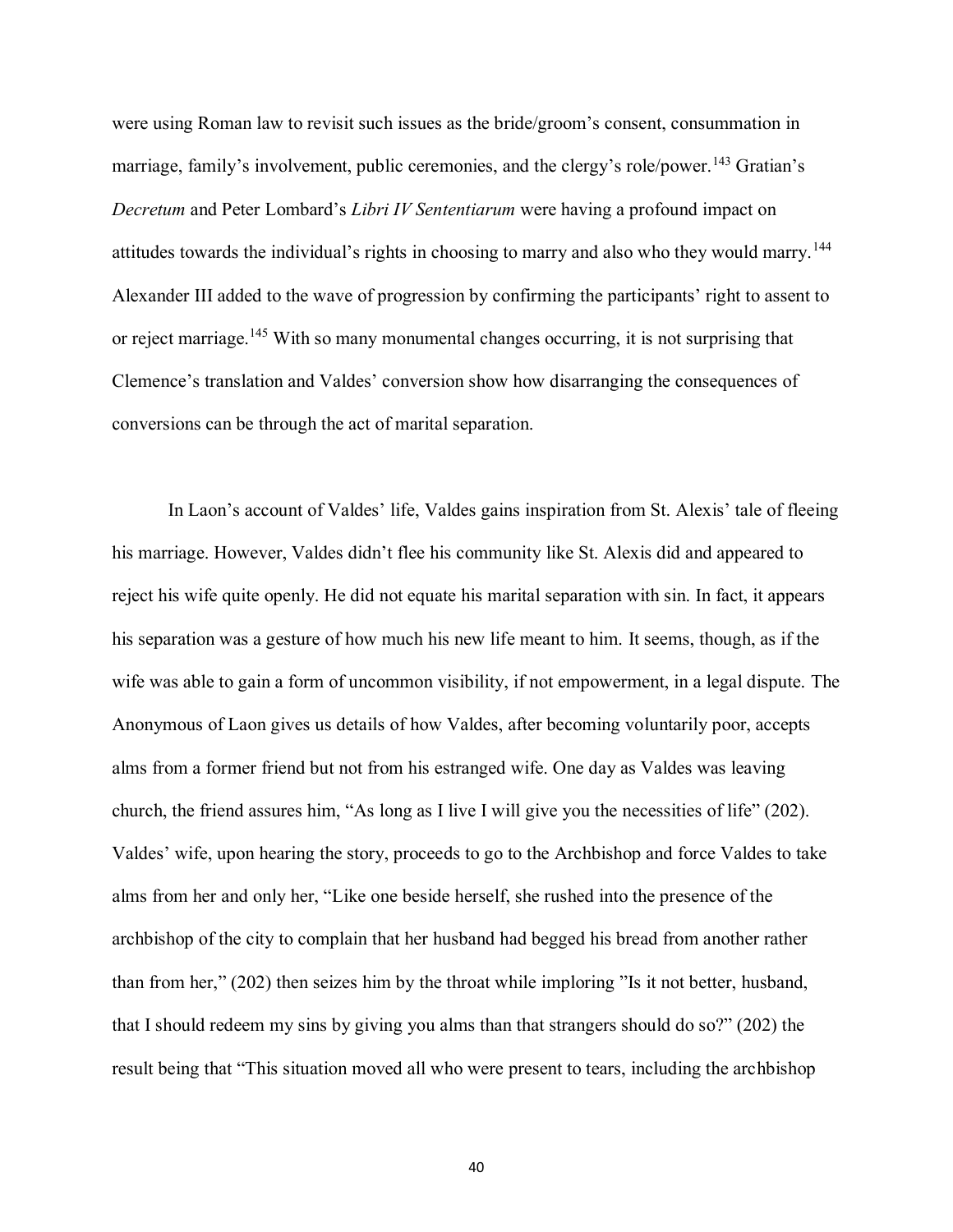himself" (202) and the Archbishop ruling in her favor "And from that time forth, by command of the archbishop, he was not permitted in that city to take food with others than his wife" (202). The verdict shows disapproval on the Archbishop's part when it comes to Valdes' abandonment of his wife, which Euan Cameron alludes to when he writes in his book *Waldenses: Rejections of Holy Church in Medieval Europe*, "Archbishop Guichard, in ordering Valdesius to take support from his wife, denied any validity to his self-imposed religious divorce"(14). In losing the decision to his wife, Valdes is admonished for his actions and it appears that his wife has won a battle over her husband. In his book *The Devil's World: Heresy and Society 1100-1300* Andrew P. Roach characterizes the situation as a woman boldly taking matters into her own hands, "Valdes' wife was so shocked that she brought a case to the archbishop's court on the basis that if anyone should support her eccentric husband, it should be her. She won." (80). Putting aside the complex issue of women's rights in the medieval era, which certainly cannot be captured or fully explained in this account, this story can appear in the modern eye to be, as Roach presents the case, a victory for a medieval woman.

However, the story must be studied in the context of the time it was written. This is where the role of the wife succeeds in validating lay marriage. Although marriage offered benefits socially and economically, and was certainly preferable to promiscuity, it was ultimately an inferior state fitting for the lay. In his essay "Clerical Celibacy and the Laity" Andre Vauchez writes of the distinction the Church made: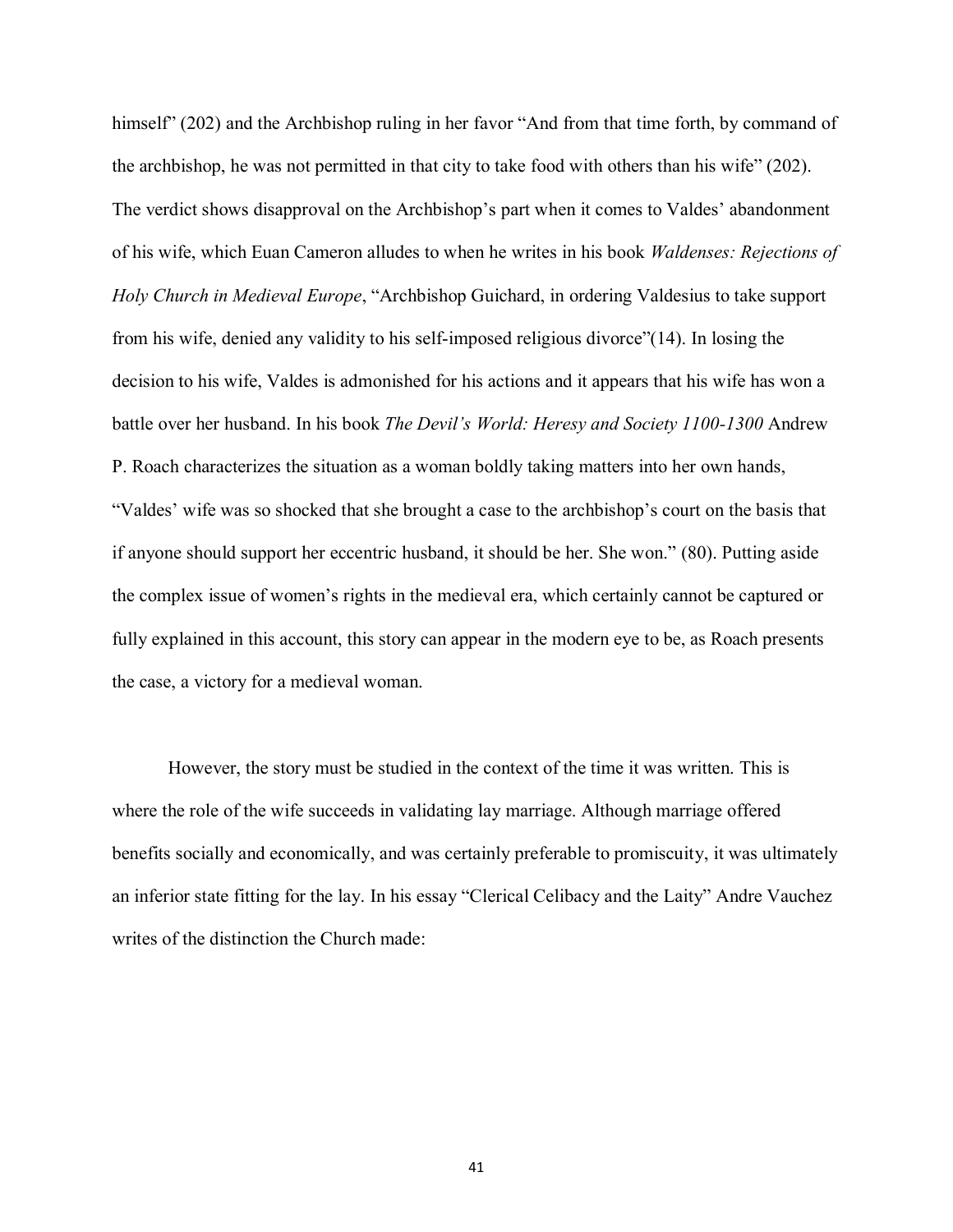Ever since the Carolingian epoch, in effect, the Church had defined a favored path to salvation for each category of Christians in accordance with their place in society. In this perspective, marriage and family life had been proffered to lay people as means of salvation at that same time that celibacy was presented to the clergy as the instrument of their sanctification  $(183)$ .<sup>146</sup>

Even though hagiography celebrated virgin saints' success in evading their suitors, lay people were not expected to follow the martyrs' example literally. Valdes' renunciation of his own marriage, if we keep Vauchez's review of medieval social structure in mind, would not expiate him of his sins but actually put him in even more spiritual debt than he had been in before. Brigitte Cazelle reminds us that in real life people were encouraged to revere, but "were not asked to imitate the saints, for when they did, as in Waldo's case, they were regarded as potentially dangerous social agitators" (26). Valdes does not escape his decisions unscathed and his attempt to the live like a saint fails after his wife forcefully confronts him about his behavior. His copying of St. Alexis, then, does not feature a scene that gives women agency as much as it vindicates the marriage union that suppresses them. Perhaps that was the Anonymous of Laon's purpose if we choose to agree with Tolonen's overall theory regarding the chronicler's motivation and audience (which was that the narrative was written to educate the laity in the region of Flanders concerning proper behavior for their class). Valdes is wrong because, unlike St. Alexis, he already accepted marriage for quite some time before deciding to reject it. In relating the story to its readers in such a stylized manner, Tolonen reminds us, Laon was warning that when a layman goes above his status and erroneously copies St. Alexis' actions they will not receive the same results, concluding, "the outcome of the actions of Valdes is bad due to his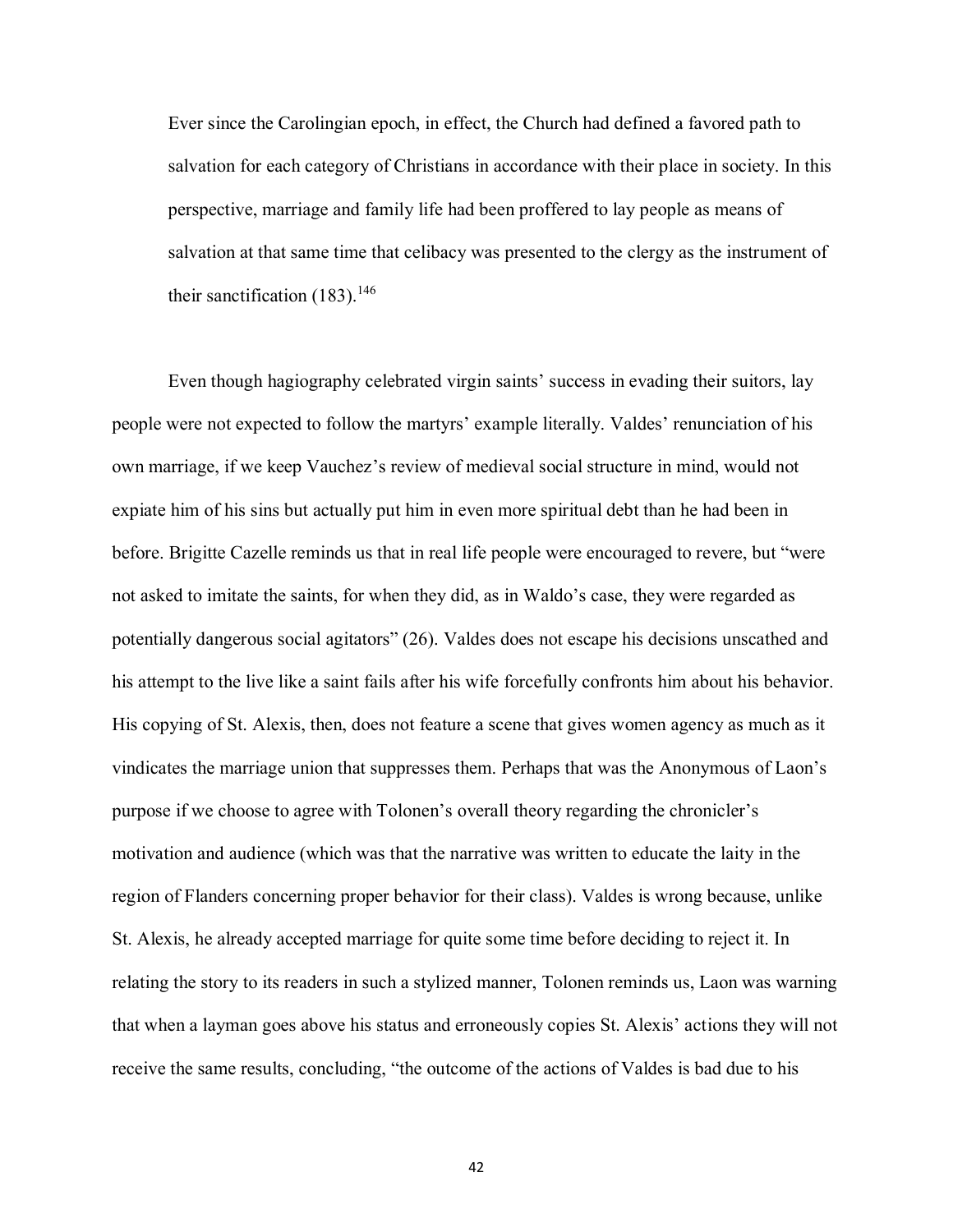ignorance which in turn stems from his social and marital status" (174). If studied from this perspective, the actions of the wife, while still dramatic, can perhaps be deceptive in their feminist appearances and are actually symptomatic of a life gone dysfunctional due to one partner abandoning norms. Although the story of Valdes of Lyons' marriage seems to be innovative for presenting a brave woman defying her husband, it could have in fact discouraging notions of independence and remind the reader of a lay man's obligation to his dependent wife.

The same variance appears in the relevance that Clemence gives to the love Maxentius expresses for the Empress after she announces her conversion and he orders her execution. MacBain notes the attention Clemence gives to the scene, how it was covered more than the other vernacular translations (102 lines to Gui's 16, Picard's 26 and Aumeric's 40),  $^{147}$  and how his love for her surpasses the affection he feels for his advisor Porphiry.<sup>148</sup> In the following line, Maxentius expresses sorrow over his wife before brutally maiming and killing her for converting, morosely professing, "I cannot avoid having you put to death, but thereafter my life will be a living death" (35). He also expresses shame at her conversion, "Because I loved you so much, I assumed the same of you, but now you have proved to me that this was nothing but presumption" (36). But MacBain stops short at attributing such lamenting inclusions to feministleaning compensation, insisting the lines were not added "because Clemence is a woman and feels moved to redress the balance between what is owed to the wife and what is owed to the friend" (60). Instead, he believes it is to reestablish the supremacy of love of God over earthly love to her courtly audience. By doing so, Clemence is encouraging her audience to reject the intoxicating appeal of the courtly love genre<sup> $149$ </sup>, and in this sense Maxentius mimics Valdes' wife in helping to promote perceivably healthier mainstream values. Duncan Robertson writes of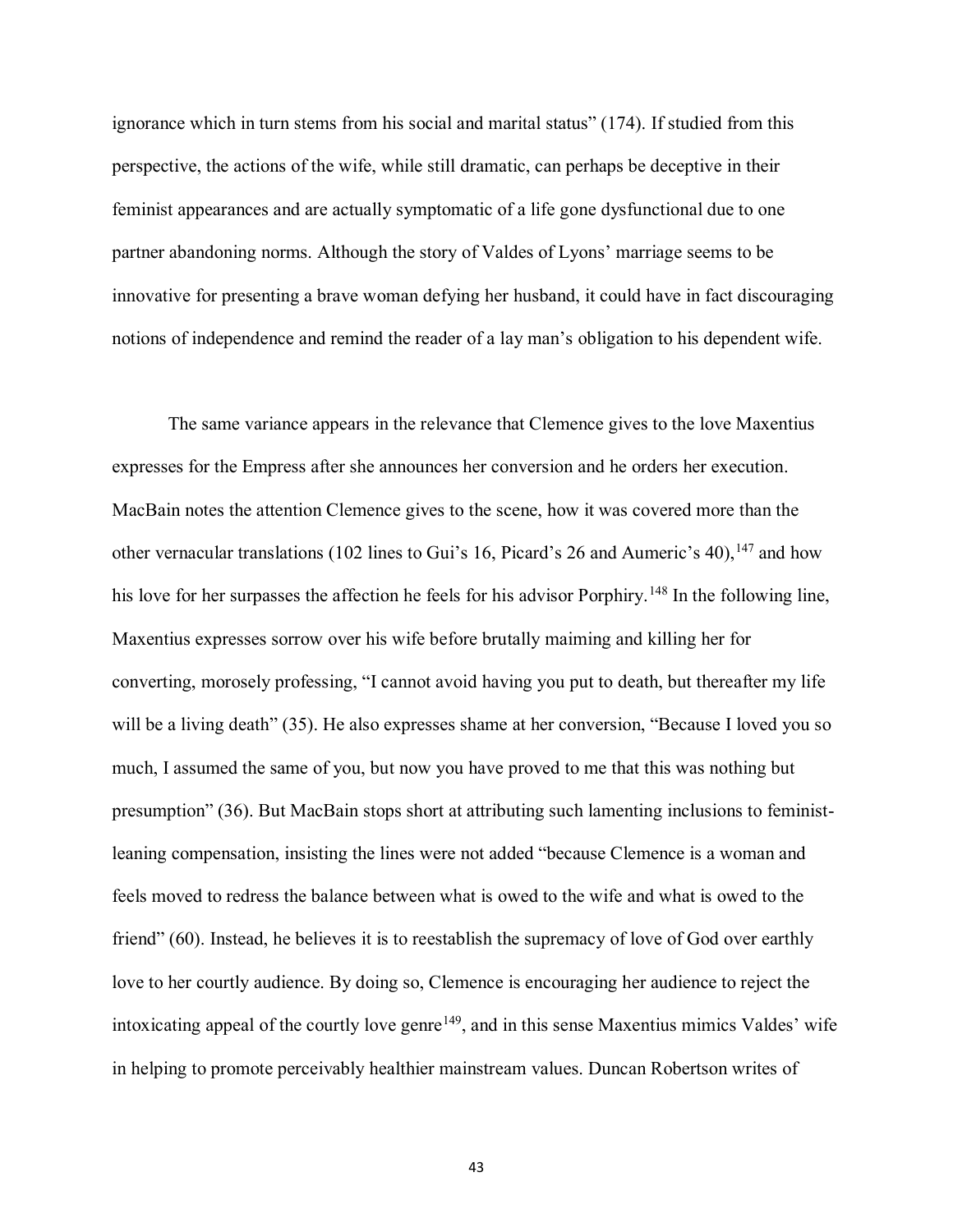Maxentius' function in the scene, "his lyrics lovers despair is a burlesque, a parody, a travesty of an apology for secular love and marriage, against which Clemence's Catherine victoriously promotes the love of God" and agrees with MacBain, "Rightly, I believe, he reads the Emperor's passionate defense of earthly marriage in the context of Clemence's attack on it" (23). If we allow for this reasonable theory on the scene, then Maxentius' speech serves to remind the courtly audience that mutual love on earth, while strong, is ultimately disappointing and mercurial.<sup>150</sup> Although the Empress is given more consideration in Maxentius' court in Clemence's translation, her marriage to him is ultimately complicit in his slavishness to such love, for MacBain observes, "By having the emperor witness to the mutuality of the love he shared with his wife, we become aware of *her* sacrifice also"(61).<sup>151</sup> Through the amplification of this scene, Clemence could be defending the pure, spiritual love that the Church advocated for religious women and also criticizing the courtly love that had become so fashionable. Her writing, then, is being used to endorse more traditional paradigms.

After studying Clemence's translation and Valdes' conversion from the perspective of gender and marriage, we can conclude that they were innovative in providing women with a level of increased public presence in the twelfth century. The claim is true to an extent, for in both texts there is a raised profile of female evangelical participation, which offer women a visage of agency, as well as renewed attention towards the wives in the respective narratives. However, while both stories show that women could attain a higher level of involvement with preaching, and both stories feature emotionally charged marital controversies in which wives challenge their husbands, Clemence's translation and Valdes' conversion are still restrained by outside conceptions of gender. The accounts' portrayals of marriage aspire to pull the reader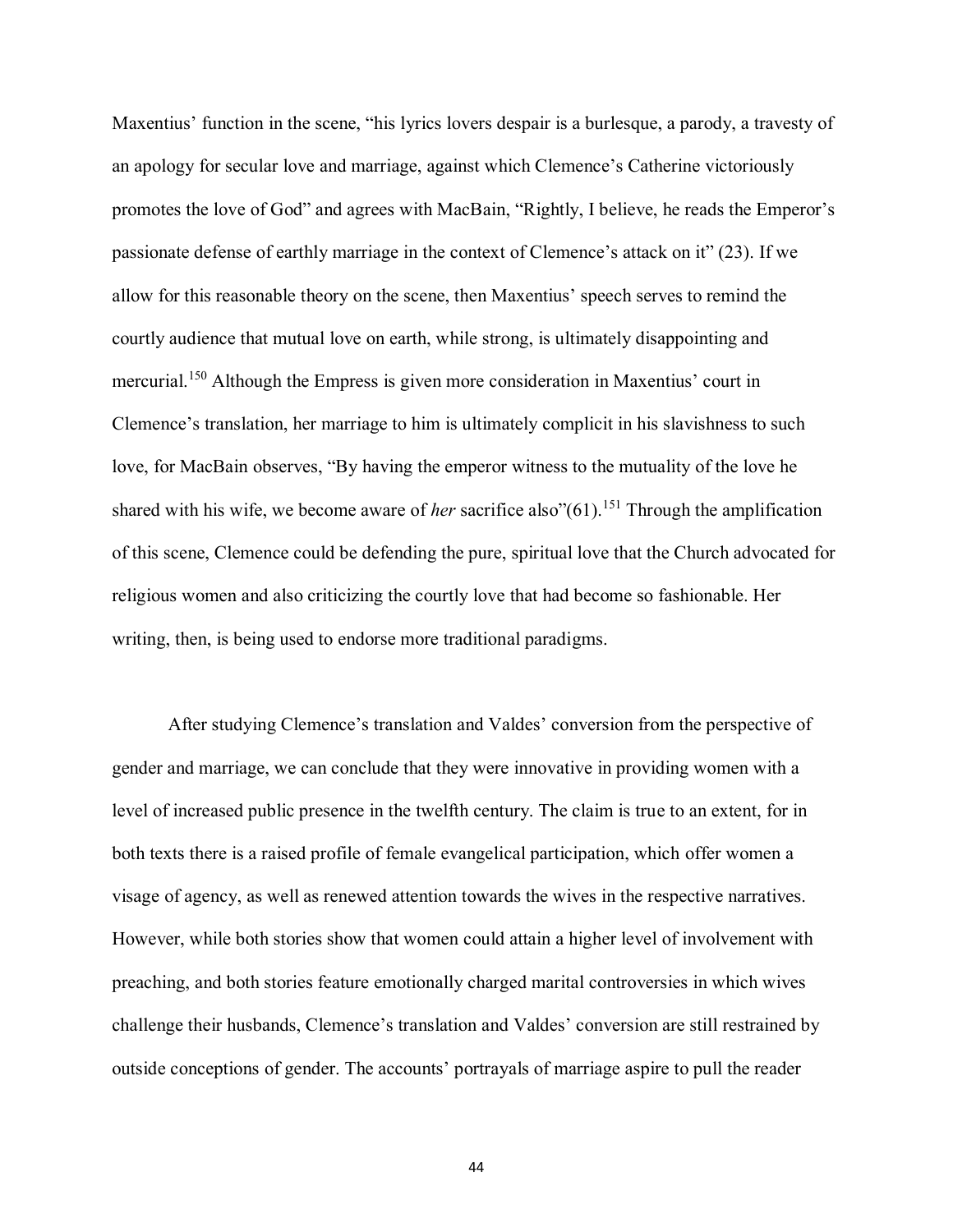away from the influences of romance and decision making that lacked consideration for one's place in society. Their stories tell us that, on the topic of gender and marriage, innovation could be achieved in the twelfth century. However, that innovation was not a neat presentation and forcibly retained elements of older ideologies.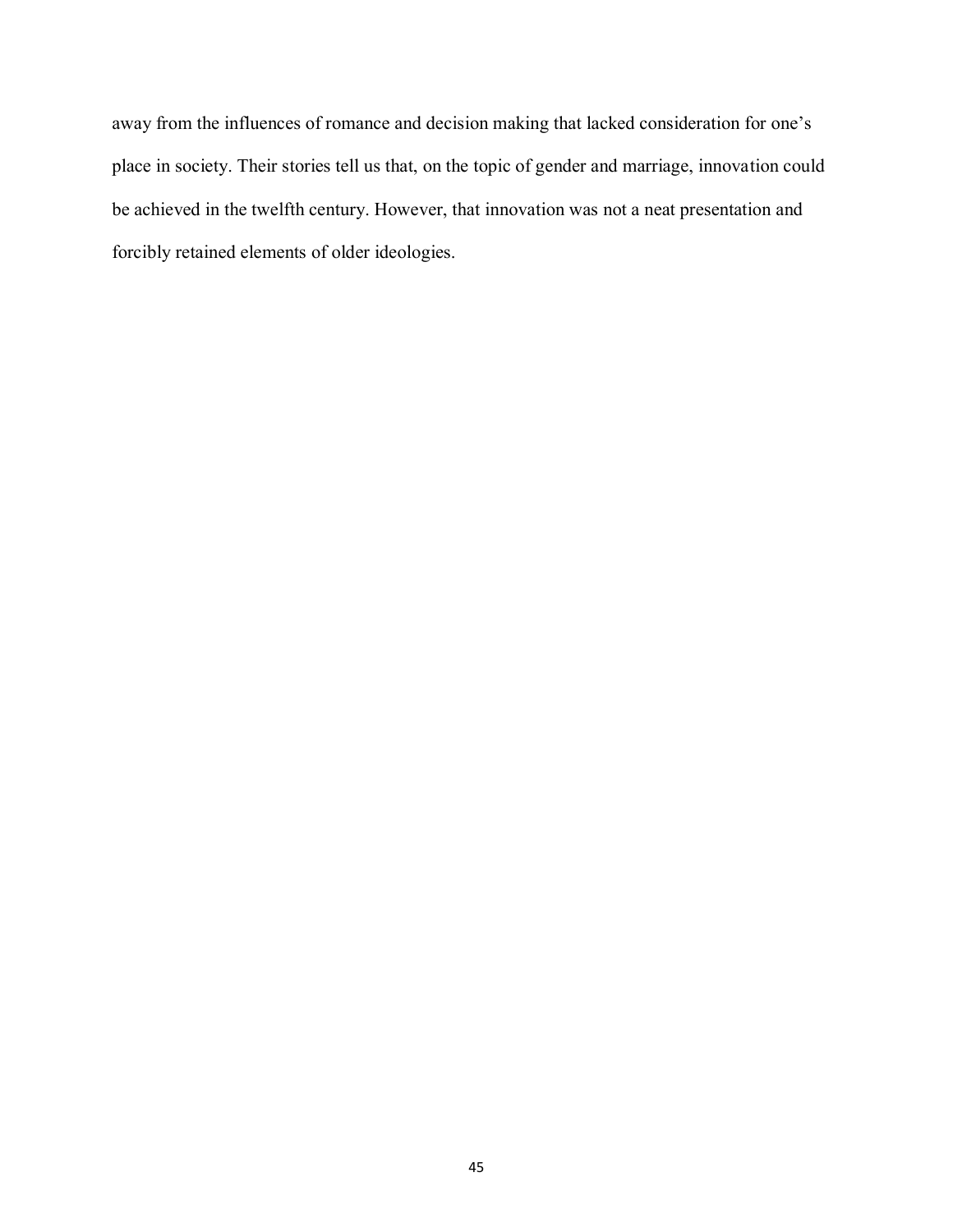## *Legacy and Conclusion*

The final section of this paper will study Clemence of Barking and Valdes of Lyon from the perspective of legacy. After studying them from a variety of topics, we must now use the information to deduce what their ultimate innovations were, and also, how their ideas and methods would be recreated later in the Middle Ages in others' actions. We can also postulate what their lives can mean to a modern reader looking for examples of innovation in the twelfth century.

Clemence's work and Valdes' conversion tell us that they were driven by a rather normal contemporary desire to gain salvation for their souls<sup>152</sup>. Clemence certainly was concerned about her eternal state,<sup>153</sup> for she closes her narrative by writing, "For the love of God, I pray and beseech all who will hear this book and who listen to it with a receptive heart to pray to God on my behalf" (43). Her plea tells us that although her process may have been novel, the main goal was standard for its time.<sup>154</sup> Valdes was also consumed with salvation, especially since he was trying to redeem himself for his past indiscretions. The severe measures he took were for the sake of atoning for his sins, even though the initial verdict on his fate was inconclusive: Valdes' later followers, in the council at Bergamo in 1218 between the French Poor of Lyons and Italian Poor Lombards fractions, debated his salvation.<sup>155</sup> The Poor of Lyons wanted Valdes, who according to them had passed at this point, to be granted absolution, but the Poor of Lombards answered he would have only attained salvation if he confessed his sins like any other person (they never were able to come to an agreement).<sup>156</sup> For all of their adaptations, Clemence and Valdes' thoughts were still concerned first and foremost with the medieval priority of reaching heaven. Their stories should remind us, then, that innovation was produced with a serious purpose still ensconced in customary ideas of faith.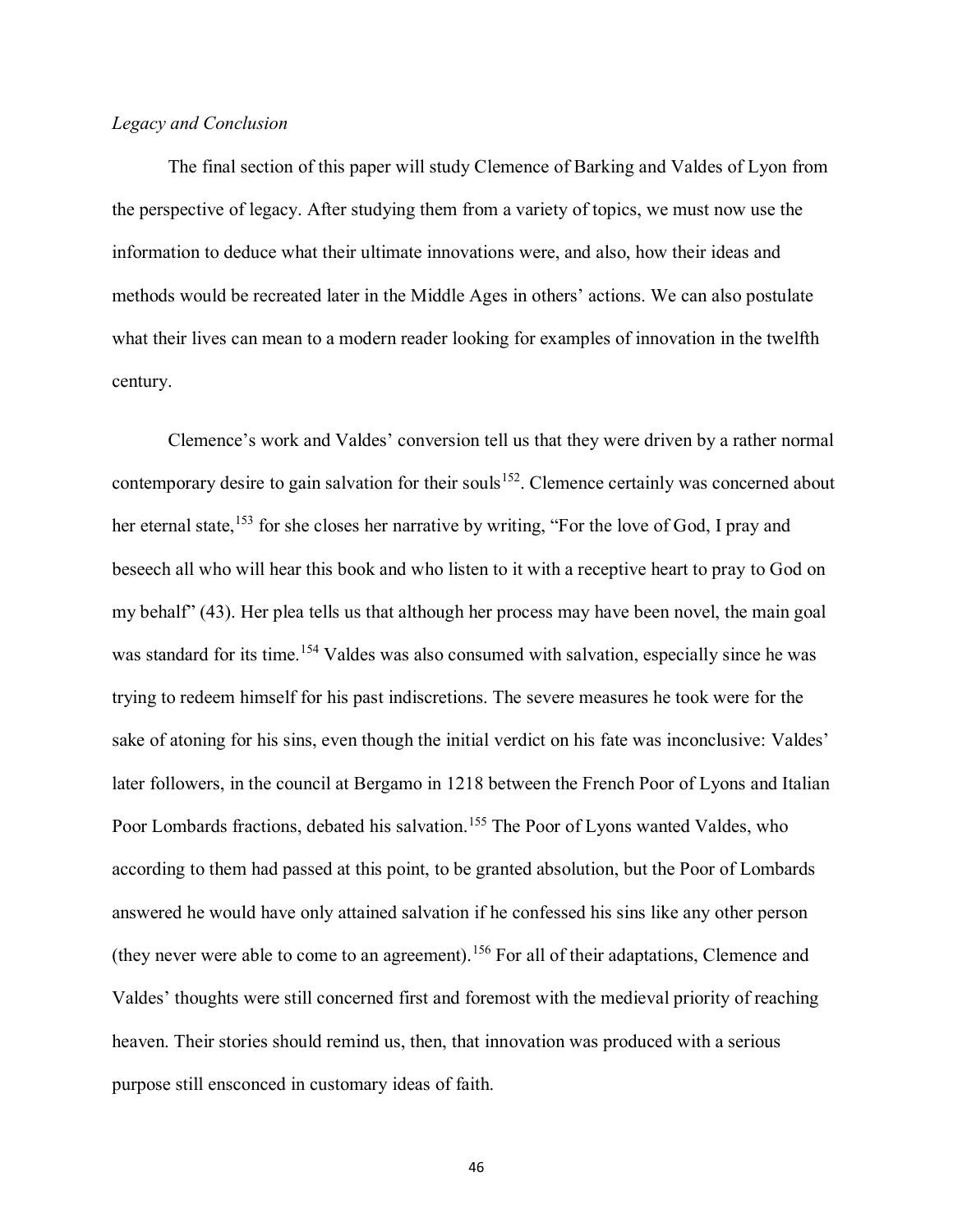In studying their stories through the perspective of innovation, we should study, although not solely rely on, reaction to their works. On the issue of leaving a legacy, history appears to not allot a particularly positive or negative place to Clemence's work. Her translation has survived in three manuscripts, and has also been found in a later thirteenth-century preacher's miscellany . 157 However, her work was not copied in the Middle Ages, even though Catherine's legend continued to be wildly popular.<sup>158</sup> After Clemence's Anglo-Norman translation, vernacular treatment of Saint Catherine would grow for the remainder of the Middle Ages.<sup>159</sup> A Middle English life of the saint was written in the West Midlands around  $1220$ ,  $160$  and later in the thirteenth century a life of Catherine was included in the *South English Legendary*. In England, virgin martyr saints' lives became big in the fifteenth century when political opposition and heretical movements against the Church rose, and the Bokenham, Lydgate, and Capgrave vernacular translations of Catherine would adapt to the late medieval culture and audience.<sup>161</sup> Other women such as Christine de Pizan would continue Clemence's tradition of high medieval female-authored narrative with her own life of St. Catherine. <sup>162</sup> St. Catherine continued to be a latent influence in Reformation and Early Modern drama.<sup>163</sup> In our own time, however, we have come to realize that Clemence's imprint on the life of St. Catherine, which preceded all of these other lives, is special because of its distinctive writing and because it is one of the few pieces of hagiography in the twelfth century with a confirmed female author. Her work is now revered as a rare piece of female-authored hagiography and an example of a learned woman expressing her creativity, articulate gifts, and personal opinion in a male-dominated literary genre. William MacBain exclaims, "Clemence' *Vie de sainte Catherine* is, I believe, one of the most remarkable works of the latter half of the twelfth century, in its originality worthy to stand alongside those of Chretien de Troyes and Marie de France" (63) and Wogan-Browne writes in "Women and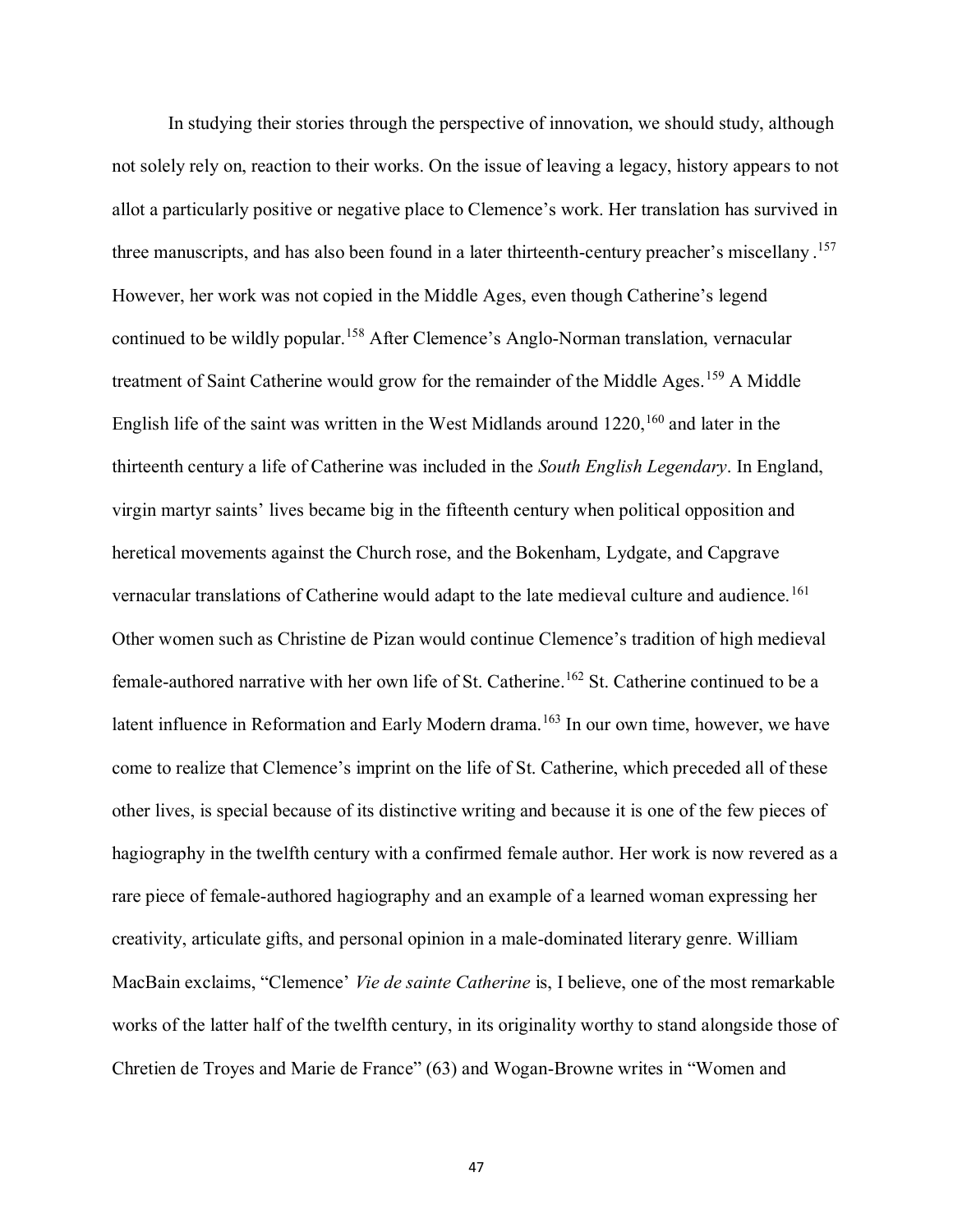Anglo-Norman Hagiography", "Clemence of Barking's Life of St. Catherine has recently begun to receive recognition for its poised re-handling of the Latin source and its courtly doctrinal sophistication. It is a text which deserves to be well known and which should be seen alongside such contemporary and comparable works as the lais of Marie de France" (68). Barbara Zimbalist notes that while earlier scholarship did not fully respect Clemence's translation, "Recent scholars, however, such as Jocelyn Wogan-Browne, Duncan Robertson, and Catherine Batt, argue that the life's narrative innovation and theological complexity reveal a skillful author intimately engaged with Catherine's persona and the spiritual themes of her *Life*" (108). Clemence's legacy is her bravery and willingness to expose herself and her talents for posterity. Her work shows us that perhaps there was cognitive dissonance in her life, for she was taking from the past while experimenting with splashes of bold statements relating to the present. She was a woman expressing herself in a world that avowed the superiority of the male mind.

Responses to Valdes' conversion are more mixed. Although accounts of his conversion vary considerably throughout the Middle Ages, Valdes was not an immediate recipient of adoration in the thirteenth to fifteenth centuries. This is evident in some chronicler's writings who were clearly writing from a bias standpoint. In the High Middle Ages, when writers such as Bernard Gui were still complaining of his role as a fire starter,<sup>164</sup> it was difficult for Valdes to gain positive recognition; his time would not arrive until the Reformation. In this respect, he differs from Clemence in that there is evidence of him having a direct influence on people in later time periods. As some Waldensians became absorbed into Protestant sects, he became a hero to the likes of John Foxe and Matthias Flacius, with Foxe boasting that he, "was setting forth the true doctrine of Christ against the errors of the Antichrist"  $(146)$ .<sup>165</sup> It is important to remember, however, that some of these Reformation writers were reading fourteenth-century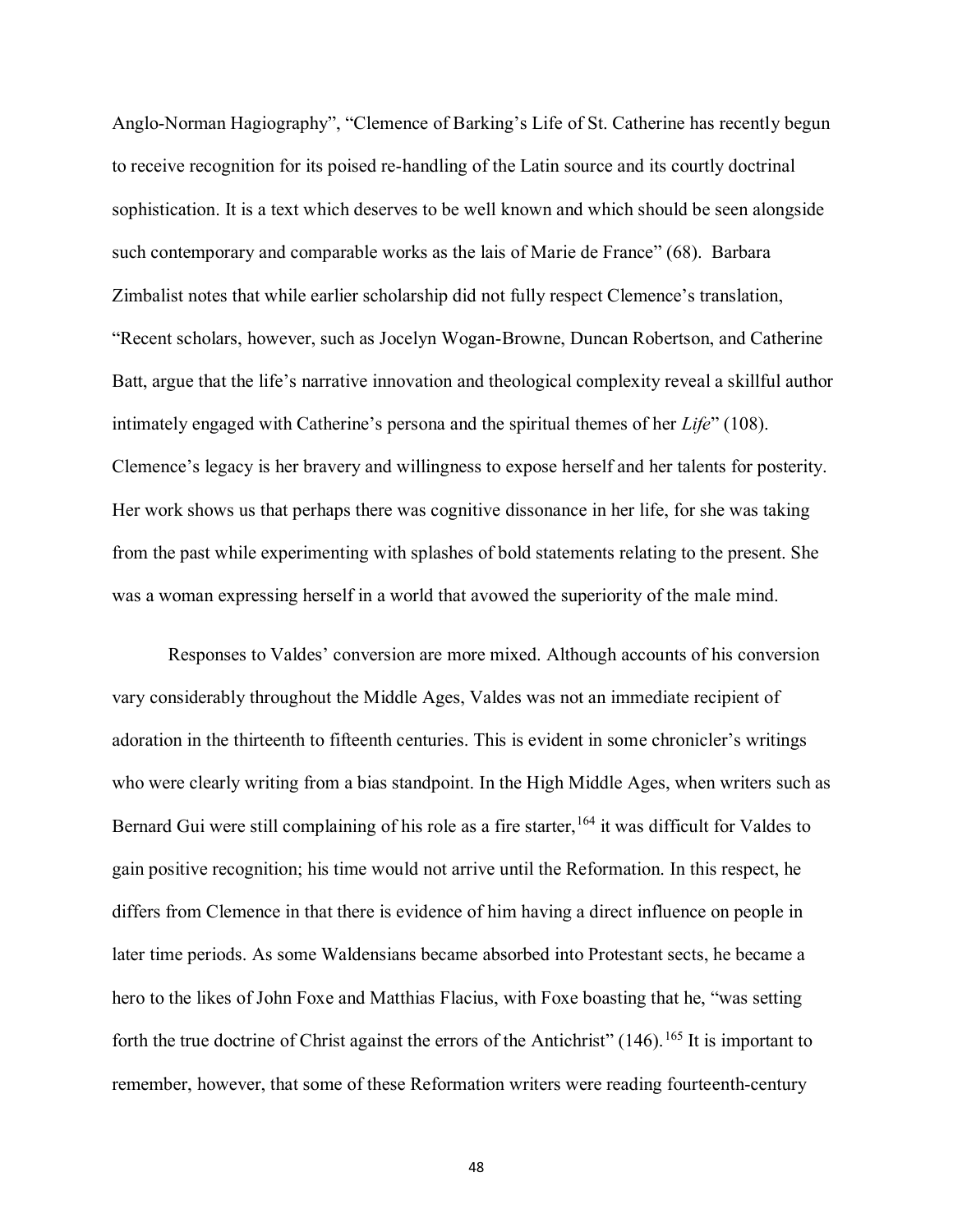sources regarding the Waldensians' beginnings such as Zwicker's 1393 *Cum dormient hormines* where Valdes has already been renamed Peter.<sup>166</sup> In these texts, he is not so much the founder of the Waldensians but is rather a vessel sent to continue a group with ancient origins. The Anonymous of Laon's more romanticized and personal account of his life, one that can perhaps be appreciated by a broader audience, was edited in 1786's *Recueil des Historiens des Gaules et de la France* and then edited again in the nineteenth century *Monumenta Germaniae Historica.<sup>167</sup>* In the Early Modern and Victorian eras, Valdes became a point of contention between those such as Joseph Milner, Jean Leger (who was a Waldensian himself), Samuel Morland, and J. A Wylie, who glorified the Waldensians but did not believe him to be the founder, and those such as Samuel Roffey Maitland and Pius Melia, who compiled evidence and put forth opinions that he was.<sup>168</sup> In the twentieth century Valdes was increasingly recognized as a predecessor to the Franciscans,<sup>169</sup> and in the early twenty first century new works by Merlo, Cameron, and Biller continued to debate the medieval identity of Valdes and the varieties of Waldensianism.<sup>170</sup>

However, the point of this thesis is to study Valdes from the angle of innovation, and one way to do so is to approach his story from a human viewpoint. To constantly shape Valdes' identity and actions from religious standards limits the ways in which we can learn from his life. It may be helpful to think of him in terms that do not romanticize or misunderstand the original ideals of the Reformation, nor demonize the mindset and actions of the medieval. Valdes' story in his most basic form, with or without the long history of the Waldensians, is quite inspiring. He does not need to simply be a convenient hero of a disillusioned group looking for anything contrarian to Catholic rules. Although Clemence's innovation was in the revelation of her gender, and what she wrote under that banner, his innovation perhaps is that ordinary quality so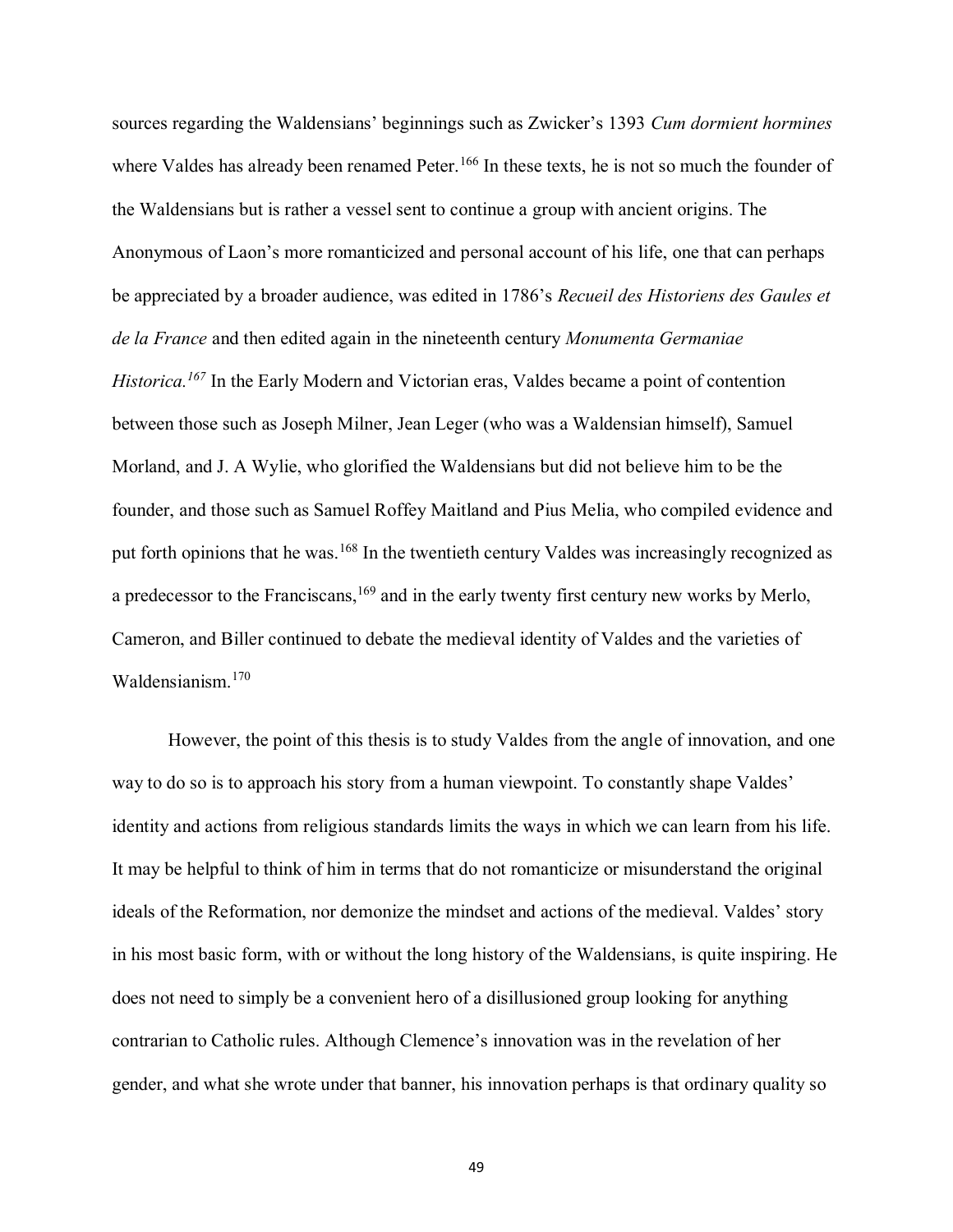despised by the pre-modern church. Pekka Tolonen reminds the reader of the medieval mindset in regards to lay founding religious sects, "If the founder is an ordinary man without supporters in high positions and his deeds are not legitimized by miracles, the movement does not have a possibility to succeed" (170). The Archbishop of Turin Claudius Seyssell took this discriminatory mindset into the sixteenth century when informing his readers of Waldensian beginnings:

> it is proper to mention the origin of this sect, in order that everybody may know that it did not proceed from a man in any way famous; because its author, whosoever he was, had so low an extraction, and so little learning and reputation, that his very disciples do not dare mention his name publicly; and as regards either holiness of life, or literary pursuits and virtues, and miracles, he had no renown at all"<sup>171</sup>.

Although Seyssell was speaking from a condescending standpoint, it is difficult in my opinion to entirely dismiss his statement that some Waldensians were possibly ashamed of naming the unglamorous Valdes as the founder of their sect.<sup>172</sup> Yet the fact that he was not glamorous, electrifying or qualified enough for some provides him with a level of interest. Valdes is unlike many other religious figures because he had no clerical connection before his conversion and, due to his inability to abide by anyone else's rules, couldn't join an existing group. His group had a level of encouragement and support from Alexander III in  $1179$ ,  $173$  but he had no official authorization to preach from the Church at any point in his life. And after 1184, he left society never to be reabsorbed back into it. In his book *The Waldensian Dissent:*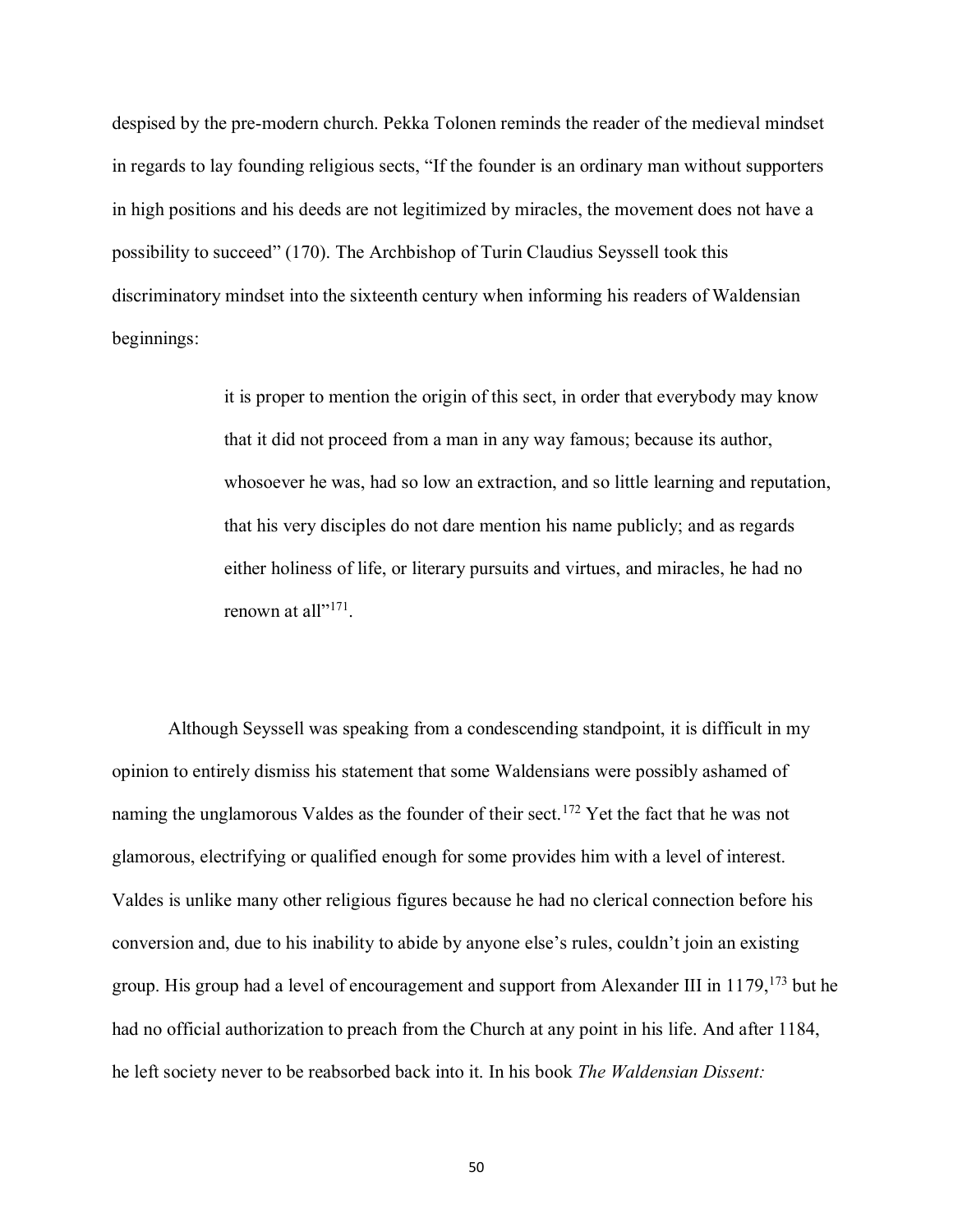*Persecution and Survival c. 1170-c.1570* Gabriel Audisio notes his life on the fringe by writing, "Vaude's real originality lies elsewhere. He was a layman and wished to remain so. He refused either to enter an existing religious order or to found a new one. He rejected the idea of a mould in which his own inspiration would lose its uniqueness" (23). Audisio's observation is well taken, but it chiefly considers where his originality *lies* instead of from where it *came*. Valdes was special because of his layman status and his choices, true, but he in my view he also differed from other religious dissidents because he was an unlikely offender and an unassuming person. Valdes was for the earlier part of his life nondescript and his innovation could be found in this mere fact. Kevin Madigan refers to him as an "unremarkable if successful merchant", <sup>174</sup> and I would like to apply this observation to my paper. Yes, he was a wealthy man in Lyons, and a wealthy merchant status was not common when compared to the whole of the population. But in my opinion, money in of itself, especially when that money had been given away, could not be enough to draw people to a religious leader. Valdes had no spectacular traits, as far as the sources describe, to induce people to abandon their lives and follow him. He was somebody who should have never been influential in a religious context given the fact he had no theological credibility or religious background. Astonishingly, though, his group has managed to survive even into this time period and has outlived other movements with much more dynamic leaders. While he did not exude a particularly charming personality, I believe he has still managed to leave an incredible legacy due to his willingness to expose his faults and make his inner struggles so public to people who may have been feeling the same way. Moreover, the fact that he, a lay businessman, translated the Bible into his own language hundreds of years before Luther and Wycliffe did is a testament to how far a search for redemption can go even without extraordinary personal traits. When we allow ourselves to separate Valdes from his constantly debated place in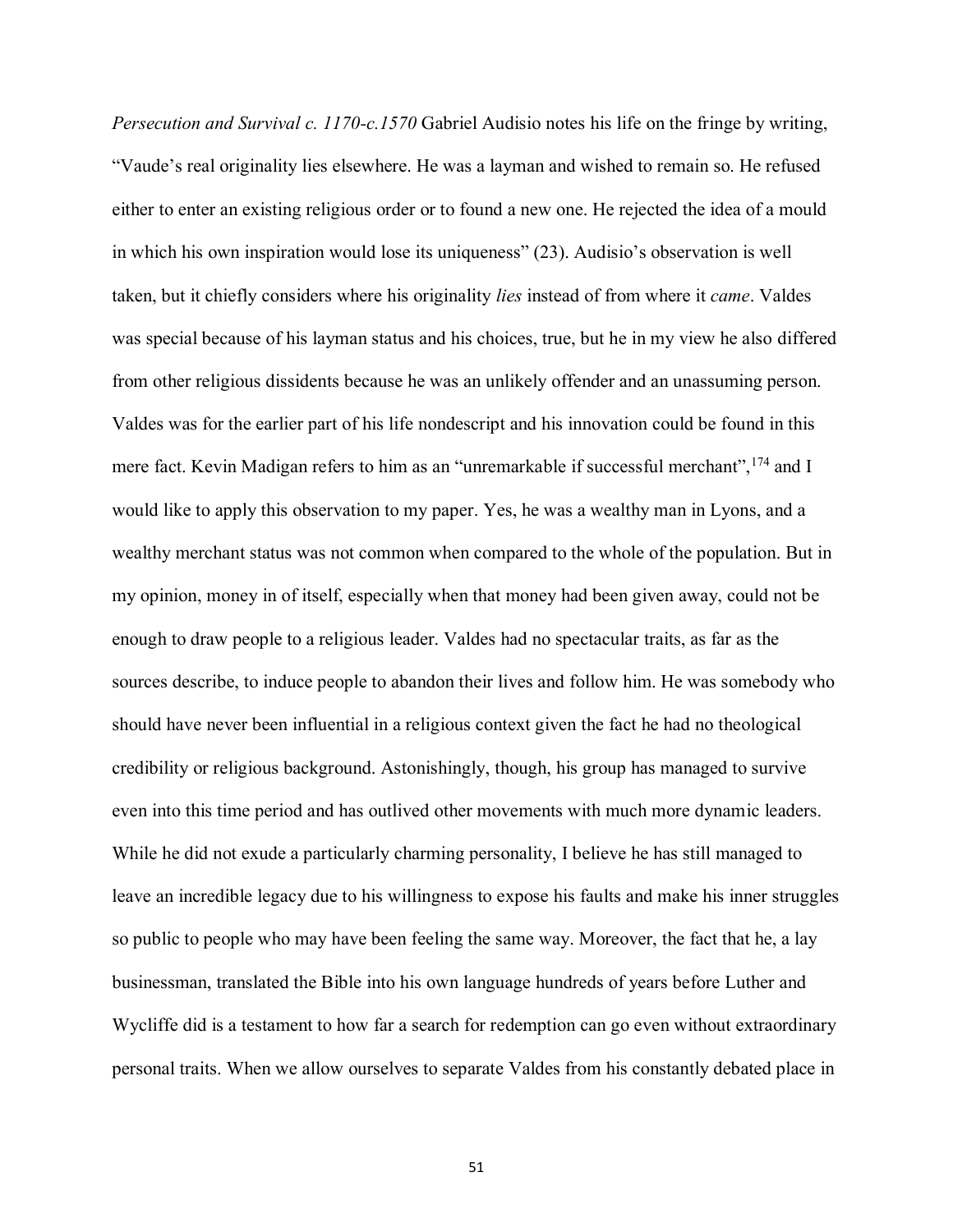religious history and study him as simply an emotionally damaged human being trying to improve his character and life despite his lack of star quality, we can find an amazing example of innovation from which anybody could gain inspiration.

Finally in my conclusion, I find it noteworthy to conjecture how their actions would be replicated, if not always borrowed from, in later centuries. Certainly, it is impossible to assign to either Clemence or Valdes the task of single-handedly inspiring later generations to propel themselves into revolutionary forces. It is not true and the evidence, especially in Clemence's case, does not support such a large claim. However, their stories provide us at the very least with instructive, personal examples of two people expressing their faith in new ways. Both Clemence and Valdes were able to take what should be mere inherent qualities, her gender and his layman status, and use them to leave their own mark. The striking innovation found in Clemence's translation and in the story of Valdes of Lyons illustrates that independent- mindedness could germinate in the twelfth century from improbable sources. This question of who was worthy of saying what would become more convoluted in the later centuries. Though Clemence was advocating for the Church's supremacy in her vernacular translation, later generations would use their own form of scholastic insight and rhetorical methods to openly question an institution that held so many constraints on others. While Clemence did not share the same values as later medieval figures, and the trends of virgin martyr archetypes would change, she was offering an admirable example of a strong woman in her version of St. Catherine to those who were fortunate enough to hear it. Clemence and Valdes were both insistent on their loyalty to the Church, but inevitably, their streaks of ingenuity crept through and captured the need for reinvention.

In his book *the Implications of Literacy; Written Language and Models of Interpretation*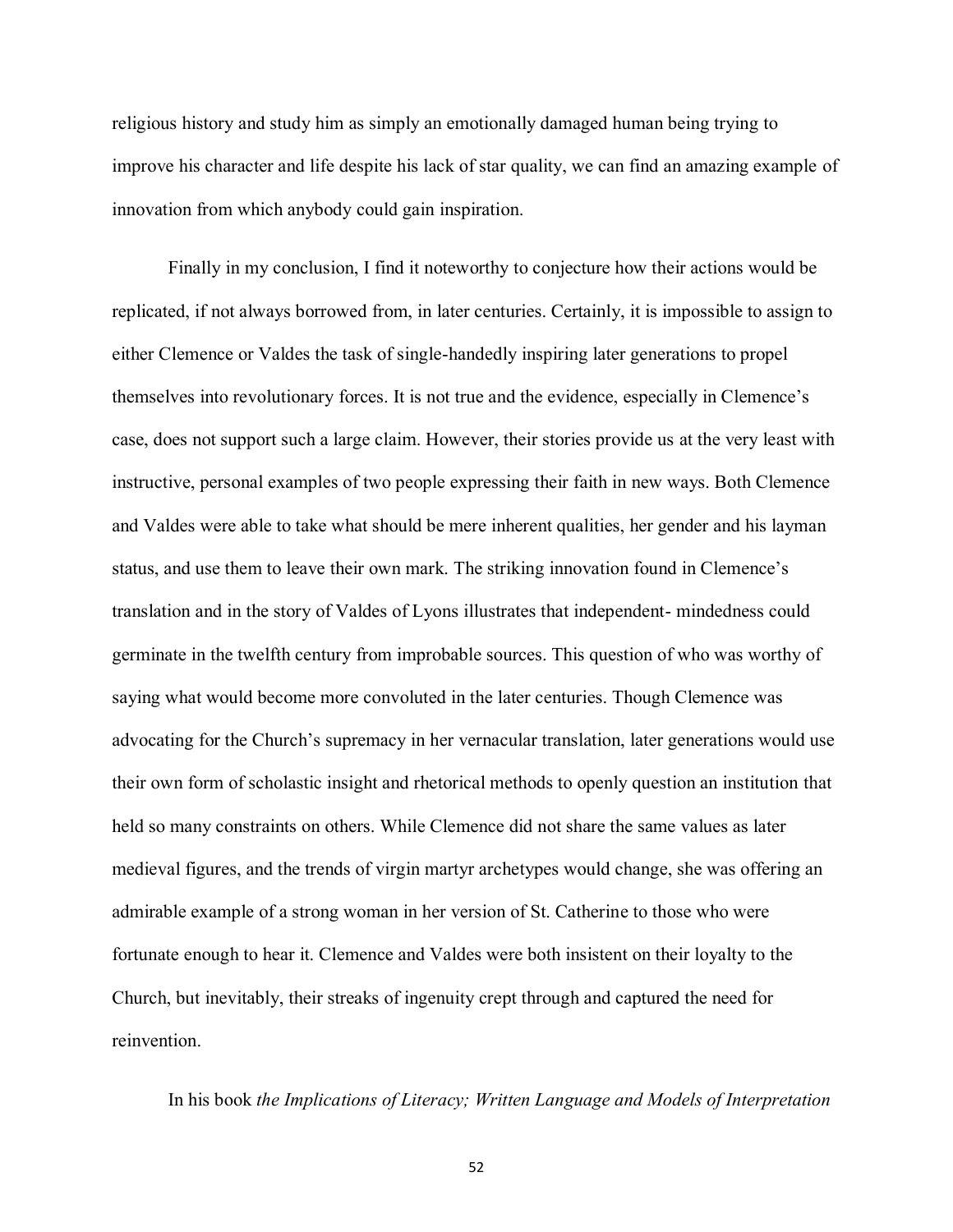*in the Eleventh and Twelfth Centuries* Brian Stock articulates the inability to keep the past from the current, "Only rarely is an idea utilized by a small voluntary association simply because it has deep historical roots; it must also respond to a problem in the here and now; in that sense, all dissident movements, whether heretical or reformist, are contemporaneous phenomena, no matter how they historicize their origins" (101). I believe that Clemence of Barking and Valdes of Lyon epitomize the inescapability of the "now" to which Stock is referring. Valdes did consult others on how to change his life, but his rejection of the acceptable answers show he was looking for God on his own terms, or perhaps, felt the accepted ways were not enough to gain him absolution. He bluntly proclaims that "no man can serve two masters, God and Mammon" (201) and afterwards spent the rest of his life in pursuit of serving God. His self-sufficient measures hint at the desperation to level his soul. Clemence of Barking may have also felt her actions were warranted, for she was seeing an important life, one that she most likely turned to for inspiration, lose ground to more fashionable trends and priorities.<sup>175</sup> As a result, she was driven "to make the times conform to the people" (3). The disquietude of Valdes' story and the production of Clemence's narrative are two examples of twelfth-century innovation that could be seen as benefiting their immediate goals. However, they also served as antecedents for others who may have experienced the same apprehensions, for the processes they employed would be adopted by others in larger numbers and reappear in later, more pivotal periods of the Middle Ages.

 $\overline{a}$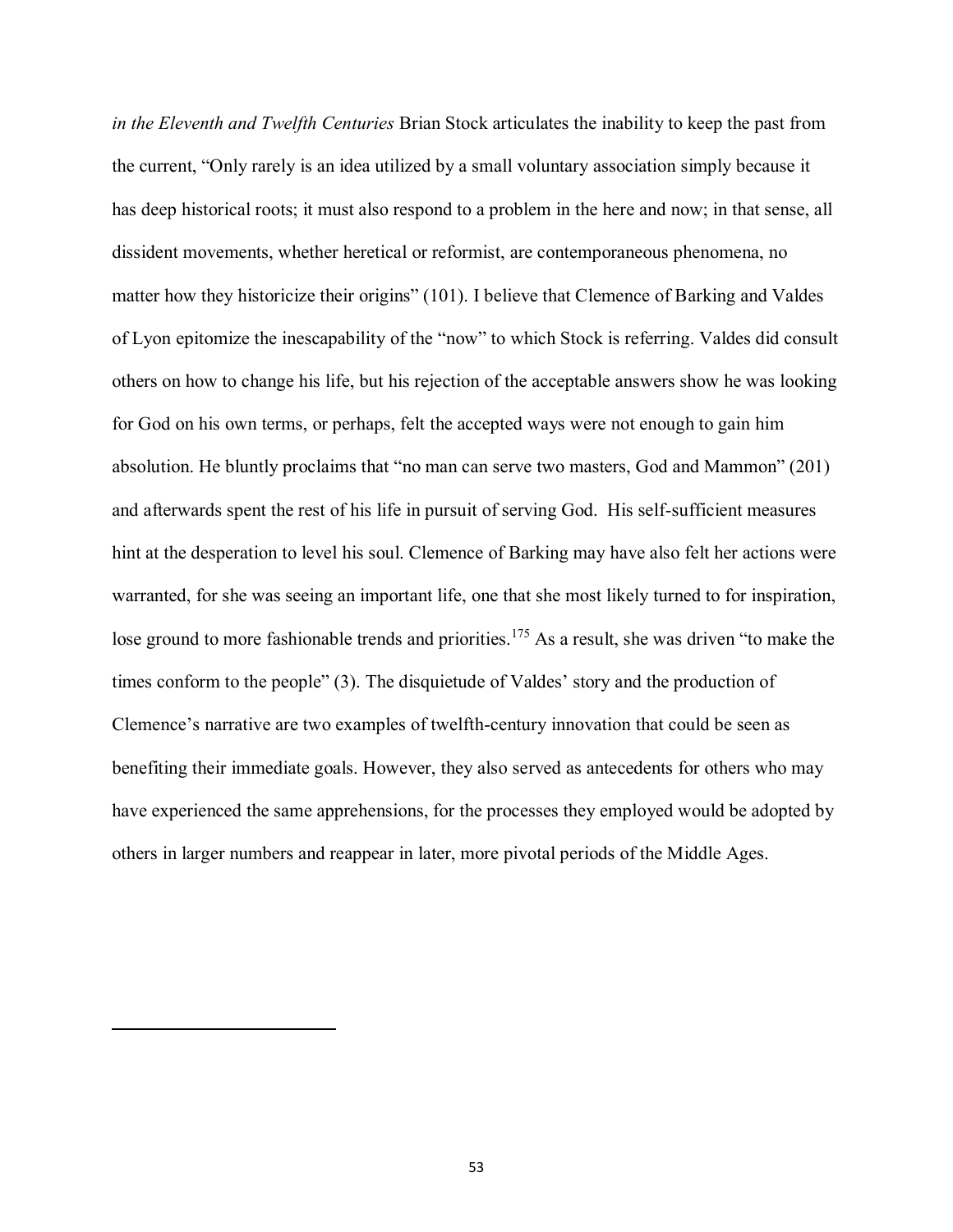## **NOTES**

 $<sup>1</sup>$  For a comprehensive analysis of modern twelfth-century historiography and its evolving</sup> theories regarding the "renaissance" see John Cotts, *Europe's Long Twelfth Century Order, Anxiety and Adaptation, 1095-1229* (Basingstoke: Palgrave Macmillan, 2012) 1-13.

<sup>2</sup> Jocelyn Wogan-Browne and Glyn S. Burgess provide the background information in their book *Virgin Lives and Holy Deaths: Two Exemplary Biographies for Anglo-Norman Women* (London: J.M. Dent, 1996) xi-xxxv.

<sup>3</sup> William MacBain, "Five Old Renderings of the Passio Sancte Katerine Virginis." *Medieval Translators and Their Craft.* Ed. Jeanette Beer. Studies in Medieval Culture 25. (Kalamazoo: University of Western Michigan, Medieval Institute Publications, 1989) 42.

4 Susan Crane gives the date c. 1175 in "Anglo-Norman Cultures in England, 1066-1460." *The Cambridge History of Medieval English Literature.* Ed. David Wallace (Cambridge: Cambridge UP, 2002) 46. Maud Burnett McInerney also gives the date c. 1175 in "Virgin Martyrs." *Women and Gender in Medieval Europe: An Encyclopedia*. Ed. Margaret Schaus. (New York: Routledge, 2006) 815. Catherine Batt puts it between c. 1175-1200 in "The French of the English and Early British Women's Literary Culture." *The History of British Women's Writing, 700- 1500: Volume One*. Ed. Liz Herbert McAvoy and Diane Watt. (Basingstoke: Palgrave MacMillan, 2012) 52.

<sup>5</sup> Wogan-Browne and Burgess xix-xxv and MacBain 41. For the Latin *Vulgata* text see Herman Knust, *Geschichte der legenden der h. Katharina von Alexandrien und der h. Maria Aegyptiaca nebst unedirten texten* (Halle: M. Niemeyer, 1890) 231-314. See also *Seinte Katherine*. Ed. S. R. T. O d'Ardenne and E.J. Dobson. (Oxford: Early English Text Society, 1981) 132-203.

6 In their references section of the introduction to *Virgin Lives and Holy Deaths*, lii, note 25, Wogan-Browne and Burgess note an AD 320 writing by Eusebius in *Ecclesiastical History* Book 8 ch.14, who tells the story of a young Christian woman exiled and stripped of her possessions after refusing to be the Emperor's mistress. However the *Oxford Dictionary of the Christian Church* (Ed. Frank Leslie Cross and Elizabeth A. Livingstone. Oxford: Oxford UP) and rejects the connection on "insufficient grounds" see "St. Catherine of Alexandria." 306. Others have noticed the striking similarities between the character of Catherine and the fifth-century pagan mathematician Hypatia. They have posited Catherine may have been intended to be a Christian and therefore "corrected" version of her. See Wogan-Browne and Burgess xxi; and *St. Katherine of Alexandria: Texts and Contexts in Western Medieval Europe.* Eds. Jacqueline Jenkins and Katherine Lewis (Turnhout: Brepols, 2003) 7*.* 

<sup>7</sup> Wogan-Browne and Burgess xix.

 $\overline{a}$ 

<sup>8</sup> Christine Walsh, *Cult of St. Katherine of Alexandria in Early Medieval Europe* (Aldershot: Ashgate, 2007) 99-101.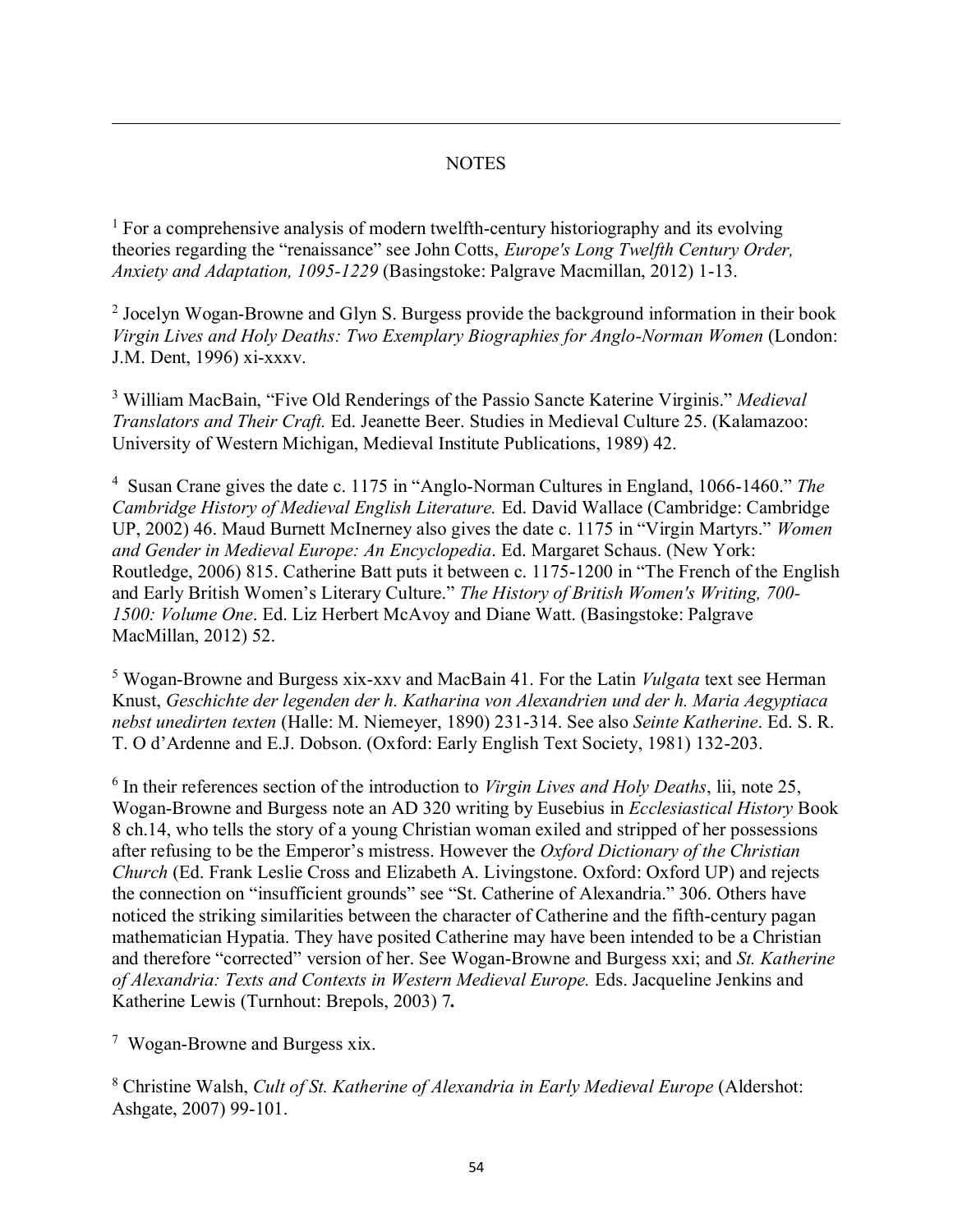<sup>9</sup> "Imitating the Imagined: Clemence of Barking's Life of Saint Catherine." *Reading Memory and Identity in the Texts of Medieval European Holy Women*. Eds. M. Cotter-Lynch and B. Herzog (New York: Palgrave Macmillan, 2012. 105-35) 110.

 $\overline{a}$ 

<sup>10</sup> *A History of Women's Writing in France.* Ed. Sonya Stephens. (Cambridge: Cambridge UP, 2000) 10-40.

 $<sup>11</sup>$  Grado Merlo notes that Peter Waldo is not the correct name in his essay, "Heresy and</sup> Dissent." *Medieval Christianity.* Vol.4 of *A People's History of Christianity*. 7 vols. Eds. Daniel Bornstein and Daniel R. Janz (Minneapolis, MN: Fortress Press, 2007) 238. For more history of Valdes' name, see the opening pages of Walter Mohr, "Waldes Und Das Frühe Waldensertum." *Zeitschrift Für Religions- Und Geistesgeschichte* 9.4 (1957) 337-63. See also Audisio's opinion on the history and usage of Valdes' name in *Waldensian Dissent: Persecution and Survival, c.1170-c.1570* (Trans. Claire Davison. Cambridge UP, 1999) 8-9. Jarrette Allen also notes his various names in his paper, "La Bible en occitan: The Cathars, the Waldensians, and the Heretical Origins of the Reformation in Lyon." *Academia.edu*. 3-4.

 $12$  For The Anonymous of Laon's account, I will be using the translation published in Walter L.Wakefield and Austin P. Evans, *Heresies of the High Middle Ages* (New York: Columbia UP, 1991) 201-202. It was translated from *Chronicon universale anonymi Laudunen*sis, edited by George Waitz in *Monumenta Germaniae historica, Scriptores*, XXVI, 447, 449. For Richard of Cluny's account I have chosen to use a nineteenth-century English translation provided by Pius Melia in his book *The Origin Persecution and Doctrines of the Waldenses from Documents, Many Now the First Time Collected and Edited (*London: James Toovey, 1870) 2-3. It was translated from "Rerum Italicarum Scriptores." *Muratori* tom. iii 447, *et seq*. Mediolani, 1723. For another translation of the Richard of Cluny text, see Giorgio Tourn, *You are My Witnesses: The Waldensians Across 800 Years (*Torino: Claudiana, 1989) 11-12.

<sup>13</sup> For Etienne de Burbon's account, I will be using the translation in Wakefield and Evans *Heresies of the High Middle Ages* 209-210. It was translated from Stephani de Borbone *tractatus de diversis materiis praedicabilis*, edited by Albert Lecoy de la Marche in *Anecdotes historiques, legendes et apologues tirees du recueil inedit d'etienne de Bourbon*, *dominican du XIII siècle* (Societe de l'histoire de France, Publications, CLXXXV (Paris, 1887) 290-92.

<sup>14</sup> Etienne de Bourbon, *Heresies of the High Middle Ages* 209.

<sup>15</sup> See Peter Biller, "Goodbye to Waldensianism?" *Past & Present* 192 (2006): 3-33.

<sup>16</sup> Audisio, while admitting that some today consider themselves Waldensians, denies there are any true Waldensians and believes Medieval Waldensians, specifically Valdes' original Poor of Lyons division, became Protestants by the sixteenth century. See Gabriel Audisio, *Waldensian Dissent: Persecution and Survival* 4, 186-187, 221 223.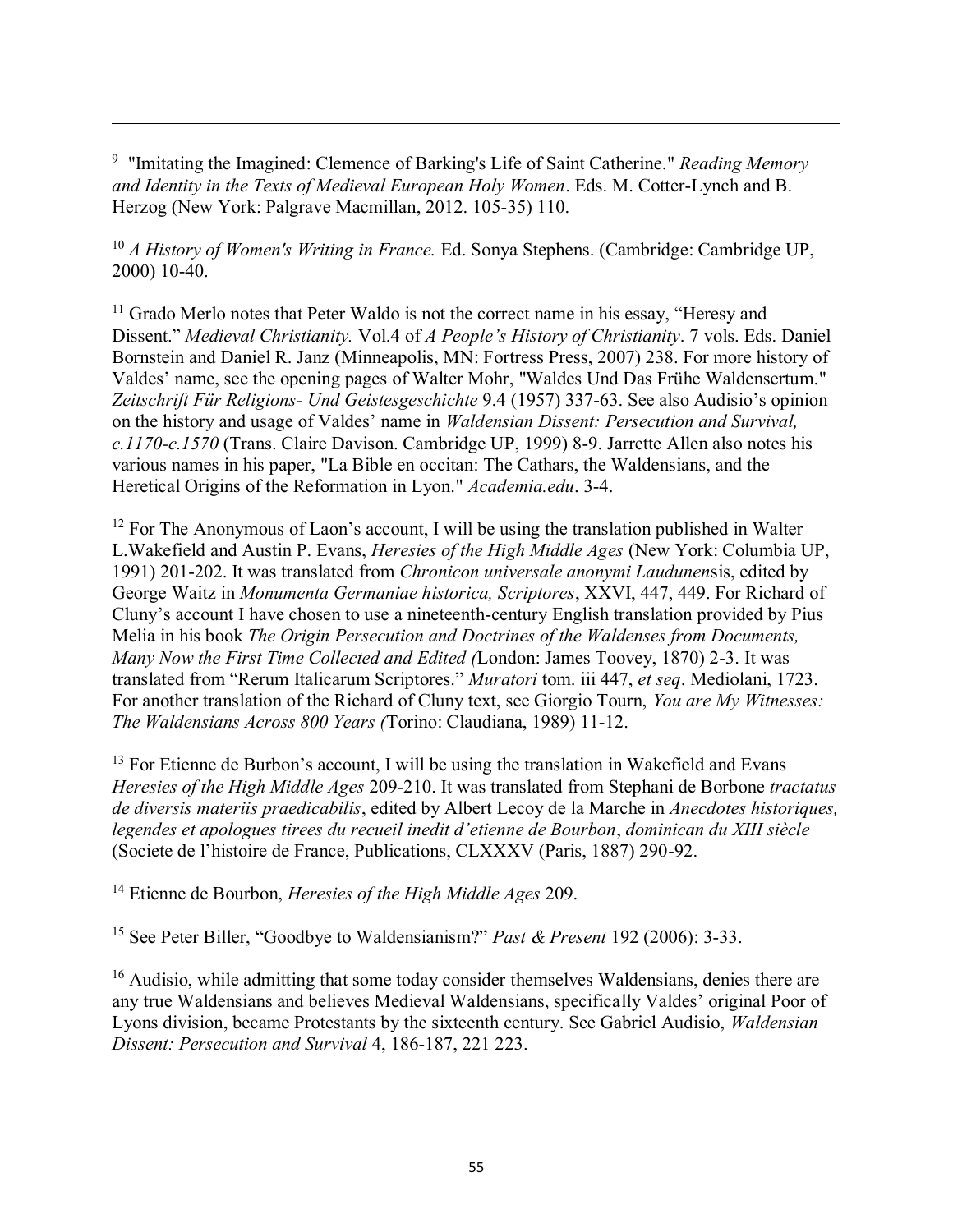$\overline{a}$ <sup>17</sup> Pekka Tolonen,"Medieval Memories of the Origins of the Waldensian Movement." *History and Religion: Narrating a Religious Past.* Ed. Bernd-Christian Otto, Susanne Rau, and Jorg Rupke (Berlin/Boston: W. de Gruyter, 2015) 179-182.

<sup>18</sup> Tolonen 179-182.

<sup>19</sup> Tolonen notes Valdes' absence in some later Waldensian sources*.* 179. See also Merlo, "Heresy and Dissent." 245.

<sup>20</sup> There have been different estimations regarding Valdes' year of death, but most sources put it around 1205-1218. It is no later than 1218 because the Poor of Lyons themselves mention Valdes death in a letter from 1218. Merlo puts it between A.D. 1205-1207 "Heresy and Dissent." 241.

 $21$  MacBain 60.

<sup>22</sup> Karen Winstead, *Virgin Martyrs: Legends of Sainthood in Late Medieval England (*Ithaca, NY: Cornell UP, 1997) 14. See also Elizabeth Robertson, *Early English Devotional Prose and the Female Audience* ( Knoxville: U of Tennessee P, 1990) 1-12; Larissa Tracy, *Torture and Brutality in Medieval Literature: Negotiations of National Identity* (Woodbridge: D.S. Brewer, 2012) 32; and Simon Gaunt, *Gender and Genre* (Cambridge: Cambridge UP, 1995) 181.

<sup>23</sup> See Alexander Patschovsky, "The Literacy of Waldensianism from Valdes to C.1400." *Heresy and Literacy, 1000-1530*. Ed. Peter Biller and Anne Hudson. (Cambridge: Cambridge UP, 1996) 114-115. He shows two manuscripts: one is a manuscript of Etienne de Bourbon's account and another is Etienne d'Anse's will that mentions Valdes. Olivier Legendre presents us with the exemplum from *Liber visionum et miraculorum* in his thesis, "Le Liber Visionum Et Miraculorum." *(École Nationale Des Chartes, 2000)*. Antoine Dondaine presents us with the profession of faith by Valdes dated c.1180 in *Aux origines du valdéisme: une profession de foi de Valdès, par Antoine Dondaine*. *Archivum Fratrum Praedicatorum 16* (1946): 191-235. And Tourn notes Richard of Cluny's account that was kept in Church archives in Carcassonne, France, *You are My Witnesses: The Waldensians* 11.

 $24$  Tolonen 174.

<sup>25</sup> Brian McGuire, "A Lost Clairvaux Collection Found: the Liber Visionum et Miraculorum compiled under Prior John of Clairvaux (1171-79)" *Friendship and Faith: Cistercian Men, Women, and their Stories, 1100-1250* (Aldershot: Ashgate, 2002) 26. For more on manuscript history and background on the exemplum collection, see Legendre, "Le Liber Visionum Et Miraculorum."

<sup>26</sup> Melia p.1. For an excellent piece on Richard of Cluny, see Marc Saurette, "Tracing the Twelfth Century Chronica of Richard of Cluny." *Memini. Travaux et documents, Bulletin de la Socitété d'Études médiévales du Québec* 9-10 (2005/2006) 303–350.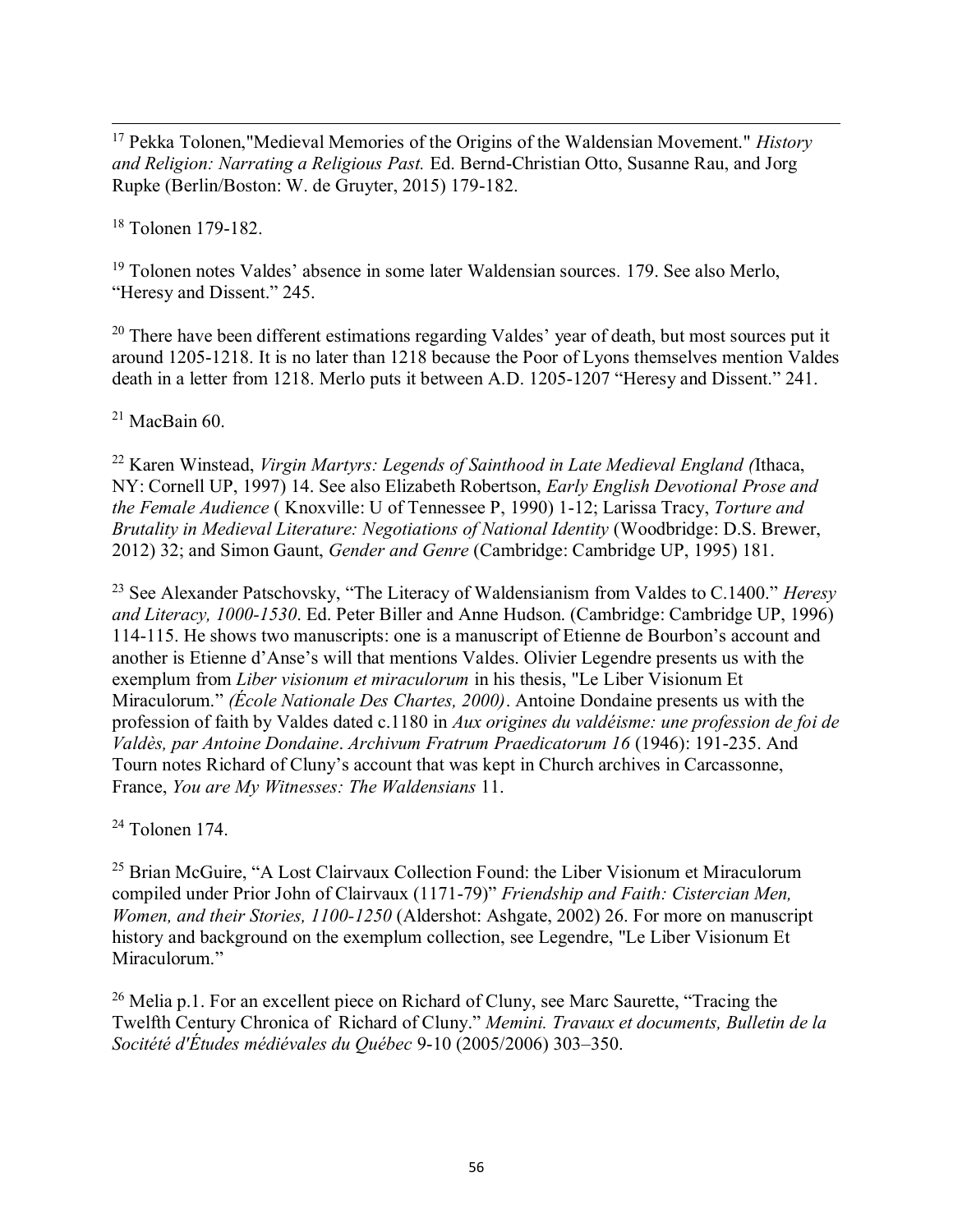$\overline{a}$ <sup>27</sup> See *Heresies of the High Middle Ages* 220-241 for the translated early thirteenth-century accounts of the Chronicler and Premonstratensian provost Burchard as well as an account by Peter of Vaux-de-Cernay. See also Audisio 6-25 and 26-39.

<sup>28</sup> *Heresies of the High Middle Ages* 220-228.

<sup>29</sup> *Heresies of the High Middle Ages* 40.

<sup>30</sup> Tolonen 176-177. See also *Heresies of the High Middle Ages* 208.

 $31$  Tolonen 176.

<sup>32</sup> See Edward Peters, *Heresy and Authority in Medieval Europe (The Middle Ages Series)* (Philadelphia: U of Pennsylvania P, 1980) 141-143; and L.J. Sackville, *Heresy and Heretics in the Thirteenth Century: The Textual Representations* (Woodbridge: York Medieval Press, 2011) 138. There has been some confusion regarding the Anonymous of Passau and Reinerius Sacco, or, Rainier Sacconi. The Anonymous of Passau's text regarding the Waldensians has sometimes been mistakenly attributed to the earlier writer Sacconi.

<sup>33</sup> For a thorough survey of these groups and their influence on medieval society see R.W. Southern, *Western Society and the Church in the Middle Ages* (Harmondsworth: Penguin, 1970). See also Constance H. Berman, "Monastic and Mendicant Communities." *A Companion to the Medieval World.* Ed.Carol Lansing and Edward D. English (Chichester: Wiley-Blackwell, 2009) 231-256; and Lester K. Little, *Religious Poverty and the Profit Economy in Medieval Europe*  (Cornell: Cornell UP, 1983). For the Cistercians see Janet E. Burton and Julie Kerr, *The Cistercians in the Middle Ages* (Woodbridge: The Boydell Press, 2011). See also the individual entries on these groups in *The Encyclopedia of Monasticism: A-L.* Ed. William M. Johnston (Chicago: Fitzroy Dearborn, 2000).

<sup>34</sup> *Heresies of the High Middle Ages* 72-73. See also Heinrich Fichtenau, "Western Heretics in the Eleventh Century." *Heretics and Scholars in the High Middle Ages, 1000-1200* (University Park: Pennsylvania State UP, 1998) 13-51.

<sup>35</sup> *Heresies of the High Middle Ages* 76-93; and Fichtenau, "Western Heretics in the Eleventh Century."

<sup>36</sup> *Heresies of the High Middle Ages* for Tanchelm 96-101, Henry and Peter 107-124. See also Fichtenau, "The Twelfth Century NonCathars." *Heretics and Scholars in the High Middle Ages, 1000-1200* 52-69.

<sup>37</sup> *Heresies of the High Middle Ages* 141-142 and 146-150.

<sup>38</sup> *Heresies of the High Middle Ages* 1-55.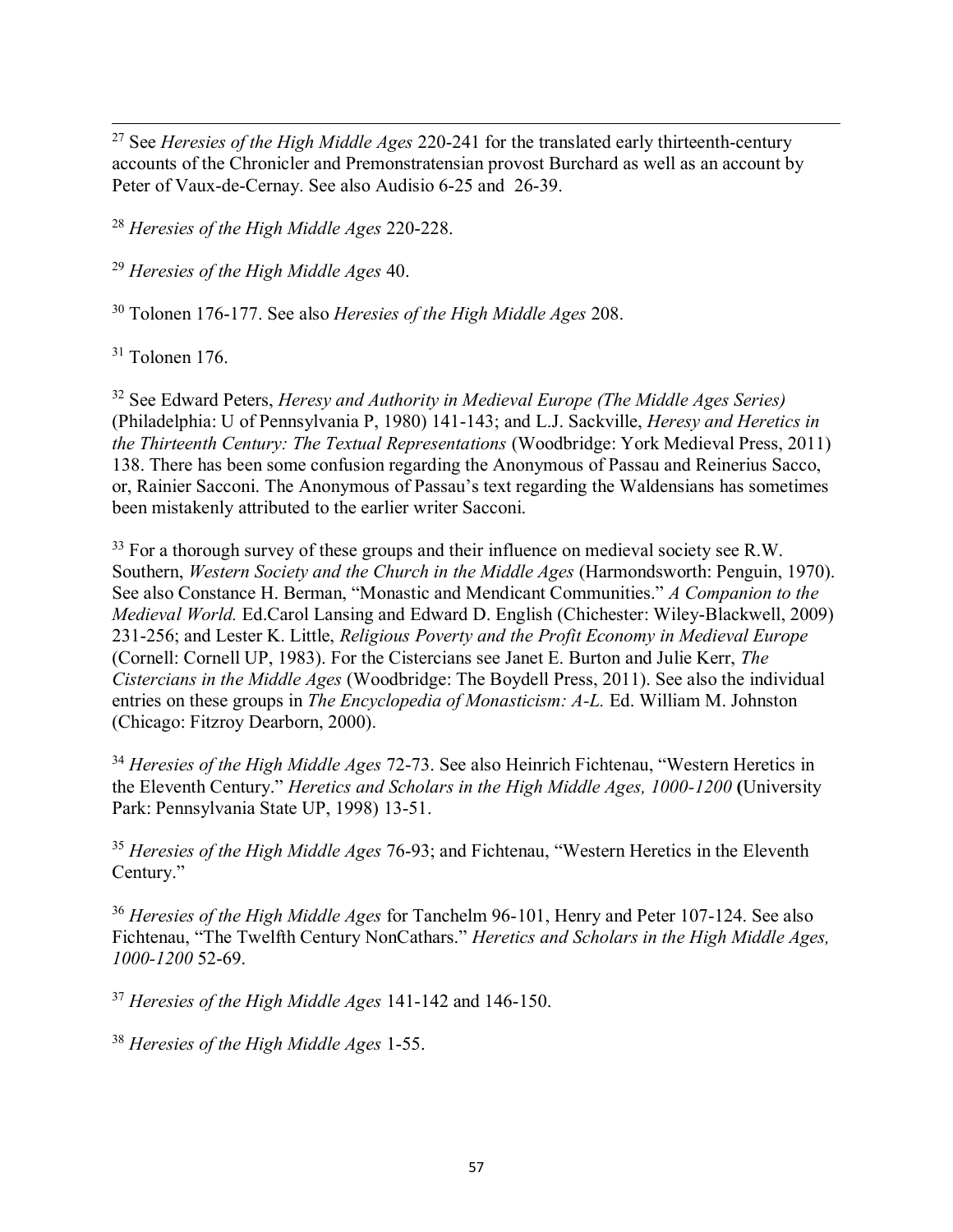$\overline{a}$ <sup>39</sup> Lester K. Little, *Religious Poverty and the Profit Economy in Medieval Europe* 61-69 and 93- 96. For more on the Cistercians, see Emilia Jamroziak, *The Cistercian Order in Medieval Europe: 1090- 1500* (New York: Routledge, 2016).

<sup>40</sup> Rory Naismith, "Turpe lucrum? Wealth, Money, and Coinage in the Millenial Church." 17-39 and Giles E.M. Casper, "Contemplating Money and Wealth in Monastic Writing c.1060-c.1160." 39-77. *Money and the Church in Medieval Europe, 1000-1200*: *Practice, Morality and Though*t. Ed. Giles E.M. Casper and Svein H. Gullbeck (London: Routledge, 2016).

<sup>41</sup> See *A History of Twelfth-Century Western Philosophy.* Ed. Peter Dronke (Cambridge: Cambridge UP, 1992); and *The Twelfth-Century Renaissance: A Reader.* Ed.Alex J. Novikoff (Toronto: U of Toronto P, 2016). For more on St. Bernard of Clairvaux see Brian Patrick McGuire, *A Companion to Bernard of Clairvaux*. (Leiden: Brill, 2011).

<sup>42</sup> *Heresies of the High Middle Ages* 707, note 5

<sup>43</sup> Little 3-18. For more recent surveys on the economy in Europe at this time see James Paul Masschaele, "Economic Takeoff and the Rise of Markets." *A Companion to the Medieval World* 89-110. See also Cotts 80-106.

<sup>44</sup> Little 120*-* 121. See also Andrew P. Roach, *The Devil's World: Heresy and Society, 1100-1300* (Harlow: Pearson Education, 2005) 79-80.

 $45$  Little 121.

<sup>46</sup> Little 121. For the information regarding Valdes' house, see Melia 2, note 2.

<sup>47</sup> Roach 79-80. There are different reports that speculate Valdes' profession. Michel Rubellin questions the merchant label, which he borrows from Madeleine Verdat ('Nouvelles recherches sur l'origine et la vie lyonnaise de valdes'), in his chapter "Au temps ou Valdes n'etait pas heretique: hypotheses sue le role de Valdes a Lyon (1170-1183)" *Eglise et societe chretienne d'Agobard a Valdes* (Lyon: Presses Universitaires de Lyon, 2003) 467.

48 Audisio, *The Waldensian Dissent* 9.

<sup>49</sup> Little 35-41 for more background on the implications of usury.

<sup>50</sup> Richard of Cluny gives the date AD 1170; Anonymous of Laon gives the date AD 1173.

<sup>51</sup> In the story, St. Alexis left his fiancee on his wedding night and ran away to live in poverty before returning many years later unrecognizable to his parents. From that point on, he lived and died in their house without them discovering his true identity. St. Alexis was one of the most famous saints from the Middle Ages and his story was told continuously in different forms, including the tenth- century *Vita Sanctii Alexii*, the eleventh -century Old French classic *La Vie de Saint Alexis*, and the twelfth-century *Chanson of St. Alexis.*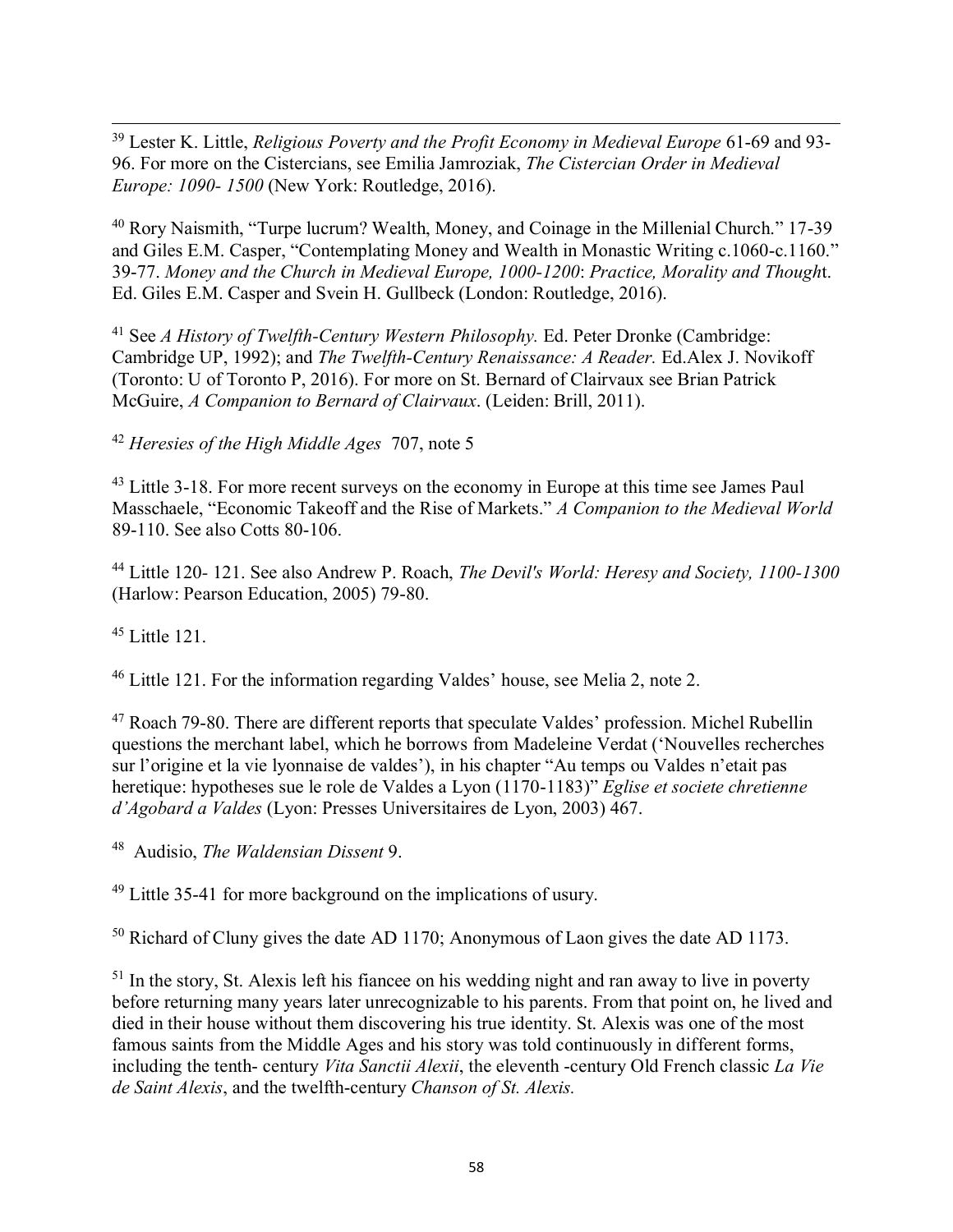$\overline{a}$ <sup>52</sup> *Heresies of the High Middle Ages* 201 and 708, note 7.

<sup>53</sup> Valdes' aspirations to be poor fall under a movement known in medieval history as apostolic poverty, or *vita apostolica*. Daniel Bornstein reminds us it had been practiced before in his essay,"Relics, Ascetics, Living Saints." (*Medieval Christianity)* 96*.* See also Gabor Klaniczy, "Using Saints: Intercession, Healing, Sanctity." *Oxford Handbook of Medieval Christianity*. Ed. John Arnold (Oxford: Oxford UP, 2014) 221-222. In late antiquity there were desert hermits such as St. Antony the Egyptian, St. Athanasius, St. John Chrystostom and Pachomius. See Daniel Caner, *Wandering, Begging Monks: Spiritual Authority and the Promotion of Monasticism in Late Antiquity* (Berkeley: U of California P, 2002). In the tenth century, a merchant, St. Godric of Finchale, sold all of his possessions and lived as a hermit for the rest of his life. Also at this time there was Romuald Ravenna, and later on Benedictine monk and purveyor of austerity Peter Damian. Others from the early twelfth century, from Robert d'Arbrissel to Bernard of Tiron to Vitalis of Savigny, adopted a simple life in the name of Christ. For St. Godric of Finchale see Reginald of Durham,"The Making of a Merchant: St. Godric of Finchale." *The Portable Medieval Reader.* Ed. Mary M. McLaughlin and James Bruce Ross (New York: Viking Press, 1968) 139-144. For a summary of the other men and their chosen life of poverty see Michel Mollat, *The Poor in the Middle Ages: An Essay in Social History* (New Haven: Yale University Press, 1986) 74-81. See also Little 70-83.

<sup>54</sup> Tolonen 171. Euan Cameron believes that the Anonymous of Laon was employing a topos in hagiography known as "sudden conversion" to present Valdes' change. Euan Cameron, *Waldenses: Rejections of Holy Church in Medieval Europe* (Oxford: Wiley-Blackwell, 2001) 13. For other theories from Kurt-Victor Selge, Grado Merlo and Christine Thouzellier, see Tolonen 172. Two thirteenth-century accounts actually contradict any sudden conversion origins. Etienne de Bourbon states he simply was inspired by the gospels, while The Anonymous of Passau, an even later source from AD 1260, writes that he was spiritually affected after the sudden death of a townsperson. For the Anonymous of Passau's account I will use the translated source document provided by Peter Biller in his essay, "Heresy and Dissent." *The Routledge History of Medieval Christianity 1050-1500*. Ed. R.N. Swanson. (London: Routledge, 2015) 258. Biller's translation is from *Quellen Zur Geschichte der Waldenser*. Ed. Alexander Patschovsky and Kurt-Victor Selge. (Gutersloh: Gutersloher, Verlagshaus Gerd Mohn, 1973) 19.

<sup>55</sup> For a demographic of saints' lives by gender in the Middle Ages see Robert Bartlett, *Why Can the Dead do Such Great Things? Saints and Worshippers from the Martyrs to the Reformation* (Princeton: Princeton UP, 2013) 145-148.

<sup>56</sup> Sarah Salih mentions these as among the most popular.*Versions of Virginity in Late Medieval England* (Woodbridge: D.S. Brewer, 2001) 108.

<sup>57</sup> For a general background, see Maud Burnett McInerney, "Virgin Martyrs." 814-816.

<sup>58</sup> For more on the vernacular versions see Salih 12 and McInerney 815.

<sup>59</sup> Wogan-Browne and Burgess xiv.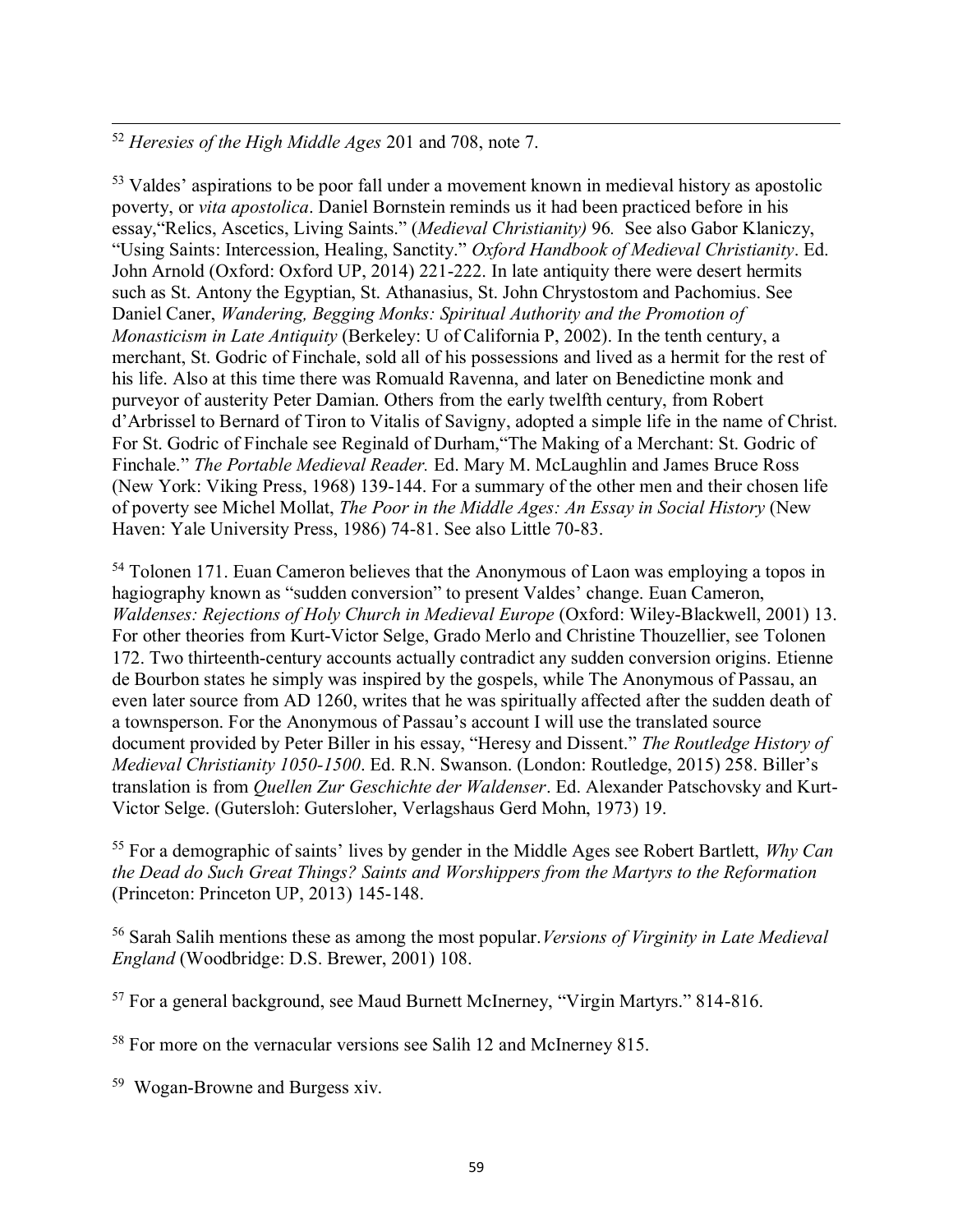$\overline{a}$ <sup>60</sup> Wogan-Browne and Burgess xii.

<sup>61</sup> Sharon K. Elkins, *Holy Women of Twelfth-century England* (Chapel Hill: U of North Carolina, 1988). See also Bruce L. Vernarde, *Women's Monasticism and Medieval Society: Nunneries in France and England, 890-1215(* Ithaca: Cornell UP, 1997) 1-16.

 $62$  Katherine Hill McKinley also notes that while we do not know much about Clemence, we do about Barking Abbey. "Clemence of Barking's The Life of St. Catherine." *Ciceronian Rhetoric and the Art of Medieval French Hagiography* (Diss. University of Maryland, 2007) 26.

63 Wogan-Browne and Burgess xxv; and Duncan Robertson, "Writing in the Textual Community: Clemence of Barking's Life of St. Catherine." *French Forum* 21.1 (1996): 6-7.

64 For an overview of this time period see Robert Bartlett, *England under the Norman and Angevin Kings, 1075-1225* (Oxford: Clarendon Press, 2000).

<sup>65</sup> Anne J. Duggan, "Henry II, the English Church and the Papacy, 1154-76." *Henry II: New Interpretations*. Ed. Christopher Harper-Bill and Nicholas Vincent. (Woodbridge: The Boydell Press, 2007) 175.

<sup>66</sup> Jocelyn Wogan-Browne, "Clerc u lai, muine u dame': women and Anglo-Norman Hagiography in the twelfth and thirteenth centuries." *Women and Literature in Britain*, *1150- 1500*. Ed. Carol M. Meale. (Cambridge: Cambridge UP, 1996) 83, note 40.

<sup>67</sup> Diane Auslander, "Clemence and Catherine: The Life of St. Catherine in its Norman and Anglo-Norman Context." *Barking Abbey and Medieval Literary Culture: Authorship and Authority in a Female Community*. Ed. Jennifer N. Brown and Donna Alfano Bussell. (Woodbridge: York Medieval Press, 2012) 164-182.

<sup>68</sup> Wogan-Browne notes that Clemence's St. Catherine is "among the earliest texts in Britain to use the term 'fin'amur' "Women and Anglo-Norman Hagiography." 68.

<sup>69</sup> Oldest is from around 1200. See Wogan-Browne and Burgess for manuscript history xxiv.

70 William MacBain, "The Apprenticeship of Clemence of Barking." *AUMLA Journal of the Australian Universities Languages and Literature Association* (1958): 3-22. Jennifer N. Brown notes that, "While William MacBain has argued that the anonymous Nun of Barking is actually Clemence of Barking, this has been rejected by most scholars on insufficient evidence." "Translating Edward the Confessor: Feminism, Time, and Hagiography." *Medieval Feminist Forum* 43.1 (2007) 57, note 9. However, Delbert W. Russell revisits the argument that Clemence is the author of Edward the Confessor, " 'Sun num n'i vult dire a ore': Identity Matters at Barking Abbey." B*arking Abbey and Medieval Literary Culture: Authorship and Authority in a Female Community*. 117-134. Wogan-Browne writes that, "Because of the nature of the evidence, MacBain's case is possible rather than proven." "Women and Anglo-Norman Hagiography." 83, note 45.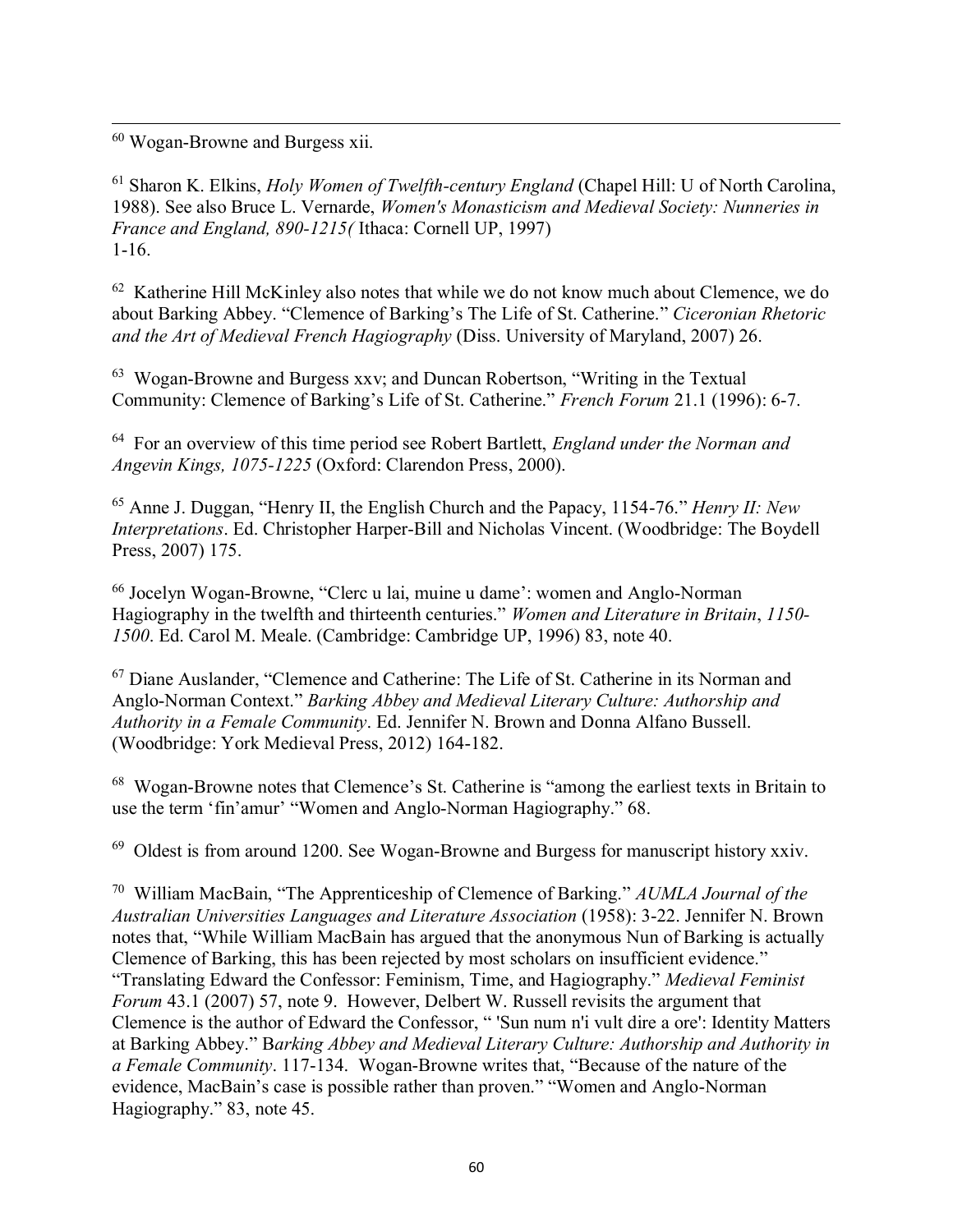71 See Alex J. Novikoff, *The Medieval Culture of Disputation: Pedagogy, Practice, and Performance* (Philadelphia: U of Pennsylvania P, 2013); and David C. Lindberg, "The Revival of Learning in the West." *The Beginnings of Western Science: The European Scientific Tradition in Philosophical, Religious, and Institutional Context, Prehistory to A.D. 1450, Second Edition* (Chicago: U of Chicago P, 2010) 193-219. See also Cotts 2.

 $\overline{a}$ 

72 Little 26-27. See also Paul B. Newman, "Formal Education." *Growing Up in the Middle Ages* (Jefferson: McFarland, 2007) 109-135.

<sup>73</sup> Cotts 10 and Newman 119. See also Nicolas Orme, "Lay Literacy in England, 1100-1300." *England and Germany in the High Middle Ages*. Ed. Alfred Haverkamp and Hannah Vollraith. (German Historical Institute London, 1996) 35-56.

<sup>74</sup> Marcia L. Colish, "Scholasticism and the Rise of Universities." *Medieval Foundations of the Western Intellectual Tradition, 400-1400* (New Haven: Yale UP, 1999) 265-273.

<sup>75</sup> For more on "Hagiographic Romance" see Brigitte Cazelle, *The Lady as Saint: A Collection of French Hagiographic Romances of the Thirteenth Century* (Philadelphia: U of Pennsylvania P, 1991).

<sup>76</sup> For a thorough analysis of courtly romance elements in Clemence's work See Catherine Batt, "Clemence of Barking's Transformations of Courtoisie in La Vie de Sainte Catherine d'Alexandrie." *New Comparison* 12 (1991): 102-23; and Duncan Robertson, "Writing in the Textual Community: Clemence of Barking's Life of St. Catherine." 5-28.

<sup>77</sup> Karen Sullivan, *Truth and the Heretic: Crises of Knowledge in Medieval French Literature* (Chicago: U of Chicago P, 2005) 190. For more on the twelfth-century *Chanson de Saint Alexis* as it relates to romance, see Cazelle 32; and Neil Cartlidge, "The Chanson of Saint Alexis and its Treatment of Marriage." *Medieval Marriage: Literary Approaches, 1100-1300* (Woodbridge: D.S. Brewer, 1997) 91-98.

<sup>78</sup> Ian Short, "Language and Literature." *A Companion to the Anglo-Norman World*. Ed. Christopher Harper-Bill and Elisabeth Van Houts. (Woodbridge: Boydell & Brewer, 2007) 191- 215.

<sup>79</sup> *The Cambridge Companion to Medieval Women's Writing.* Ed. Carolyn Dinshaw and David Wallace*.* (Cambridge: Cambridge UP, 2003) 91-108.

<sup>80</sup> June Hall McCash, "The Role of Women in the Rise of the Vernacular." *Comparative Literature* 60.1, 2008, 45.

<sup>81</sup> Maud Burnett McInerney, "Catherine and Margaret: Vernacular Virgins and the *Golden Legend.*" *Eloquent Virgins: The Rhetoric of Virginity from Thecla to Joan of Arc* (Basingstoke: Palgrave Macmillan, 2003) 180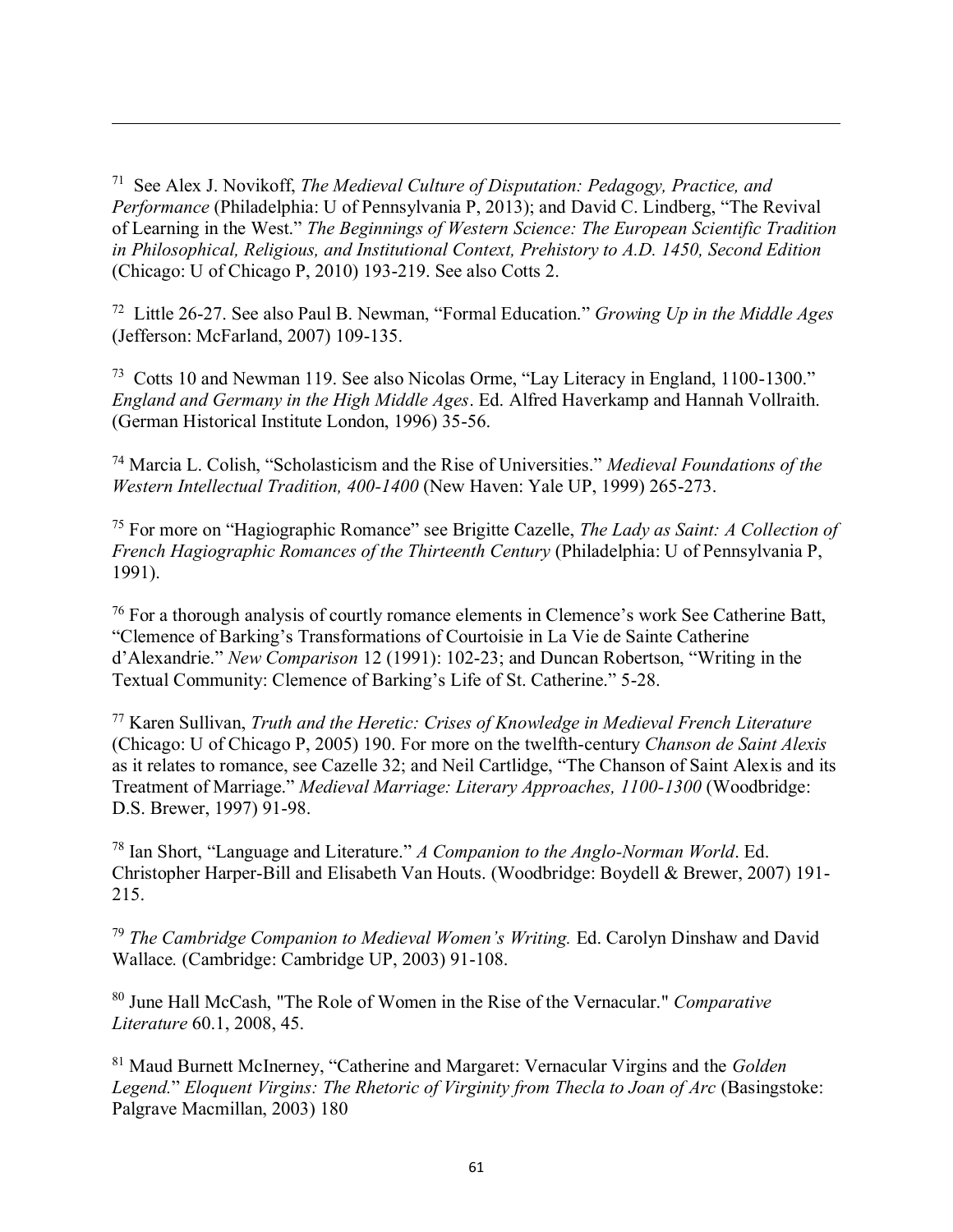<sup>82</sup> For more on the literacy of women at this time compared to the Anglo-Saxon period, see Elizabeth Robertson, *Early English Devotional Prose and the Female Audience* 16, 22-24. For Barking Abbey specifically, see Wogan-Browne and Burgess xxvi-xxvii; and Duncan Robertson 6-7.

<sup>83</sup> Wogan-Browne and Burgess xxviii.

<sup>84</sup> Wogan-Browne and Burgess xxiii.

<sup>85</sup> The Modern English translation I will be using is Jocelyn Wogan-Browne and Glyn Burgess *Virgin Lives and Holy Deaths: Two Exemplary Biographies for Anglo-Norman Women.*

<sup>86</sup> See Barbara Zimbalist 119-120.

<sup>87</sup> MacBain believes that Clemence deemed the modern audience too immoral to appreciate the Vulgate 46.

<sup>88</sup> Patschovsky 117.

 $\overline{a}$ 

<sup>89</sup> On the term "Pragmatic Literacy", Patschovsky borrows from M.B. Parkes, "The Literacy of the Laity." *Literature and Western Civilization*: *The Medieval World.* Ed. D. Daiches and A. Thorlby. (London: Aldus, 1973) 555-77. In her essay, "Were Women Able to Read and Write in the Middle Ages?" Helen Conrad-O'Briain notes this term could be very broad. *Misconceptions About the Middle Ages.* Ed. Stephen Harris and Bryon L. Grigsby. (New York: Routledge 2010) 236.

<sup>90</sup> Patschovsky 113 and Sullivan 192.

<sup>91</sup> For a picture of the will, see Patschovsky 115.

<sup>92</sup> Patschovsky notes Samuel Berger's point that other translations were most likely occurring at roughly the same time as Valdes' translation, 116 8 n. The texts that Patschovsky derives his information from are Samuel Berger, *La Bible francaise au moyen age* (Paris, 1184) 49 and Berger, "Les bibles provencales et vaudoises." *Romania* 18 (1889), 353-422. Like Patchovsky and Berger, Fichtenau notes the liege priest Lambert's contemporaneous translation for some Beguine women under his tutelage, not only of the Acts of the Apostles but also the legend of St. Agnes *Heretics and Scholars in the High Middle Ages* 67.

<sup>93</sup> I have borrowed this point from Jarrette Allen 5-6.

 $94$  Allen 6-7

 $95$  Allen 6-7.

 $96$  Allen 6.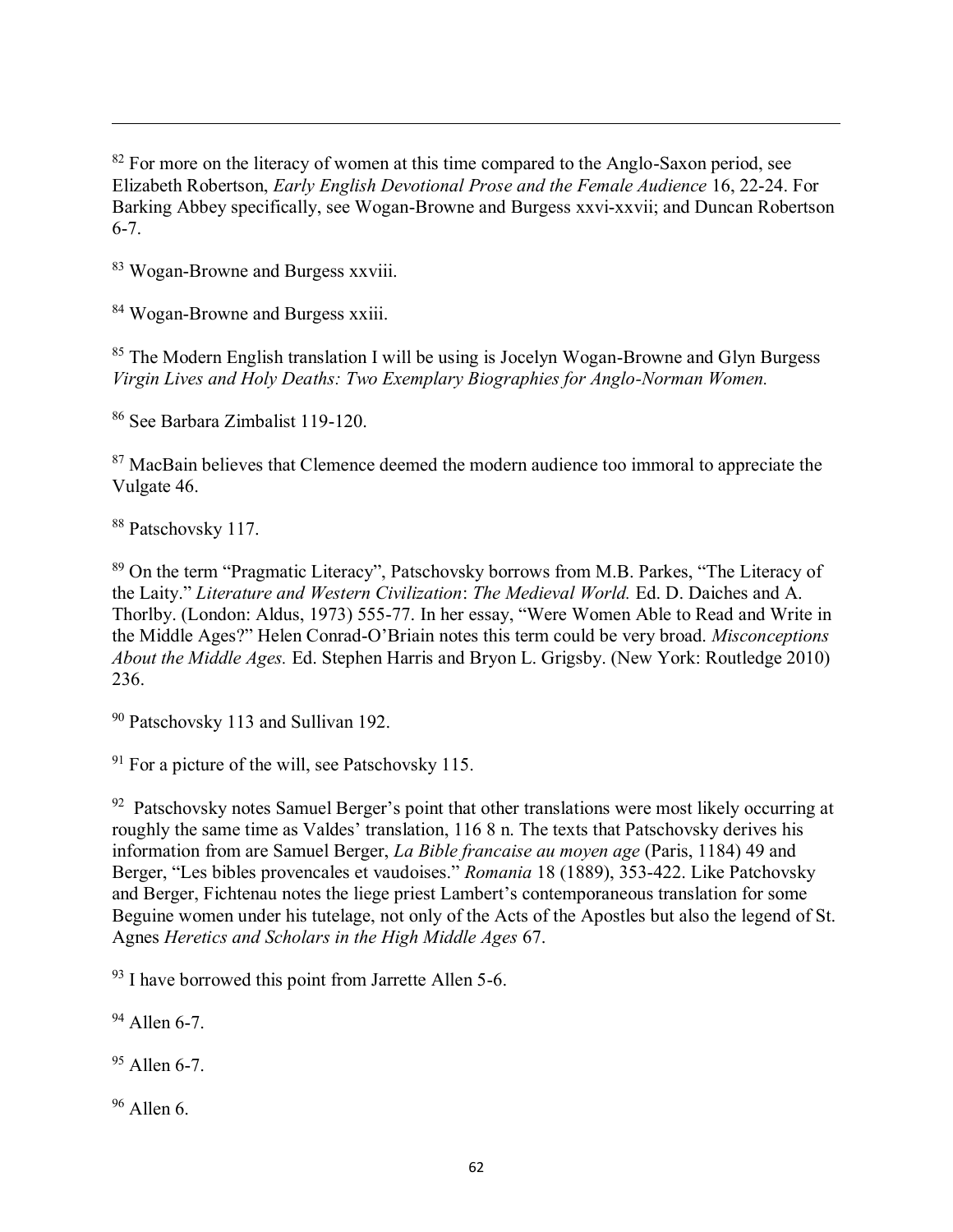97 For more on the Ubi Sunt theme see Clinton Atchley and Michelle M. Sauer,"Ubi Sunt." *The Facts on File Companion to British Poetry Before 1600*. (Infobase Publishing, 2008) 447. A famous example of the Ubi Sunt theme is the poem, "The Wanderer." Wogan-Browne and Burgess point to A.R. Harden, "The 'Ubi Sunt' Theme in Three Anglo-Norman Lives" *Romance Notes*, I (1959): 53-5 *Virgin Lives and Holy Deaths* 62, note 4.

<sup>98</sup> See my note 53.

 $\overline{a}$ 

<sup>99</sup> *A Companion to Middle English Hagiography*. Ed. Sarah Salih. (Woodbridge: D.S. Brewer, 2006). 87-103.

<sup>100</sup> Ed. Jocelyn Wogan-Browne and Bella Millett, *Medieval English Prose for Women: From the Katherine Group and Ancrene Wisse* xx-xxii.

<sup>101</sup> For more on the development of the concept of the *miles Christi*, see Katherine Allen Smith, *War and the Making of Medieval Monastic Culture* (Woodbridge: Boydell, 2011). Katherine Hill McKinley views Katherine as a *miles Christi*, but with intellect being her weapon, "Clemence of Barking's The Life of St. Catherine." 39-40.

<sup>102</sup> Elizabeth Robertson notes St. Anselm's influence on this scene in a Middle English version of St. Katherine in *Early English Devotional Prose and the Female Audience* 103-104. However, Wogan-Browne and Burgess distinguish Clemence from the ME version, believing that, "Clemence maintains a more Anselmian stress on the redemption of humanity in Christ's humanity." Wogan-Browne and Burgess 71 and 72, note 47. For a deeper analysis of St. Anselm's influence on Clemence, see Jocelyn Wogan-Browne, "Sibyls and soteriology: The Voices of Clemence of Barking." *Saints' Lives and Women's Literary Culture C. 1150-1300: Virginity and Its Authorizations* (Oxford: Oxford UP, 2001) 227-244.

<sup>103</sup> For a more comprehensive survey on the history of warfare and its affect on the different classes in twelfth-century Europe, see John France, "Medieval Irregular Warfare, c. 1000-1300." *Journal of Medieval Military History:Volume 14.* Eds., John France, Kelly DeVries, Clifford J. Rogers Richard. (Woodbridge: Boydell & Brewer, 2016) 123-132. See also Richard W. Kaeuper, *Chivalry and Violence in Medieval Europe* (Philadelphia: U of Pennsylvania P, 2009).

<sup>104</sup> Little 122.

<sup>105</sup> The translation of this speech from the Laon narrative is provided by James Harvey Robinson, *From the Breaking Up of the Roman Empire to the Protestant Revolt.* Vol.1 of *Readings in European History: A collection of extracts from the sources chosen with the purpose of illustrating the progress of culture in Western Europe since the German Invasions.* 2 Vols. (Boston: Ginn, 1904) 381. I prefer this translation to the one provided by *Heresies of the High Middle Ages*.

 $106$  See Cazelle 67-68.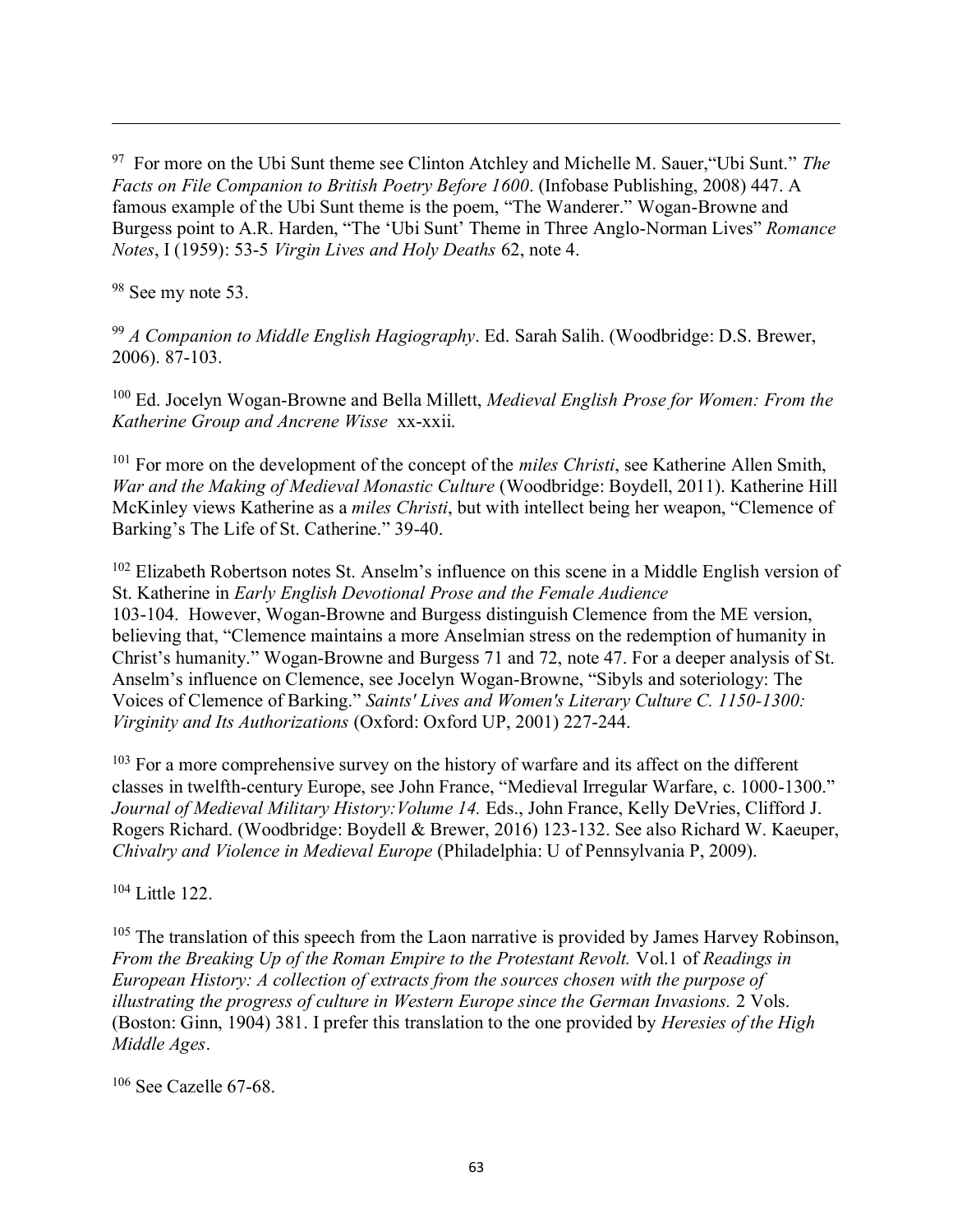$\overline{a}$ <sup>107</sup> This is a part of the theme of transience found in the *Ubi Sunt* theme.

<sup>108</sup> *A Companion to Middle English Hagiography* 70-86.

<sup>109</sup> WoganBrowne and Burgess 72, note 49.

<sup>110</sup>Wogan Browne and Burgess 77, note 82.

<sup>111</sup> Wogan Browne and Burgess 77 and 78, note 85.

<sup>112</sup> Duncan Robertson uses the term "active participants" to describe the audience 25.

<sup>113</sup> Duncan Robertson 11. See also Samantha Katz, "To Speak of Silence: Clemence of Barking's Life of St. Catherine and Her Vision of Female Wisdom." *Magistra* 16. 2 (2010) 12

<sup>114</sup> Anonymous of Laon from *Heresies of the High Middle Ages* 200-202.

<sup>115</sup> Tolonen gives a similar summary 167. For the exemplum passage, see Michel Rubellin and Olivier Legendre, "Valdes: un exemple a Clairvaux? Le plus ancien texte sur les debuts du pauvre de Lyon." *Eglise et société chrétienne d'Agobard a Valdès* 502-503. The chapter was published as an article in *Revue Mabillon* 11 (2000): 187-195.

<sup>116</sup> Rubellin and Legendre 506; and Tolonen 168.

<sup>117</sup> Jennifer Kolpacoff Deane, *A History of Medieval Heresy and Inquisition* (Lanham: Rowman & Littlefield, 2011) 59-60. See also Tolonen 167-168.

<sup>118</sup> Andrew Roach, *The Devil's World 79.* 

 $119$  Roach 79.

 $120$  Deane 59-60; and Tolonen 167.

<sup>121</sup> For a more thorough analysis on how Aristotelian thought affected Medieval women specifically, see Elizabeth Robertson 132-143. See also William F. MacLehose, "Aristotelian Concepts of Women and Gender." *Women and Gender in Medieval Europe: An Encyclopedia* 35-36.

<sup>122</sup> For more information regarding women in the Middle Ages see *The Oxford Handbook of Women and Gender in Medieval Europe.* Ed. Judith M. Bennett and Ruth Mazo Karras (Oxford: Oxford UP 2013).

<sup>123</sup> Elizabeth Robertson 15-16.

<sup>124</sup> Elizabeth Robertson, "An Anchorhold of Her Own: The Anchoress in Thirteenth-Century England."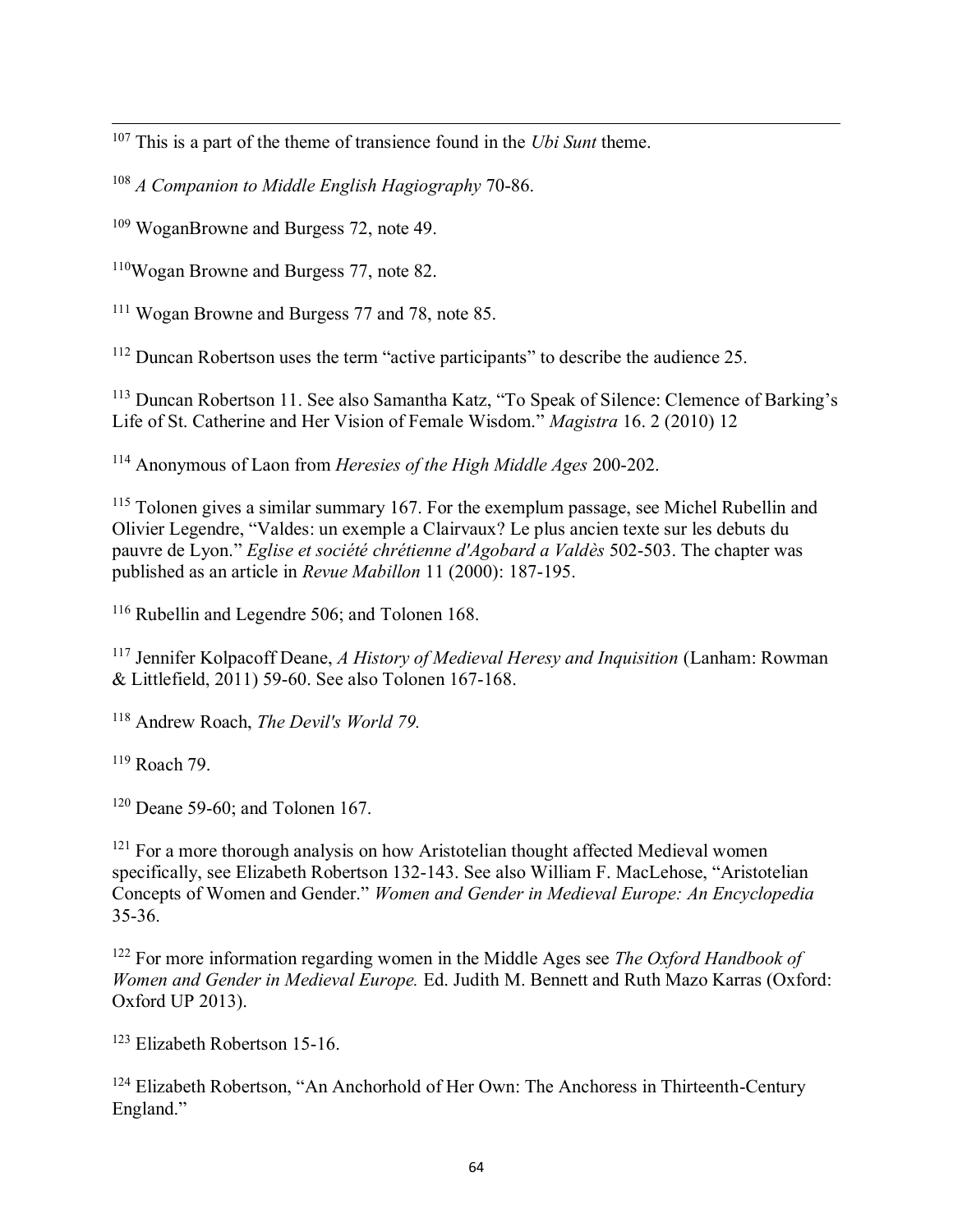<sup>125</sup> Jocelyn Wogan-Browne notes the significance of the all female dynamic, "Sibyls and soteriology: The Voices of Clemence of Barking." 227. See also Duncan Robertson 17.

<sup>126</sup> Catherine Sanok, *Her Life Historical: Exemplarity and Female Saints' Lives in Late Medieval England* (Philadelphia: U of Pennsylvania P, 2007) 1-2. The glossary in Susan Signe-Morrison *A Medieval Woman's Companion: Women's Lives in the European Middle Age*s (Oxford: Oxbow Books, 2015) gives the definition of Virgin Martyr as, "Maiden who fearlessly stands up to authority and dies for her faith, retaining her purity and defying male authority." n. pag.

<sup>127</sup> Jocelyn Wogan-Browne, "Women and Anglo-Norman Hagiography." 68.

<sup>128</sup> According to Wogan-Browne and Burgess this was a term used for religious women at this time. Clemence added this word to the translation 76, note 77.

 $129$  He also discusses how, while this may seem like a feminist message, Clemence was actually trying to reinforce the values of the Church, Duncan Robertson 17-18.

<sup>130</sup> For more on this see Duncan Robertson 17-18.

<sup>131</sup> Jocelyn Wogan-Browne, "Saints' Lives and the Female Reader." *Forum for Modern Language Studies* 27.4 (1991) 314-32; Karen Winstead, *Virgin Martyrs: Legends of Sainthood in Late Medieval England*; Catherine Sanok, *Her Life Historical: Exemplarity and Female Saints' Lives in Late Medieval England*; Larissa Tracy, *Torture and Brutality in Medieval Literature: Negotiations of National Identity* 64-66.

<sup>132</sup> Winstead 115

 $\overline{a}$ 

<sup>133</sup> Ruth Evans and Lesley Johnson, "Introduction." *Feminist Readings in Middle English Literature*: *The Wife of Bath and All Her Sect* (London: Routledge, 1994) 16.

<sup>134</sup> Valdes' simple allowance of women in his sect was not entirely unique, for the Cathars not only permitted women to participate but made them perfects. But Valdes' welcoming of women should be studied from a different, and perhaps more positive, perspective than the Cathar's allowances regarding women perfects. Peter Biller believes that the Cathars' repulsion for the human body renders female participation a dishonor. Peter Biller, "Through a Glass Darkly: seeing Medieval Heresy." *The Medieval World.* Ed. Peter Linehan and Janet L. Nelson. (Oxon: Routledge, 2013) 322.

<sup>135</sup> Little 79; and Alcuin Blarnires, *The Case for Women in Medieval Culture (*Oxford: Clarendon Press, 1997) 184.

<sup>136</sup> For the source documents concerning Henry and Tanchelm's supposed relationships with female followers and other women, see *Heresies of the High Middle Ages* 101, 109 111, 112, 124.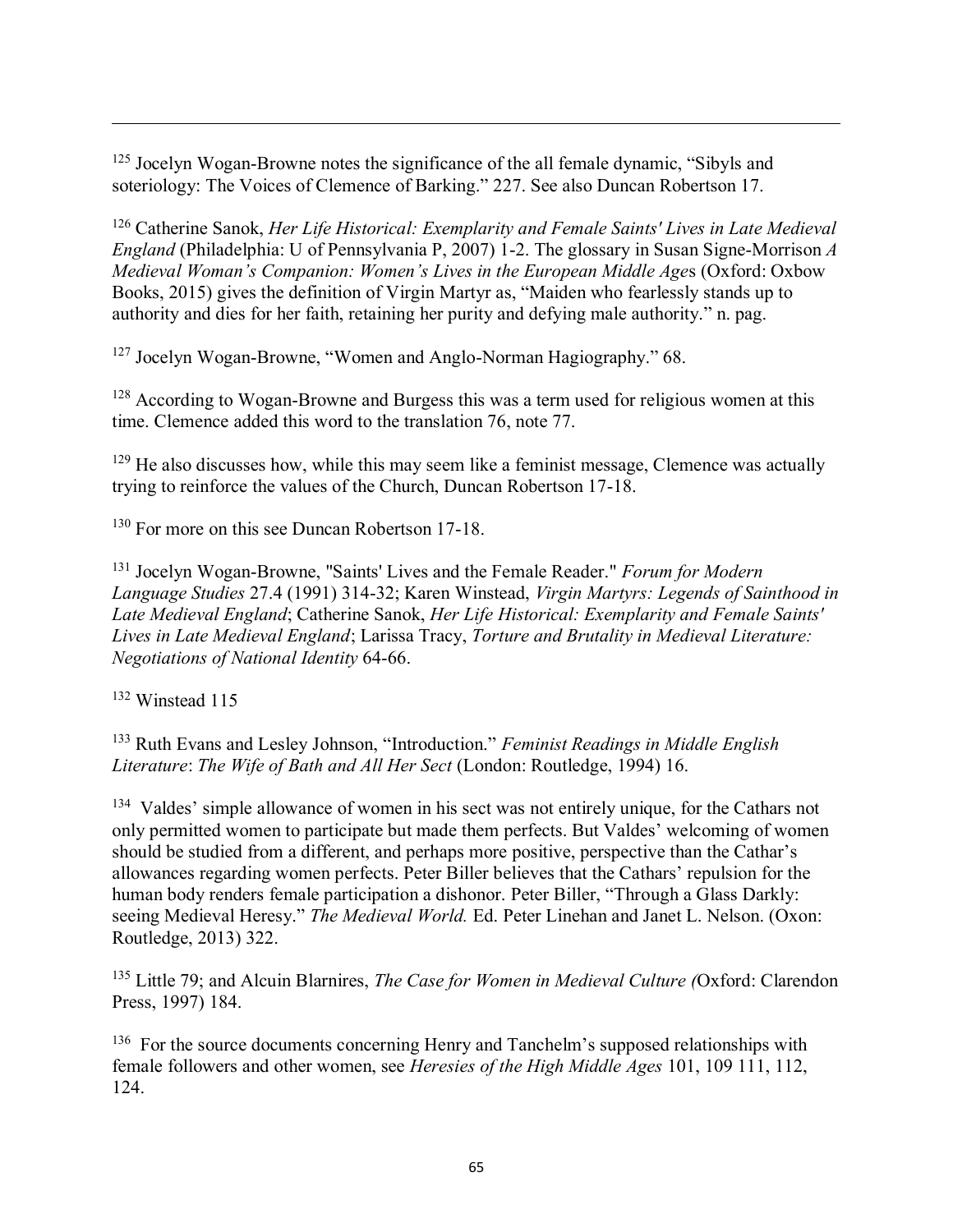$\overline{a}$ <sup>137</sup> For Geoffroy of Auxerre's account, see Jean LeClercq, "Le temoignage de Geoffroy d'Auxerre sur la vie cistercienne." *Analecta Monastica* 2, *Studia Anselmiana* 31 (1953) 179-180.

<sup>138</sup> Kienzle 101-102.

<sup>139</sup> Kienzle 103-106.

<sup>140</sup> Kienzle 103-106

<sup>141</sup> Patricia Skinner and Elisabeth Van Houts, *Medieval Writings on Secular Women* (London: Penguin Books, 2011) 113-118. For more on dowries in the Middle Ages Europe see Susan Mosher Stuard, "Brideprice, Dowry, and Other Marital Assigns." (*The Oxford Handbook of Women and Gender in Medieval Europe*) 148-162.

<sup>142</sup> Amy Livingstone, "Aristocratic Women in the Chartrain." *Aristocratic Women in Medieval France.* Ed. Theodore Evergates. (Philadelphia: U of Pennsylvania P, 1999) 53. See also Kathryn Reyerson, "Urban Economies." (*The Oxford Handbook of Women and Gender in Medieval Europe*) 300-301.

<sup>143</sup> Michael Sheehan, "Choice of Marriage Partner in the Middle Ages: Development and Mode of Application of a Theory of Marriage." *Medieval Families: Perspectives on Marriage, Household, & Children.* Ed. Carol Neel*.* (Toronto: U of Toronto P, 2004) 161-166. See also Martha Howell, "Marriage in Medieval Latin Christendom." *A Companion to the Medieval World* 130-160.

<sup>144</sup> For a deeper analysis of Gratian and Lombard's contribution to the changing dynamics of marriage, see Michael Sheehan 161-166.

 $145$  Sheehan 166.

<sup>146</sup> Vauchez also notes that clerical celibacy was not always practiced and clerical marriages were not always punished.

 $147$  MacBain 57.

<sup>148</sup> MacBain 53-60.

<sup>149</sup> Katherine Hill McKinley 19

 $150$  McBain 62

<sup>151</sup> Duncan Robertson 21.

<sup>152</sup> For more discussion on this see R.N. Swanson, "The Burdens of Purgatory." *Medieval Christianity* 353-380; and Arnold Angenendt, "Fear, Hope, Death, and Salvation." (Trans. Theo Riches) *The Oxford Handbook of Medieval Christianity*. 289-304.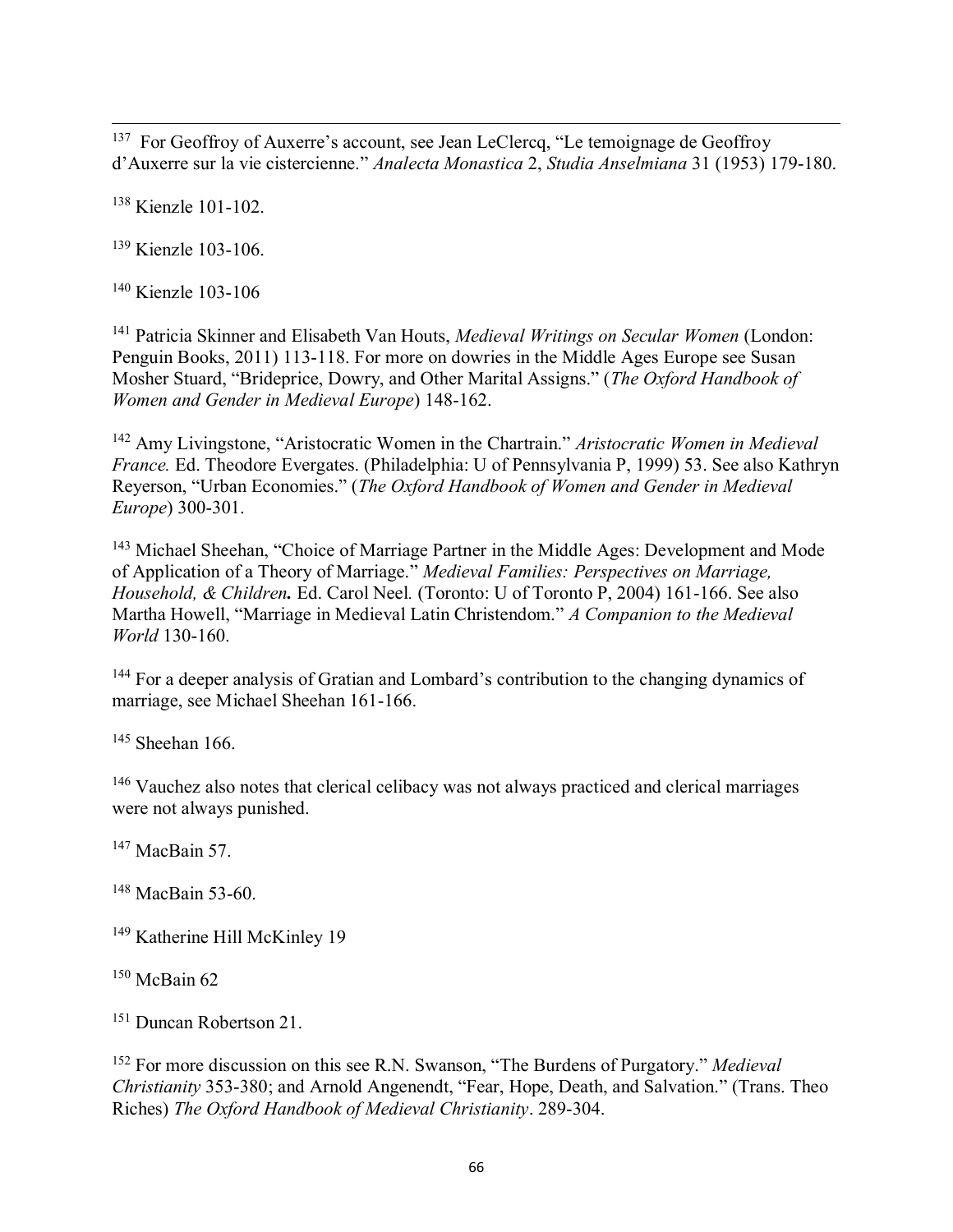<sup>153</sup> Zimbalist 123.

 $\overline{a}$ 

<sup>154</sup> Froese on how Clemence structured Catherine in relation to authority, "Clemence's method is subversive though her aim remains inclusive" (90).

<sup>155</sup> For the translated source document, see "Dissent between the Poor Lombards and the Poor of Lyons." *Heresies of the High Middle Ages* 279-289. It was translated from William Preger, "Beitrage zur Geschichte der Waldesier im Mittelalter." *Abhandlungen der historischen Classe der koniglich bayerischen Akademie der Wissenschaften*, 13 (Munich, 1877), 231-41. Wakefield and Evans also cite Giovanni Gonnet, *Enchiridion fontium Valdensium. recueil critique des sources concernant les Vaudois au moyen age, Du IIIe Concile de Latran au Synode de Chanforan, (1179-1532), aux soins De G. Gonnet, Etc.* (Torre Pellice: Claudiana, 1958) 169-83. The letter indicates that Valdes was alive in the thirteenth century and mentions how he was vehemently opposed to the Italian fractions working.

<sup>156</sup> Audisio 27-28; and Merlo 244-245.

<sup>157</sup> Wogan –Browne and Burgess xxiv.

<sup>158</sup> Katz 8. See also Froese 40.

<sup>159</sup> For English lives of St. Katherine see Jennifer Bray, "The Legend of St. Katherine in Later Middle English Literature." Diss, University of London, 1984. For other Anglo-Norman and French lives see E.C. Fawtier-Jones, 'Les Vies de Sainte Catherined'Alexandrie en ancien francais'*Romania* 56 (1930).

<sup>160</sup> For more detail regarding the history of scholarship of *Ancrene Wisse* and the Katherine group, which features the Middle English St. Katherine, see *Annotated Bibliographies of Old and Middle English Literature Volume II: Ancrene Wisse ,The Katherine Group, and the Wooing Group* (Woodbridge: D.S. Brewer,1996) 5-15.

<sup>161</sup> Miri Rubin, "Religious Symbols and Political Culture in Fifteenth-Century England." *The Fifteenth Century IV: Political Culture in Late Medieval Britain*. Ed. Linda Clark, Christine Carpenter. (Woodbridge: The Boydell Press, 2004) 102.

 $162$  Katz 6

<sup>163</sup> See Tiffany J. Werth, "Saint or Martyr? Reforming the Romance Heroine in the *New Arcadia* and *Pericles." The Fabulous Dark Cloister: Romance in England After the Reformation.*  (Baltimore: Johns Hopkins UP, 2011) 60-96.

<sup>164</sup> For the source document by Bernard Gui see the translation in *Heresies of the High Middle Ages* 386-387.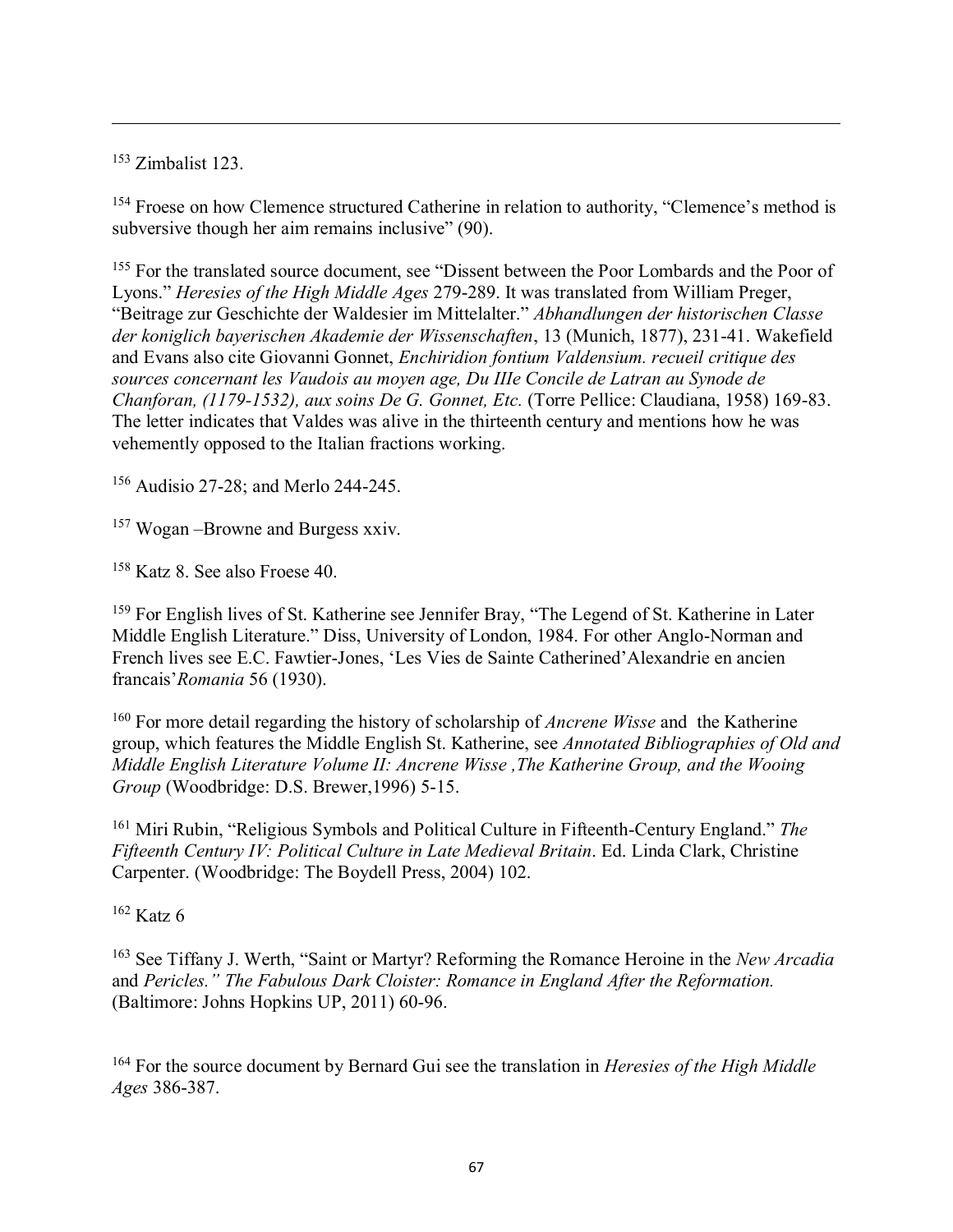$\overline{a}$ <sup>165</sup> John Foxe, George Townsend, *The Acts and Monuments of John Foxe: A New and Complete Edition* (R. B. Seeley and W. Burnside, sold by L. & G. Seeley, 1837) 264. For more information on the influence Valdes' story and the Waldensians had on Flacius see Luka Ilic, *Theologian of Sin and Grace: The Process of Radicalization in the Theology of Matthias Flacius Illyricus* (Gottingen: Vandenhoeck & Ruprecht, 2014) 122.

<sup>166</sup> Tolonen 181-182. For more discussion see Peter Biller, 'The Anti-*Waldensian* Treatise Cum Dormirent Homines of 1395 and Its Author." (*The Waldenses 1170–1530*, *Between a Religious Order and a Church*. Aldershot: Ashgate, 2001) 237-269.

 $167$  Tolonen 174.

<sup>168</sup> See Samuel Morland, *History of the Evangelical Churches of Piedmont* (1658); Jean Leger, *Histoire Generale des Eglises Evangeliques des Vallees de Piemont* (1669); Joseph Milner, *The History of the Church of Christ* (published in numerous volumes from the late 18<sup>th</sup> century to the early 19th century); Samuel Maitland, *Facts and Documents Illustrative of the History, Doctrine, and Rites of the Ancient Albigenses and Waldenses* (1832); Pius Melia, *The Origin Persecution and Doctrines of the Waldenses from Documents* (1870); J. A. Wylie, *The History of the Waldenses* (1880). For more on Waldensian Historiography see Dennis McCallum, "The Waldensian Movement from Waldo to the Reformation." *Xenos Christian Fellowship* 

 $169$  For early 20<sup>th</sup> century commentary on Valdes of Lyon as a precursor to St. Francis, see Bernard Marthaler, "Forerunners of the Franciscans." *Franciscan Studies* 18. 2 (1958): 133-142; Ellen Scott Davison *Some Forerunners of St. Francis of Assisi*  (Columbia Univeristy, 1907); and G.G. Coulton, "Precursors of St. Francis." *The Friars and the Dead Weight of Tradition, 1200-1400 A.D.* Vol. 2 of *Five Centuries of Religion*. 4 Vols (Cambridge: Cambridge UP, 1927). For a more recent analysis see Kevin Madigan, *Medieval Christianity* (New Haven:Yale UP, 2015) 189-190.

<sup>170</sup> See Biller, "Goodbye to Waldensianism?"

<sup>171</sup> Melia 27. Melia takes the passage from "Adversus errores et sectam Valdensium." (edition of Paris, 1520).

<sup>172</sup> Grado Merlo makes a similar point in "Heresy and Dissent", noting Valdes' role in the movement was often overlooked for the "far more appealing and empowering" ancient origins story 245.

<sup>173</sup> See the Anonymous of Laon's account in *Heresies of the High Middle Ages* 203. See also Walter Map's account from *De nugis curialium* translated in *Heresies of the High Middle Ages* 203-204.

<sup>174</sup> Madigan 188.

175

<sup>175</sup> Zimbalist 119. Zimbalist suggests that if Clemence did have this fear, it may have unwarranted due to the high amount of lives of St. Catherine being produced.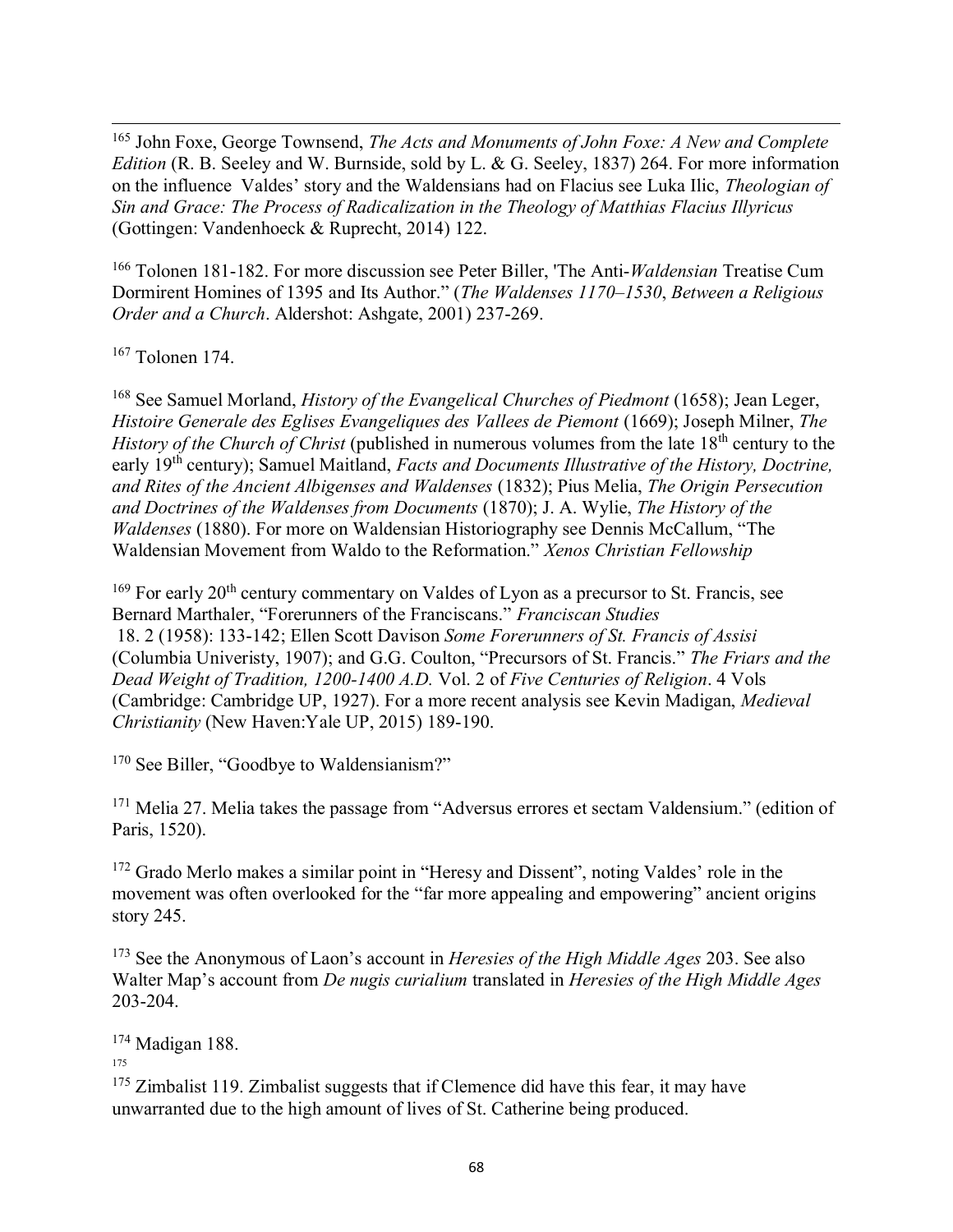## WORKS CITED

- Allen, Jarrette. "La Bible en occitan: The Cathars, the Waldensians, and the Heretical Origins of the Reformation in Lyon." *Academia.edu*. Web. Accessed April 30, 2017.
- Arnold, John, ed. *The Oxford Handbook of Medieval Christianity*. Oxford: Oxford UP, 2014. Print.
- Audisio, Gabriel. *Waldensian Dissent: Persecution and Survival, C.1170-c.1570*. Trans. by Claire Davison. Cambridge: Cambridge UP, 1999. Print.

 $\overline{a}$ 

- *---.Preachers by Night: The Waldensian Barbes, 15th-16th Centuries*. Trans. by Claire Davison. Leiden: Brill, 2007. Print.
- Barber, Malcolm. *Two Cities: Medieval Europe, 1050-1320*. 2nd edition. London: Routledge, 2004. Print.
- Bartlett, Robert. *England under the Norman and Angevin Kings, 1075-1225*. Oxford: Clarendon Press, 2000. Print.
- Bassano, Marie. "Normativer l'Anormal: l'Esprit Juridique Des Sommes Anti-Vaudois De La Fin Du XIIe Siecle." *Revue De l'Histoire Des Religions* 228.4 (2011): 541–566. Print.
- Batt, Catherine. "Clemence of Barking's Transformations of Courtoisie in La Vie de Sainte Catherine d'Alexandrie." *New Comparison* 12 (1991): 102-23. Print.
- ---. "The French of the English and Early British Women's Literary Culture." *The History of British Women's Writing, 700-1500: Volume One*. Ed. Liz Herbert McAvoy and Diane Watt Basingstoke: Palgrave MacMillan, 2012. 51-59. Print.
- Bennett, Judith M. and Ruth Mazo Karras, eds. *The Oxford Handbook of Women and Gender in Medieval Europe.* Oxford: Oxford UP 2013. Print.
- Berger, Samuel. *La Bible Française Au Moyen Âge: Etude Sur Les plus Anciennes Versions De La Bible Écrites En Prose De Langue D'oïl*. Genève: Slatkine Reprints, 1967. Print.
- Biller, Peter, A. J. Minnis, and Eamon Duffy, eds. *Medieval Theology and the Natural Body*. Woodbridge: York Medieval Press, 1997. Print.

Biller, Peter. "Goodbye to Waldensianism?" *Past & Present* 192 (2006): 3–33. Print.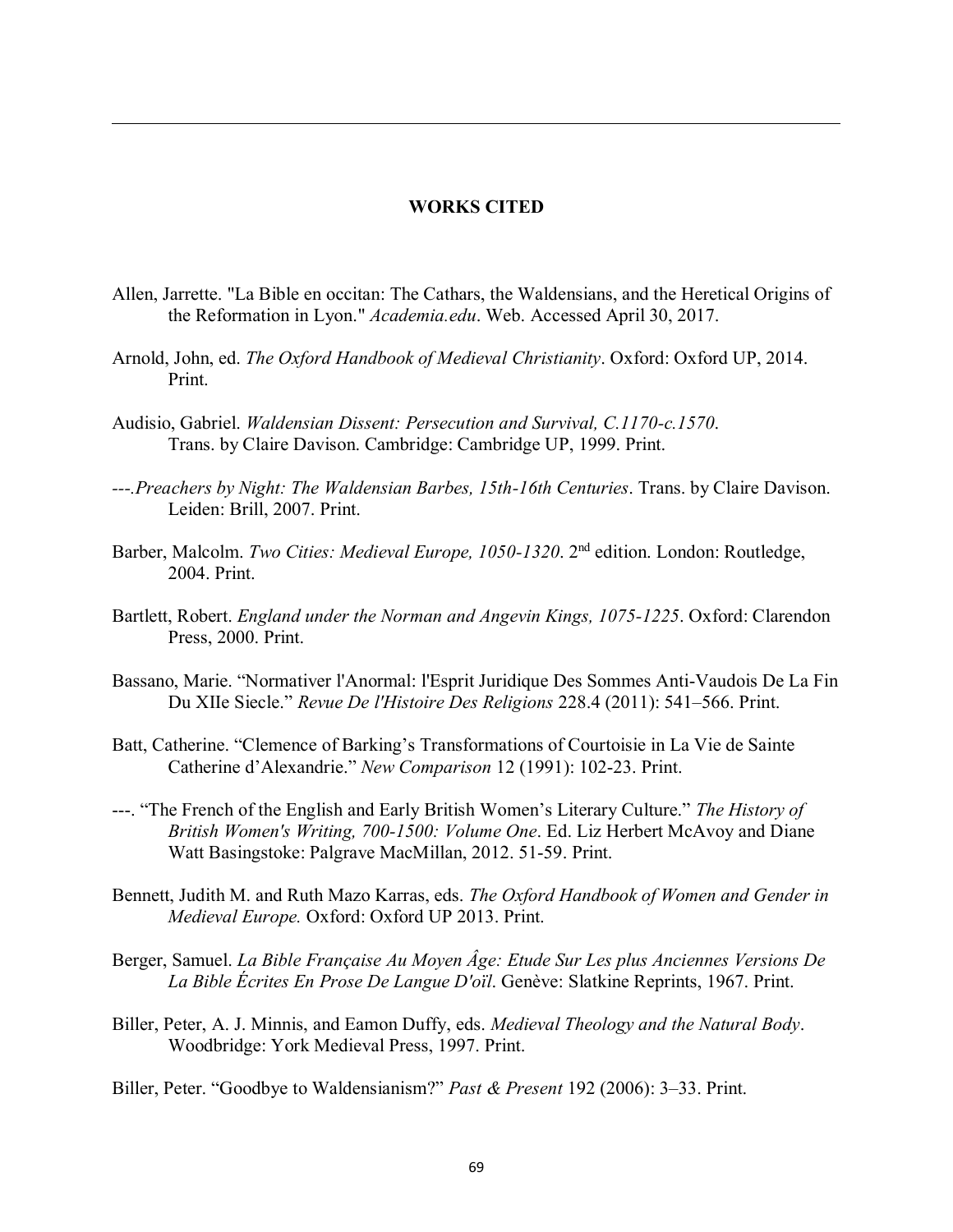- ---. *The Waldenses, 1170-1530: Between a Religious Order and a Church*. Aldershot: Ashgate, 2001. Print.
- Bisson, Thomas. *The Crisis of the Twelfth Century: Power, Lordship, and the Origins of European Government*. Princeton: Princeton UP, 2009. Print.

- Blamires, Alcuin. *The Case for Women in Medieval Culture*. Oxford: Clarendon Press, 1997. Print.
- ---."Women and Preaching in Medieval Orthodoxy, Heresy, and Saints' Lives." *Viator* 26 (1995): 135-52. Print.
- Bornstein, Daniel Ethan, and Denis R. Janz, eds. *Medieval Christianity*. Vol.4 of *A People's History of Christianity*. 7 vols. Minneapolis, MN: Fortress Press, 2007. Print.
- Bouchard, Constance Brittain. *Rewriting Saints and Ancestors: Memory and Forgetting in France, 500-1200*. Philadelphia: U of Pennsylvania P, 2014. Print.
- Brock, Peter. *Freedom from Violence: Sectarian Nonresistance from the Middle Ages to the Great War*. Toronto: U of Toronto P, 1991. Print
- Brown, Jennifer N., and Donna Alfano Bussell, eds. *Barking Abbey and Medieval Literary Culture: Authorship and Authority in a Female Community*. Woodbridge: York Medieval Press, 2012. Print.
- Burton, Janet E., and Julie Kerr. *The Cistercians in the Middle Ages*. Woodbridge: Boydell Press, 2011. Print.
- Campbell, Emma. *Medieval Saints' Lives: The Gift, Kinship and Community in Old French Hagiography*. Cambridge: D.S. Brewer, 2008. Print.
- Cameron, Euan. *Waldenses: Rejections of Holy Church in Medieval Europe*. Oxford: Wiley-Blackwell, 2001. Print.
- Cartlidge, Neil. *Medieval Marriage: Literary Approaches, 1100-1300*. Woodbridge: D.S. Brewer, 1997. Print.
- Casper, Giles E.M and Svein H. Gullbeck, eds. *Money and the Church in Medieval Europe, 1000-1200: Practice, Morality and Though*t. London: Routledge, 2016. Print
- Cazelles, Brigitte. *The Lady as Saint: A Collection of French Hagiographic Romances of the Thirteenth Century*. Philadelphia: U of Pennsylvania P, 1991. Print.
- Clemence of Barking, William MacBain, ed. *The Life of St. Catherine by Clemence of Barking*. Oxford: Basil Backwell for the Anglo-Norman Text Society, 1964. Print.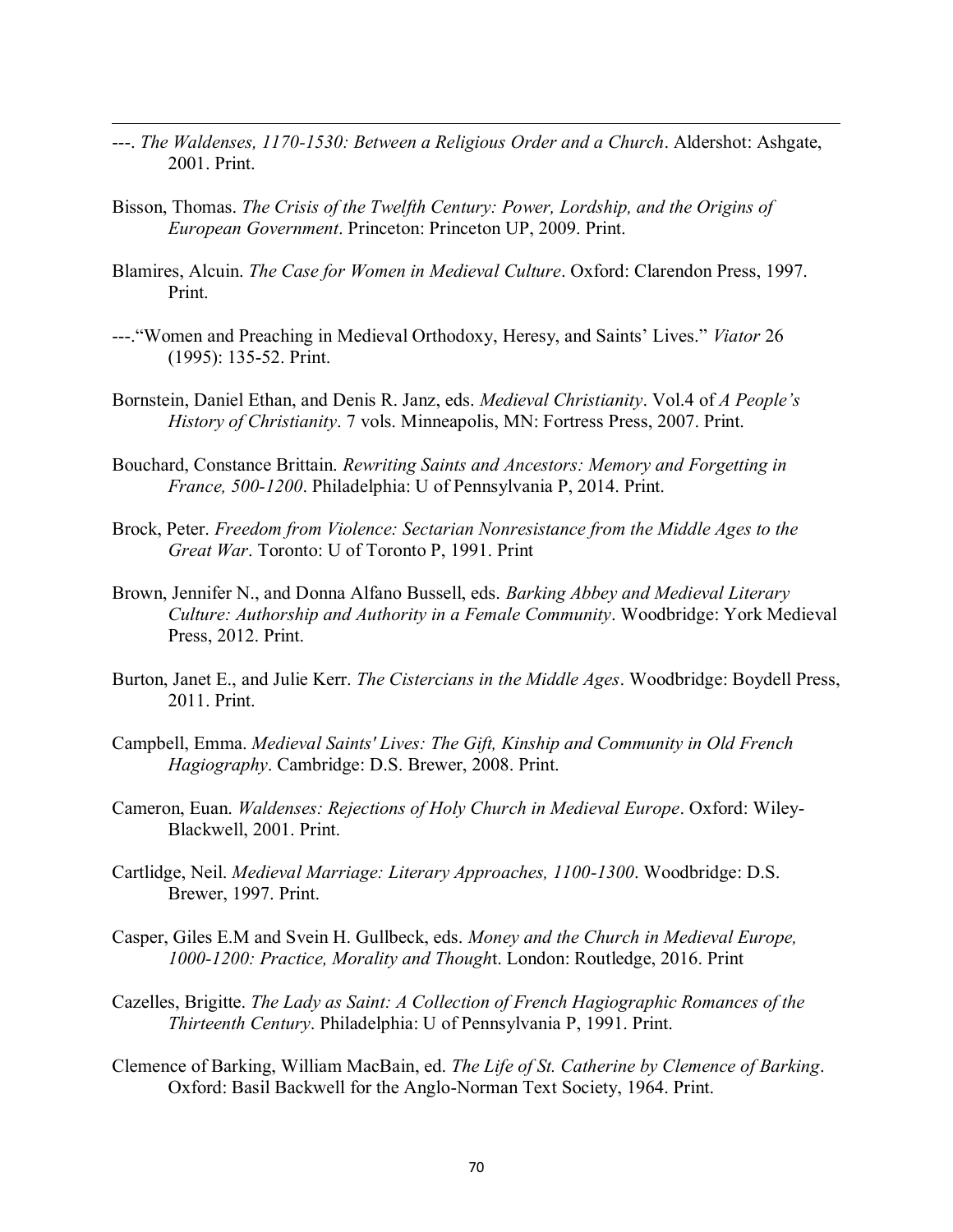Clanchy, M. T. *From Memory to Written Record: England, 1066-1307*. Cambridge: Harvard UP, 1979. Print.

Colish, Marcia L. *Studies in Scholasticism*. Aldershot: Ashgate Variorum, 2006. Print.

- Comba, Emilio. *History of the Waldenses of Italy, from Their Origin to the Reformation*. Translated by Teofilo Ernest Comba. London: Truslove & Shirley, 1889. Print.
- Constable, Giles. *The Reformation of the Twelfth Century*. Cambridge: Cambridge UP, 1998. Print.
- Cotts, John D. *Europe's Long Twelfth Century Order, Anxiety and Adaptation, 1095-1229*. Basingstoke: Palgrave Macmillan, 2012. Print.
- Coulton, George Gordon. "The Precursors of St. Francis." *The Friars and the Dead Weight of Tradition, 1200-1400 A.D.* Vol. 2 of *Five Centuries of Religion*. 4 Vols. Cambridge: Cambridge UP, 1927. Print.
- Crane, Susan. "Anglo-Norman Cultures in England, 1066-1460." *The Cambridge History of Medieval English Literature.* Ed. David Wallace. Cambridge*:* Cambridge UP, 2002. 35- 60. Print.
- Cross, Frank Leslie, and Elizabeth A. Livingstone, eds. *Oxford Dictionary of the Christian Church*. Rev. 3rd ed. Oxford: Oxford UP, 2005. Print.
- Davison, Ellen Scott. *Some Forerunners of St. Francis of Assisi.* Diss. Columbia University, 1907. *Google Books.* Web. 8 May 2017.
- Deane, Jennifer Kolpacoff. *A History of Medieval Heresy and Inquisition*. Lanham: Rowman & Littlefield, 2011. Print
- Dondaine, Antoine. *Aux origines du valdéisme: une profession de foi de Valdès, par Antoine Dondaine*. *Archivum Fratrum Praedicatorum* 16 (1946): 191-235. Print.
- Elkins, Sharon K. *Holy Women of Twelfth-Century England*. Chapel Hill: U of North Carolina P, 1988. Print.
- Epstein, Steven. *An Economic and Social History of Later Medieval Europe, 1000-1500*. 1st ed. Cambridge: Cambridge UP, 2009. Print.
- Fichtenau, Heinrich. *Heretics and Scholars in the High Middle Ages, 1000-1200*. Trans. by Denise A. Kaiser. University Park: Pennsylvania State UP, 1998. Print.
- Foster, Tara. "Clemence of Barking: Reshaping the Legend of Saint Catherine of Alexandria." *Women's Writing* 12.1 (2005): 13-28. Print.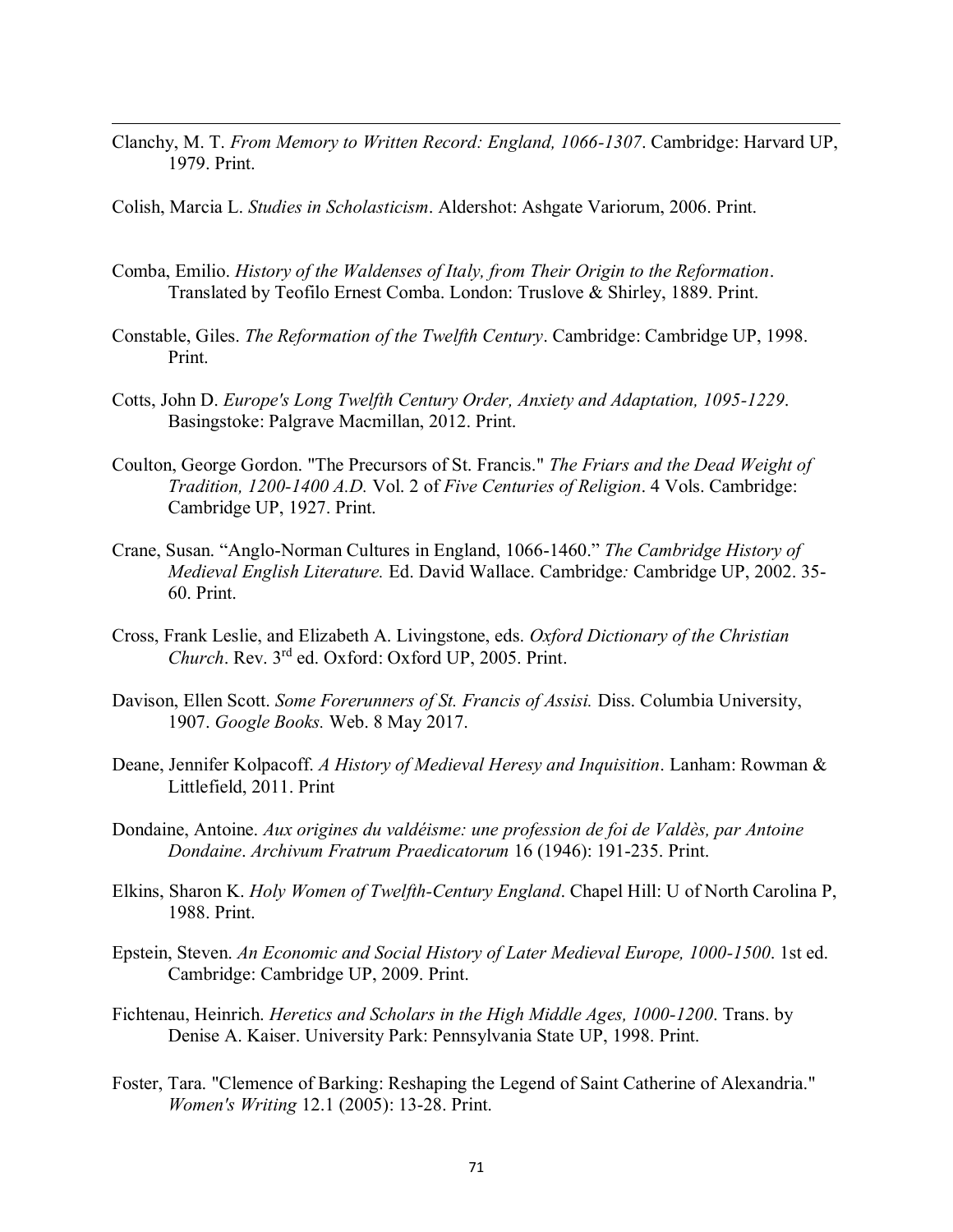France, John. "Medieval Irregular Warfare, c. 1000-1300." *Journal of Medieval Military History: Volume 14. Eds. John France, Kelly DeVries, Clifford J. Rogers. Woodbridge:* Boydell & Brewer, 2016. Print.

- Froese, Gina J. "Rooting, Subverting, and Reclaiming: An Analysis of Clemence of Barking's Catherine of Alexandria as a Pre-modern Gendered Text." MA Thesis. University of Alberta, 2014. *ERA: University of Alberta Libraries.* Web. 8 May 2017.
- Gaunt, Simon. *Gender and Genre in Medieval French Literature*. Cambridge: Cambridge UP, 1995. Print.
- ---., and Sarah Kay, eds. *The Cambridge Companion to Medieval French Literature*. Cambridge: Cambridge UP, 2008. Print.
- Gillingham, John. *The English in the Twelfth Century: Imperialism, National Identity, and Political Values*. Woodbridge: Boydell & Brewer Ltd, 2000. Print.
- Gonnet, Giovanni. *Enchiridion fontium Valdensium. recueil critique des sources concernant les Vaudois au moyen age, Du IIIe Concile de Latran au Synode de Chanforan, (1179-1532), aux soins De G. Gonnet, Etc*. Torre Pellice: Claudiana, 1958. Print.
- ---., Jean Gonnet, and Amedeo Molnar. *Les Vaudois au Moyen Age*. Torino: Claudiana, 1974. Print.
- Griffiths, Fiona J. *The Garden of Delights: Reform and Renaissance for Women in the Twelfth Century.* Philadelphia: U of Pennsylvania P, 2007. Print
- Harper-Bill, Christopher, and Elisabeth M. C. Van Houts, eds. *A Companion to the Anglo-Norman World*. Paperback Ed. Woodbridge: Boydell & Brewer, 2007. Print.
- Hastings, Adrian, Alistair Mason, and Hugh S. Pyper, eds. *The Oxford Companion to Christian Thought*. Oxford: Oxford UP, 2000. Print.
- Head, Thomas, ed. *Medieval Hagiography: An Anthology*. New York: Routledge, 2001. Print.
- Hilligus, Annegret Helen. *Die Katharinenlegende von Clemence de Barking: Eine Anglo-Normannische Fassung aus dem 12. Jahrhundert*. Tübingen: Gunter Narr Verlag, 1996. Print
- Jamroziak, Emilia. *The Cistercian Order in Medieval Europe: 1090- 1500.* New York: Routledge, 2013. Print.
- Jenkins, Jacqueline, and Katherine J. Lewis, eds. *St. Katherine of Alexandria: Texts and Contexts in Western Medieval Europe*. Turnhout: Brepols, 2003. Print.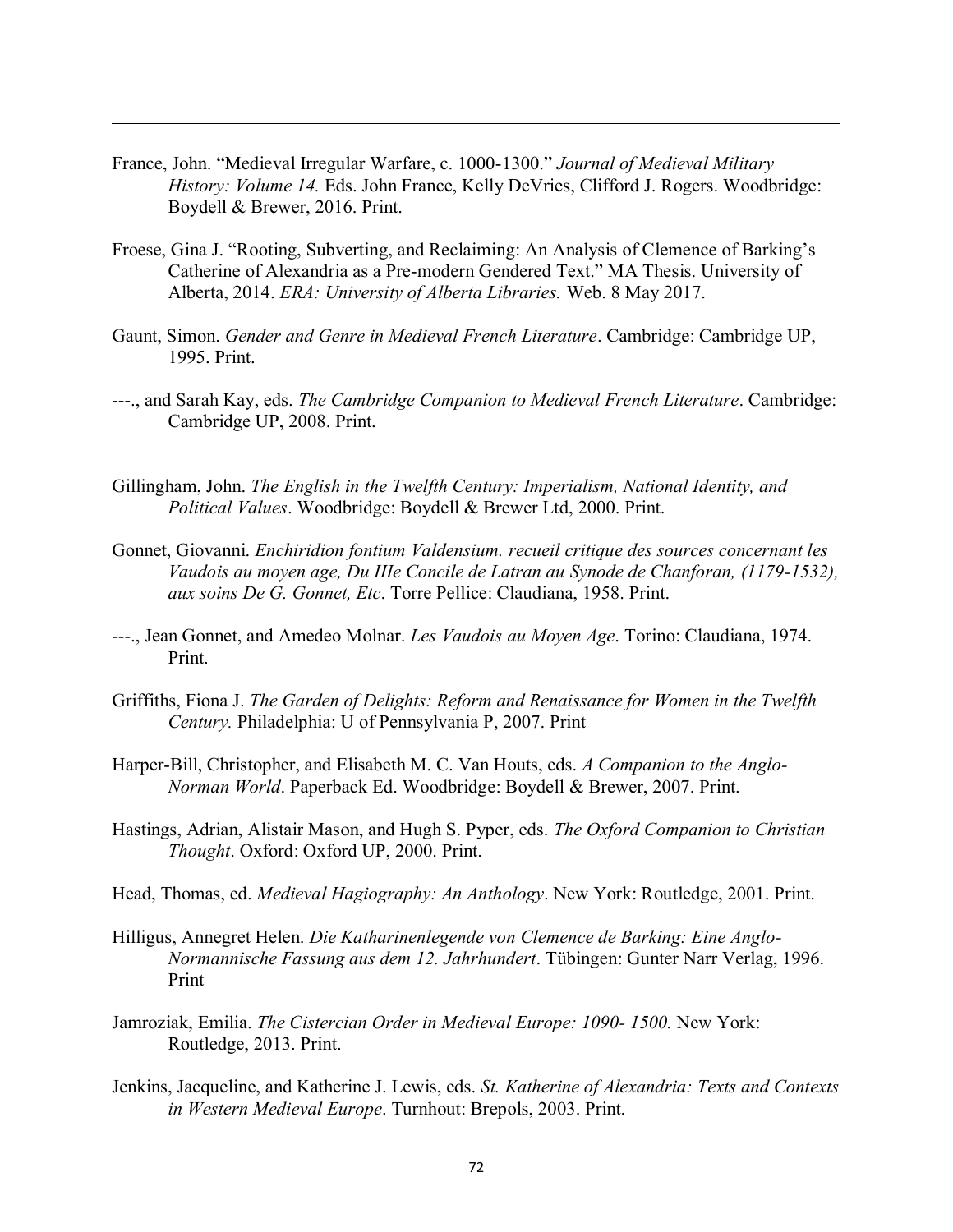Johnston, William M, ed. *Encyclopedia of Monasticism*. Chicago: Fitzroy Dearborn, 2000. Print.

Kaeuper, Richard W. *Holy Warriors: The Religious Ideology of Chivalry*. Philadelphia: U of Pennsylvania P, 2009. Print.

- Katz, Samantha L. "To Speak of Silence: Clemence of Barking's Life of St. Catherine and Her Vision of Female Wisdom." *Magistra* 16. 2 (2010): 3-25. Print.
- Kienzle, Beverly Mayne. *Cistercians, Heresy, and Crusade in Occitania, 1145-1229: Preaching in the Lord's Vineyard*. Woodbridge: York Medieval Press, 2001. Print.
- ---. "The Prostitute-Preacher: Patterns of Polemic against Medieval Waldensian Women Preachers." *Women Preachers and Prophets through Two Millennia of Christianity*. Ed. Beverly Mayne Kienzle and Pamela J. Walker. Berkeley: U of California P, 1998. 99- 113. Print.
- ---. "Holiness and Obedience: Denouncement of Twelfth Century Waldesnian Lay Preaching." *The Devil, Heresy, and Witchcraft in the Middle Ages: Essays in Honor of Jeffrey B. Russell.* Ed. Alberto Ferreiro. Leiden: Brill, 1998. 259-278. Print.
- Knust, Hermann. *Geschichte der legenden der h. Katharina von Alexandrien und der h. Maria Aegyptiaca nebst unedirten texten.* Halle: M. Niemeyer, 1890. 231-314. *Google Books*. Web. 8 May 2017.
- Krueger, Roberta L., ed. *The Cambridge Companion to Medieval Romance.* Cambridge: Cambridge UP, 2000. Print
- Lansing, Carol, and Edward D. English, eds. *A Companion to the Medieval World*. Chichester: Wiley-Blackwell, 2009. Print.
- Leclercq, Jean. *The Love of Learning and the Desire for God: A Study of Monastic Culture*. New York: Fordham UP, 1961. Print.
- ---. "Le temoignage de Geoffroy d'Auxerre sur la vie cistercienne." *Analecta Monastica 2. Studia Anselmiana* 31 (1953): 174-201. Print.
- Lees, Clare A., ed. with the assistance of Thelma S. Fenster, and Jo Ann McNamara. *Medieval Masculinities: Regarding Men in the Middle Ages*. Minneapolis: U of Minnesota P, 1994. Print.
- Legendre, Olivier. "Le Liber Visionum et Miraculorum Édition du Manuscrit N° 946 de la Bibliotheque Municipale de Troyes." Thesis. Histoire. Ecole nationale des chartes, 2000. *<tel-01142504>* Web. 8 May 2017.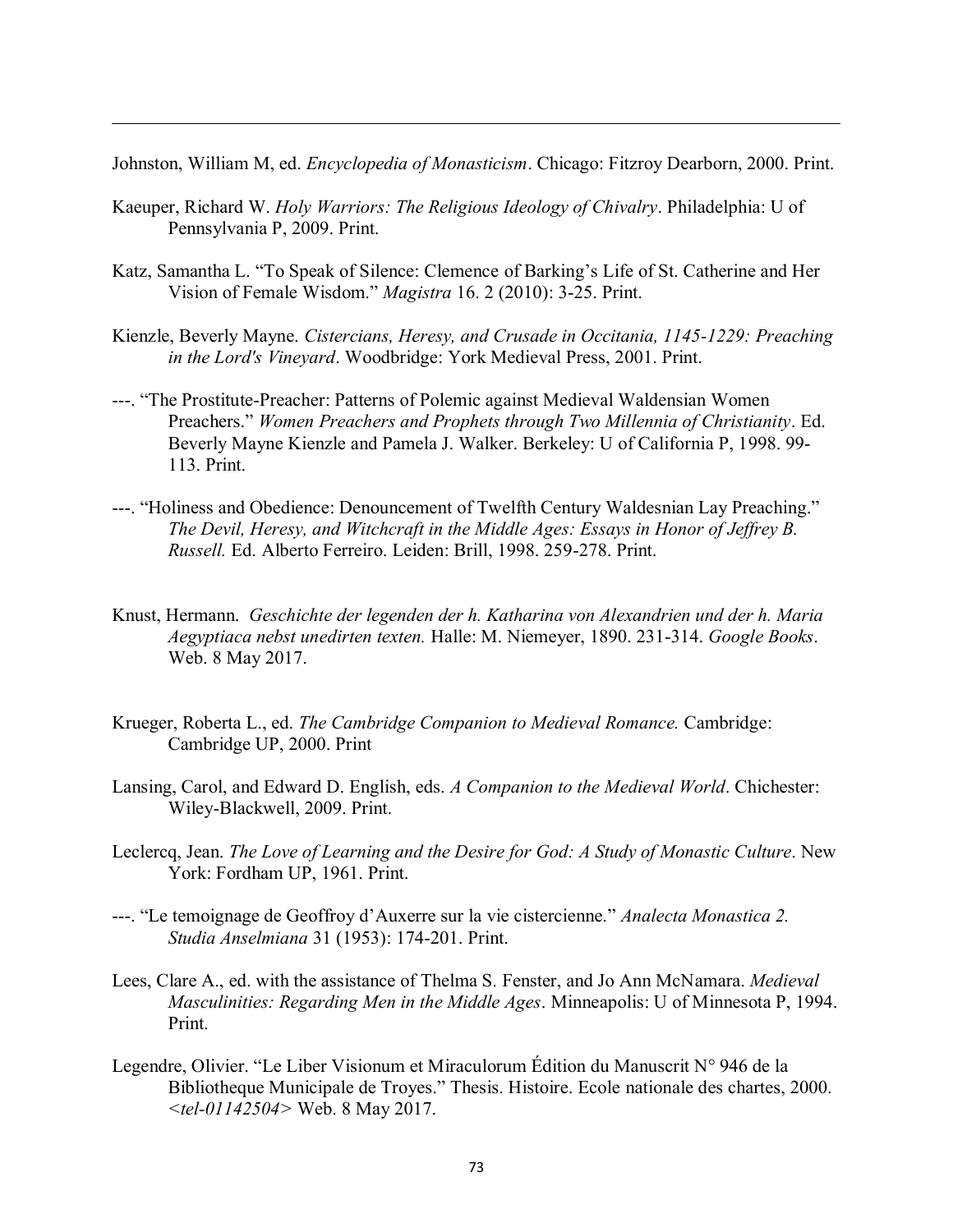- Legge, M. Dominica. *Anglo-Norman Literature and its Background*. Oxford: Clarendon Press, 1963. Print.
- Little, Lester K. *Religious Poverty and the Profit Economy in Medieval Europe*. Cornell UP, 1983. Print.

- MacBain,William "Five Old Renderings of the Passio Sancte Katerine Virginis." *Medieval Translators and Their Craft.* Ed. Jeanette Beer. Studies in Medieval Culture 25. Kalamazoo: University of Western Michigan, Medieval Institute Publications, 1989. 41- 63. Print
- *---.*"The Literary *Apprenticeship of Clemence of Barking*." *AUMLA Journal of the Australian Universities Languages and Literature Association* 9 (1958): 3-22. Print.
- ---."Anglo-Norman Women Hagiographers." *Anglo-Norman Anniversary Essays*, ed. Ian Short. London: ANTS, Occasional Publications, 1993. 235-250. Print.
- Madigan, Kevin. *Medieval Christianity: A New History*. New Haven: Yale UP, 2015. Print.
- Maitland, Samuel Roffey. *Facts and Documents Illustrative of the History, Doctrine and Rites, of the Ancient Albigenses & Waldenses*. London: Rivington, 1832. Print.
- Marthaler, Bernard, "*Forerunners of the Franciscans: The Waldenses.*" *Franciscan Studies* 18.2 (1958): 133-42. Print.
- Mayr-Harting, Henry. *Religion, Politics and Society in Britain, 1066-1272*. Harlow: Longman, 2011. Print.
- McAvoy, Liz Herbert, ed. *Anchoritic Traditions of Medieval Europe*. Woodbridge: The Boydell Press, 2010. Print.
- McCallum, Dennis. "The Waldensian Movement From Waldo to the Reformation." *Xenos Christian Fellowship*. Web. 17 May 2016. <xenos.org/essays/waldensian-movementwaldo-reformation>
- McCash, June Hall. "The Role of Women in the Rise of the Vernacular." *Comparative Literature* 60.1 (2008): 45–57. Print.
- McGuire, Brian Patrick. *Friendship and Faith: Cistercian Men, Women, and Their Stories, 1100-1250*. Aldershot: Ashgate, 2002. Print.
- ---. *A Companion to Bernard of Clairvaux*. Leiden: Brill, 2011. Print.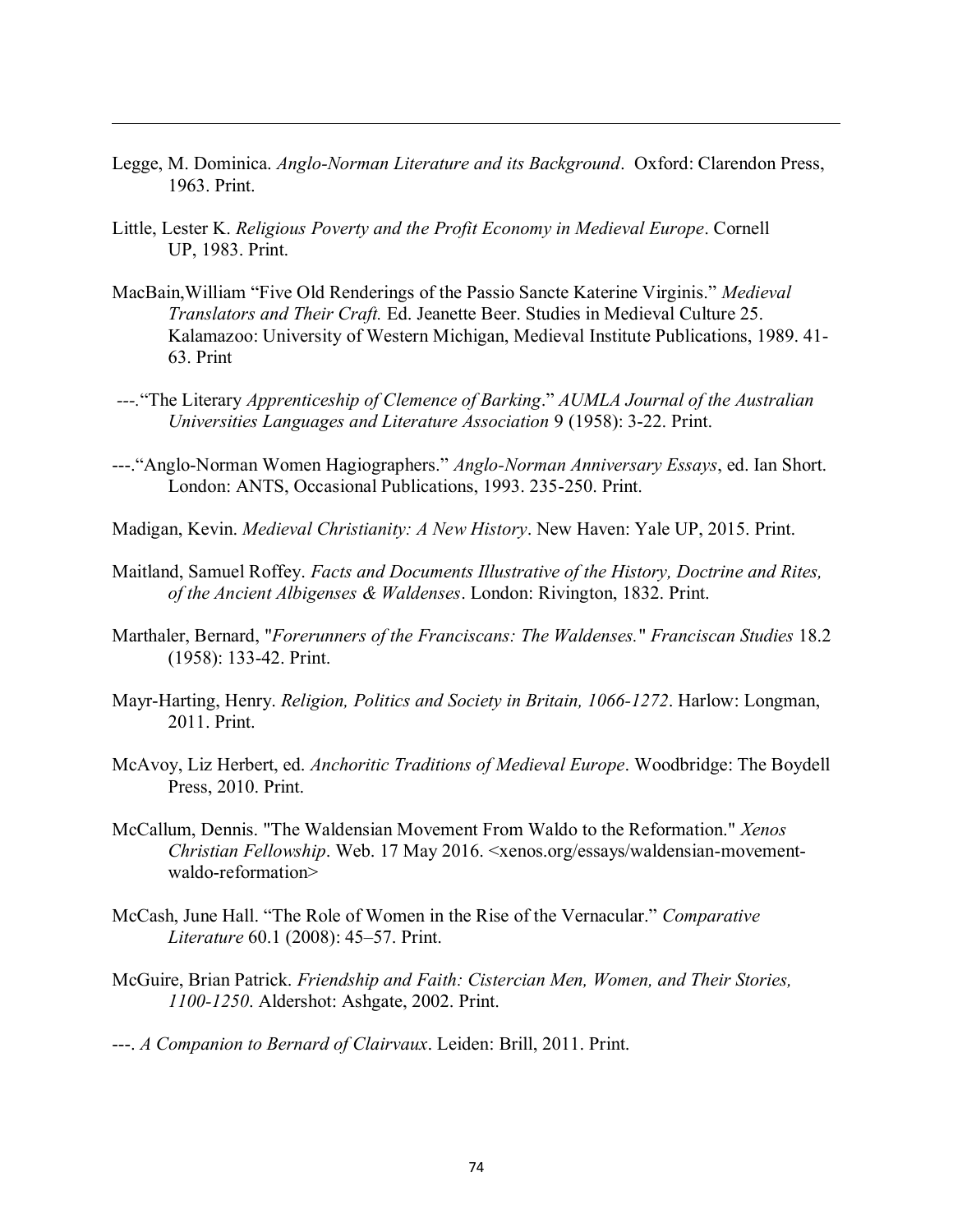McInerney, Maud Burnett. "Catherine and Margaret: Vernacular Virgins and the *Golden Legend.*" *Eloquent Virgins: The Rhetoric of Virginity from Thecla to Joan of Arc*. Basingstoke: Palgrave Macmillan, 2003. 165-194. Print.

- Mckinley, Katherine Hill. "Clemence of Barking's The Life of St. Catherine." *Ciceronian Rhetoric and the Art of Medieval French Hagiography*. Diss. University of Maryland, 2007.19-58. *DRUM-University of Maryland*. Web. 8 May 8, 2017.
- Melia, Pius. *The Origin Persecution and Doctrines of the Waldenses from Documents, Many Now the First Time Collected and Edited*. London: James Toovey, 1870. *Google Books*. Web. 8 May 2017.
- Merlo, Giovanni Grado. *Valdo: L'eretico Di Lione*. Torino: Claudiana, 2010. Print.
- *---.Valdesi e valdismi medievali, vol I*: Itinerari *e* proposte di ricerca. (Studi Storici). Turin: Claudiana, 1984. Print.
- ---. *Valdesi e Valdismi medievali, vol. II: Identita valdesi nella storia e storiographia: Studi e discussioni*. Turin: Claudiana, 1991. Print.
- Mitchell, Emily. "Patrons and Politics at Twelfth-Century Barking Abbey." *Revue Benedictine* 113 (2003): 347-364. Print.
- Millett, Bella, and Jocelyn Wogan-Browne, eds. *Medieval English Prose for Women: Selections from the Katherine Group and Ancrene Wisse*. Oxford: Clarendon Press, 1990. Print.
- Minnis, A. J. *Translations of Authority in Medieval English Literature: Valuing the Vernacular*. 1st ed. Cambridge: Cambridge UP, 2009. Print.
- Mohr, Walter. "Waldes Und Das Frühe Waldensertum." *Zeitschrift Für Religions- Und Geistesgeschichte* 9.4 (1957): 337-63. Print.
- Mollat, Michel. *The Poor in the Middle Ages: An Essay in Social History*. Trans. by Arthur Goldhammer. New Haven: Yale UP, 1986. Print.
- Molnár, Amedeo, and Augusto Armand Hugon. *Storia Dei Valdesi*. Torino: Claudiana, 1974. Print.
- Moore, R.I. *The Origins of European Dissent.* New York: St. Martin's Press, 1977. Print.
- ---. *The Formation of a Persecuting Society: Authority and Deviance in Western Europe, 950- 1250*. 2nd ed. Malden: Blackwell, 2007. Print.
- ---. *The War on Heresy*. Cambridge: Belknap of Harvard UP, 2012. Print.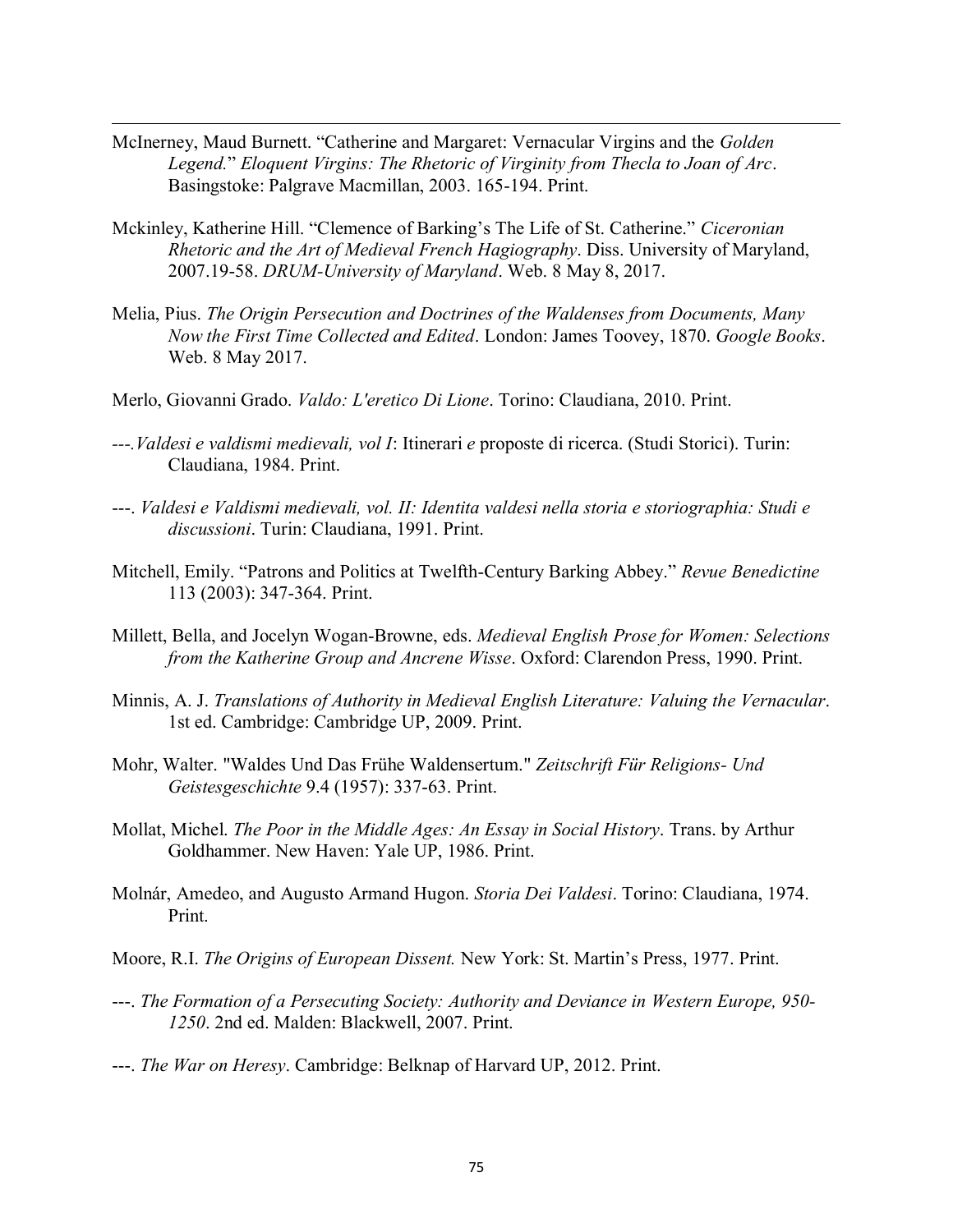- Morton, Vera Petch and Jocelyn Wogan-Browne. *Guidance for Women in Twelfth-Century Convents*. Woodbridge: D.S. Brewer, 2003. Print.
- Mountford, Roxanne. *The Gendered Pulpit: Preaching in American Protestant Spaces*. Carbondale: SIU Press, 2003. Print

- Mula, Stefano. "Twelfth and Thirteenth-Century Cistercian Exempla Collections: Role, Diffusion, and Evolution: Cistercian Exempla." *Academia.edu*. Web. 20 May 2016.
- Noble, Thomas F.X., and John Van Engen, eds. *European Transformations: The Long Twelfth Century (ND Conf Medieval Studies)*. 1st ed. Notre Dame: U of Notre Dame P, 2012. Print.
- Newman, Paul B. *Growing up in the Middle Ages*. Jefferson: McFarland & Company, Inc., 2007. Print.
- Orme, Nicholas *"*Lay Literacy in England, 1100-1300.*"* Ed. Alfred Haverkamp and Hanna Vollrath*. England and Germany in the High Middle Ages*. German Historical Institute London, 1996. 35-56. Print.
- Papini, Carlo. *Valdo Di Lione E I "poveri Nello Spirito": Il Primo Secolo Del Movimento Valdese, 1170-1270*. Torino: Claudiana, 2001. Print.
- Parkes, Malcolm B. "The Literacy of the Laity." Ed. D. Daiches and A. Thorlby. *Literature and Western Civilization*: *The Medieval World.* London: Aldus, 1973. 555-77. Print
- Paterson, Linda M. *The World of the Troubadors: Medieval Occitan Society, c.1100-c.1300.*  Cambridge: Cambridge UP, 1993. Print.
- Patschovsky, Alexander. "The Literacy of Waldensianism from Valdes to c. 1400." *Heresy and Literacy, 1000-1530*. Ed. Peter Biller and Anne Hudson. Cambridge: Cambridge UP, 1996. 112-136. Print.
- Peters, Christine. *Patterns of Piety: Women, Gender, and Religion in Late Medieval and Reformation England*. Cambridge: Cambridge UP, 2003. Print.
- Peters, Edward. *Heresy and Authority in Medieval Europe*. Philadelphia: U of Pennsylvania P, 1980. Print.
- Pouzet, Philippe. "Les Origines Lyonnaises De La Secte Des Vaudois." *Revue D'histoire De L'Église De France Rhef* 22.94 (1936): 5-37. Print.
- Purser, Toby. *Medieval England 1042-1228*. Oxford: Heinemann, 2004. Print.
- Ranft, Patricia. *Women in Western Intellectual Culture, 600-1500*. New York: Palgrave Macmillan, 2002. Print.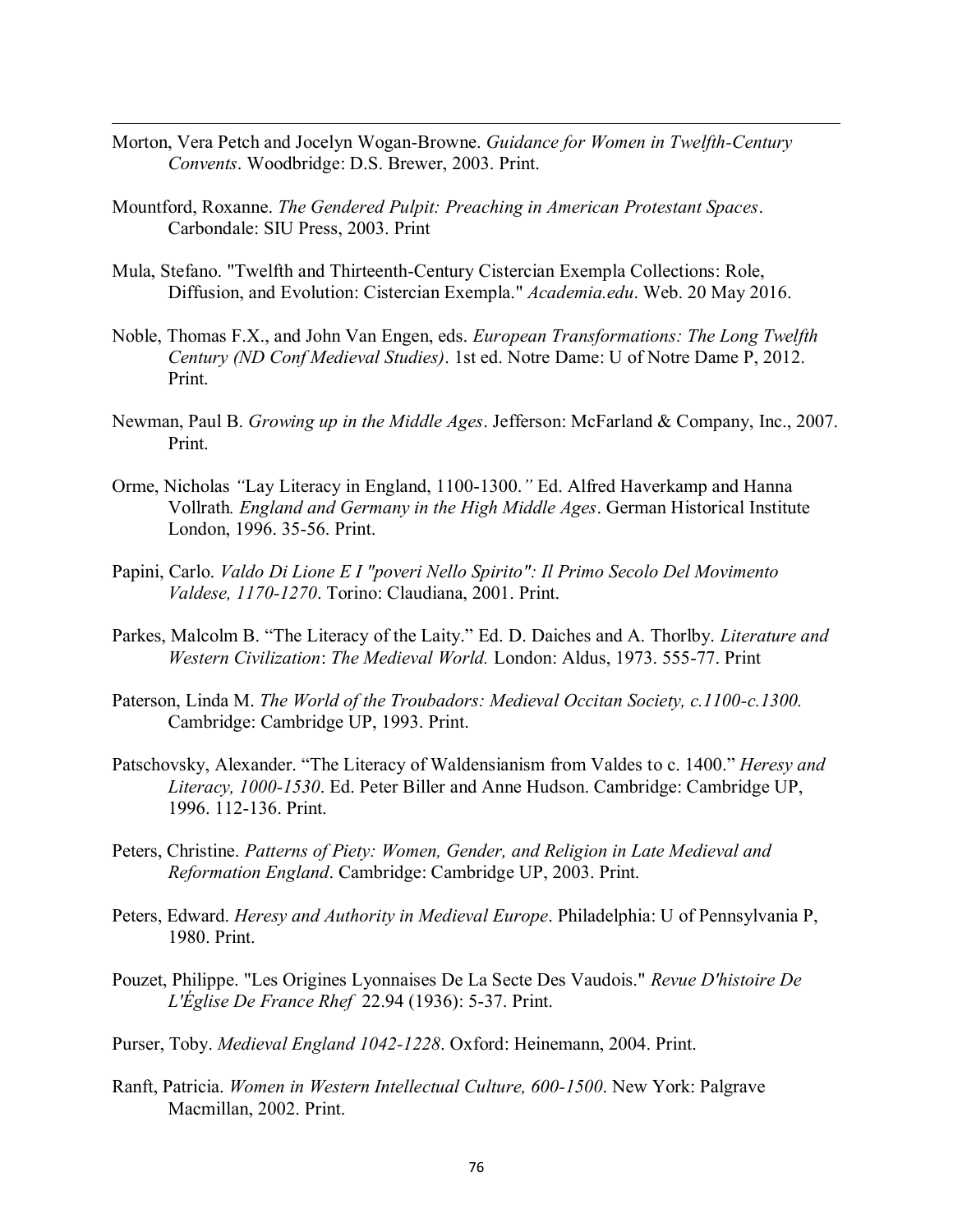- Riches, Samantha, ed. *Gender and Holiness Men, Women, and Saints in Late Medieval Europe*. Paperback ed. London: Routledge, 2011. Print.
- Roach, Andrew P. *The Devil's World: Heresy and Society, 1100-1300*. Harlow: Pearson Education, 2005. Print.

- Roach, Andrew P., and James R. Simpson. *Heresy and the Making of European Culture: Medieval and Modern Perspectives*. Farnham: Ashgate, 2013. Print.
- Robertson, Elizabeth Ann. *Early English Devotional Prose and the Female Audience*. Knoxville: U of Tennessee P, 1990. Print.
- Robertson, Duncan. "Writing in the Textual Community: Clemence of Barking's Life of St. Catherine." *French Forum* 21.1 (1996): 5–28. Print.
- ---. *Medieval Saints'Lives. Spiritual Renewal and Old French Literature.* Lexington, Kentucky: French Forum, 1995. Print.
- Rubellin, Michel. *Eglise Et Société Chrétienne D'Agobard À Valdès*. Lyon: Presses Universitaires De Lyon, 2003. Print.
- Rubin, Miri. "Religious Symbols and Political Culture in Fifteenth-Century England." *The Fifteenth Century IV: Political Culture in Late Medieval Britain*. Ed. Linda Clark and Christine Carpenter. Woodbridge: The Boydell Press, 2004. 97-111. Print.
- ---.*The Middle Ages: A Very Short Introduction*. Oxford: OUP, 2014. Print.
- Sackville, L. J. *Heresy and Heretics in the Thirteenth Century: The Textual Representations*. Woodbridge: York Medieval Press, 2011. Print.
- Salih, Sarah. *A Companion to Middle English Hagiography*. Woodbridge: D.S. Brewer, 2006. Print.
- ---.*Versions of Virginity in Late Medieval England*. Woodbridge: D.S. Brewer, 2001. Print.
- Sanok, Catherine. *Her Life Historical: Exemplarity and Female Saints' Lives in Late Medieval England*. Philadelphia: U of Pennsylvania P, 2007. Print.
- Saurette, Marc. "Tracing the Twelfth-Century *Chronica* of Richard of Poitiers, Monk of Cluny." *Memini. Travaux et documents, Bulletin de la Socitété d'Études médiévales du Québec* 9- 10 (2005/2006): 303–350. Print.
- Savage, Anne, and Nicholas Watson, eds. *Anchoritic Spirituality: Ancrene Wisse and Associated Works*. New York: Mahwah, 1991. Print.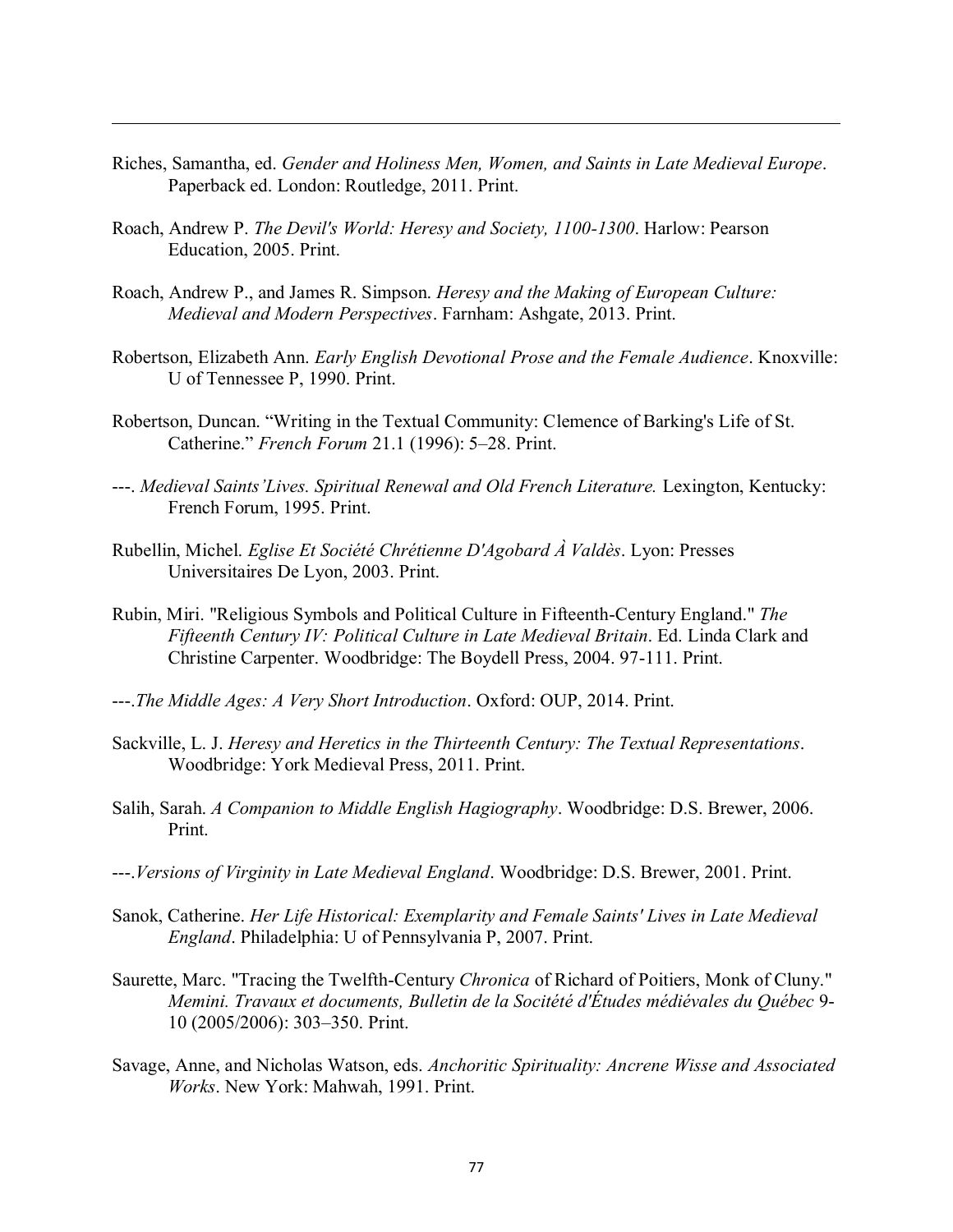Schaus, Margaret, ed. *Women and Gender in Medieval Europe: An Encyclopedia*. New York: Routledge, 2006. Print.

- Selge, Kurt-Victor. *Die Ersten Waldenser, mit Edition des Liber antiheresis des Durandus von Osca. Arbeiten zur Kirchengeschicte, 37*. Berlin: Walter De Gruyter, 1967. Print.
- Sheehan, Michael M. "Choice of Marriage Partner in the Middle Ages: Development and Mode of Application of a Theory of Marriage." *Medieval Families: Perspectives on Marriage, Household, and Children*. Ed. Carol Neel. Toronto: University of Toronto P, 2004. 157- 191. Print.
- Smith, Katherine Allen. *War and the Making of Medieval Monastic Culture*. Woodbridge: The Boydell Press, 2011. Print.
- Stephens, Sonya. *A History of Women's Writing in France*. Cambridge: Cambridge UP, 2000. Print.
- Stock, Brian. *The Implications of Literacy: Written Language and Models of Interpretation in the Eleventh and Twelfth Centuries*. Princeton: Princeton UP, 1983. Print.
- Sullivan, Karen. *Truth and the Heretic: Crises of Knowledge in Medieval French Literature*. Chicago: U of Chicago P, 2005. Print.
- Summit, Jennifer. "Women and Authorship." *The Cambridge Companion to Medieval Women's Writing.* Ed. Carolyn Dinshaw and David Wallace*.* Cambridge: Cambridge UP, 2003. 91- 108. Print
- Swanson, R. N. *The Routledge History of Medieval Christianity 1050-1500*. London: Routledge, 2015. Print.
- Thouzellier, Christine. *Catharisme Et Valdéisme En Languedoc À La Fin Du XIIIe Et Au Début Du XIIIe Siècle, Politique Pontificale-controverses*. Louvain: Éditions Nauwelaerts, 1969. Print.
- Tolonen, Pekka. "Medieval Memories of the Origins of the Waldensian Movement." *History and Religion: Narrating a Religious Past*. Ed. Bernd-Christian Otto, Susanne Rau, and Jorg Rupke. Berlin/Boston: W. de Gruyter, 2015. 166-83. Print.
- Tourn, Giorgio. *You are My Witnesses: The Waldensians Across 800 Years*. Torino: Claudiana, 1989. Print.
- Tracy, Larissa. *Torture and Brutality in Medieval Literature: Negotiations of National Identity.*  Woodbridge: D.S. Brewer, 2012. Print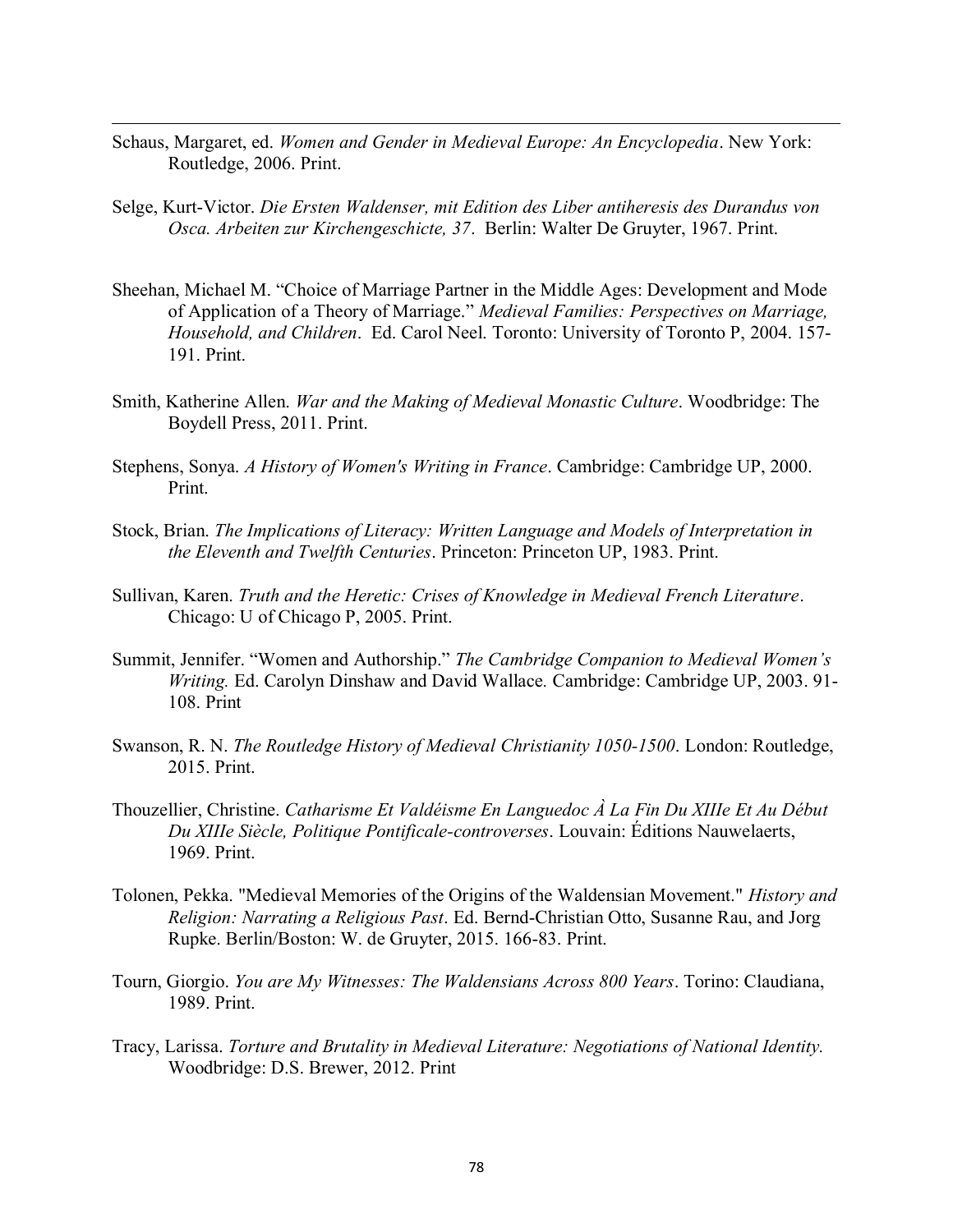Van Houts, Elisabeth M.C. *Memory and Gender in Medieval Europe, 900-1200*. Toronto: U of Toronto P, 1999. Print.

*Vaudois Languedociens Et Pauvres Catholiques*. Toulouse: É. Privat, 1967. Print.

- Venarde, Bruce L. *Women's Monasticism and Medieval Society: Nunneries in France and England, 890-1215*. Ithaca: Cornell UP, 1997. Print.
- Verdat, Madeleine. "*Nouvelles recherches sur l'origine et la vie lyonnaise* de Valdo." *BSSV*, 125 (1969): 3-11. Print.
- Wakefield, Walter L., and Austin P. Evans. *Heresies of the High Middle Ages*. Rev. ed. New York: Columbia UP, 1991. Print.
- Wakefield, Walter L. "Notes on Some Antiheretical Writings of the Thirteenth Century." *Franciscan Studies* 27.1 (1967): 285-321. Print.
- Walsh, Christine. *The Cult of St Katherine of Alexandria in Early Medieval Europe*. Aldershot: Ashgate, 2007. Print.
- Warren, Ann K. *Anchorites and Their Patrons in Medieval England*. Berkeley: U of California P, 1985. Print.
- Watt, Diane. "Legends and Lives of Women Saints (Late Tenth to Mid-Fifteenth Centuries)." *Medieval Women's Writing: Works by and for Women in England, 1100-1500*. Cambridge: Polity Press, 2007. 63-90. Print
- Winstead, Karen A. *Chaste Passions: Medieval English Virgin Martyr Legends*. Ithaca: Cornell UP, 2000. Print.
- ---. *Virgin Martyrs: Legends of Sainthood in Late Medieval England*. Ithaca: Cornell UP, 1997. Print.
- Wogan-Browne, Jocelyn, Glyn S. Burgess, and Clemence of Barking. *Virgin Lives and Holy Deaths: Two Exemplary Biographies for Anglo-Norman Women*. London: J.M. Dent, 1996. Print.
- ---. " 'Clerc u lai, muine u dame': women and Anglo-Norman hagiography in the twelfth and thirteenth centuries." *Women and Literature in Britain: 1150-1500*. Ed. Carol M. Meale. 2<sup>nd</sup> ed. Cambridge: Cambridge UP, 1996. 61-85. Print
- ---. "Sibyls and soteriology: The Voices of Clemence of Barking." *Saints' Lives and Women's Literary Culture C. 1150-1300: Virginity and Its Authorizations*. Oxford: Oxford UP, 2001. 227-244. Print.